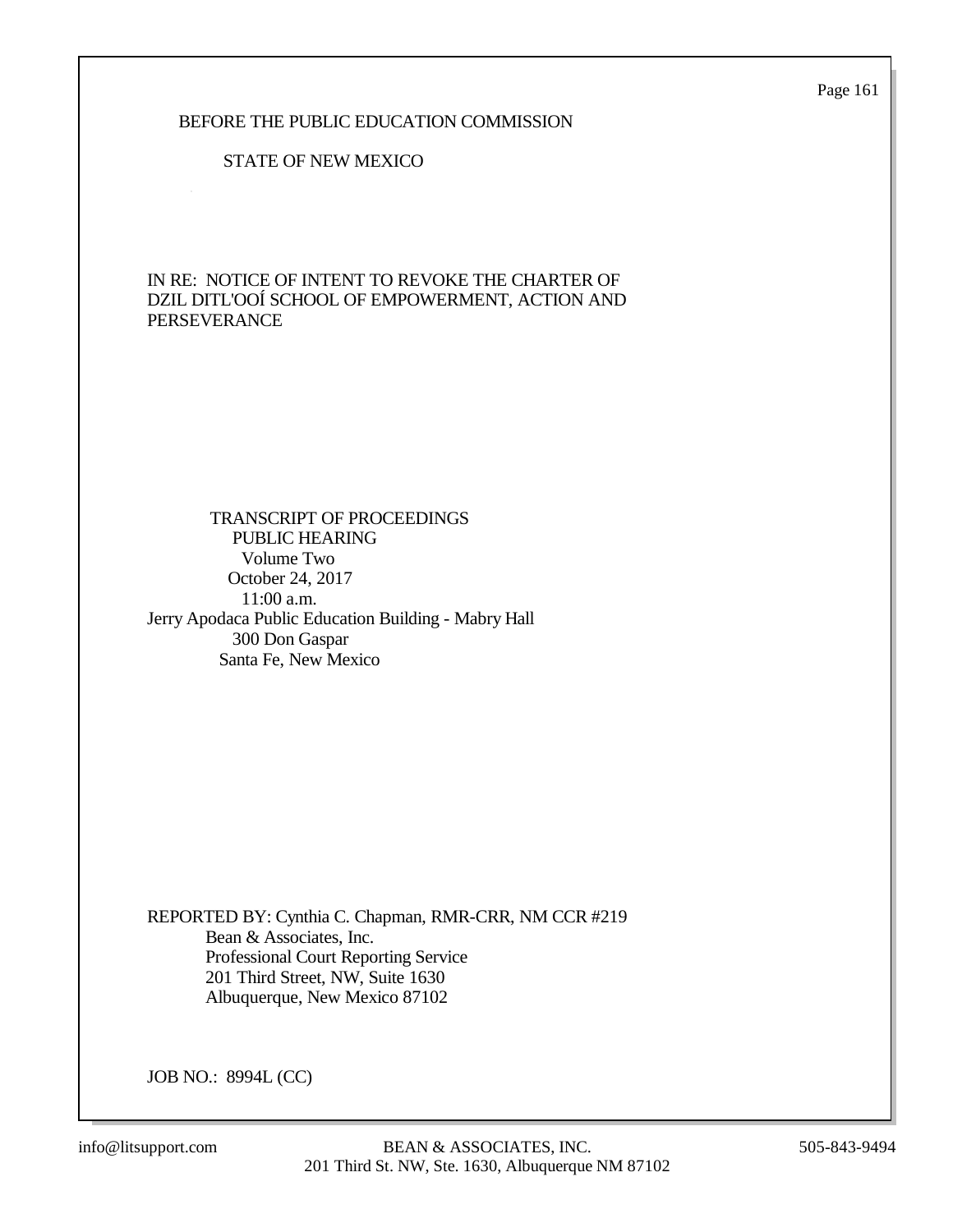|                                                                                                                                                     | Page 162                                                                                                                                                                                                                                                                                                                                                                                                                                                                                                                                                                                                                                                                                                                                                                                                                                                                                                                                                                                                                                                                                                                                  |                                                                                                                                                                 | Page 164                                                                                                                                                                                                                                                                                                                                                                                                                                                                                                                                                                                                                                                                                                                                                                                                                                                                                                                                                                                                                                                                                                                                                                                                       |
|-----------------------------------------------------------------------------------------------------------------------------------------------------|-------------------------------------------------------------------------------------------------------------------------------------------------------------------------------------------------------------------------------------------------------------------------------------------------------------------------------------------------------------------------------------------------------------------------------------------------------------------------------------------------------------------------------------------------------------------------------------------------------------------------------------------------------------------------------------------------------------------------------------------------------------------------------------------------------------------------------------------------------------------------------------------------------------------------------------------------------------------------------------------------------------------------------------------------------------------------------------------------------------------------------------------|-----------------------------------------------------------------------------------------------------------------------------------------------------------------|----------------------------------------------------------------------------------------------------------------------------------------------------------------------------------------------------------------------------------------------------------------------------------------------------------------------------------------------------------------------------------------------------------------------------------------------------------------------------------------------------------------------------------------------------------------------------------------------------------------------------------------------------------------------------------------------------------------------------------------------------------------------------------------------------------------------------------------------------------------------------------------------------------------------------------------------------------------------------------------------------------------------------------------------------------------------------------------------------------------------------------------------------------------------------------------------------------------|
| $\boldsymbol{2}$<br>3<br>4<br>5<br>6<br>7<br>8<br>9<br>10<br>11<br>12<br>13<br>14<br>15<br>16<br>17<br>18<br>19<br>20<br>21<br>22<br>23<br>24<br>25 | <b>APPEARANCES</b><br><b>COMMISSIONERS:</b><br>MS. PATRICIA GIPSON, Chair,<br>Designated Hearing Officer<br>MR. GILBERT PERALTA, Vice Chair<br>MS. KARYL ANN ARMBRUSTER, Secretary<br>MR. R. CARLOS CABALLERO, Member<br>MR. JAMES CONYERS, Member<br>MR. TIM CRONE, Member<br>MS. DANIELLE JOHNSTON, Member<br>MR. DAVID L. ROBBINS, Member<br>MS. CARMIE TOULOUSE, Member<br>FOR THE NEW MEXICO PUBLIC EDUCATION DEPARTMENT:<br>MR. SETH C. McMILLAN<br>MS. KAITLYN A. LUCK<br>MONTGOMERY & ANDREWS, P.A.<br>325 Paseo de Peralta<br>Santa Fe, New Mexico 87501<br>smcmillan@montand.com<br>kluck@montand.com<br>For DEAP:<br>MS. NATASHA CUYLEAR<br>MR. JUSTIN J. SOLIMON<br>JOHNSON BARNHOUSE & KEEGAN, LLP<br>7424 4th Street, NW<br>Los Ranchos de Albuquerque, NM 87107<br>ncuylear@indiancountrylaw.com<br>jsolimon@indiancountrylaw.com<br>For the Public Education Commission:<br>MR. DAVID STEVENS, Assistant Attorney General<br>OFFICE OF THE ATTORNEY GENERAL<br>201 Third Street, NW, Suite 300<br>Albuquerque, New Mexico 87110<br>NM PED STAFF:<br>MS. BEVERLY FRIEDMAN, Custodian of Records,<br>PED Liaison to the PEC | 1<br>$\sqrt{2}$<br>3<br>4<br>5<br>6<br>$\overline{7}$<br>8<br>9<br>10<br>11<br>12<br>13<br>14<br>15<br>16<br>17<br>18<br>19<br>20<br>21<br>22<br>23<br>24<br>25 | INDEX TO EXHIBITS ADMITTED INTO EVIDENCE, Continued<br>PAGE<br>17 2017-2018 Operating Budget Review<br>170<br>18 Letter, D. Craig to DEAP, 7/24/17<br>170<br>19 2017-2018 Revised Budget<br>170<br>20 2016-2017 PED Cash Report<br>170<br>21 Letter, M. Saiz to J. Jimenez, 6/9/17<br>170<br>22 2015-2017 Review of DEAP's Vendor Files<br>170<br>23 PED Financial Statements - Volume II,<br>170<br>6/30/16<br>170<br>24 Action Plan, 2016-2017 School Year<br>25 Letter, D. Romero to J. Jimenez, 6/12/17 170<br>26 E-Mail, D. Romero to B. Troelsen, 7/18/17 170<br>27 Letter, D. Romero to J. Jimenez, 10/11/17 170<br><b>DEAP</b> Exhibits:<br>A Letter, L. Poblano to D. Craig, 11/11/17 170<br>B E-Mail, V. Chavez to S. Fry, 7/17/17<br>170<br>Submitted Final FY18 Budget Documents<br>С<br>170<br>D Financial Information Sheet for<br>170<br><b>Indian Education Grant</b><br>170<br>E Partnership Agreement Between NISN and<br>DEAP for U.S. Department of Education,<br>Charter Schools Program Document re Grant<br>Partnership Agreement Between NISN and<br>170<br>F<br>DEAP for U.S. Department of Education,<br>"Native Youth Community Project"<br>PEC Attachment 1 - Public Sign-In Sheet |
|                                                                                                                                                     |                                                                                                                                                                                                                                                                                                                                                                                                                                                                                                                                                                                                                                                                                                                                                                                                                                                                                                                                                                                                                                                                                                                                           |                                                                                                                                                                 |                                                                                                                                                                                                                                                                                                                                                                                                                                                                                                                                                                                                                                                                                                                                                                                                                                                                                                                                                                                                                                                                                                                                                                                                                |
|                                                                                                                                                     | Page 163                                                                                                                                                                                                                                                                                                                                                                                                                                                                                                                                                                                                                                                                                                                                                                                                                                                                                                                                                                                                                                                                                                                                  |                                                                                                                                                                 | Page 165                                                                                                                                                                                                                                                                                                                                                                                                                                                                                                                                                                                                                                                                                                                                                                                                                                                                                                                                                                                                                                                                                                                                                                                                       |
| 1<br>$\sqrt{2}$<br>3<br>$\overline{4}$<br>5<br>6                                                                                                    | INDEX<br>PAGE<br><b>DEAP WITNESSES:</b><br>EXAMINATION OF LOUELLA POBLANO<br>By Ms. Cuylear<br>173<br>By Mr. McMillan<br>190<br>EXAMINATION OF SEAN FRY                                                                                                                                                                                                                                                                                                                                                                                                                                                                                                                                                                                                                                                                                                                                                                                                                                                                                                                                                                                   | 1<br>$\overline{c}$<br>3<br>$\overline{4}$<br>5                                                                                                                 | THE CHAIR: I'm going to call this hearing<br>to order. It is 11:02 a.m. on Tuesday,<br>October 24th, 2017.<br>And I'm going to ask all to stand for the<br>Pledge and the Salute to the New Mexico Flag.                                                                                                                                                                                                                                                                                                                                                                                                                                                                                                                                                                                                                                                                                                                                                                                                                                                                                                                                                                                                       |
| 7<br>8<br>9<br>10<br>11                                                                                                                             | By Ms. Cuylear<br>227<br>By Mr. McMillan<br>253<br><b>EXAMINATION OF ALAN BRAUER</b><br>By Ms. Cuylear<br>293<br>By Mr. McMillan<br>306<br>EXAMINATION OF PRESTENE GARNENEZ                                                                                                                                                                                                                                                                                                                                                                                                                                                                                                                                                                                                                                                                                                                                                                                                                                                                                                                                                               | 6<br>7<br>8<br>9<br>10                                                                                                                                          | (Pledge of Allegiance and Salute to the.<br>New Mexico Flag conducted.)<br>THE CHAIR: This is a hearing of the<br>New Mexico Public Education Commission.<br>COMMISSIONER TOULOUSE: Madam Chair, roll                                                                                                                                                                                                                                                                                                                                                                                                                                                                                                                                                                                                                                                                                                                                                                                                                                                                                                                                                                                                          |
| 12<br>13<br>14<br>15<br>16                                                                                                                          | 310<br>By Ms. Cuylear<br>By Ms. Luck<br>316<br><b>CLOSING ARGUMENTS</b><br>329<br>By Mr. McMillan<br>By Ms. Cuylear<br>338                                                                                                                                                                                                                                                                                                                                                                                                                                                                                                                                                                                                                                                                                                                                                                                                                                                                                                                                                                                                                | 11<br>12<br>13<br>14<br>15                                                                                                                                      | call.<br>THE CHAIR: It's -- I'm getting to it.<br>It's in the script.<br>This hearing will come to order at                                                                                                                                                                                                                                                                                                                                                                                                                                                                                                                                                                                                                                                                                                                                                                                                                                                                                                                                                                                                                                                                                                    |
| 17<br>18<br>19<br>20                                                                                                                                | 351<br>REPORTER'S CERTIFICATE<br><b>EXHIBITS ADMITTED INTO EVIDENCE</b><br>PED Exhibits:<br><b>Time Sheets</b><br>170<br>7<br>Resignation of Donna Overson<br>170<br>8<br>170<br>9 Resignation of Kay Girdner                                                                                                                                                                                                                                                                                                                                                                                                                                                                                                                                                                                                                                                                                                                                                                                                                                                                                                                             | 16<br>17<br>18<br>19<br>20                                                                                                                                      | 11:03 a.m., October 24th, 2017.<br>This hearing is being conducted at the<br>Jerry Apodaca Education Building, Mabry Hall,<br>300 Don Gaspar, Santa Fe, New Mexico.<br>The purpose of this hearing is to take<br>evidence concerning the revocation of the charter                                                                                                                                                                                                                                                                                                                                                                                                                                                                                                                                                                                                                                                                                                                                                                                                                                                                                                                                             |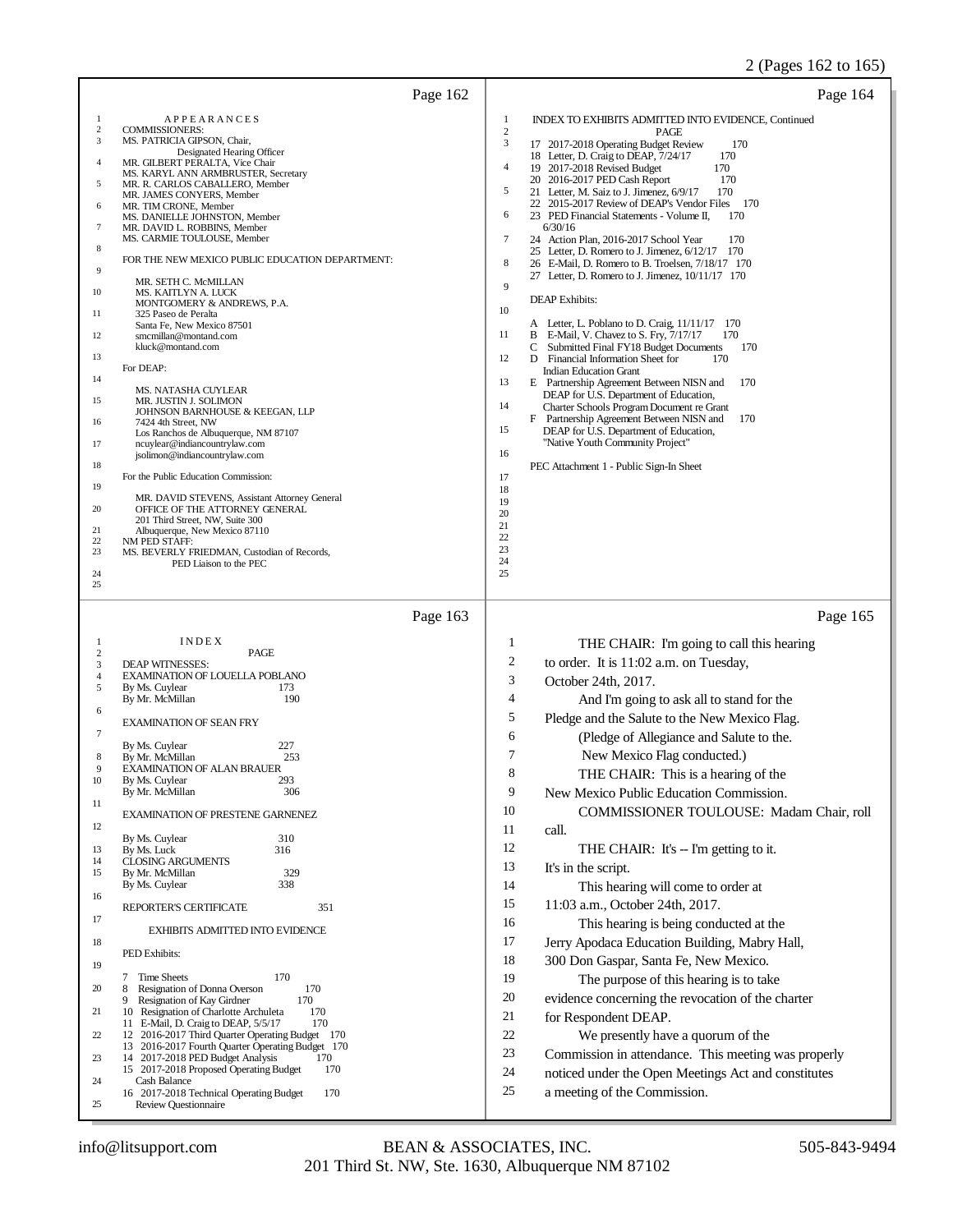#### 3 (Pages 166 to 169)

|                | Page 166                                        |                | Page 168                                            |
|----------------|-------------------------------------------------|----------------|-----------------------------------------------------|
| 1              | Will Commissioner Armbruster please call        | 1              | Sections 22-8B-1 to 17.1, 1978, as amended, through |
| $\overline{c}$ | roll?                                           | $\overline{c}$ | 2015; hereafter, CSA.                               |
| 3              | <b>COMMISSIONER ARMBRUSTER: Commissioner</b>    | 3              | This hearing is being recorded by our               |
| 4              | Robbins.                                        | 4              | court reporter, Cindy Chapman.                      |
| 5              | <b>COMMISSIONER ROBBINS: Here.</b>              | 5              | To provide an accurate record, I ask that           |
| 6              | <b>COMMISSIONER ARMBRUSTER: Commissioner</b>    | 6              | only one person speak at a time and that everyone   |
| 7              | Toulouse.                                       | 7              | speak in a clear voice that can be heard, since the |
| 8              | COMMISSIONER TOULOUSE: Present.                 | 8              | recorder will not pick up nods, gestures, or        |
| 9              | <b>COMMISSIONER ARMBRUSTER: Commissioner</b>    | 9              | soft-spoken answers.                                |
| 10             | Armbruster is here.                             | 10             | I also ask everyone present to please               |
| 11             | Commissioner Conyers.                           | 11             | silence all telephones and electronic equipment at  |
| 12             | <b>COMMISSIONER CONYERS: Present.</b>           | 12             | this time.                                          |
| 13             | COMMISSIONER ARMBRUSTER: Commissioner           | 13             | And I will also ask everyone to please              |
| 14             | Peralta.                                        | 14             | spell your name for the record when you do appear.  |
| 15             | <b>COMMISSIONER PERALTA: Here.</b>              | 15             | The hearing is scheduled for approximately          |
| 16             | <b>COMMISSIONER ARMBRUSTER: Commissioner</b>    | 16             | three hours. The Commission has already provided    |
| 17             | Gipson.                                         | 17             | time for opening statements and 105 minutes for PED |
| 18             | THE CHAIR: Here.                                | 18             | to present their case and 20 minutes for Public     |
| 19             | <b>COMMISSIONER ARMBRUSTER: Commissioner</b>    | 19             | Comment.                                            |
| 20             | Johnston.                                       | 20             | The Commission will provide today                   |
| 21             | <b>COMMISSIONER JOHNSTON: Present.</b>          | 21             | 105 minutes for the Respondent to present their     |
| 22             | <b>COMMISSIONER ARMBRUSTER: Commissioner</b>    | 22             | case, 20 minutes for closing arguments, 10 minutes  |
| 23             | Crone.                                          | 23             | each. Time will stop during questioning by the      |
| 24             | <b>COMMISSIONER CRONE: Here.</b>                | 24             | Commission or our attorney.                         |
| 25             | <b>COMMISSIONER ARMBRUSTER: Commissioner</b>    | 25             | Ms. Beverly Friedman will serve as our              |
|                | Page 167                                        |                | Page 169                                            |
| 1              | Ruiz is not here today.                         | 1              | official timekeeper.                                |
| $\overline{c}$ | Commissioner Caballero.                         | $\overline{c}$ | Will the parties please enter their                 |
| 3              | COMMISSIONER CABALLERO: Here.                   | 3              | appearance for the record?                          |
| 4              | COMMISSIONER ARMBRUSTER: That is a quorum       | $\overline{4}$ | MR. McMILLAN: Seth McMillan and Kaitlyn             |
| 5              | of nine.                                        | 5              | Luck, Montgomery & Andrews, on behalf of the Public |
| 6              | THE CHAIR: Thank you.                           | 6              | Education Department, presenting the case for       |
| 7              | I am Commissioner Patricia Gipson, and I        | 7              | revocation.                                         |
| 8              | will preside over this hearing. I will take     | 8              | MS. CUYLEAR: Good morning. Natasha                  |
| 9              | evidentiary and procedural rulings, and those   | 9              | Cuylear and co-counsel, Justin Solimon. We're with  |
| 10             | rulings are final. Any dispositive motions made | 10             | the law firm of Johnson Barnhouse & Keegan, and     |

will be presented to the entire Commission for a

- decision. David Robbins, who's now out on a phone call -- David Stevens; sorry about that -- David
- Stevens from the Attorney General's Office will advise me in this matter.
- The members of the Commission intend to make a decision on this hearing at the end of the hearing. A full written decision will be sent out
- with the grounds for our decisions based on the
- record presented here today, and previously, on
- October 13th. Commissioners will be allowed to ask
- questions of any witnesses or counsel.
- This hearing is being conducted in
- accordance with the Charter School Act, NMSA 1978,
- the law firm of Johnson Barnhouse & Keegan, and we're here representing DEAP Charter School. 12 THE CHAIR: Thank you. Are there any
- preliminary matters the parties wish the Hearing Officer to consider?
- MR. McMILLAN: Yes, just one, Madam Hearing Officer. To the extent that we didn't do so on the 13th, and to the extent it's necessary in light of the stipulation between the parties, I'd like to formally move the admission of the exhibits
- in our hearing binder. 21 I know we had stopped partway through
- questioning admitting those. So I'd like to move
- for admission.
- And that's all I have.
- THE CHAIR: Thank you. And all those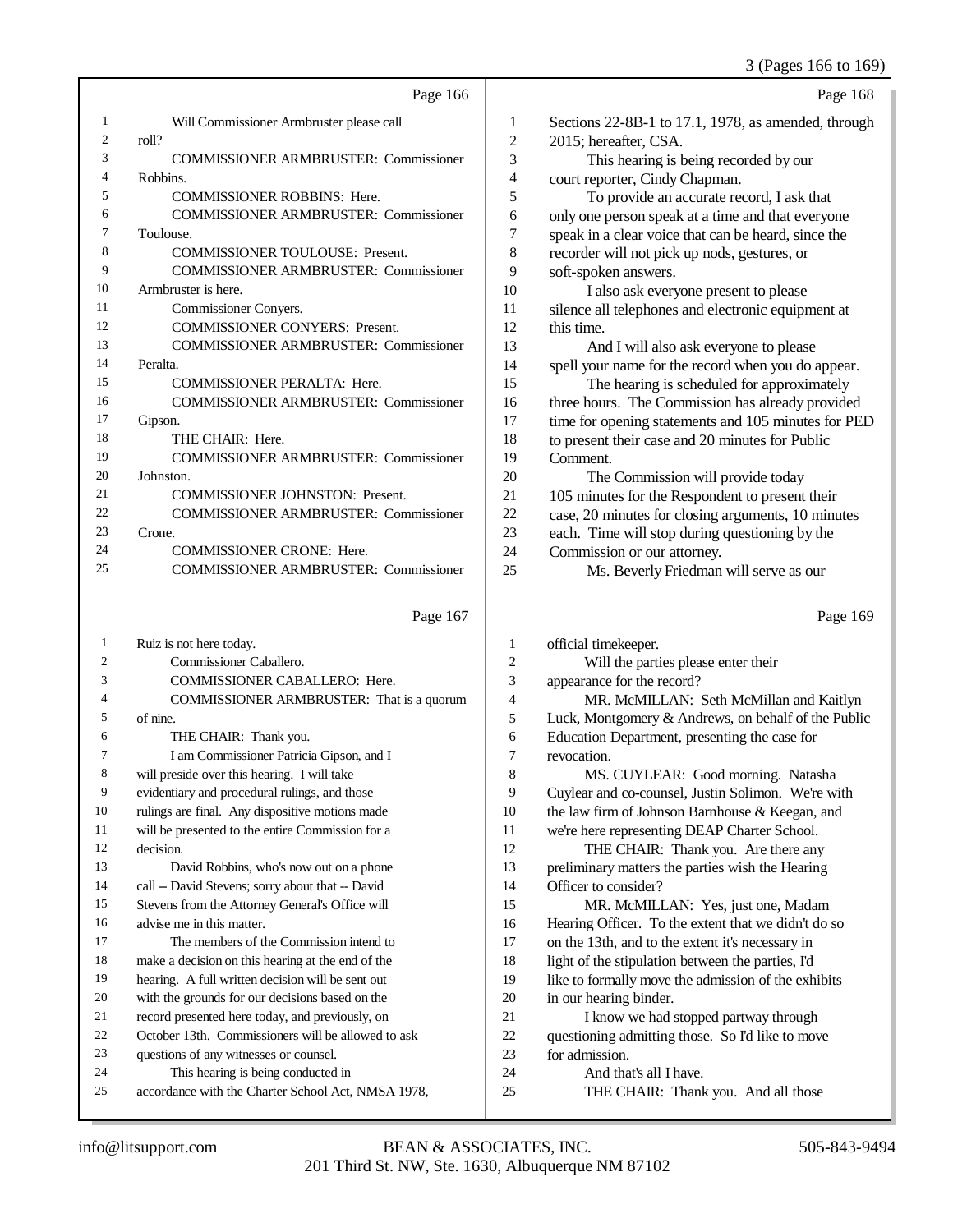4 (Pages 170 to 173)

|    |                                                      |    | (1.4)                                                |
|----|------------------------------------------------------|----|------------------------------------------------------|
|    | Page 170                                             |    | Page 172                                             |
| 1  | exhibits that previously had not been admitted will  | 1  | The -- the Department has already                    |
| 2  | be admitted for the record.                          | 2  | presented, and the Respondent may present evidence   |
| 3  | MS. CUYLEAR: Madam Chair, also DEAP has              | 3  | in its defense of the allegations presented by the   |
| 4  | handed out this notebook labeled "DEAP Notebook"     | 4  | Department.                                          |
| 5  | with the exhibits that DEAP plans to enter today     | 5  | Any witnesses offering testimony will be             |
| 6  | with the witnesses. And we're -- we've conferred     | 6  | questioned first by the party offering the testimony |
| 7  | with Seth McMillan, and they've agreed, stipulated   | 7  | and then by the opposing party.                      |
| 8  | to the admission of the exhibits in this notebook.   | 8  | I will permit direct examination,                    |
| 9  | So I'm moving formally for the admission of these    | 9  | cross-examination, redirect examination, and         |
| 10 | exhibits, as well.                                   | 10 | recross-examination of all witnesses.                |
| 11 | THE CHAIR: They will be admitted. Thank              | 11 | The Rule of Sequester applies, and if                |
| 12 | you.                                                 | 12 | invoked, all witnesses will be asked to wait outside |
| 13 | (PED Exhibits 7 through 27 admitted                  | 13 | and not discuss the case until they are called.      |
| 14 | into evidence.)                                      | 14 | Commissioners may question witnesses when            |
| 15 | (DEAP Exhibits A through F admitted                  | 15 | both parties have finished their examinations. I     |
| 16 | into evidence.)                                      | 16 | will recognize any Commissioner who wants to         |
| 17 | COMMISSIONER JOHNSTON: Madam Chair, may I            | 17 | question the witness. No other questioning will be   |
| 18 | ask a question --                                    | 18 | permitted after Commissioners have finished          |
| 19 | THE CHAIR: Sure.                                     | 19 | questioning the witnesses.                           |
| 20 | <b>COMMISSIONER JOHNSTON: -- about</b>               | 20 | Unless the parties have anything further,            |
| 21 | procedure?                                           | 21 | we are ready to begin.                               |
| 22 | And I'm confused from the last time. When            | 22 | I'm going to ask any person who will be              |
| 23 | the Public Education Commission asks questions, will | 23 | testifying in this matter to please rise and be      |
| 24 | it be that written process that we used the last     | 24 | sworn in.                                            |
| 25 | meeting? We'll submit written questions to you?      | 25 | (All potential witnesses sworn.)                     |
|    |                                                      |    |                                                      |

## Page 171

|    | Page 171                                             |    | Page 173                                             |
|----|------------------------------------------------------|----|------------------------------------------------------|
| 1  | THE CHAIR: No. We were doing that to be              | 1  | THE CHAIR: Do either of the parties wish             |
| 2  | able to finish with PED's case in a timely fashion.  | 2  | to invoke the Rule of Sequester?                     |
| 3  | We should be fine today.                             | 3  | MR. McMILLAN: No, Madam Chair.                       |
| 4  | COMMISSIONER JOHNSTON: Just to ask.                  | 4  | THE CHAIR: So whenever you're ready.                 |
| 5  | THE CHAIR: Correct. Yes.                             | 5  | MS. CUYLEAR: DEAP calls Louella Poblano              |
| 6  | COMMISSIONER JOHNSTON: Thank you.                    | 6  | as our first witness.                                |
| 7  | THE CHAIR: Yes.                                      | 7  | THE WITNESS: Good morning.                           |
| 8  | This hearing will be conducted in                    | 8  | LOUELLA POBLANO,                                     |
| 9  | accordance with the CSA. Hearings before this        | 9  | after having been previously sworn under oath,       |
| 10 | Commission do not follow the Rules of Evidence, and, | 10 | was questioned and testified as follows:             |
| 11 | as the Hearing Officer, I may admit any evidence I   | 11 | <b>DIRECT EXAMINATION</b>                            |
| 12 | so choose.                                           | 12 | BY MS. CUYLEAR:                                      |
| 13 | Hearsay may be introduced and considered             | 13 | Q. Good morning. Would you please state your         |
| 14 | and will be given its due weight. I may limit        | 14 | name for the record, please?                         |
| 15 | testimony that is incompetent, irrelevant,           | 15 | A. My name is Louella, L-O-U-E-L-L-A,                |
| 16 | immaterial, or unduly repetitious. The decision to   | 16 | Poblano, P-O-B-L-A-N-O.                              |
| 17 | exclude or limit such evidence will be made by me,   | 17 | Q. Thank you. Would you please briefly               |
| 18 | as the Hearing Officer.                              | 18 | describe your educational background?                |
| 19 | The Rules of Privilege apply in this                 | 19 | A. I have a Bachelor of Science in Elementary        |
| 20 | hearing. The Commission may take notice of           | 20 | Education from UNM. I have a Master's degree in      |
| 21 | judicially cognizable facts and of general technical | 21 | Gifted from the University of Oklahoma City. And I   |
| 22 | or scientific facts within its specialized           | 22 | also have another Master's in Educational Leadership |
| 23 | knowledge.                                           | 23 | from Western New Mexico University.                  |
| 24 | The Department will present evidence                 | 24 | Q. Thank you. And can you state your                 |
| 25 | first. And then -- oh.                               | 25 | position at DEAP Charter School?                     |
|    |                                                      |    |                                                      |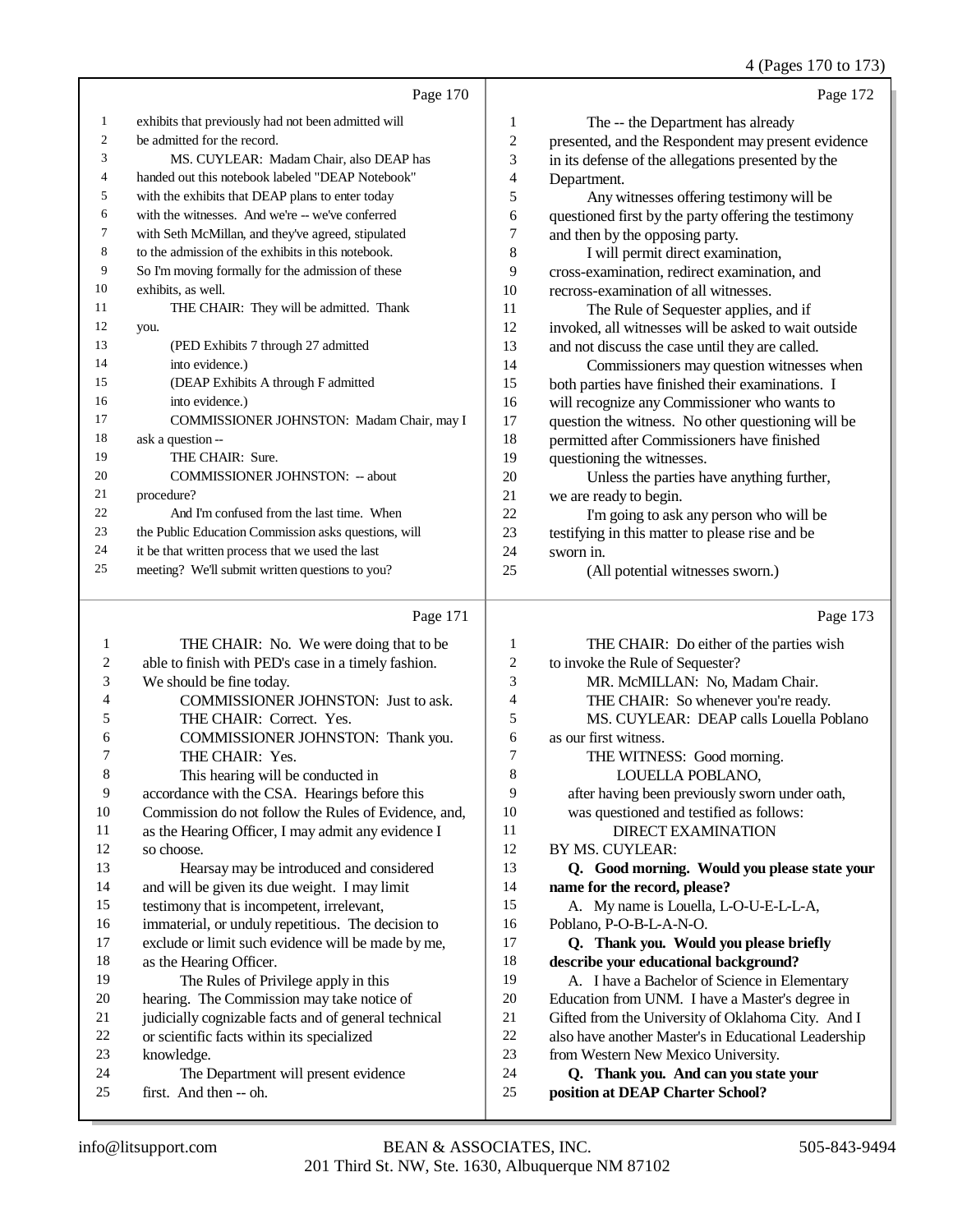5 (Pages 174 to 177)

|                |                                                     |                | $J(1 \text{ gCs } 1 + 1011)$                        |
|----------------|-----------------------------------------------------|----------------|-----------------------------------------------------|
|                | Page 174                                            |                | Page 176                                            |
| 1              | A. I am the Head Administrator for DEAP             | 1              | A. I started June 12th of this -- of this           |
| $\overline{c}$ | School.                                             | 2              | school year.                                        |
| 3              | Q. Also, can you briefly describe your              | 3              | Q. Sorry, Ms. Poblano. I'll just redirect           |
| 4              | professional career as an educator?                 | $\overline{4}$ | you to your -- in your affidavit, you stated your   |
| 5              | A. Overall, I have about 31 years as an             | 5              | start date was July 11th, I believe.                |
| 6              | educator. I have -- I'm going into my fifth year as | 6              | A. Okay.                                            |
| 7              | a school administrator. I have seven years as an    | 7              | $Q.$ Is that $-$                                    |
| 8              | instructional coach. And I have 19 years as a       | 8              | A. Yeah. Yeah.                                      |
| 9              | classroom teacher.                                  | 9              | Q. Is it July 11th, 2017?                           |
| 10             | Q. Thank you. Do you have experience in             | 10             | A. Yeah, 2017.                                      |
| 11             | serving as a school head administrator?             | 11             | Q. I just wanted to make sure. And how long         |
| 12             | A. Yes, I do.                                       | 12             | is the term of your contract with DEAP?             |
| 13             | Q. And what is your background in serving as        | 13             | A. My contract is a one-year term; July 12th        |
| 14             | a head administrator?                               | 14             | through, I believe, June 30th.                      |
| 15             | A. I started with the Gallup-McKinley County        | 15             | Q. Of 2018?                                         |
| 16             | Schools as a school administrator for a K-5 --      | 16             | A. Of 2018, yes.                                    |
| 17             | pre-K-to-5 elementary school. And then I moved to   | 17             | Q. And do you live in Navajo, New Mexico?           |
| 18             | the Zuni Public School District, and I also served  | 18             | A. No, I don't live in Navajo, New Mexico.          |
| 19             | two years there as a school administrator.          | 19             | But I commute from Fort Defiance, Arizona, which is |
| 20             | Q. Thank you. And what licenses and                 | 20             | about 14 miles south of Navajo.                     |
| 21             | certifications do you hold?                         | 21             | Q. Were you familiar with DEAP as a school          |
| 22             | A. I hold a pre-K-through-12 administrator          | 22             | before you signed on as -- to be the school's head  |
| 23             | license. And I also hold an Instructional           | 23             | administrator?                                      |
| 24             | Leadership Certificate with an endorsement in       | 24             | A. Yeah. I -- one of the colleagues that I          |
| 25             | Gifted.                                             | 25             | worked with when I was an administrator at -- with  |
|                | Page 175                                            |                | Page 177                                            |
| 1              | O. Throughout your educational career, have         | 1              | the Zuni Public School District, she would come and |

|    | $1 \mu N$                                            |                | $1 \mu_{\odot}$ $1 \mu$                                 |
|----|------------------------------------------------------|----------------|---------------------------------------------------------|
|    | Q. Throughout your educational career, have          | 1              | the Zuni Public School District, she would come and     |
| 2  | you primarily worked in schools located on or near a | 2              | visit some of my TFA teachers. And she mentioned        |
| 3  | <b>Native American reservation?</b>                  | 3              | that they needed a head administrator. And she also     |
| 4  | A. Yes. Most of my work and most of my               | $\overline{4}$ | mentioned really briefly that they were struggling      |
| 5  | teaching career, I spent on -- I spent on different  | 5              | with a head -- keeping a head administrator and also    |
| 6  | Native American reservations, primarily with Navajo  | 6              | struggling with a little bit of their finances.         |
| 7  | and Zuni.                                            | 7              | Q. So when you signed on as DEAP's head                 |
| 8  | Q. In your previous experience in working            | 8              | administrator, were you aware of the -- of the          |
| 9  | with those schools, have you witnessed that school   | 9              | <b>Public Education Commission's intent to commence</b> |
| 10 | experience issues with finding qualified and         | 10             | charter revocation proceedings against the school?      |
| 11 | certified people to serve at the school?             | 11             | A. Yes, I was aware of that.                            |
| 12 | [Verbatim.]                                          | 12             | Q. At the time, were you aware -- and this is           |
| 13 | A. When I began my career, teachers and              | 13             | when you signed on as the head administrator -- were    |
| 14 | administrators were not hard to find; but within, I  | 14             | you aware of the allegations against DEAP at that       |
| 15 | would say, the last seven years, there's been a      | 15             | time?                                                   |
| 16 | trend where it's really hard to get a certified      | 16             | A. I wasn't really clear on it. I did a lot             |
| 17 | teacher or an administrator. For example, at DEAP,   | 17             | of, I guess, looking into different documents. The      |
| 18 | our special ed teacher travels in from Española; so  | 18             | former administrator had a file that was left in        |
| 19 | we contract her out for services.                    | 19             | the -- in her desk, and I looked through those          |
| 20 | So it's really hard to get a certified               | 20             | documents. And I also talked with the founders of       |
| 21 | teacher or an administrator, especially in a rural   | 21             | DEAP, just to get an idea of where the school is in     |
| 22 | area like Navajo.                                    | 22             | this -- and what their situation is with the State.     |
| 23 | Q. So you say that you're the current head           | 23             | Q. Is that the research you did after you               |
| 24 | administrator at DEAP Charter School. When did you   | 24             | signed on as head administrator?                        |
| 25 | start this position?                                 | 25             | A. Yes.                                                 |
|    |                                                      |                |                                                         |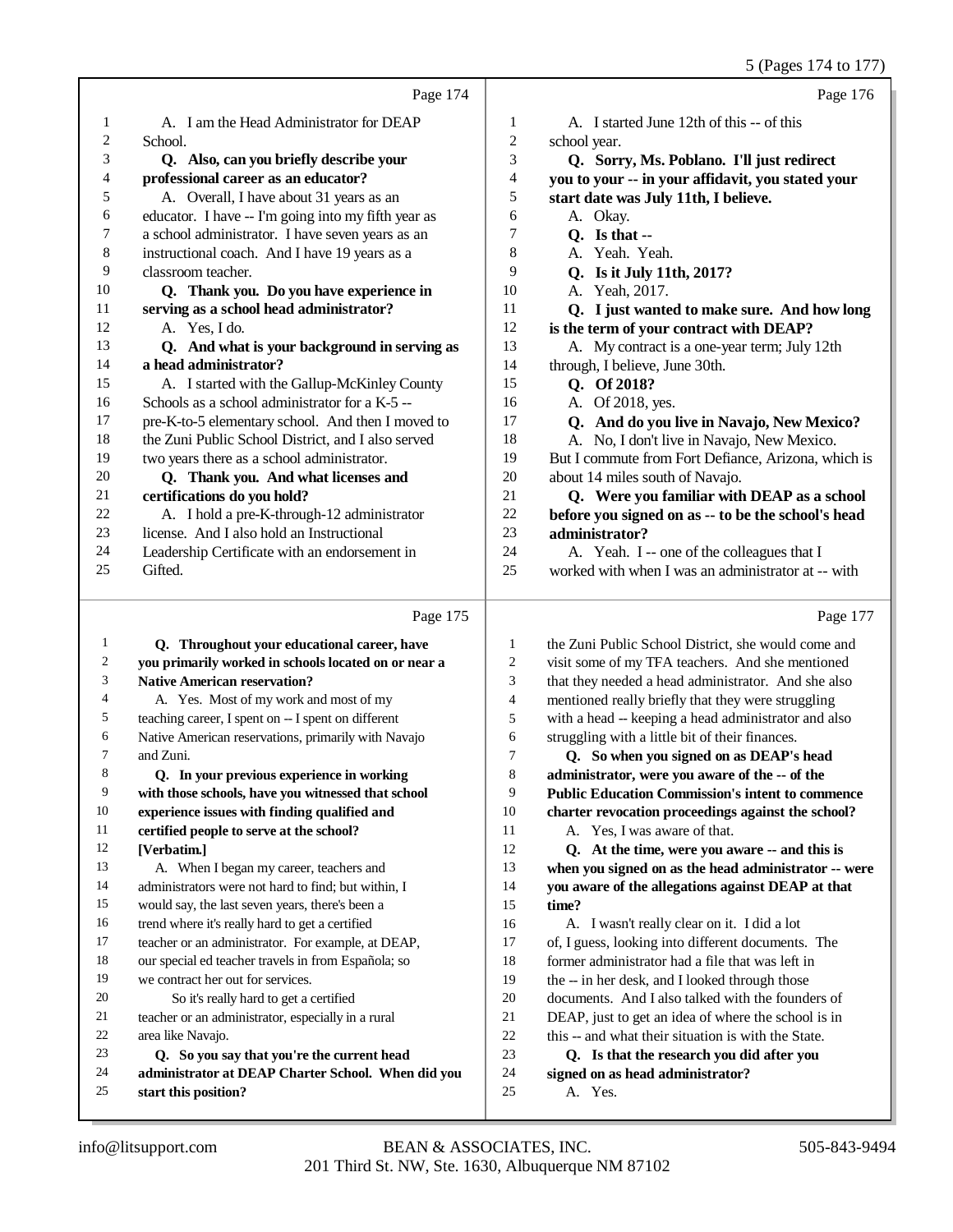#### 6 (Pages 178 to 181)

|        |                                                      |    | $\sim$ $(2.45)$                                      |
|--------|------------------------------------------------------|----|------------------------------------------------------|
|        | Page 178                                             |    | Page 180                                             |
| 1      | Q. Are you on site at DEAP on a daily basis?         | 1  | because of all the allegations against DEAP -- I     |
| 2      | A. Yes, I am.                                        | 2  | think I counted over 33 audit findings. And with     |
| 3      | Q. And what are your duties as DEAP's head           | 3  | that many audit findings, we've kind of -- I've --   |
| 4      | administrator?                                       | 4  | I've taken on a few of the -- I call it "detective   |
| 5      | A. Well, I -- I'm pretty much the supervisor         | 5  | work" in looking for things and just reaching out to |
| 6      | of all of DEAP's happenings and events. And I        | 6  | people to find certain answers to what those         |
| 7      | supervise the teachers, as well as the other support | 7  | allegations were.                                    |
| 8      | staff. I help with some of the parent committees.    | 8  | And I know that our teachers have a full             |
| 9      | I advocate for the school by attending chapter       | 9  | load; but they also put time aside. You know, we     |
| 10     | meetings. I've only attended one so far.             | 10 | spend a lot of time on Fridays, and I'm sure all     |
| 11     | And I also collaborate with our governing            | 11 | weekends, and also during our break, like this past  |
| 12     | board in keeping them informed of the school's       | 12 | week, just trying to -- just trying to clear a lot   |
| 13     | finances, what's happening with our assessments, our | 13 | of the audit findings.                               |
| 14     | curriculum, our staff, and, just -- you know, just   | 14 | Q. And so when you say "audit findings," are         |
| 15     | giving them an overall picture of what's happening   | 15 | you referring to the June 9th audit review that was  |
| 16     | on a monthly basis with our governing board.         | 16 | produced by the Public Education Department? The     |
| 17     | I also am responsible for looking at the             | 17 | <b>Audit Bureau?</b>                                 |
| 18     | operating budget and just making plans. I know it's  | 18 | A. Yes.                                              |
| 19     | the beginning of the school year; but just           | 19 | Q. Okay. So I'm sure you're aware that in            |
| 20     | considering where DEAP is, I'm looking at the        | 20 | July, DEAP's governing council, they made several    |
| 21     | planning for the school year.                        | 21 | revisions to their fiscal policies and procedures.   |
| 22     | Q. And as DEAP's school leader, can you speak        | 22 | A. Yes.                                              |
| 23     | briefly about what your goals are as a school leader | 23 | Q. Are you aware of this?                            |
| 24     | for the school?                                      | 24 | A. Yes, I am.                                        |
| 25     | A. Sure. My goals coming into DEAP and               | 25 | Q. Were you involved in the process of               |
|        | Page 179                                             |    | Page 181                                             |
| 1      | hearing the different narratives of where DEAP is    | 1  | revising DEAP's fiscal policies and procedures?      |
| 2      | and how it got there, one of my main goals was to -- | 2  | A. Yeah. When it was presented to the board,         |
| 3      | just to rebuild trust, and not only within the staff | 3  | I believe it was my first week there. And I          |
| 4      | of DEAP, but also with our -- our sister schools and | 4  | reviewed the document before the board meeting. And  |
| 5      | a lot of the people that we network with. So for     | 5  | I just, you know, prepared myself to oversee how the |
| 6      | me, that was really important was to just kind of    | 6  | organizational flow of our finances would look like, |
| 7      | establish that trust and use the DEAP core values to | 7  | and just looked at some of the processes that I      |
| 8      | guide us in rebuilding our relationship with all our | 8  | would have to establish, you know, and share with    |
| 9      | networks and all our supports.                       | 9  | our DEAP staff.                                      |
| $10\,$ | Academically, I do know that math is our             | 10 | Q. So I want to switch gears.                        |
| 11     | big struggle, as well as reading. So academically,   | 11 | So the Department has accused DEAP of                |
| 12     | you know, our school improvement plan is to improve  | 12 | allowing an unlicensed staff person at DEAP to       |
| 13     | our -- our reading comprehension skills and also our | 13 | perform school functions that only a licensed        |
| 14     | math. And we are doing that by looking at our data   | 14 | administrator could perform.                         |
| 15     | and focusing on our ELL student population.          | 15 | I know you cannot speak to anything that             |

 **the allegations against DEAP which are the subject happened to DEAP before you became the school's head administrator. But I'd like to ask you a few**

 **questions with regards to your ongoing work with DEAP staff.**

- **Can you identify the professional staff at**
- **DEAP with whom you work on a daily basis?**
- A. Yes. DEAP has three certified teachers:
- Kayla Begay is our ELA, and she's Certified
- K-through-8.
- We have Elijah Allan. He's our math and

**violations?**

16 **Q. Thank you. And so you are familiar with**<br>17 **the allegations against DEAP which are the subject-**

20 **Q.** And so based on what you know about those<br>21 **allegations**, has the school taken the necessary **allegations, has the school taken the necessary steps to respond to or remedy the alleged**

A. Yeah. And I think with DEAP, it's a really small school. We have a small staff. And

18 **of these revocation proceedings?**<br>19 A. Yes.

A. Yes.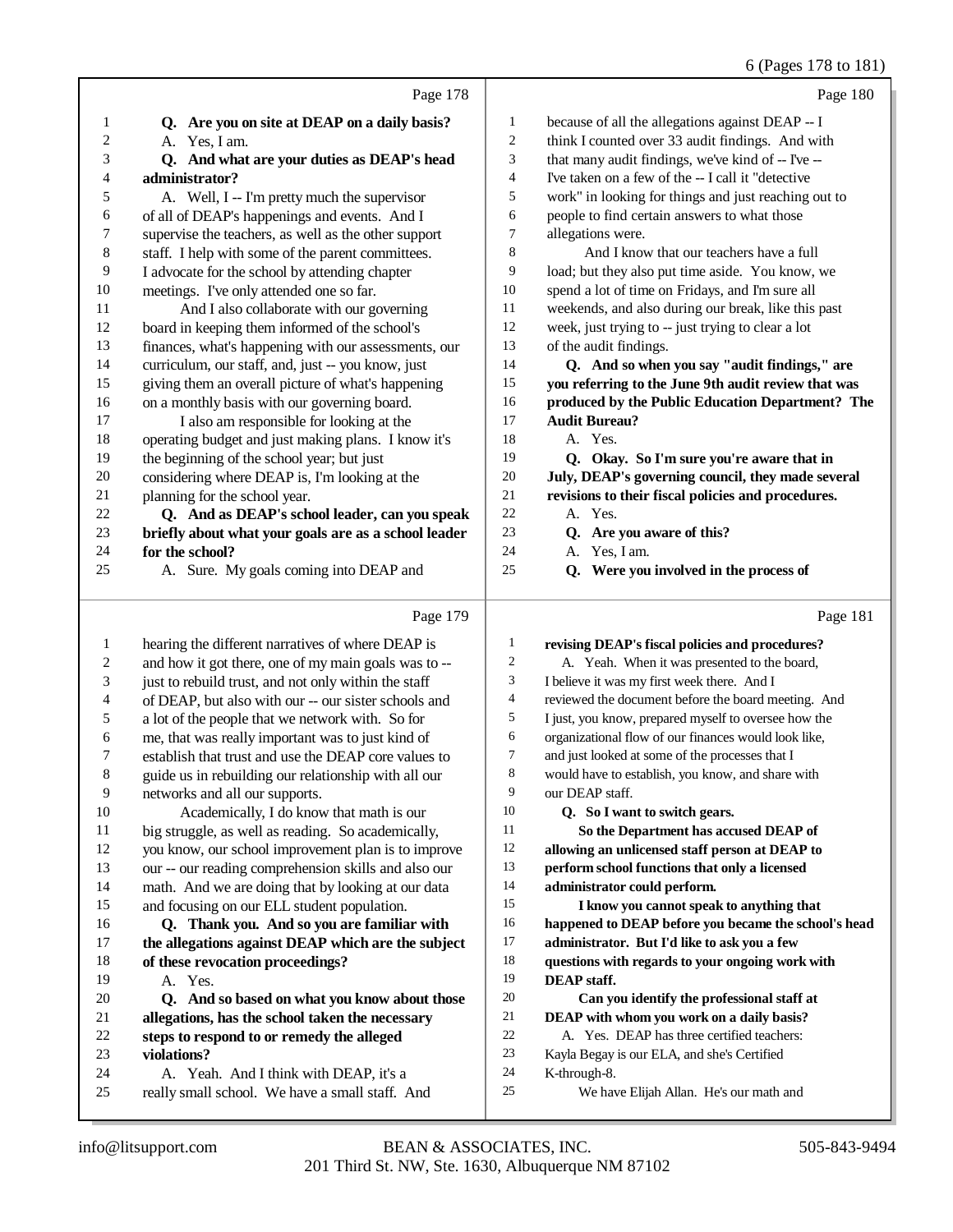# 7 (Pages 182 to 185)

|              | Page 182                                                                                      |                | Page 184                                                                                                 |
|--------------|-----------------------------------------------------------------------------------------------|----------------|----------------------------------------------------------------------------------------------------------|
| 1            | science teacher.                                                                              | 1              | Q. In your role as head administrator, have                                                              |
| 2            | And we have a new first-year teacher, a                                                       | $\overline{c}$ | you witnessed a staff person incurring expenditures                                                      |
| 3            | TFA, her name is Kylie [ph] George. And she is our                                            | 3              | without appropriate documentation, review, and/or                                                        |
| 4            | secondary ELA and New Mexico History teacher.                                                 | 4              | approval?                                                                                                |
| 5            | And then our office staff, we have Karen                                                      | 5              | A. No.                                                                                                   |
| 6            | Mailman; she is our office secretary. And we have                                             | 6              | Q. Have you witnessed a staff person making                                                              |
| 7            | Prestene Garnenez. She is the Director of                                                     | 7              | budget decisions?                                                                                        |
| 8            | Operations and also one of the cofounders of DEAP,                                            | $\,8\,$        | A. Not individually.                                                                                     |
| 9            | along with Kayla Begay.                                                                       | 9              | Q. Have you witnessed a staff person making                                                              |
| 10           | Q. And do you involve any of the professional                                                 | 10             | staffing decisions?                                                                                      |
| 11           | staff whom you just identified in any                                                         | 11             | A. No.                                                                                                   |
| 12           | decision-making processes at the school?                                                      | 12             | Q. Would you say that you make the budget                                                                |
| 13           | A. Yes. Usually, on a Friday -- that's when                                                   | 13             | decisions at DEAP Charter School?                                                                        |
| 14           | we have our PD day -- all staff, we usually have a                                            | 14             | A. Yes, I do.                                                                                            |
| 15           | general staff meeting. And that's where we discuss                                            | 15             | Q. And do you make the staffing decisions, as                                                            |
| 16           | and collaborate on school-wide events, assessments,                                           | 16             | well, at DEAP Charter School?                                                                            |
| 17           | or things like budgets; because I know the last one                                           | 17             | A. Yes.                                                                                                  |
| 18           | was how we spend our -- I believe it was called the                                           | 18             | Q. Do you perform all staff performance                                                                  |
| 19           | "Highly Qualified Charter Fund" or "Grant." So we                                             | 19             | evaluations?                                                                                             |
| 20           | were able to divvy up and collaborate on how that                                             | 20<br>21       | A. Yes, I evaluate teachers and support                                                                  |
| 21<br>22     | would be spent.                                                                               | 22             | staff.                                                                                                   |
| 23           | And that's how we operate at DEAP, as a<br>team.                                              | 23             | Q. And do you manage all of DEAP's<br>expenditures?                                                      |
| 24           | Q. And based on your prior experience in                                                      | 24             | A. Yes.                                                                                                  |
| 25           | serving as a head administrator at other schools, is                                          | 25             | Q. Do you manage the recording of DEAP's                                                                 |
|              |                                                                                               |                |                                                                                                          |
|              |                                                                                               |                |                                                                                                          |
|              | Page 183                                                                                      |                | Page 185                                                                                                 |
| $\mathbf{1}$ | it common for a school administrator to organize a                                            | $\mathbf{1}$   | expenditures?                                                                                            |
| 2            | staff leadership team to discuss operations?                                                  | 2              | A. I manage some of it. I sign certain                                                                   |
| 3            | A. Yeah. In general, most school                                                              | 3              | documents, and they're shared with Prestene -- it                                                        |
| 4            | administrators, they're responsible for everything                                            | 4              | follows our chain of command. Like paying bills is                                                       |
| 5            | that happens at a school. And it's -- it's pretty                                             | 5              | one example this week. You know, I signed -- I okay                                                      |
| 6            | normal for a head administrator to be the overseer                                            | 6              | payment, and then I give it back to Prestene. Then                                                       |
| 7            | of all the different teams that are created in the                                            | 7              | it's shared with Sean Fry, and then the payment is                                                       |
| 8            | school, yes.                                                                                  | 8              | made.                                                                                                    |
| 9            | Q. In your time as serving as DEAP's head                                                     | 9              | Q. Do you manage DEAP's curriculum, as well?                                                             |
| 10           | administrator have you witnessed a staff person                                               | 10             | A. Yes, I supervise it.                                                                                  |
| 11           | making decisions regarding DEAP's operations?                                                 | 11             | Q. Is it fair to say you manage DEAP's daily                                                             |
| 12           | A. Can you repeat that question?                                                              | 12             | overall operation?                                                                                       |
| 13           | Q. Sorry. In your time serving as DEAP's                                                      | 13             | A. Yes, I do.                                                                                            |
| 14           | head administrator, have you witnessed a staff                                                | 14             | Q. And do you keep the board informed -- or                                                              |
| 15           | person making decisions regarding DEAP's operations?                                          | 15             | the governing council -- informed with regard to                                                         |
| 16           | A. Individual decisions normally do not                                                       | 16             | <b>DEAP's financial matters?</b>                                                                         |
| 17           | happen; because we have a shared leadership model.                                            | 17             | A. Yeah. On a monthly basis, we have our                                                                 |
| 18<br>19     | And items that are brought for attention for                                                  | 18             | regular governing board meeting; so it is shared at                                                      |
| 20           | staffing, for budget, for any school-wide event,                                              | 19<br>20       | that time.                                                                                               |
| 21           | it's usually done in a team, within a team.                                                   | $21\,$         | Q. Ms. Poblano, you have two notebooks in                                                                |
| 22           | Q. Do you make the ultimate decision with<br>regards to budget or staff matters that come up? | 22             | front of you. One is white, and one is black. The<br>white binder, I'd like to direct your attention to. |
| 23           | A. Yes. And I'm the one that communicates to                                                  | 23             | If you can turn to Exhibit 18.                                                                           |
| 24           | the parents, to the governing board, or whoever is                                            | 24             | MS. CUYLEAR: And this is the binder of                                                                   |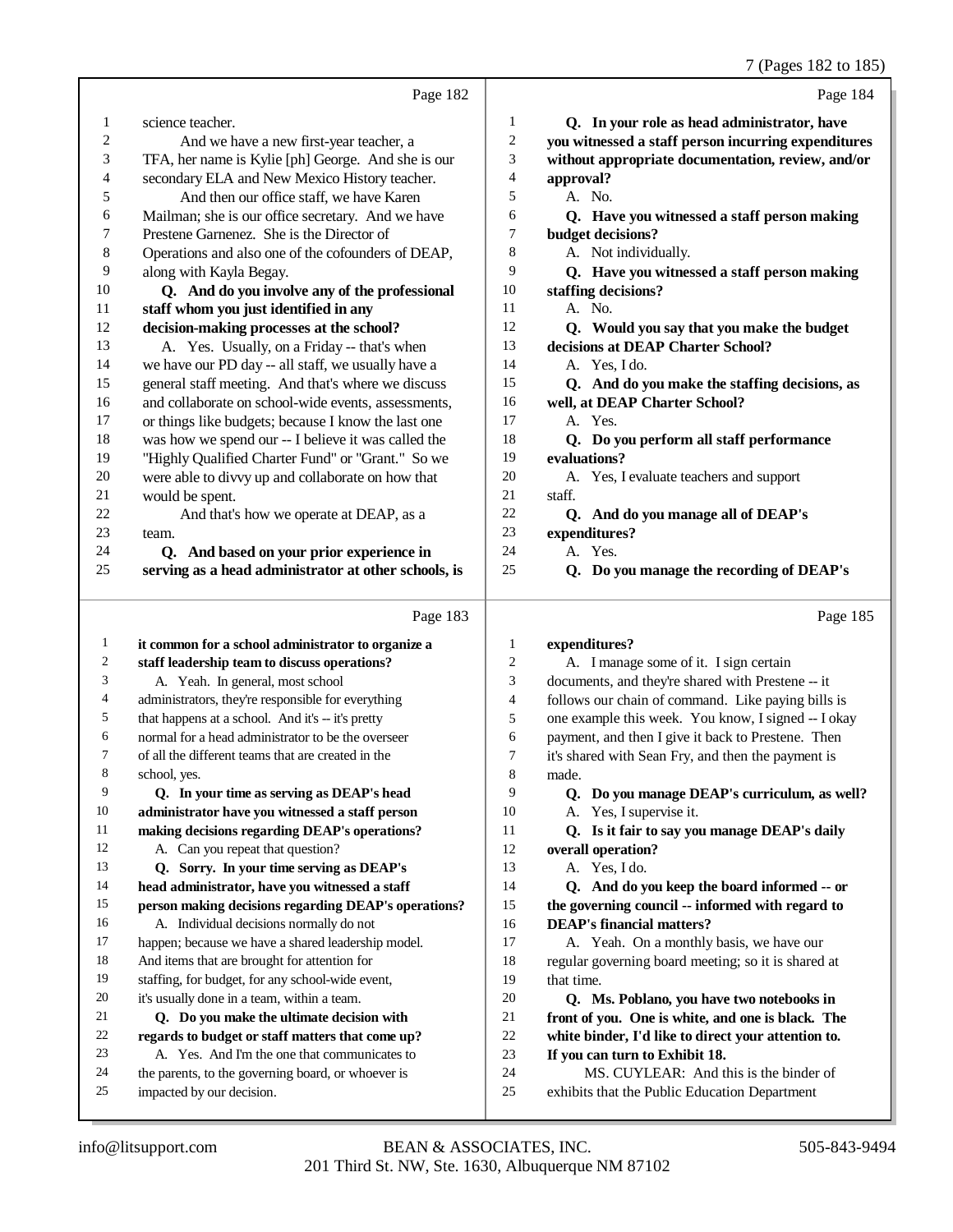### 8 (Pages 186 to 189)

|          | Page 186                                                       | Page 188                                                                                                                      |  |
|----------|----------------------------------------------------------------|-------------------------------------------------------------------------------------------------------------------------------|--|
| 1        | presented.                                                     | 1<br>A. This was my response to Director Craig.                                                                               |  |
| 2        | Q. I believe Exhibit 18 is the letter --                       | $\overline{2}$<br>And in that response, I just responded to him and                                                           |  |
| 3        | well, can you tell me -- if you would take a look at           | 3<br>told him that this was the first time I had seen                                                                         |  |
| 4        | Exhibit 18, are you familiar with this document?               | $\overline{4}$<br>this letter.                                                                                                |  |
| 5        | A. Yes, I am.                                                  | 5<br>Q. And then when did you send that letter to                                                                             |  |
| 6        | Q. Okay. And can you describe what that                        | 6<br><b>Director David Craig?</b>                                                                                             |  |
| 7        | exhibit is?                                                    | 7<br>A. October 11th.                                                                                                         |  |
| 8        | A. On October 12th, I received an e-mail from                  | 8<br>Q. And did you receive a response from                                                                                   |  |
| 9        | David Craig. And this was the first time I seen                | 9<br>Director Craig with regards to that letter that you                                                                      |  |
| 10       | this document. And I shared it with Prestene on --             | 10<br>sent?                                                                                                                   |  |
| 11       | on my laptop, I shared that, "This is the first time           | 11<br>A. No.                                                                                                                  |  |
| 12       | I'm hearing about this. Are we on a -- monthly                 | 12<br>Q. Switching gears here. How often do you                                                                               |  |
| 13       | Corrective budget plan?"                                       | 13<br>communicate with the school's business manager, Sean                                                                    |  |
| 14       | And she said, "No."                                            | 14<br>Fry?                                                                                                                    |  |
| 15       | So I also shared it with Sean Fry and you.                     | 15<br>A. Pretty much on a weekly basis, either                                                                                |  |
| 16       | Q. Can you tell me -- you're looking at                        | 16<br>through phone calls, e-mails.                                                                                           |  |
| 17       | Exhibit 18 right now. Is that a letter from David              | 17<br>Q. And how often do you communicate with the                                                                            |  |
| 18       | Craig?                                                         | 18<br>governing council with regards to the school's                                                                          |  |
| 19       | A. Yes, it's a letter from --                                  | 19<br>financial matters?                                                                                                      |  |
| 20       | Q. Who is that addressed to?                                   | 20<br>A. Usually, on a monthly basis.                                                                                         |  |
| 21       | A. It is addressed to me and Mr. Fry.                          | 21<br>Q. Does that take place at governing council                                                                            |  |
| 22       | Q. Okay. And is the letter signed?                             | 22<br>meetings?                                                                                                               |  |
| 23       | A. No.                                                         | 23<br>A. Yes.                                                                                                                 |  |
| 24       | Q. Have you -- has DEAP received a signed                      | 24<br>Q. And can you provide an update on where                                                                               |  |
| 25       | copy of that letter?                                           | 25<br>DEAP is with securing a chief procurement officer                                                                       |  |
|          |                                                                |                                                                                                                               |  |
|          | Page 187                                                       | Page 189                                                                                                                      |  |
| 1        |                                                                | 1<br>for the school?                                                                                                          |  |
| 2        | A. I asked about that. And we looked through                   | $\overline{c}$<br>A. Yes. This past week, Kayla Begay, one of                                                                 |  |
| 3        | our mail log. And we did not have this letter                  | 3                                                                                                                             |  |
| 4        | documented in our mail log.                                    | our teachers, attended a CPO training. And she came<br>$\overline{4}$<br>back with seven certificates, and she is now our new |  |
| 5        | Q. Okay. But you haven't seen a signed copy<br>of that letter? | 5<br>CPO for our school.                                                                                                      |  |
| 6        | A. No, I have not seen a copy of this letter.                  | 6<br>Q. So Kayla Begay is now certified as a Chief                                                                            |  |
| 7        | Q. So did DEAP -- so you're saying DEAP did                    | 7<br>Procurement Officer for the State?                                                                                       |  |
| 8        | not receive a copy of that letter from David Craig             | 8<br>A. Yes.                                                                                                                  |  |
| 9        | in the mail.                                                   | 9<br>Q. And does she plan to register as DEAP's                                                                               |  |
| 10       | A. I'm going to say no, even though I wasn't                   | 10<br>CPO?                                                                                                                    |  |
| 11       | there. But the -- our mail log indicates that there            | 11<br>A. Yes.                                                                                                                 |  |
| 12       | was no evidence of this being submitted as a mail              | 12<br>Q. And can you also provide an update on                                                                                |  |
| 13       | recipient.                                                     | 13<br>where DEAP is at with responding to the corrective                                                                      |  |
| 14       | Q. Okay. And then when was the first that                      | 14<br>actions issued by the Department for DEAP's Fiscal                                                                      |  |
| 15       | you learned of the existence of that letter and its            | 15<br>Year '16 audit findings?                                                                                                |  |
| 16       | contents?                                                      | 16<br>A. For Fiscal Year '16? I would say they're                                                                             |  |
| 17       | A. The same day that I read it, October 12th.                  | 17<br>about a little over 95 percent complete. There's                                                                        |  |
| 18       | Q. So, Ms. Poblano, if I may now direct your                   | 18<br>just a few items that we need to still look for.                                                                        |  |
| 19       | attention to Exhibit A. That's in the black                    | 19<br>Q. But DEAP is in the process of responding                                                                             |  |
| $20\,$   | notebook labeled "DEAP Notebook."                              | 20<br>to the corrective actions for the Fiscal Year '16                                                                       |  |
| 21       | A. (Witness complies.)                                         | 21<br>audit findings; is that correct?                                                                                        |  |
| $22\,$   | Q. Do you recognize this letter?                               | $22\,$<br>A. Yes.                                                                                                             |  |
| 23       | A. Yes, I do.                                                  | 23<br>MS. CUYLEAR: I have no further questions,                                                                               |  |
| 24<br>25 | Q. Okay. Could you describe what that letter<br>is?            | 24<br>Ms. Poblano. Thank you.<br>25<br>THE WITNESS: Okay.                                                                     |  |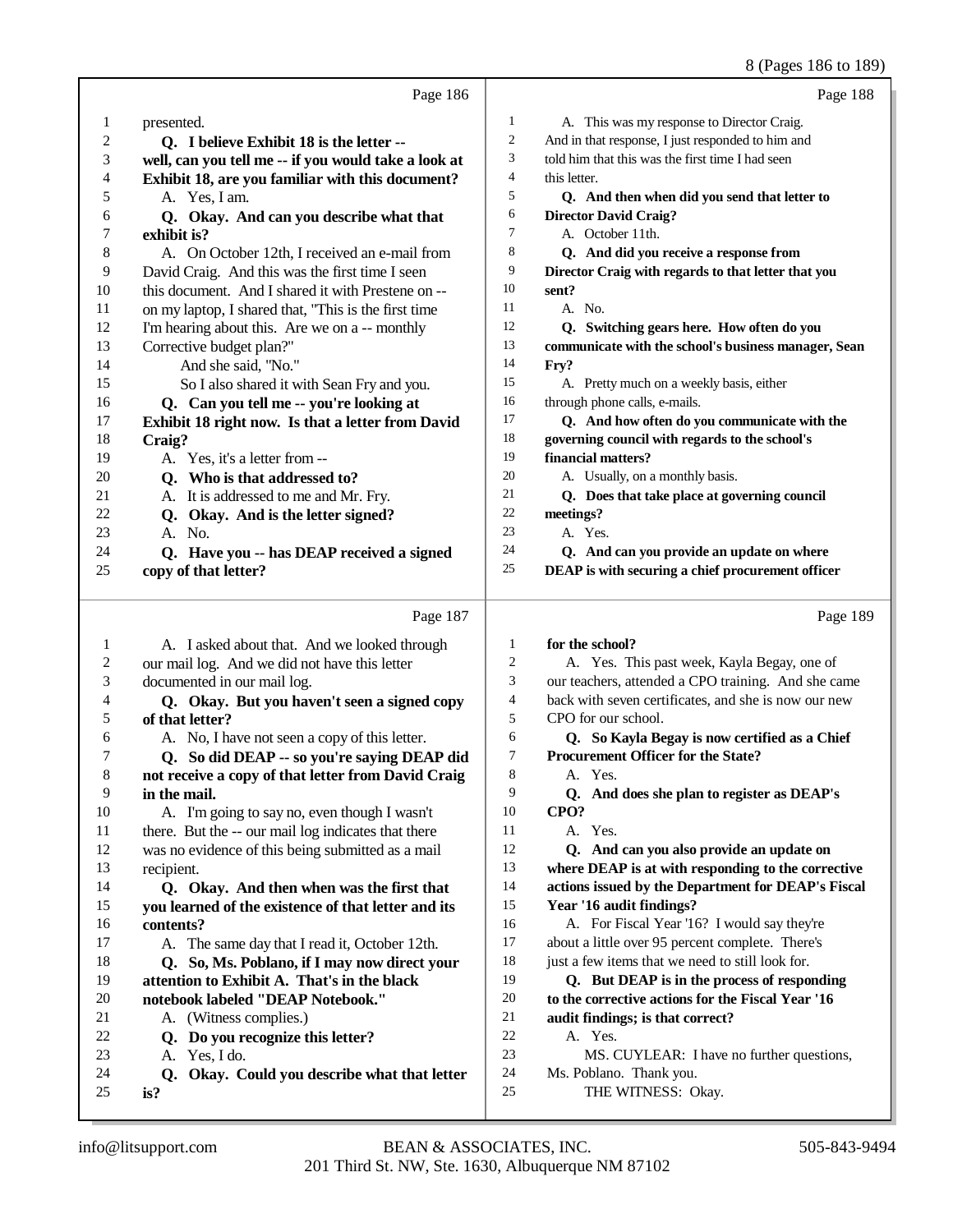9 (Pages 190 to 193)

|             | Page 190                                             |                         | Page 192                                             |
|-------------|------------------------------------------------------|-------------------------|------------------------------------------------------|
| 1           | <b>CROSS-EXAMINATION</b>                             | 1                       | Exhibit K in the white binder? And this is the       |
| 2           | BY MR. MCMILLAN:                                     | $\overline{c}$          | binder containing DEAP's first set of exhibits,      |
| 3           | Q. Good morning, Ms. Poblano.                        | $\sqrt{3}$              | dated October 12, 2017. Do you have a copy of that   |
| 4           | A. Good morning.                                     | $\overline{\mathbf{4}}$ | in front of you?                                     |
| 5           | Q. My name is Seth McMillan. I'm an attorney         | 5                       | A. The white binder only has numbers.                |
| 6           | for PED here at this hearing.                        | 6                       | Q. Oh. You only have our exhibits in the             |
| 7           | You testified that you didn't begin as               | $\tau$                  | small binder?                                        |
| 8           | head administrator until July 11th, 2017; is that    | 8                       | A. And the black one begins at Letter F.             |
| 9           | correct?                                             | 9                       | MR. McMILLAN: Okay. And just for my                  |
| 10          | A. Yes. I believe it's July 12th.                    | 10                      | information, does the Commission have our binder in  |
| 11          | Q. July 12th, 2017?                                  | 11                      | front of it?                                         |
| 12          | A. Uh-huh.                                           | 12                      | COMMISSIONERS: We do. Yeah.                          |
| 13          | Q. In any event, you have a one-year                 | 13                      | MR. McMILLAN: Okay. I'm going to                     |
| 14          | contract?                                            | 14                      | present -- may I approach the witness with a copy of |
| 15          | A. Yes, I do.                                        | 15                      | Exhibit K from DEAP's exhibits? This is the          |
| 16          | Q. And you did not become the head                   | 16                      | affidavit of Prestene Garnenez. I apologize for      |
| 17          | administrator until after the Notice of Intent to -- | 17                      | mispronouncing her name.                             |
| 18          | to Revoke the school's charter was issued; is that   | 18                      | Q. (By Mr. McMillan) Do you see, in                  |
| 19          | correct?                                             | 19                      | paragraph 3 of the affidavit, where Prestene has     |
| 20          | A. That's correct.                                   | 20                      | described her role in running the school?            |
| 21          | Q. Okay. Do you happen to know -- well,              | 21                      | A. Yes.                                              |
| 22          | let's see. You testified that you're on site on a    | 22                      | Q. Do you see where it says that she's               |
| 23          | daily basis; is that correct?                        | 23                      | responsible for the general day-to-day operations of |
| 24          | A. That is correct.                                  | 24                      | DEAP?                                                |
| 25          | Q. Do you happen to know, with respect to the        | 25                      | A. Yes.                                              |
|             | Page 191                                             |                         | Page 193                                             |
| 1           | school's budget, what FTE is assigned to your        | $\mathbf{1}$            | Q. That's -- that's essentially what you             |
| 2           | position as head administrator?                      | $\overline{\mathbf{c}}$ | testified to now, that you're responsible for the    |
| 3           | A. I believe it's a 1.0.                             | 3                       | day-to-day operations of DEAP?                       |
| 4           | Q. Okay. You described your responsibilities         | 4                       | A. Uh-huh.                                           |
| 5           | as -- I heard the word "supervisor." You said that   | 5                       | Q. Who's responsible for the day-to-day              |
| 6           | you supervise events; you supervise the teachers,    | 6                       | operations of DEAP?                                  |
| 7           | the staff. It sounds like you also have a            | 7                       | A. I am.                                             |
| $\,$ 8 $\,$ | communication kind of role with the parents --       | 8                       | Q. Is Prestene Garnenez -- does she not              |
| 9           | parents' groups and with the council.                | 9                       | understand her role, if, in paragraph 3 of her       |
| 10          | What -- what is your understanding of --             | 10                      | affidavit, she says that she's responsible for the   |
| 11          | well, are -- of Prestene Garnenez' current role      | 11                      | general day-to-day operations of DEAP?               |
| 12          | running the school?                                  | 12                      | A. Yes, she does understand her role. And I          |
| 13          | A. Currently, Prestene is the director of            | 13                      | will use an example from food services.              |
| 14          | operations.                                          | 14                      | I know that when I first arrived, we were            |
| 15          |                                                      |                         |                                                      |
|             | Q. Okay.                                             | 15                      | ordering our really big refrigerator. And she did    |
| 16          | A. And she -- she has several roles. She             | 16                      | share a lot of the papers and documents related to   |
| 17          | takes care of our -- our breakfast and our lunch     | 17                      | that purchase. So, yeah, she -- you know, she does   |
| 18          | preparations, as well as submitting the online       | 18                      | have a lot of roles on here.                         |
| 19          | menus. She also works in collaboration with me in    | 19                      | Another example is the school health and             |
| 20          | processing a lot of our financial payments. That's   | $20\,$                  | wellness. I worked in collaboration with her in      |
| 21          | basically the role that I see her.                   | $21\,$                  | editing and inputting some of the documents for the  |
| 22          | Q. Okay. You testified that you generally            | 22                      | school wellness program.                             |
| 23          | run the daily operations of the school?              | 23                      | So she is the sender of those documents,             |
| 24          | A. Yes.                                              | 24                      | and she does send documents for furniture, for food  |
| 25          | Can we take a look at -- let's see --<br><b>O.</b>   | 25                      | services, for furniture or equipment, and also the   |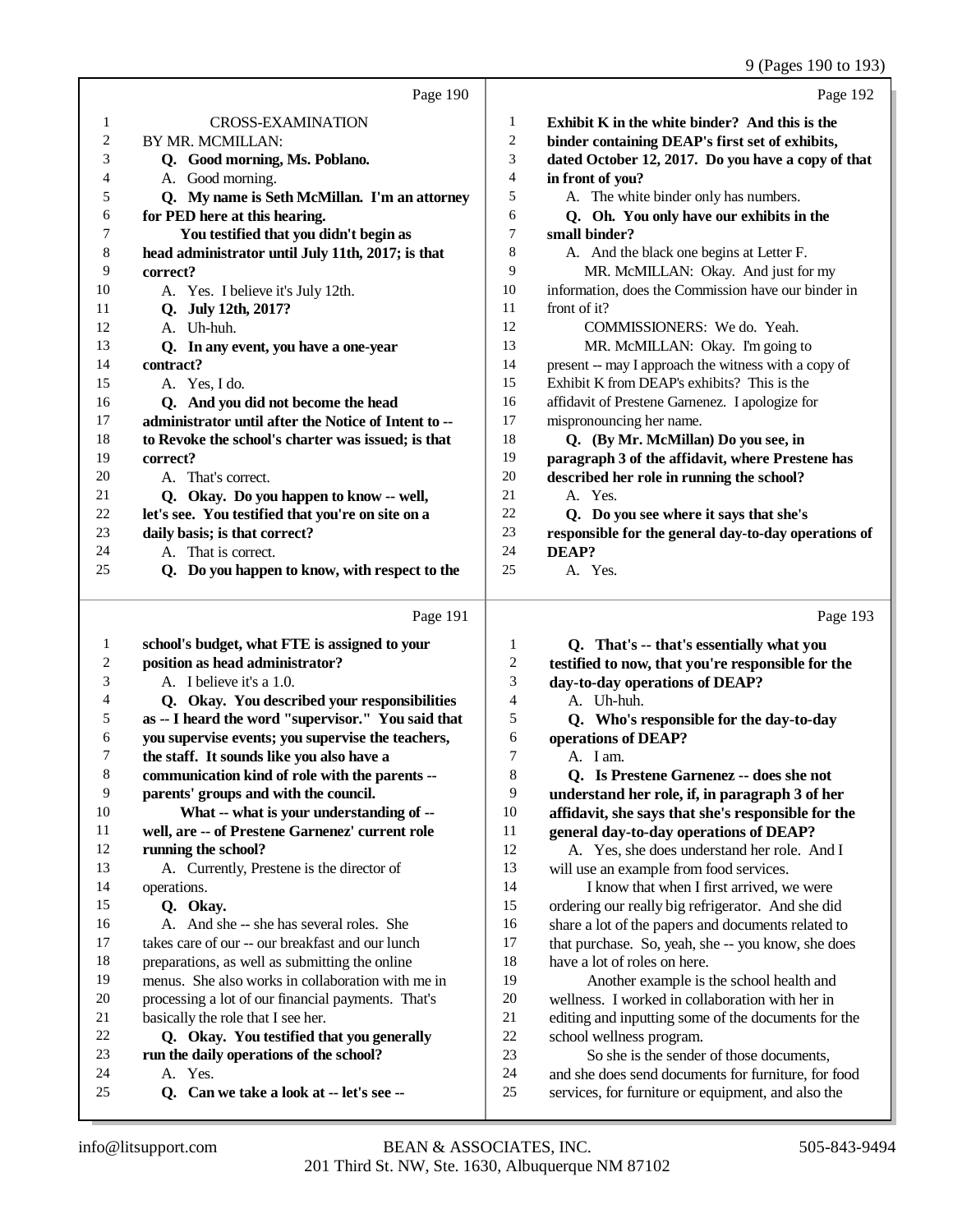### 10 (Pages 194 to 197)

|    |                                                     |                | $10 \text{ (1 qgcs } 174 \text{ to } 17)$            |
|----|-----------------------------------------------------|----------------|------------------------------------------------------|
|    | Page 194                                            |                | Page 196                                             |
| 1  | maintenance of facilities.                          | $\mathbf{1}$   | Manager, is it fair to say that there's been a lot   |
| 2  | But I am aware of all those activities.             | $\mathbf{2}$   | of turnover in that position with the school?        |
| 3  | Q. Okay. Does Prestene have signature               | 3              | A. Yes. There has been --                            |
| 4  | authority on behalf of the school?                  | $\overline{4}$ | Q. Is it -- oh, I'm sorry. I didn't mean to          |
| 5  | A. No.                                              | 5              | cut you off.                                         |
| 6  | Q. Who does have signature authority?               | 6              | A. Yeah. There has been at least five                |
| 7  | A. I do.                                            | $\tau$         | business managers.                                   |
| 8  | Q. Is it your understanding that prior to           | 8              | Q. Okay. And is it your understanding, based         |
| 9  | your coming onboard, July 12th, 2017, that Prestene | 9              | on your review of the history of the school, that    |
| 10 | was, in fact, signing financial documents?          | 10             | there have, in fact, been times during the school's  |
| 11 | A. Yes. And I believe that may have possibly        | 11             | charter when there was no Licensed Business Manager  |
| 12 | happened because there was no administrator.        | 12             | on staff?                                            |
| 13 | Q. Okay. So there were times in the history         | 13             | A. I think for a short while, there -- there         |
| 14 | of the school where there was, in fact, no Licensed | 14             | may have been a lapse.                               |
| 15 | <b>Head Administrator?</b>                          | 15             | Q. Okay. Do you know when that short while           |
| 16 | A. I can't say for sure. But I know that            | 16             | might have been?                                     |
| 17 | they've gone through several administrators.        | 17             | A. I'm not sure of the year; but I do know           |
| 18 | Q. Okay. But there may have been occasions          | 18             | that one of the business managers from NACA          |
| 19 | when Prestene was, in fact, signing documents       | 19             | resigned, and DEAP did not know of that.             |
| 20 | because there was no head administrator?            | 20             | Q. And why is that? Does DEAP claim that it          |
| 21 | A. I haven't asked her that question; so I          | 21             | hadn't been informed?                                |
| 22 | can't say yes or no.                                | 22             | A. They weren't informed.                            |
| 23 | Q. Okay. Do you know if Prestene holds a            | 23             | Q. Okay. Now, you testified that you're              |
| 24 | license of any kind?                                | 24             | aware of the audit findings, as well as the -- well, |
| 25 | A. No. She has a degree from UCLA in                | 25             | you said there were over 30 findings. And I guess    |
|    | Page 195                                            |                | Page 197                                             |
| 1  | Planning.                                           | 1              | we can just talk about, as -- well, there were both  |
| 2  | Q. Okay. You testified earlier that you             | 2              | audit findings from the 2016 audit -- correct? --    |
| 3  | reviewed documents that were left behind by the     | 3              | A. That's correct.                                   |
| 4  | prior head administrator; is that correct?          | 4              | Q. -- and additional findings resulting from         |
| 5  | A. That is correct.                                 | 5              | the, I believe, June 9th site visit report that the  |
| 6  | Q. In reviewing those documents, did you see        | 6              | <b>Department did?</b>                               |
| 7  | that Prestene had been signing financial documents? | 7              | A. Yes.                                              |
| 8  | A. No, I didn't see any documents with her          | 8              | Q. Okay. Is it your position that the audit          |
| 9  | signature on it.                                    | 9              | findings from 2016, that they have been addressed,   |
| 10 | Q. You didn't see any documents with her            | 10             | or they're in the process of being addressed?        |
| 11 | signature when she was signing for procurement of   | 11             | A. The 2016 audit findings are in the process        |
| 12 | necessary items for the school's operations?        | 12             | of being addressed.                                  |
| 13 | A. No, I don't remember seeing a procurement        | 13             | Q. Okay. Why -- my question, then, I guess           |
| 14 | with her signature on it.                           | 14             | is why wait until essentially the evening before     |
| 15 | Q. Is it consistent with your testimony that        | 15             | this hearing, the first of these hearings on         |
| 16 | DEAP's most recent -- or what you're calling a      | 16             | October 13th, to provide any information to the      |
|    |                                                     |                |                                                      |

 **October 13th, to provide any information to the** audit folks at PED regarding the school addressing

- 18 **those findings?**<br>19 **A**. This is the A. This is the first time  $I - a s$  an administrator, that I've been in a situation where a school is undergoing an audit finding. I'm real familiar with the instructional audit and how to proceed. I wasn't really sure about instructional audits [verbatim] and the process that's involved;
- but I'm learning as I'm making my way through.

**officer?**

A. That is correct.

A. Yes, that is correct.

 **current procurement officer -- has only recently received some training in procurement law?**

 **Q. And is it also your understanding that at times during the school's charter, there was actually no properly credentialed procurement**

 **Q. Okay. With respect to a Licensed Business**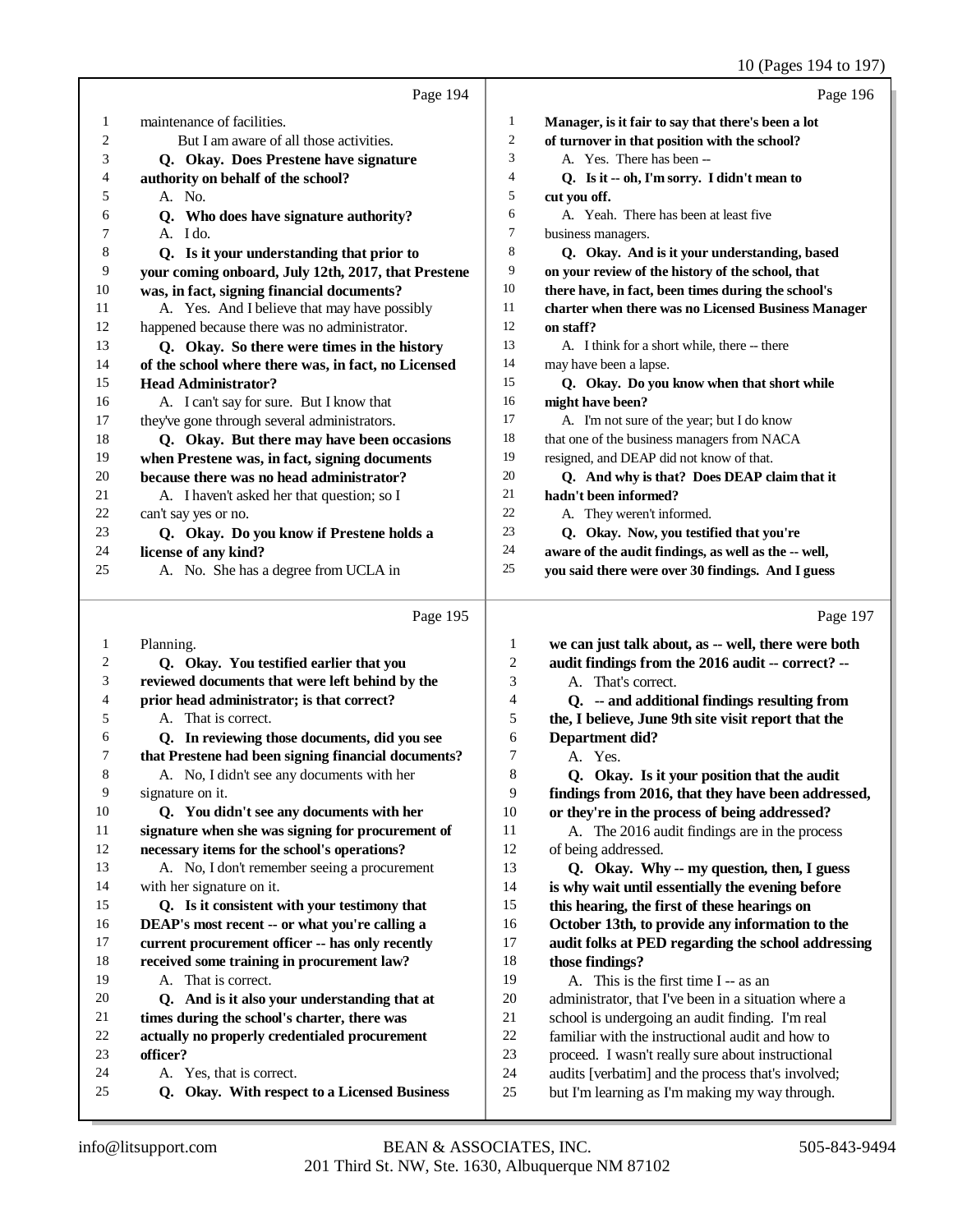|              |                                                      |                         | 11 (Pages 198 to 201)                                |
|--------------|------------------------------------------------------|-------------------------|------------------------------------------------------|
|              | Page 198                                             |                         | Page 200                                             |
| 1            | Q. Okay. Was it under your -- were you               | 1                       | Q. (By Mr. McMillan) Katie Poulos?                   |
| 2            | involved in putting together the response that DEAP  | 2                       | A. Yes. I know her name, I heard before.             |
| 3            | filed with the Commission on October 12th?           | 3                       | And so when she sent me an e-mail, I did respond to  |
| 4            | A. I would say the majority was already done         | 4                       | her. And she sent me a reply of -- a reminder of     |
| 5            | by DEAP.                                             | 5                       | our revocation coming up.                            |
| 6            | Q. Okay. And specifically, by whom?                  | 6                       | Q. I see. In that communication with Katie           |
| 7            | A. Probably the founders, Sean Fry. I know           | 7                       | Poulos, did you set forth any of the progress or the |
| 8            | he came on board a little before I did.              | 8                       | ideas that DEAP had as far as righting the ship?     |
| 9            | Q. Okay. And did you -- at any point upon            | 9                       | A. I don't believe I did. I just made an             |
| 10           | seeing all of these findings and realizing that they | 10                      | introductory statement.                              |
| 11           | had to be addressed, did you make any suggestion     | 11                      | Q. Okay.                                             |
| 12           | that they be addressed before, really, the night     | 12                      | A. And if she had any questions or concerns,         |
| 13           | before this hearing started?                         | 13                      | she had my contact numbers.                          |
| 14           | A. I think we've been addressing a lot of the        | 14                      | Q. Okay. So to be clear, no information was          |
| 15           | audit findings; but, again, like I mentioned         | 15                      | provided to PED with respect to the audit findings   |
| 16           | earlier, there are several people involved. And      | 16                      | or the site visit findings until the response,       |
| 17           | contacting people and waiting for their responses,   | 17                      | DEAP's response, was filed October 12th; correct?    |
| 18           | $it's -$                                             | 18                      | A. Correct.                                          |
| 19           | Q. Okay. And maybe I wasn't clear. But I             | 19                      | Q. Okay. Finally, it was your testimony that         |
| 20           | guess my question, better framed, would be why not   | 20                      | you received from David Craig an e-mail attaching    |
| 21           | communicate the progress that had been made with PED | 21                      | the June 24th letter that you received on            |
| 22           | prior to a revocation hearing?                       | 22                      | October 12th; does that sound right?                 |
| 23           | A. If that is a process that I have to take,         | 23                      | A. Yeah. I know it was the day before our            |
| 24           | I will do it in the future.                          | 24                      | hearing. It was during lunch, I received that        |
| 25           | Q. Okay. You testified that one of your              | 25                      | e-mail.                                              |
|              | Page 199                                             |                         | Page 201                                             |
| $\mathbf{1}$ | primary goals was to rebuild trust. And I            | 1                       | Q. Okay. So it was the day before the                |
| 2            | understood that to mean rebuild trust with your      | $\overline{\mathbf{c}}$ | hearing, at lunch, you received the e-mail. Your     |
| 3            | network, with your sister schools.                   | 3                       | response, do you -- do you recall the date of your   |
| 4            | Is it also fair to say that one of your              | 4                       | response to that e-mail?                             |
| 5            | goals would be to rebuild trust with both the        | 5                       | A. On my letter, it has October 11th.                |
| 6            | chartering authority, the PEC, and with the PED, the | 6                       | Q. It has -- October 11th? And that's                |
| 7            | oversight body?                                      | 7                       | Exhibit A in the black binder. October 11th is the   |
| 8            | A. Yes.                                              | 8                       | day before October 12th; correct?                    |
| 9            | Q. Wouldn't it be part of rebuilding trust,          | 9                       | A. Yes, it is.                                       |
| 10           | couldn't it reasonably encompass communicating with  | 10                      | MR. McMILLAN: Okay. All right. That's                |
| 11           | PED with respect to audit findings and other         | 11                      | all I have. Thank you.                               |
| 12           | negative findings?                                   | 12                      | THE CHAIR: Commissioners, are there any              |
| 13           | A. Yes, it would.                                    | 13                      | questions for this witness?                          |

 A. When I first came onboard, I started receiving e-mails from lots of PED people. And, you know, in -- whoever e-mailed me, I introduced myself

 as the new head administrator. So that was my way of communicating. 21 And I do remember I e-mailed -- what was

 **Q. Okay. Yet nothing -- none of this was communicated until October 12th; correct?**

- 22 her name? She testified.<br>23 THE CHAIR: Mol
- THE CHAIR: Molly Saiz. 24 THE WITNESS: No, the other lady, the 25 blonde lady.
- blonde lady.

201 Third St. NW, Ste. 1630, Albuquerque NM 87102 info@litsupport.com BEAN & ASSOCIATES, INC. 505-843-9494

 COMMISSIONER CABALLERO: Question. Ms. Poblano, during the time that was

18 representing the school?<br>19 THE WITNESS:

committee or the audit committee?

defense of the school.

16 mentioned already as to your communication with PED,<br>17 were you in contact with individuals that were were you in contact with individuals that were

21 COMMISSIONER CABALLERO: Well, you have<br>22 representatives here representing the school in

22 representatives here representing the school in<br>
23 defense of the school.

 THE WITNESS: Okay. Our lawyers. COMMISSIONER CABALLERO: Uh-huh.

THE WITNESS: Individuals from the PED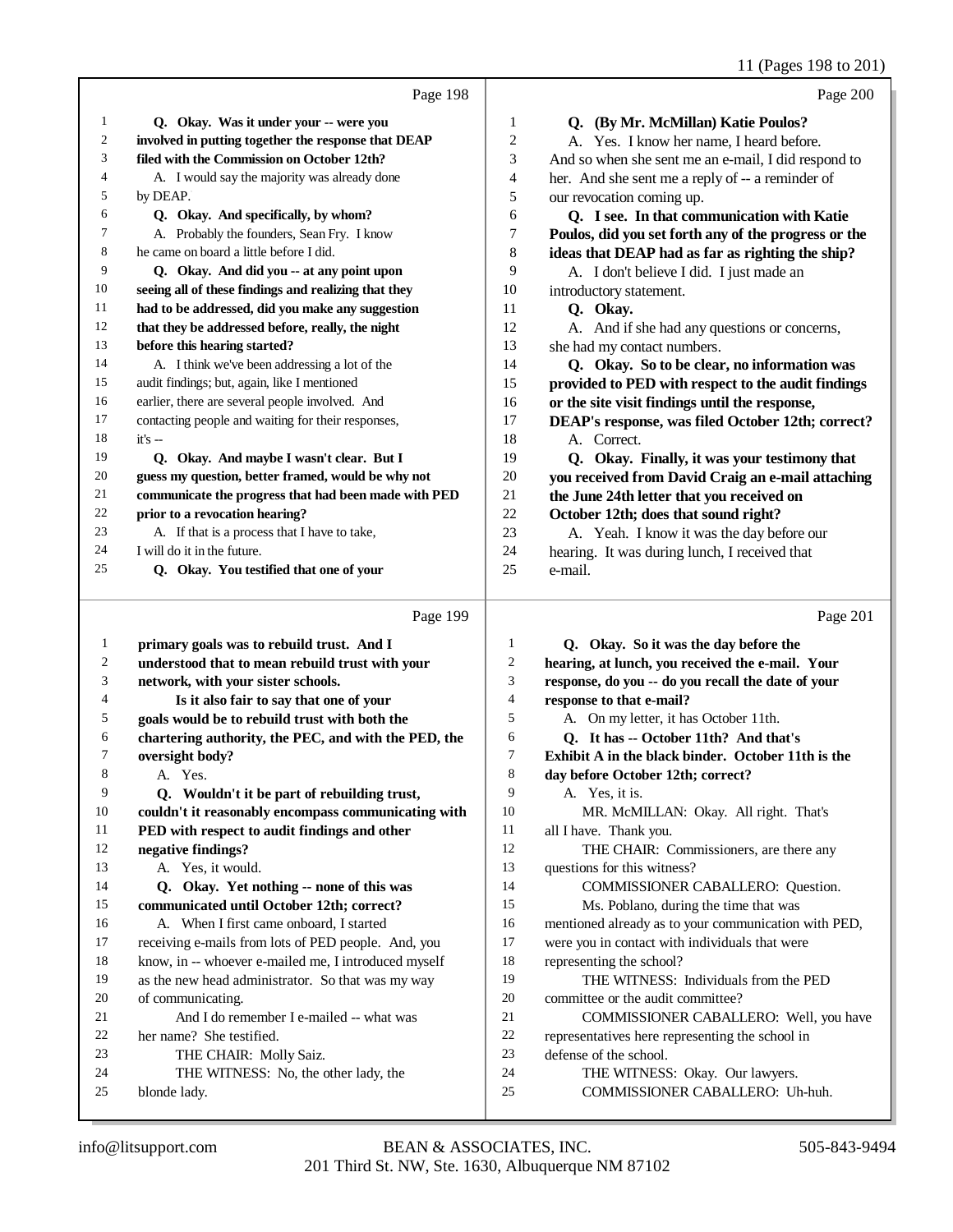12 (Pages 202 to 205)

|    | Page 202                                            |    | Page 204                                             |
|----|-----------------------------------------------------|----|------------------------------------------------------|
| 1  | THE WITNESS: Okay.                                  | 1  | COMMISSIONER ROBBINS: At that time, I                |
| 2  | COMMISSIONER CABALLERO: Have you been in            | 2  | think you also stated you had some idea of the       |
| 3  | contact with them prior to the hearing?             | 3  | problems that they had had from a fiscal standpoint. |
| 4  | THE WITNESS: Yeah. I know that when I               | 4  | THE WITNESS: Yes.                                    |
| 5  | first started, about a month later, I do know I had | 5  | COMMISSIONER ROBBINS: I guess the                    |
| 6  | a phone conference with Natasha, and we've been     | 6  | question -- and I don't want to be, I guess, harsh.  |
| 7  | communicating on a fairly regular basis.            | 7  | But knowing that there were problems, did you ask to |
| 8  | COMMISSIONER CABALLERO: Did you                     | 8  | see this? Or did -- was it volunteered to you?       |
| 9  | understand what your relationship would be in       | 9  | THE WITNESS: Yes, I did. I did ask to                |
| 10 | communicating pending -- communicating with PED     | 10 | see the documents. And like I mentioned, I -- the    |
| 11 | pending the hearing?                                | 11 | former administrator that was there, she left some   |
| 12 | THE WITNESS: No, I didn't. I didn't know            | 12 | copies. And so I was just trying to create a         |
| 13 | that there's a process where you have to provide    | 13 | timeline of the narrative of the different audits    |
| 14 | them updates.                                       | 14 | that took place and where DEAP was in that timeline. |
| 15 | COMMISSIONER CABALLERO: Or whether you              | 15 | COMMISSIONER ROBBINS: Okay. Who gave you             |
| 16 | should communicate with PED, and what you should    | 16 | a copy of the review?                                |
| 17 | communicate with PED. Since you have                | 17 | THE WITNESS: I can't remember who gave me            |
| 18 | representation, did you understand that?            | 18 | a copy. I believe Kayla -- not Kay- -- yeah, Kayla   |
| 19 | THE WITNESS: I know that communication is           | 19 | may have given me an electronic copy of the          |
| 20 | important. And -- you know, and like I mentioned,   | 20 | testimony that took place in July.                   |
| 21 | different people that would e-mail me from PED or   | 21 | COMMISSIONER ROBBINS: Okay. Following up             |
| 22 | PEC -- I don't think anybody contacted me from PEC. | 22 | with what the counsel for PED, Sean [verbatim], had  |
| 23 | But I do know I get a lot of PED contacts through   | 23 | asked, if you were given a copy of this in early     |
| 24 | e-mail. And I try to keep a fairly ongoing          | 24 | August, it appears that almost two months transpired |
| 25 | communication with them.                            | 25 | from the receipt of this before there was any        |
|    | Page 203                                            |    | Page 205                                             |
|    | OMMIGCONED GADATEDO                                 |    | . DED                                                |

|    | $1 \mu_{5}c 200$                                   |                | $4 \mu$ <sub>5</sub> c $200$                       |
|----|----------------------------------------------------|----------------|----------------------------------------------------|
|    | COMMISSIONER CABALLERO: That's all,                | 1              | communication back to the PED regarding these      |
| 2  | Madam Chair.                                       | $\overline{c}$ | findings and any actions that would take place.    |
| 3  | THE CHAIR: Commissioner Robbins?                   | 3              | Can you explain that gap, which does seem          |
| 4  | <b>COMMISSIONER ROBBINS: Yes. Ms. Poblano?</b>     | 4              | like it's a long period of time?                   |
| 5  | THE WITNESS: Yes.                                  | 5              | THE WITNESS: Yeah. Two months? I know              |
| 6  | COMMISSIONER ROBBINS: In the white                 | 6              | that I've -- I've been working with the staff at   |
| 7  | binder, under Section 21 -- this was part of Molly | 7              | DEAP, mainly the two founders, in just getting all |
| 8  | Saiz' testimony a week and a half ago -- there's a | 8              | the different artifacts and evidence to -- to      |
| 9  | letter dated June 9th transmitting the review that | 9              | address the findings. And I did not address any of |
| 10 | was performed on DEAP in the spring of 2017,       | 10             | the PEC members about the -- our audit progress or |
| 11 | basically covering Fiscal Year '16 and '17.        | 11             | our time frame.                                    |
| 12 | When was the first time you were given a           | 12             | COMMISSIONER ROBBINS: Did you have any             |
| 13 | copy or that you saw this letter and the financial | 13             | problems or any issues in getting information from |
| 14 | review?                                            | 14             | staff at DEAP regarding addressing these findings? |
| 15 | THE WITNESS: I -- excuse me,                       | 15             | THE WITNESS: No, I didn't.                         |
| 16 | Commissioner. Can you hear me?                     | 16             | COMMISSIONER ROBBINS: Okay. Thank you.             |
| 17 | THE CHAIR: The green light needs to be             | 17             | That's all.                                        |
| 18 | on.                                                | 18             | THE CHAIR: I just have a follow-up with            |
| 19 | THE WITNESS: Okay. Oh.                             | 19             | that.                                              |
| 20 | As to answer your question, when was the           | 20             | Do you recall if, during any of the                |
| 21 | first time I saw this audit? I would say sometime  | 21             | governance council meetings that you may have      |
| 22 | in August, at the beginning of August.             | 22             | attended starting when you -- when you first came  |
| 23 | COMMISSIONER ROBBINS: You started -- you           | 23             | onboard, if there was any discussion of the audit  |
| 24 | stated that you started on July 12th.              | 24             | findings, once they were made available in July?   |
| 25 | THE WITNESS: Right.                                | 25             | THE WITNESS: I do remember I addressed             |
|    |                                                    |                |                                                    |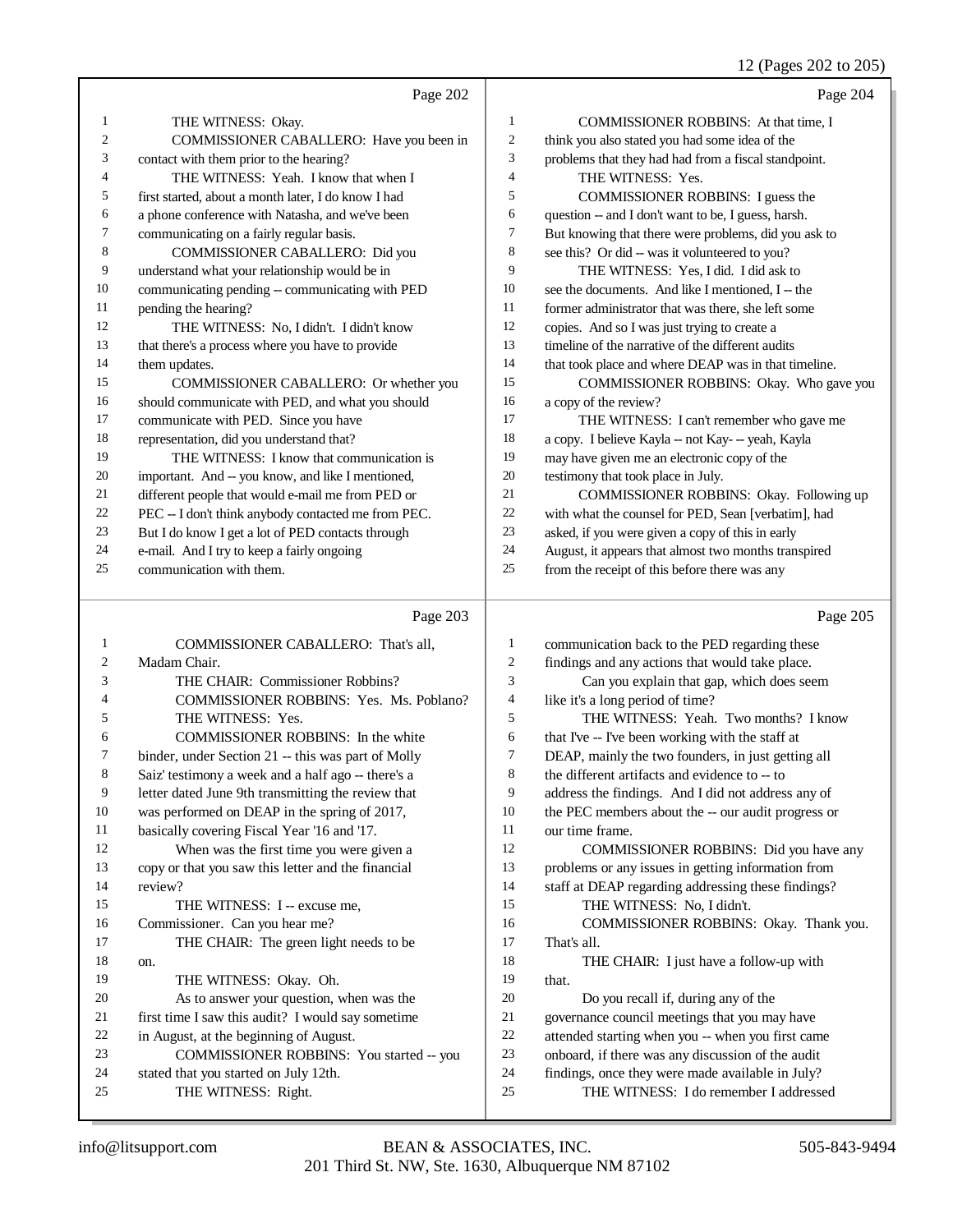13 (Pages 206 to 209)

|                         |                                                      |                  | 13 (Pages 206 to 209                                                                     |
|-------------------------|------------------------------------------------------|------------------|------------------------------------------------------------------------------------------|
|                         | Page 206                                             |                  | Page 208                                                                                 |
| 1                       | the PEC back in July. It was when I -- it was early  | 1                | THE WITNESS: For the PEC hearing.                                                        |
| 2                       | on when I first came onboard. And I know it was a    | 2                | THE CHAIR: That wasn't an audit hearing;                                                 |
| 3                       | legislative meeting in Gallup.                       | 3                | that was a revocation hearing.                                                           |
| 4                       | THE CHAIR: Correct.                                  | 4                | THE WITNESS: Yeah, it was the revocation.                                                |
| 5                       | THE WITNESS: And in my presentation, I               | 5                | THE CHAIR: No. I'm referring to                                                          |
| 6                       | did mention the audit. And I also mentioned that we  | 6                | strategies to comply with the requirements of the                                        |
| 7                       | were -- we were moving forward with it, and we were  | 7                | PED audit to fix the audit findings from 2016. Can                                       |
| $\,8\,$                 | trying to address as many of the issues as we can.   | 8                | you give us more information on when discussions                                         |
| 9                       | THE CHAIR: Okay. So just so that we're               | 9                | started with the governance council to create those                                      |
| 10                      | clear, that the presentation at the LESC was not     | 10               | strategies?                                                                              |
| 11                      | communication to the PEC; it was communication to    | 11               | THE WITNESS: Okay. The strategies with                                                   |
| 12                      | the LESC.                                            | 12               | the governance council to cover the audit findings,                                      |
| 13                      | THE WITNESS: Right.                                  | 13               | we talked about it, and we -- you know, we set some                                      |
| 14                      | THE CHAIR: There were PEC members that               | 14               | timelines. And like I mentioned earlier, we, you                                         |
| 15                      | were there. But it was not -- that information was   | 15               | know, did our best to try to complete as many of the                                     |
| 16                      | not directly related -- relayed to the PEC. That     | 16               | audit findings as possible, using a very general                                         |
| 17                      | was information that was given to the LESC at that   | 17               | timeline.                                                                                |
| 18                      | time.                                                | 18               | And it was basically a month-by-month                                                    |
| 19                      | But I guess I didn't make myself clear.              | 19               | with -- when we meet with our governing council.                                         |
| 20                      | Since you came on, through governance                | $20\,$           | THE CHAIR: And just one quick one. Just                                                  |
| 21                      | council meetings, have there been discussions of the | 21               | correct me if I'm wrong. Did you say that you've                                         |
| 22                      | audit findings?                                      | 22               | received a Highly-Qualified Charter grant? Did                                           |
| 23                      | THE WITNESS: Yes, there have been                    | 23               | you --                                                                                   |
| 24                      | discussions of audit findings with the governing     | 24               | THE WITNESS: Yeah.                                                                       |
| 25                      | council.                                             | 25               | THE CHAIR: From PED or who's -- who                                                      |
|                         | Page 207                                             |                  | Page 209                                                                                 |
| 1                       | THE CHAIR: So that there have been -- can            | 1                | issued that grant?                                                                       |
| $\overline{\mathbf{c}}$ | you give me an idea as to when strategies to -- to   | $\boldsymbol{2}$ | THE WITNESS: I'm not really sure who                                                     |
| 3                       | implement the changes that are necessary, when       | 3                | issued the grant. But I know that it was -- that I                                       |
| 4                       | discussions of that began?                           | $\overline{4}$   | use that as an example of how we, as a team, make                                        |
| 5                       | THE WITNESS: Well, I know that the time              | 5                | decisions on that. But I can't tell you for sure                                         |
| 6                       | frame, the ultimate goal -- because it's been        | 6                | where that grant came from. It was for                                                   |
| 7                       | changed several times. We did have those dates as a  | 7                | instructional support.                                                                   |
| 8                       | ultimate goal, to try to get as much of our audit    |                  |                                                                                          |
| 9                       |                                                      | 8                | THE CHAIR: But you don't know where those                                                |
|                         | findings looked and corrected and with evidence to   | 9                | funds come from.                                                                         |
| 10                      | support -- or -- and refute the audit findings.      | 10               | THE WITNESS: I believe it was from the                                                   |
| 11                      | And I think with the timeline that I                 | 11               | State. I can't tell you for sure.                                                        |
| 12                      | created, it was basically just to try to get as much | 12               | THE CHAIR: Okay. Thank you.                                                              |
| 13                      | done a week before the audit hearing and present it  | 13               | Commissioner Armbruster?                                                                 |
| 14                      | to the lawyers.                                      | 14               | COMMISSIONER ARMBRUSTER: Madam Chair.                                                    |
| 15                      | THE CHAIR: And that audit hearing date               | 15               | As a head administrator, you mentioned a                                                 |
| 16                      | was $-$ or is $-$                                    | 16               | couple of minutes ago that it's difficult to secure                                      |
| 17                      | THE WITNESS: I believe the first one was             | 17               | certified staff, and that your special education                                         |
| 18                      | in August. And then it got moved to October 12th, I  | 18               | teacher comes from Española on a -- not on a daily                                       |
| 19                      | believe, and then the 13th.                          | 19               | basis.                                                                                   |
| 20                      | THE CHAIR: You had an audit hearing on               | 20               | THE WITNESS: No.                                                                         |
| 21                      | October 13th?                                        | 21               | COMMISSIONER ARMBRUSTER: So how are you                                                  |
| 22                      | THE WITNESS: No -- yeah, we did -- well,             | 22               | serving your special education children with a                                           |
| 23                      | we didn't have an audit hearing. We came here on     | 23               | licensed special education teacher?                                                      |
| 24<br>25                | October 13th.<br>THE CHAIR: For the PEC hearing.     | 24<br>25         | THE WITNESS: A lot of our teachers are<br>using differentiated instruction. They use the |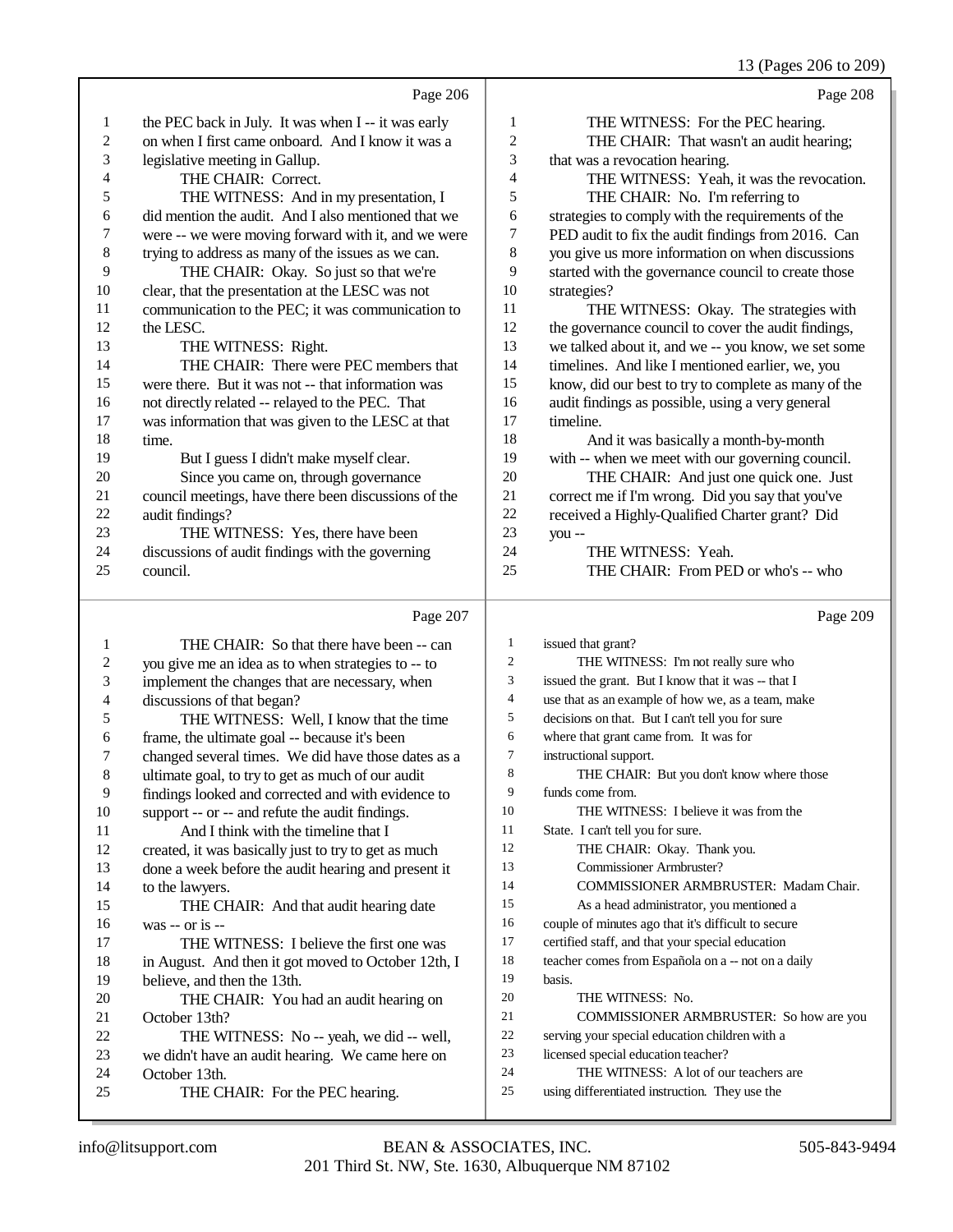14 (Pages 210 to 213)

|    | Page 210                                            |    | Page 212                                             |
|----|-----------------------------------------------------|----|------------------------------------------------------|
| 1  | Common Core standards for reading or math. And they | 1  | I'm looking at -- I'm looking for the FTE,           |
| 2  | pretty much scaffold it down to their grade level,  | 2  | so that it would be on one page for you. Your        |
| 3  | so that the students that are below grade level or  | 3  | 40-day membership for -- that's '15-'16 and '16-'17. |
| 4  | that have Specific Learning Disabilities are being  | 4  | That was last year. If you'll turn over to the next  |
| 5  | addressed.                                          | 5  | page, that's your end-of-the-year balance.           |
| 6  | And I know that I met the special ed                | 6  | COMMISSIONER TOULOUSE: Page 4.                       |
| 7  | teacher when -- I met her once. And she just        | 7  | COMMISSIONER JOHNSTON: Yes. Thank you.               |
| 8  | started. So when, in meeting with her, we talked    | 8  | And on Page 4 -- I'm looking at the bottom of Page 4 |
| 9  | about how she can provide differentiation training  | 9  | in Section VIII [verbatim]. I'm looking at a         |
| 10 | for our teachers to support what they've started at | 10 | proposed FTE of 1.24.                                |
| 11 | the beginning of the school year.                   | 11 | And in looking at your budget, that's also           |
| 12 | COMMISSIONER ARMBRUSTER: So then there's            | 12 | presented that was approved at the beginning of the  |
| 13 | no direct special education intervention by a       | 13 | year. I'm looking at that same total full-time       |
| 14 | specialist for special ed IEP children?             | 14 | equivalent.                                          |
| 15 | THE WITNESS: No. But we have                        | 15 | So -- and you said you were a -- a                   |
| 16 | differentiated strategies that we're using with our | 16 | 1-point? You're full-time?                           |
| 17 | students.                                           | 17 | THE WITNESS: Yes, I am full-time.                    |
| 18 | THE CHAIR: Commissioner Johnston?                   | 18 | COMMISSIONER JOHNSTON: Can you tell me               |
| 19 | COMMISSIONER JOHNSTON: Thank you,                   | 19 | how your salary is divided within the budget?        |
| 20 | Madam Chair.                                        | 20 | Because according to what I'm -- and I'm not an      |
| 21 | Ms. Poblano, I apologize if I repeat a              | 21 | expert at budgets. But what I'm looking at, I'm      |
| 22 | question. And if I do, when I say it, it will       | 22 | only showing about 30 percent. So is your salary     |
| 23 | clarify for both of us, and if you've already       | 23 | taken from different areas in the budget?            |
| 24 | answered, we don't have to go through it again.     | 24 | THE WITNESS: I believe it is not.                    |
| 25 | THE WITNESS: Okay.                                  | 25 | COMMISSIONER JOHNSTON: Okay. Thank you.              |

# Page 211

| 1  | COMMISSIONER JOHNSTON: Looking at today,             | 1  | You stated you have a licensed EL teacher,          |
|----|------------------------------------------------------|----|-----------------------------------------------------|
| 2  | what is the current enrollment? Student enrollment?  | 2  | instructor, Ms. Begay; is that correct?             |
| 3  | THE WITNESS: Currently, we have                      | 3  | THE WITNESS: Yes.                                   |
| 4  | 28 students enrolled.                                | 4  | COMMISSIONER JOHNSTON: So she services --           |
| 5  | COMMISSIONER JOHNSTON: So that's up from             | 5  | do you know how many students you have who are EL   |
| 6  | the 40th day.                                        | 6  | students classified?                                |
| 7  | THE WITNESS: It's been -- that's been our            | 7  | THE WITNESS: We have about between 12 and           |
| 8  | current enrollment since the beginning of the school | 8  | 14.                                                 |
| 9  | year.                                                | 9  | COMMISSIONER JOHNSTON: Thank you. And               |
| 10 | COMMISSIONER JOHNSTON: Okay. 'Cause I --             | 10 | Ms. Begay's salary, I think, is also shown          |
| 11 | okay. How many of those are on IEPs or special ed    | 11 | throughout the budget in different places. Because  |
| 12 | students?                                            | 12 | is she not a full-time employee?                    |
| 13 | THE WITNESS: Five.                                   | 13 | THE WITNESS: She is a full-time employee.           |
| 14 | <b>COMMISSIONER JOHNSTON:</b> What is the total      | 14 | COMMISSIONER JOHNSTON: All right. So                |
| 15 | staffing full-time equivalent? What would be in the  | 15 | there are different areas where I need to look.     |
| 16 | budget?                                              | 16 | How many members on the school board                |
| 17 | THE WITNESS: The total staffing? I would             | 17 | today?                                              |
| 18 | say that staffing takes about at least 80 percent of | 18 | THE WITNESS: There are a total of five.             |
| 19 | our budget.                                          | 19 | <b>COMMISSIONER JOHNSTON:</b> Five school board     |
| 20 | COMMISSIONER JOHNSTON: That's your                   | 20 | members. Have you established an audit committee or |
| 21 | budget. But if you'll look in the white notebook,    | 21 | a budget committee?                                 |
| 22 | if you'll look at Section 14 and the -- the first    | 22 | THE WITNESS: We have established a budget           |
| 23 | page, Budget Analysis -- I'm looking at your '16-'17 | 23 | committee.                                          |
| 24 | average -- down in the very last -- "C," I'm looking | 24 | COMMISSIONER JOHNSTON: Okay. And how                |
| 25 | at 23 students that you closed out last year with.   | 25 | large is that committee?                            |
|    |                                                      |    |                                                     |

Page 213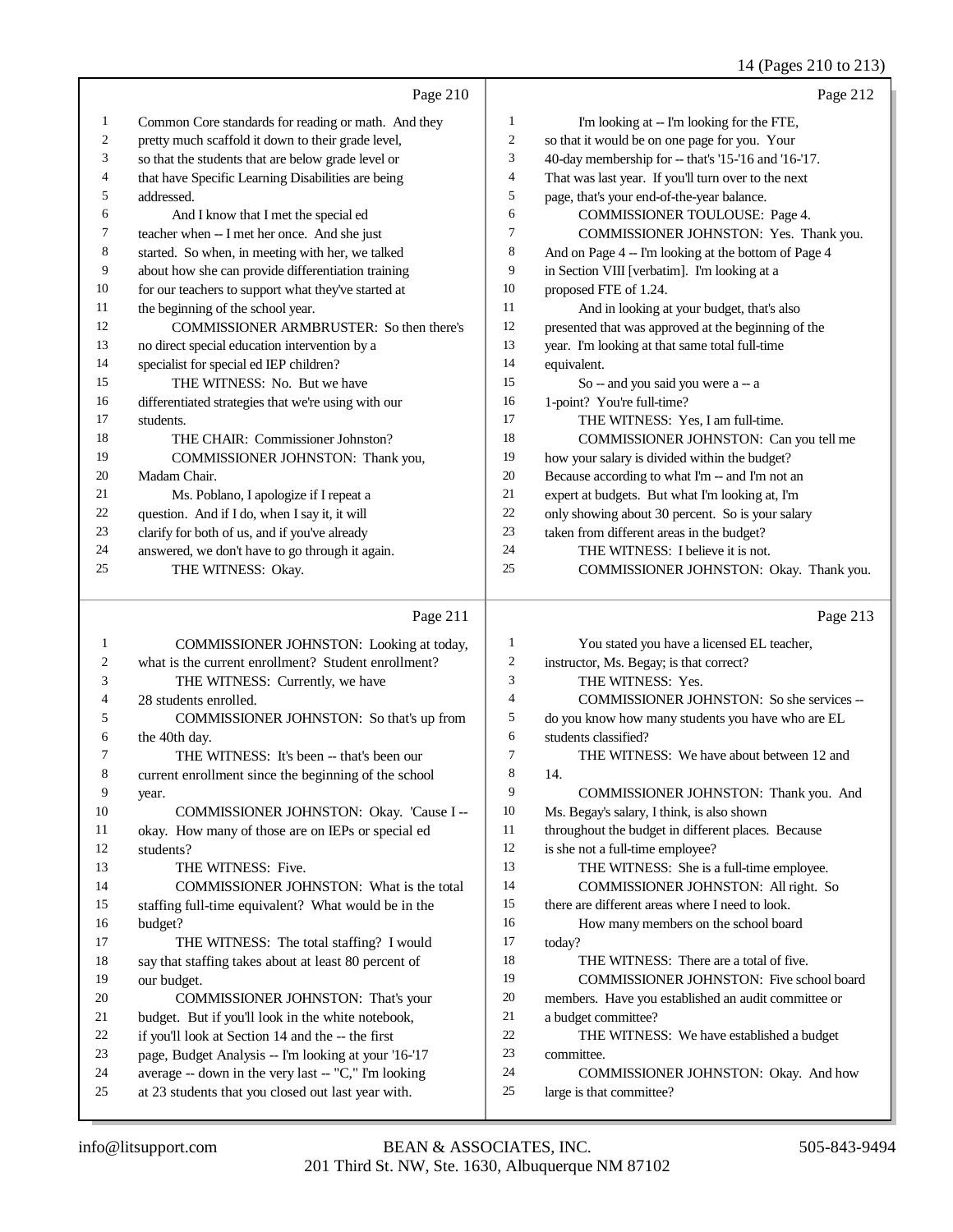15 (Pages 214 to 217)

|          | Page 214                                                                                               |                     | Page 216                                                                                                |
|----------|--------------------------------------------------------------------------------------------------------|---------------------|---------------------------------------------------------------------------------------------------------|
|          |                                                                                                        |                     |                                                                                                         |
| 1        | THE WITNESS: There's two members on                                                                    | 1<br>$\mathfrak{2}$ | finances and school operations.                                                                         |
| 2<br>3   | there.<br><b>COMMISSIONER JOHNSTON: There's two</b>                                                    | 3                   | COMMISSIONER JOHNSTON: As you submit your<br>monthly budget reports to the State of New Mexico --       |
| 4        | members. Who are those members?                                                                        | 4                   | THE WITNESS: No, we have not submitted.                                                                 |
| 5        | THE WITNESS: I believe it's Benita. And                                                                | 5                   | <b>COMMISSIONER JOHNSTON:</b> You have not                                                              |
| 6        | we have a parent, Regina -- I can't remember her                                                       | 6                   | submitted any yet this fiscal year, none of the                                                         |
| 7        | last name.                                                                                             | 7                   | monthly reports.                                                                                        |
| 8        | COMMISSIONER JOHNSTON: That's all right.                                                               | 8                   | THE WITNESS: No. No.                                                                                    |
| 9        | I just need to -- answering these questions.                                                           | 9                   | COMMISSIONER JOHNSTON: And is there a                                                                   |
| 10       | You stated that you worked both with                                                                   | 10                  | reason for that?                                                                                        |
| 11       | Gallup-McKinley and with the Zuni School Districts                                                     | 11                  | THE WITNESS: We just became aware of                                                                    |
| 12       | in New Mexico.                                                                                         | 12                  | that, just recently.                                                                                    |
| 13       | THE WITNESS: That is correct.                                                                          | 13                  | COMMISSIONER JOHNSTON: Okay. And so you                                                                 |
| 14       | COMMISSIONER JOHNSTON: But you also                                                                    | 14                  | were unaware that you needed to submit?                                                                 |
| 15       | stated you worked in Arizona.                                                                          | 15                  | THE WITNESS: Right. I did not know we                                                                   |
| 16       | THE WITNESS: Yeah. I was a classroom                                                                   | 16                  | had to submit.                                                                                          |
| 17       | teacher in Arizona with the Window Rock School                                                         | 17                  | COMMISSIONER JOHNSTON: Has there been                                                                   |
| 18       | District.                                                                                              | 18                  | difficulty with creating these monthly reports?                                                         |
| 19       | COMMISSIONER JOHNSTON: All right. Your                                                                 | 19                  | THE WITNESS: I don't know. I haven't had                                                                |
| 20       | last administrative position was where?                                                                | 20                  | experience with it.                                                                                     |
| 21       | THE WITNESS: With the Zuni Public School                                                               | 21                  | COMMISSIONER JOHNSTON: Okay. Your                                                                       |
| 22       | District.                                                                                              | 22                  | relationship with Mr. Fry, your School Business                                                         |
| 23       | COMMISSIONER JOHNSTON: And what was your                                                               | 23                  | Official, how often do you see him?                                                                     |
| 24       | position there?                                                                                        | 24                  | THE WITNESS: Pretty much on a weekly                                                                    |
| 25       | THE WITNESS: I was the elementary                                                                      | 25                  | basis. I don't see him; but I communicate with him                                                      |
|          |                                                                                                        |                     |                                                                                                         |
|          | Page 215                                                                                               |                     | Page 217                                                                                                |
| 1        |                                                                                                        | 1                   |                                                                                                         |
| 2        | principal for Shiwi Ts'ana Elementary.<br>COMMISSIONER JOHNSTON: All right. And                        | $\overline{c}$      | on a weekly basis.<br>COMMISSIONER JOHNSTON: All right. And                                             |
| 3        | that was just this last year.                                                                          | 3                   | you have a copy of the school budget that was                                                           |
| 4        | THE WITNESS: Yeah.                                                                                     | $\overline{4}$      | presented and was approved.                                                                             |
| 5        | COMMISSIONER JOHNSTON: How long were you                                                               | 5                   | THE WITNESS: Yes.                                                                                       |
| 6        | there?                                                                                                 | 6                   | COMMISSIONER JOHNSTON: And do you work                                                                  |
| 7        | THE WITNESS: I was there two years.                                                                    | 7                   | with that budget with whomever is on site as you                                                        |
| 8        | COMMISSIONER JOHNSTON: Two years. Were                                                                 | 8                   | work through your daily expenditures?                                                                   |
| 9        | you an administrator at any time during your                                                           | 9                   | THE WITNESS: Yes.                                                                                       |
| 10       | Gallup-McKinley service?                                                                               | 10                  | COMMISSIONER JOHNSTON: And do you have                                                                  |
| 11       | THE WITNESS: Yes, I was.                                                                               | 11                  | access to the software, to the finance software, so                                                     |
| 12       | COMMISSIONER JOHNSTON: For how long?                                                                   | 12                  | that you can monitor --                                                                                 |
| 13       | THE WITNESS: I was at Navajo El for two                                                                | 13                  | THE WITNESS: Yeah, I have access to the                                                                 |
| 14       | years.                                                                                                 | 14                  | OBMS.                                                                                                   |
| 15       | COMMISSIONER JOHNSTON: Two years. Since                                                                | 15                  | COMMISSIONER JOHNSTON: Yes.                                                                             |
| 16       | July and your arrival at DEAP, what activities have                                                    | 16                  | THE WITNESS: And that's where, if there                                                                 |
| 17       | consumed the majority of your time as a principal?                                                     | 17                  | needs to be budget adjustments with BARS, that's                                                        |
| 18       | THE WITNESS: Because it's a really small                                                               | 18                  | where I sign in. And I also approve a lot of the                                                        |
| 19       | school, in general, in my experience, a lot of my                                                      | 19                  | financial documents on the OBMS.                                                                        |
| 20       | investment would be in instructional leadership and                                                    | $20\,$              | COMMISSIONER JOHNSTON: All right. So you                                                                |
| 21       | community and parental leadership areas. When I                                                        | 21                  | see where those expenditures are coming from the                                                        |
| 22<br>23 | arrived at DEAP, it's kind of turned in a different                                                    | 22<br>23            | budget.                                                                                                 |
| 24       | direction, because I'm overseeing a lot of different                                                   | 24                  | Are you aware of the -- the dollars                                                                     |
| 25       | programs and roles and responsibilities. I would<br>say that the majority of my time has been spent on | $25\,$              | allocated to fund Mr. Fry's contracted position in<br>this current budget? Do you know what that amount |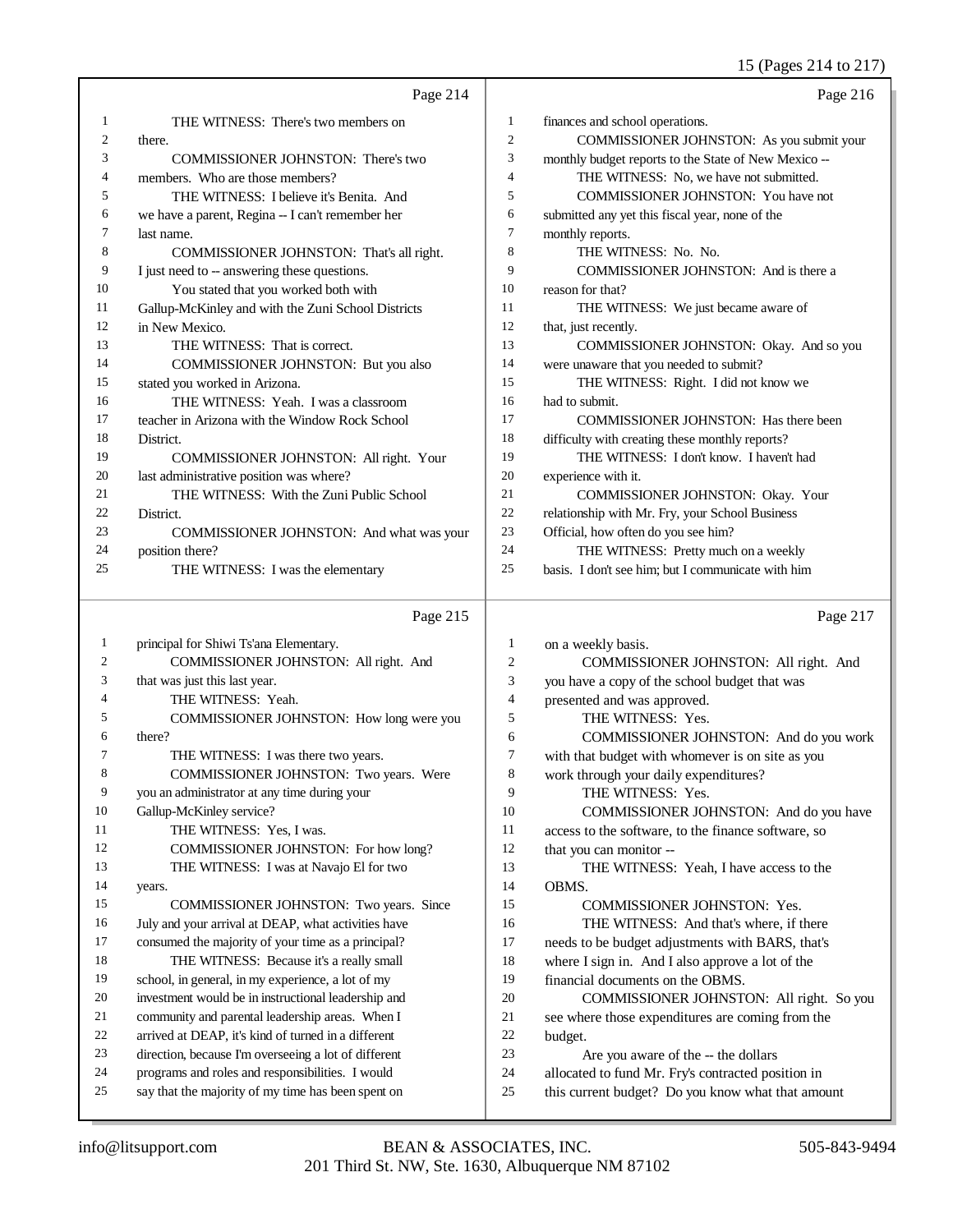## 16 (Pages 218 to 221)

|                | Page 218                                             |                | Page 220                                             |
|----------------|------------------------------------------------------|----------------|------------------------------------------------------|
| $\mathbf{1}$   | is?                                                  | 1              | COMMISSIONER JOHNSTON: Who wrote that?               |
| $\overline{c}$ | THE WITNESS: It's -- right now, I would              | $\overline{c}$ | THE WITNESS: I know it started with                  |
| 3              | say -- and this is a ballpark figure -- in the       | 3              | Prestene and possibly other staff members. And       |
| 4              | \$40,000; \$30,000 to \$40,000.                      | 4              | before it was submitted or uploaded to the Web EPSS, |
| 5              | COMMISSIONER JOHNSTON: Okay. And again               | 5              | we looked at it. Prestene and I looked at it, and    |
| 6              | I'm not an expert, but I'm looking at the budget. I  | 6              | we tweaked a little wording here and there. There    |
| 7              | see \$7,000.                                         | 7              | was just one section that needed to be addressed,    |
| 8              | THE WITNESS: Okay.                                   | 8              | and we worked on it, and we submitted it.            |
| 9              | COMMISSIONER JOHNSTON: And I know -- and             | 9              | COMMISSIONER JOHNSTON: Okay. What was                |
| 10             | correct me if I'm wrong. I'm asking you. In the      | 10             | that section?                                        |
| 11             | work that you have done with the Budget Department   | 11             | THE WITNESS: I believe it was something              |
| 12             | here with Mr. Craig and the folks who work here at   | 12             | to do with evacuation or drills or something like    |
| 13             | PED, I don't know how much contact you have with     | 13             | that.                                                |
| 14             | them, because as the principal, it's not your        | 14             | COMMISSIONER JOHNSTON: Are you having                |
| 15             | primary responsibility. But in working with          | 15             | your fire drills?                                    |
| 16             | Mr. Fry, I know that the budget was created to       | 16             | THE WITNESS: Yeah.                                   |
| 17             | utilize the dollars that were projected at the       | 17             | COMMISSIONER JOHNSTON: And how do you                |
| 18             | beginning of the year. Those dollars were very       | 18             | document those in your office?                       |
| 19             | conservative dollars.                                | 19             | THE WITNESS: When a fire drill happens,              |
| 20             | THE WITNESS: Yes.                                    | $20\,$         | we all go outside. And I'm a timer; another person   |
| 21             | COMMISSIONER JOHNSTON: And you had to put            | 21             | is a timer. And we make sure that all our students   |
| 22             | in numbers that would fit. So you're -- I'm sure     | 22             | are accounted for. Each teacher has their own        |
| 23             | you're making budget adjustments. How much is the    | 23             | classroom list, and the numbers are reported to us.  |
| 24             | Teacher Quality Grant?                               | 24             | And once we have everyone accounted, including       |
| 25             | THE WITNESS: The Teacher -- I'm not                  | 25             | staff, we dismiss, and then we go back in. And then  |
|                | Page 219                                             |                | Page 221                                             |
| $\mathbf{1}$   | familiar with the Teacher Quality Grant.             | 1              | Prestene fills out the form for the total time it    |
| $\overline{c}$ | COMMISSIONER JOHNSTON: Or the High -- the            | 2              | took.                                                |
| 3              | one that we asked you about -- Highly-Qualified --   | 3              | COMMISSIONER JOHNSTON: Okay. I think                 |
| 4              | thank you -- Highly-Qualified Charter.               | $\overline{4}$ | there is some questions about the way I'm going. Am  |
| 5              | THE WITNESS: I know that each of us had              | 5              | I headed inappropriately?                            |
| 6              | to spend about \$6,000 -- I would say about -- and   | 6              | THE CHAIR: I don't think that's within               |
| 7              | this is a ballpark figure --                         | 7              | the scope of the revocation hearing, their health    |
| 8              | COMMISSIONER JOHNSTON: That's all right.             | 8              | and wellness policy.                                 |
| 9              | THE WITNESS: -- because it's -- I would              | 9              | COMMISSIONER JOHNSTON: It was brought up.            |
| 10             | say in the \$1,800s to \$20,000.                     | 10             | That's why I wrote it down. It came up in the        |
| 11             | COMMISSIONER JOHNSTON: I saw \$39,000 as a           | 11             | testimony. So let's see if I -- I'm looking.         |
| 12             | total grant figure when I was looking at it.         | 12             | You are -- you are -- I think you've                 |
| 13             | THE WITNESS: Okay.                                   | 13             | answered that one.                                   |
| 14             | COMMISSIONER JOHNSTON: I looked at -- if             | 14             | Your relationship -- and this has -- I'm             |
| 15             | I look at your Central Services, I saw many zeros in | 15             | asking this because of finance -- your relationship  |
| 16             | your projected budget that were a concern to me. I   | 16             | financially with CES.                                |
| 17             | don't know, based on the projected and what you've   | 17             | THE WITNESS: CES? Who is CES?                        |
| 18             | done monthly -- and these are more appropriate       | 18             | COMMISSIONER JOHNSTON: CES is the vendor             |
| 19             | questions for Mr. Fry -- just looking as the school  | 19             | you use in your procurement process so that you can  |
| 20             | principal and time consumed with finances, this      | 20             | piggyback on contracts. You go through them so you   |
| 21             | budget, these pieces of paper, I know are very       | 21             | don't have to get the bids and do all of that.       |
| 22             | important to you.                                    | 22             | Have you met anyone from there yet?                  |
| 23             | You talked about the health and wellness             | 23<br>24       | Cooperative Education Services?                      |
| 24<br>25       | policy.                                              | 25             | THE WITNESS: No, I haven't.                          |
|                | THE WITNESS: Yeah.                                   |                | COMMISSIONER JOHNSTON: Okay. All right.              |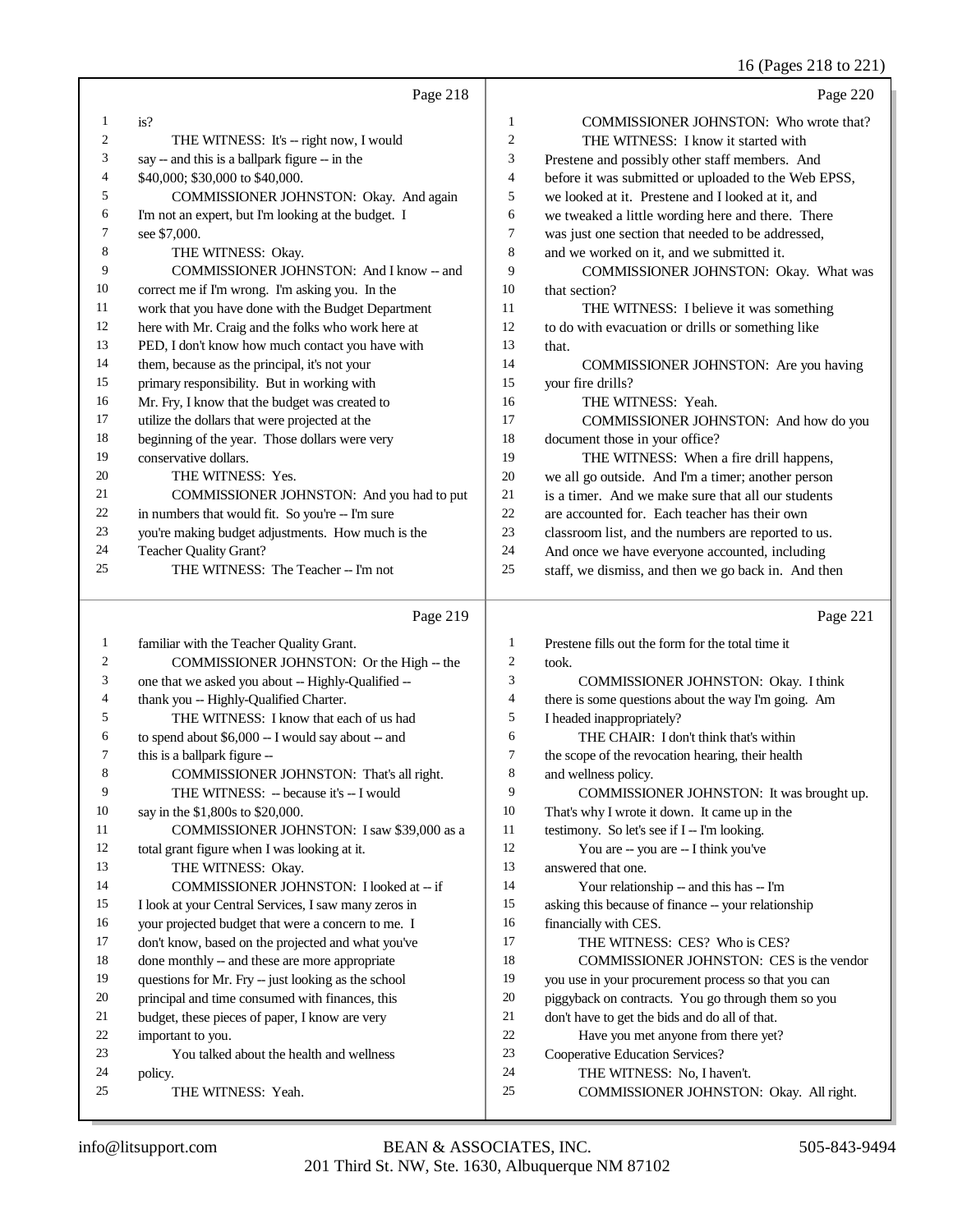17 (Pages 222 to 225)

|                | Page 222                                             |                | Page 224                                           |
|----------------|------------------------------------------------------|----------------|----------------------------------------------------|
| 1              | Thank you very much. I appreciate it.                | 1              | administrator.                                     |
| $\overline{c}$ | THE WITNESS: Okay. Thank you.                        | $\mathfrak{2}$ | COMMISSIONER PERALTA: Okay. How long did           |
| 3              | THE CHAIR: Commissioner Toulouse?                    | 3              | you spend time in the science class?               |
| 4              | COMMISSIONER TOULOUSE: Madam Chair.                  | $\overline{4}$ | THE WITNESS: It was only for one block             |
| 5              | Ms. Poblano, I'm not going to                        | 5              | for about less than a week.                        |
| 6              | cross-examine. I'm just going to ask you, what kind  | 6              | COMMISSIONER PERALTA: Okay. Thank you.             |
| 7              | of contacts have you had with the Charter School     | $\tau$         | THE CHAIR: Okay. I just have one quick             |
| 8              | Division and with the financial people? Have you     | 8              | follow-up.                                         |
| 9              | had them frequently? How have they gone? Have you    | 9              | You mentioned that the Director of                 |
| 10             | gotten the answers you need? Have you reached out    | 10             | Operations helps with payments. Could you just     |
| 11             | to them? Have they reached out to you?               | 11             | expand on that a little bit?                       |
| 12             | THE WITNESS: No, I have not reached out              | 12             | THE WITNESS: Okay. When the mail is                |
| 13             | to the Charter School --                             | 13             | received -- and I'm going to use this past week as |
| 14             | <b>COMMISSIONER TOULOUSE: Division.</b>              | 14             | an example. A lot of our bills come in through the |
| 15             | THE WITNESS: -- Division.                            | 15             | mail. And our secretary, our office secretary,     |
| 16             | COMMISSIONER TOULOUSE: Why not?                      | 16             | Karen, collects the mail. She brings it in. She    |
| 17             | THE WITNESS: I don't know.                           | 17             | opens some; Prestene opens some.                   |
| 18             | COMMISSIONER TOULOUSE: Okay. Well, I'm               | 18             | And any bills that come in, like our               |
| 19             | just -- I'm trying to find out. Because part of      | 19             | electricity bill, our Xerox bills, all our         |
| 20             | their job is to help figure out a lot of this. And   | 20             | utilities, Prestene shares them with me.           |
| 21             | I'm finding many schools are no longer reaching out; | 21             | And we look at it -- I know there was a            |
| 22             | so -- but did -- how frequently have you met with    | 22             | big spike in expenditure with our NTUA bill. That  |
| 23             | Mr. Craig or his staff? Or have you talked to them?  | 23             | was because we increased our Internet.             |
| 24             | THE WITNESS: No, I have not talked to                | 24             | So we talked about that. And then I sign           |
| 25             | Mr. Craig's staff.                                   | 25             | them. I put, "Okay to pay," date it, initial my    |
|                |                                                      |                |                                                    |
|                | Page 223                                             |                | Page 225                                           |
| 1              | COMMISSIONER TOULOUSE: Okay. Because to              | 1              | signature. And payment is processed through Sean   |
| 2              | me, that's another loophole. Not on your part. I     | $\overline{c}$ | Fry.                                               |
| 3              | had asked him when he was here in the summer to      | 3              | THE CHAIR: Okay. Thank you.                        |
| 4              | reach out to you folks.                              | 4              | <b>Commissioner Convers?</b>                       |

- So, thank you.
	- THE CHAIR: Commissioner Peralta? COMMISSIONER PERALTA: Ms. Poblano, are
	- you currently teaching sixth and seventh grade
	- science at the school?
- 10 THE WITNESS: No, I am not.
- COMMISSIONER PERALTA: Have you ever? Did you ever begin in that capacity?
- THE WITNESS: Yes, I did begin the school
- year teaching -- it started with ELA Science, and
- 15 then it got changed to -- excuse me. Go back. I
- 16 started out with ELA Science and then ELA Sixth
- Grade, and then Study Skills. And it was just a
- matter of tweaking our schedule. And I just filled
- in as a teacher as we were working through our schedule.
- COMMISSIONER PERALTA: So on July 12th, when you came onboard with the school district, were
- you initially hired as a teacher or as an
- administrator?
- THE WITNESS: I was hired as an

 have your microphones up, put them down and turn them off when you're not using them, and that will eliminate feedback.

I know -- [feedback]. I know I don't like that.

COMMISSIONER CONYERS: Just one question.

MS. KATIE POULOS: For any of you that

- 11 COMMISSIONER CONYERS: Okay. I'll try again here.
- 13 I think most of us understand, when you're the head administrator, that you're -- you don't do
- all the work. But ultimately, you're responsible
- 16 for -- for what happens in the school to a great extent.
- And my question -- I know you sign things.
- Do you feel comfortable that the -- when you do sign
- off on things that you're in agreement, and you do
- understand the implications?
- 22 THE WITNESS: Yes.<br>23 COMMISSIONER CO
- COMMISSIONER CONYERS: Okay. Thank you.
- 24 THE CHAIR: Commissioners, any more
- questions?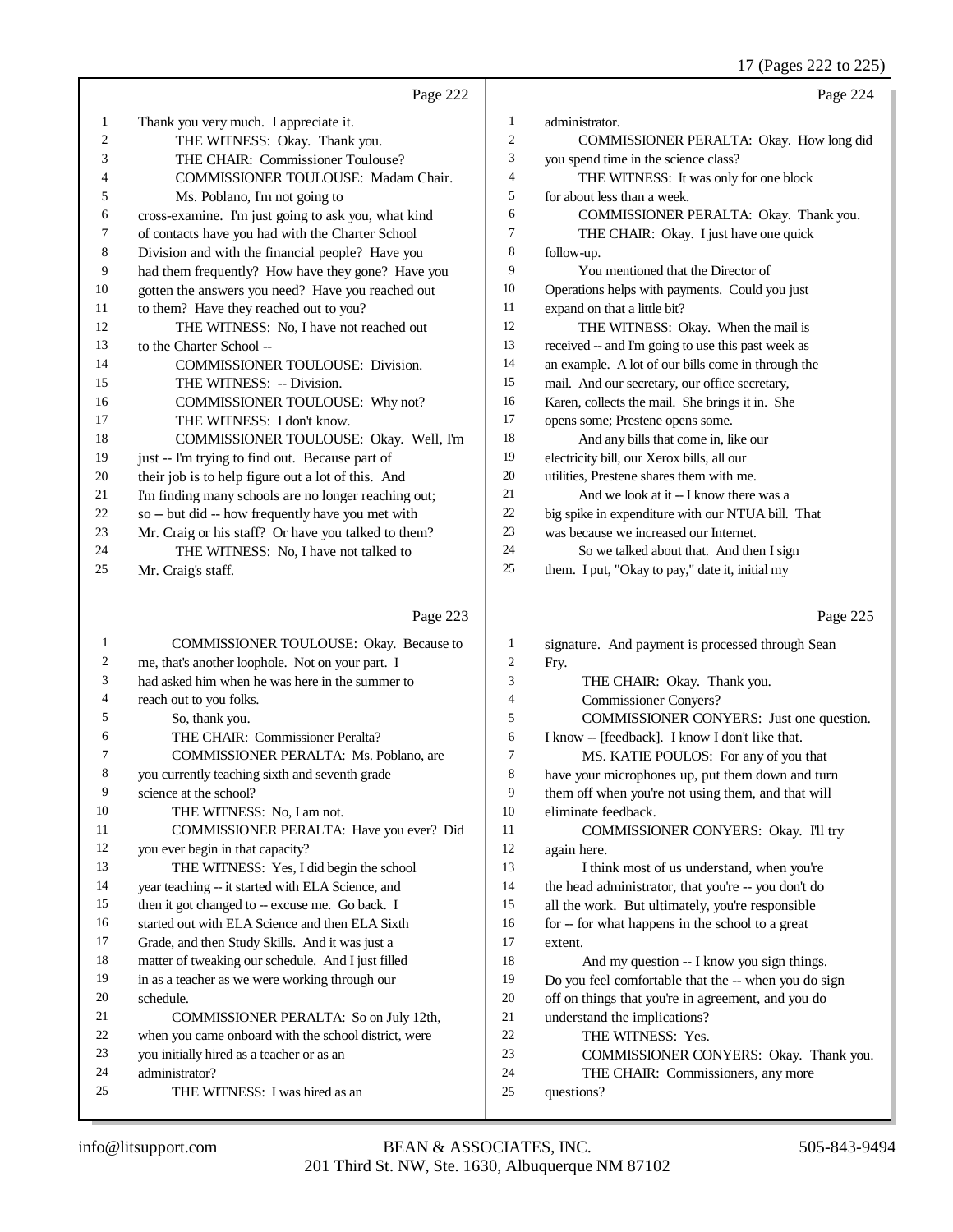|    |                                                      |    | 10 (1 agos 220 to 22)                               |
|----|------------------------------------------------------|----|-----------------------------------------------------|
|    | Page 226                                             |    | Page 228                                            |
|    | COMMISSIONER TOULOUSE: Madam Chair, I'd              | 1  | A. My full name is Sean Dolan Fry. S-E-A-N,         |
| 2  | like to ask you a question of -- it seems to me our  | 2  | $F-R-Y$ .                                           |
| 3  | closure was for the financial problems. And I see    | 3  | Q. And who is your current employer?                |
| 4  | people veering into way other areas that were not    | 4  | A. I'm currently employed by the Vigil Group.       |
| 5  | part of the closure, including some of the academic  | 5  | Q. And how long have you been employed there?       |
| 6  | area, which was never one of our issues or problems  | 6  | A. Let's see. This is our fifth year of             |
| 7  | here.                                                | 7  | operation.                                          |
| 8  | Is that appropriate or not? I'm asking               | 8  | Q. And what is your job title?                      |
| 9  | you as the Hearing Officer.                          | 9  | A. I am a Lead Business Manager of the Vigil        |
| 10 | THE CHAIR: Well, outside of the single               | 10 | Group.                                              |
| 11 | question that -- about the -- whether she's          | 11 | Q. Do you hold any licenses or certifications       |
| 12 | currently teaching, I -- we haven't really delved    | 12 | that are relevant to the business management        |
| 13 | into education matters.                              | 13 | services that you provide?                          |
| 14 | And the revocation letter did expand                 | 14 | A. I do. I hold a Level 2 Business                  |
| 15 | beyond just the financial. There were the concerns   | 15 | Official's License.                                 |
| 16 | about the Director of Operations, the concerns about | 16 | Q. Do you provide business management               |
| 17 | unlicensed -- not having a Licensed Head             | 17 | services exclusively to charter schools?            |
| 18 | Administrator. So that I will refer you to that      | 18 | A. No, not exclusively.                             |
| 19 | letter, because it did expand on -- just beyond the  | 19 | Q. And how many charter schools have you            |
| 20 | financial issues was part of the revocation letter.  | 20 | worked for?                                         |
| 21 | COMMISSIONER JOHNSTON: And, Madam Chair,             | 21 | A. Ooh. Currently, I -- myself and an               |
| 22 | if I may, I addressed the health-and-wellness        | 22 | assistant work with ten schools, including two      |
| 23 | because it is a policy; and that's a part of         | 23 | closures. And I oversee a team that handles another |
| 24 | organization and policy. And that was where that     | 24 | nine, one of which is a closure. And then I also    |
| 25 | question was coming from.                            | 25 | assist with almost all of our clients on payroll.   |
|    |                                                      |    |                                                     |

## Page 227

|                | Page 227                                        |                | Page 229                                             |
|----------------|-------------------------------------------------|----------------|------------------------------------------------------|
| 1              | THE CHAIR: Thank you. Thank you.                | 1              | Q. Are there certain challenges that you face        |
| $\overline{c}$ | THE WITNESS: Okay. Thank you.                   | $\overline{c}$ | in providing business management services to charter |
| 3              | THE CHAIR: Commissioners, do we need to         | 3              | schools?                                             |
| 4              | take a wellness break --                        | $\overline{4}$ | A. That I face? A lot of the schools that we         |
| 5              | <b>COMMISSIONER CABALLERO: Yes.</b>             | 5              | work with, or a good number of them, are rural; so   |
| 6              | THE CHAIR: -- before Mr. Fry starts?            | 6              | it's trying to maintain and use all avenues of       |
| 7              | Because this may be long.                       | $\tau$         | communication with them. There is challenges that    |
| 8              | MR. SEAN FRY: Fair enough.                      | 8              | they face.                                           |
| 9              | THE CHAIR: So we'll take a -- we'll try         | 9              | Q. So let's talk a little bit about your work        |
| 10             | for ten; we'll definitely be back in 15.        | 10             | with DEAP Charter School.                            |
| 11             | (Recess taken, 12:16 p.m. to 12:31 p.m.)        | 11             | When were you first contacted by DEAP                |
| 12             | MS. CUYLEAR: If I may, before I begin,          | 12             | <b>Charter School?</b>                               |
| 13             | can I get where we are on the time for our case | 13             | A. I was brought into -- for DEAP Charter            |
| 14             | presentation, how much time we have left?       | 14             | School -- I believe it was the second week in June   |
| 15             | MS. FRIEDMAN: Yes, ma'am. You have              | 15             | of 2017.                                             |
| 16             | 44 minutes and 30 seconds.                      | 16             | Q. And who -- who from the school contacted          |
| 17             | MS. CUYLEAR: Forty-four minutes. Okay.          | 17             | you?                                                 |
| 18             | Thank you.                                      | 18             | A. I was actually reached out -- the Vigil           |
| 19             | <b>SEAN FRY.</b>                                | 19             | Group was reached out to by Ms. Charlotte Archuleta  |
| 20             | after having been previously sworn under oath,  | 20             | about providing services that were in excess of what |
| 21             | was questioned and testified as follows:        | 21             | she said she could do as a result of a hearing that  |
| 22             | <b>DIRECT EXAMINATION</b>                       | 22             | had occurred. This was a conversation that took      |
| 23             | BY MS. CUYLEAR:                                 | 23             | place on Friday. And then we had a call set up --    |
| 24             | Q. Would you please state your name for the     | 24             | or on a Thursday. And then we set up a call for the  |
| 25             | record?                                         | 25             | following Friday with Dr. Jimenez and Ms. Garnenez   |
|                |                                                 |                |                                                      |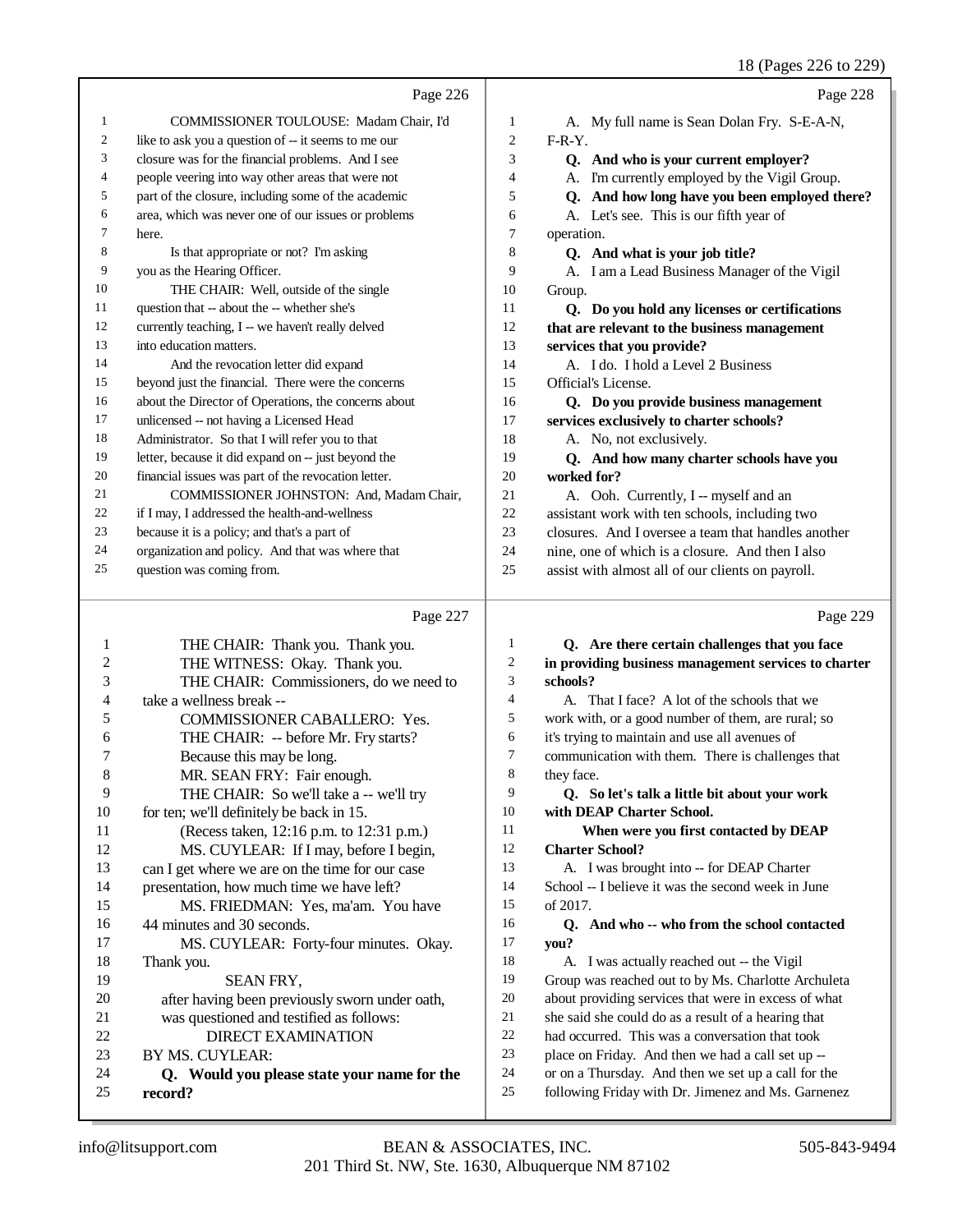# 19 (Pages 230 to 233)

|    | Page 230                                             |                | Page 232                                             |
|----|------------------------------------------------------|----------------|------------------------------------------------------|
| 1  | and Charlotte Archuleta.                             | 1              | the NMPSIA information, the ERB and Retired Health   |
| 2  | Q. Okay. So at the time that Charlotte               | $\overline{2}$ | Care, and was able to pinpoint what those            |
| 3  | Archuleta contacted you, did she communicate to you  | 3              | transactions were so I could put what they were on   |
| 4  | that she was unable to complete the work, the        | $\overline{4}$ | my spreadsheet.                                      |
| 5  | business management work, for DEAP on her own?       | 5              | I then requested documents, anything that            |
| 6  | A. Yes. She basically said that what was             | 6              | was available in any form I could, from DEAP, and I  |
| 7  | needed, or what David Craig said he wanted, was more | 7              | was provided access to a secure Google share drive,  |
| 8  | than she was able to do by herself, and especially   | 8              | which had financial records going back for FY16 and  |
| 9  | in the limited time frame.                           | 9              | FY17, broken out by year. I opened up each file,     |
| 10 | Q. And then when were you and the Vigil Group        | 10             | then broke them out by vendor.                       |
| 11 | retained to provide services to DEAP?                | 11             | So I went through and looked at each file            |
| 12 | A. It would have been I believe later that           | 12             | by vendor that was listed and looked for checks,     |
| 13 | following week after we had our conversation on      | 13             | because there was copies of all the checks, as well  |
| 14 | Monday, I maybe got a contract on that Wednesday or  | 14             | as looked for invoices that documented the items     |
| 15 | Thursday.                                            | 15             | that were being paid for.                            |
| 16 | Q. Okay. So maybe third week in June? End            | 16             | Once this work was done. I contacted the             |
| 17 | of June?                                             | 17             | school and requested permission to speak to their    |
| 18 | A. Roughly, yes.                                     | 18             | payroll company. They used a third-party payroll     |
| 19 | Q. Okay. And for what purpose were you and           | 19             | company, ADP. I spoke with ADP and was given access  |
| 20 | the Vigil Group retained?                            | 20             | to run reports. I looked at all the payrolls that    |
| 21 | A. Specifically, the Vigil Group was retained        | 21             | has been ran, all of FY17, entered those into        |
| 22 | to provide a reconciliation of cash and account      | 22             | another spreadsheet, and then spoke with the school, |
| 23 | balances, as well as general ledger activity through | 23             | spoke with -- at this time, I believe I spoke with   |
| 24 | that current time period, as well as finalizing      | 24             | Veronica Chavez, who is the school's Executive       |
| 25 | FY17.                                                | 25             | Budget Analyst to find out what funding sources they |
|    |                                                      |                |                                                      |
|    | Page 231                                             |                | Page 233                                             |

| 1  | Q. Okay. And what steps did you take in              | 1              | had.                                                |
|----|------------------------------------------------------|----------------|-----------------------------------------------------|
| 2  | order to begin this work? Generally.                 | $\overline{c}$ | I requested copies of all of the contracts          |
| 3  | A. Generally. All right. So initially, I             | 3              | for employees, as well as agreements for these      |
| 4  | started a comparison of their audited financials     | 4              | grants. And I just began filling in the blanks on   |
| 5  | from FY16 and looked at their trial balances for     | 5              | my -- what I called my "Bank Reconciliation         |
| 6  | their cash report, as well as what was in their      | 6              | Spreadsheet."                                       |
| 7  | current software, the AptaFund 4.1 program, as well  | 7              | So I pinpointed who got paid, how much,             |
| 8  | as the information I had been given, as well as the  | 8              | what date, and when did it clear.                   |
| 9  | general ledger detail from the previous business     | 9              | And the same thing for deposits. I                  |
| 10 | manager out of the Abila software.                   | 10             | requested access for all the school's deposits so I |
| 11 | From there, I reached out to the school,             | 11             | could verify what account coding was used.          |
| 12 | and Charlotte, specifically, gave me copies of bank  | 12             | Q. So it does sound like you had to request a       |
| 13 | statements, which were through the month of June at  | 13             | lot of financial information from the school. Did   |
| 14 | this time.                                           | 14             | you fail to receive any documents from the school   |
| 15 | I had a letter signified -- basically sent           | 15             | that you had requested?                             |
| 16 | a copy of our agreements with DEAP for both Retired  | 16             | A. No, I did not. At the end, using                 |
| 17 | Health Care Authority and to ERB requesting backup   | 17             | sequential analysis, there were only three          |
| 18 | documentation, any proofs of payments for all of the | 18             | transactions that I couldn't pinpoint, one of which |
| 19 | amounts remitted through May of 2017 all the way     | 19             | actually came from a previous year.                 |
| 20 | back through June of 2016.                           | 20             | So I was able to get that information.              |
| 21 | And then I started looking at every single           | 21             | And when I talked to the school, the first time I   |
| 22 | bank statement, and on an Excel spreadsheet, listed  | 22             | visited, they pulled out a notebook and showed me   |
| 23 | every transaction; so just if there was a debit or   | 23             | copies of two voided checks. And that filled        |
| 24 | credit, it was listed.                               | 24             | everything that I was missing.                      |
| 25 | Then I contacted and went through and got            | 25             | Q. And so you personally participated in this       |
|    |                                                      |                |                                                     |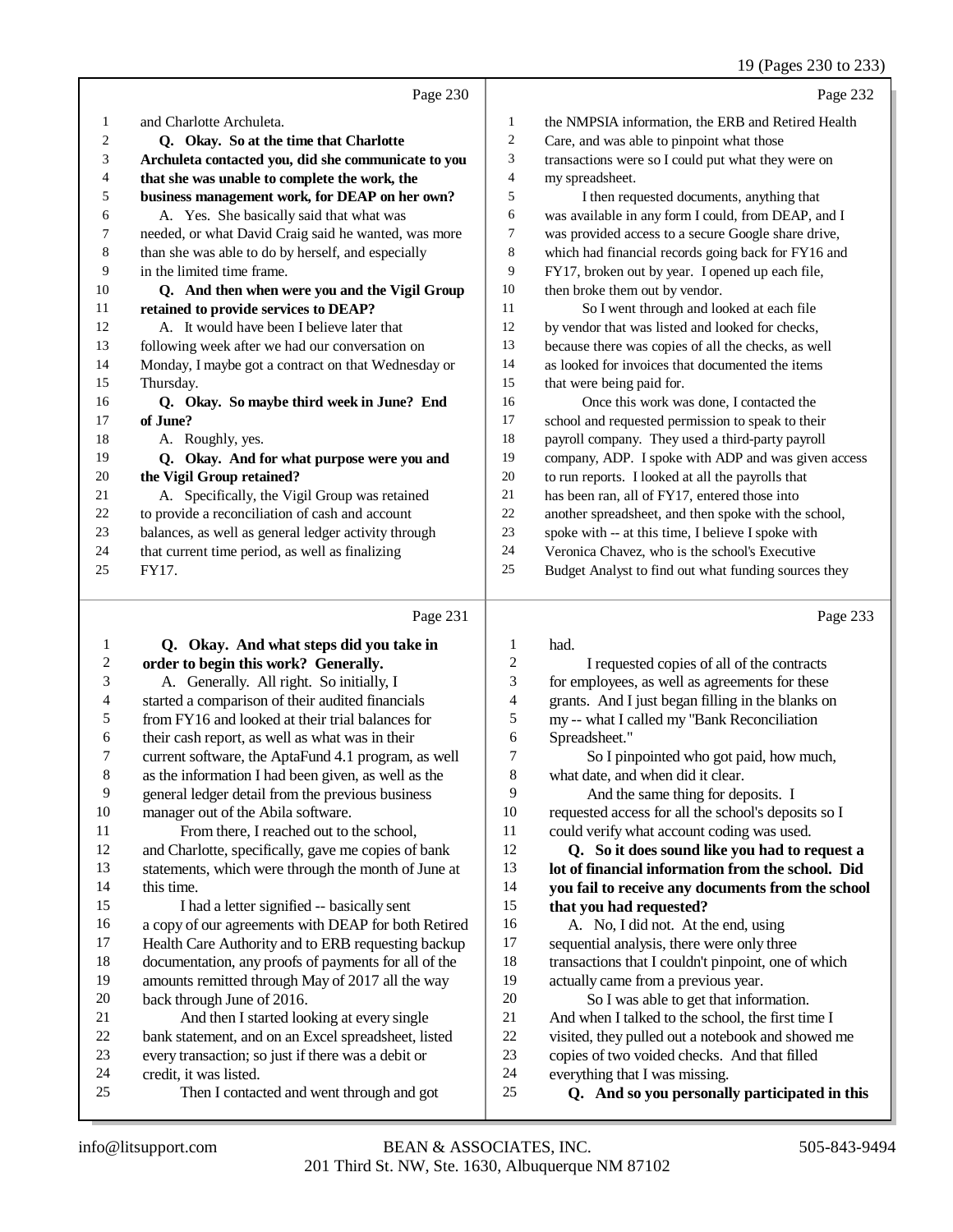20 (Pages 234 to 237)

|                         | Page 234                                                                                                     |                         | Page 236                                                                                                 |
|-------------------------|--------------------------------------------------------------------------------------------------------------|-------------------------|----------------------------------------------------------------------------------------------------------|
| 1                       | work -- completing this work for DEAP?                                                                       | $\mathbf{1}$            | cash, respectively, I would say they're in an                                                            |
| $\boldsymbol{2}$        | A. I did this work solely, correct.                                                                          | $\boldsymbol{2}$        | exceptional place when we're looking at cash book                                                        |
| 3                       | Q. Did you have regular communication with                                                                   | 3                       | accounting or checkbook accounting, which is what we                                                     |
| 4                       | the Public Education Department during this time,                                                            | 4                       | are.                                                                                                     |
| 5                       | since you've signed on as the school's business                                                              | 5                       | Q. And based on what you have seen completing                                                            |
| 6                       | manager?                                                                                                     | 6                       | this work for DEAP, have DEAP's financial records                                                        |
| 7                       | A. Some of the clients that I work with are                                                                  | 7                       | been appropriately reconciled?                                                                           |
| 8                       | under PED takeover financially. So I have multiple                                                           | 8                       | A. Yes, they have.                                                                                       |
| $\overline{9}$          | conversations a week, typically, with David Craig.                                                           | 9                       | Q. Did you find any variances?                                                                           |
| $10\,$                  | And so we did talk about the school's finances, the                                                          | 10                      | A. I found variances between cash balances                                                               |
| 11                      | work I was doing. We did have some conversations                                                             | $11\,$                  | that the school has had on their books versus what                                                       |
| 12                      | off the record, in which case, you know, he did tell                                                         | 12                      | was reported in their audit. The total variance                                                          |
| 13                      | me that he would never sign off on any work that I                                                           | 13                      | came to \$1,600.                                                                                         |
| 14                      | did because he personally didn't do it himself.                                                              | 14                      | I spoke with their auditor about it, and                                                                 |
| 15                      | But I told him what I was doing and the                                                                      | 15                      | they basically said that there was a lot of                                                              |
| 16                      | methodology and some of my preliminary results. And                                                          | 16                      | questions about where some of their funding sources                                                      |
| $17\,$                  | he, you know, basically said, "Well, that's good."                                                           | 17                      | came in. And a lot of that pertains to the Uniform                                                       |
| 18                      | But I believe he took it with a grain of salt, of                                                            | 18                      | Chart of Accounts that the State uses doesn't                                                            |
| 19<br>$20\,$            | course.                                                                                                      | 19<br>$20\,$            | address every opportunity for a grant to come in or                                                      |
| 21                      | Q. Would you say DEAP's financial records                                                                    | $21\,$                  | money to come in. So they have things called<br>"Private Direct Categorical Grants." And that's          |
| $22\,$                  | were kept in good condition, based on everything you<br>reviewed?                                            | $22\,$                  | just one fund. So when we do accounting broken out                                                       |
| 23                      | A. As far as their financial records being                                                                   | 23                      | by fund, it just says, "29102, Revenue and                                                               |
| 24                      | separated by fiscal year and by vendor and, for the                                                          | 24                      | Expenditures."                                                                                           |
| 25                      | most part by payments, listing backup documentation,                                                         | 25                      | It doesn't detail how much came out of                                                                   |
|                         |                                                                                                              |                         |                                                                                                          |
|                         |                                                                                                              |                         |                                                                                                          |
|                         | Page 235                                                                                                     |                         | Page 237                                                                                                 |
| 1                       | copies of invoices, and scanned copies of signed                                                             | $\mathbf{1}$            | this grant, this grant, this grant. And currently                                                        |
| $\overline{\mathbf{c}}$ | checks, that is honestly more than some clients that                                                         | $\overline{\mathbf{c}}$ | this year, they have four different grants located                                                       |
| 3                       | I see.                                                                                                       | 3                       | within that one fund code.                                                                               |
| 4                       | Q. So you did --                                                                                             | 4                       | Q. Did you find that DEAP's financial records                                                            |
| 5                       | A. As far as the copies of the checks.                                                                       | 5                       | had the variances that were reported by the Public                                                       |
| 6                       | Q. So they were kept in okay condition? Good                                                                 | 6                       | <b>Education Department?</b>                                                                             |
| 7                       | condition?                                                                                                   | $\boldsymbol{7}$        | A. I did not. When I first came on, I didn't                                                             |
| $\,$ 8 $\,$             | A. I would say good condition, yes.                                                                          | 8                       | honestly look to see at all what condition the                                                           |
| 9                       | Q. You also stated in your affidavit, which                                                                  | 9                       | school's books were. I wanted to attack my work,                                                         |
| 10                      | is Appendix H to DEAP's written response, that the                                                           | 10                      | which was to completely reconcile, using a rebuild,                                                      |
| 11                      | finances of the school are in an exceptional place;                                                          | 11                      | you know, completely going through all the activity                                                      |
| 12<br>13                | is that correct?                                                                                             | 12<br>13                | that occurred.                                                                                           |
| 14                      | A. I did, yes.                                                                                               | 14                      | When I finally went into the system, I saw                                                               |
| 15                      | Q. And what did you mean by that statement?                                                                  | 15                      | that the transactions had not been recorded since                                                        |
| 16                      | A. So for me, when I was analyzing their cash                                                                | 16                      | March 31st of 2017, other than the system generating                                                     |
| 17                      | position, I found that based on the school's budget,<br>that they carry over 30 percent of operational cash. | 17                      | entries which would process nonpayroll checks; so AP<br>checks or vendor checks. And that's because they |
| 18                      | And going into this year, which is going to be --                                                            | 18                      | used that third-party payroll company.                                                                   |
| 19                      | should be confirmed by their audit, which they're                                                            | 19                      | After each payroll, than the business                                                                    |
| 20                      | currently in the course of doing, as well as overall                                                         | $20\,$                  | analyst, or the business manager, has to take that                                                       |
| 21                      | cash carryover in an amount that totaled about                                                               | $21\,$                  | information and input it into the system in the form                                                     |
| $22\,$                  | \$170,000, which represented 36 percent of their                                                             | $22\,$                  | of a journal entry. So that had not occurred. But                                                        |
| $23\,$                  | total budgeted revenues.                                                                                     | 23                      | I didn't receive a shoebox.                                                                              |
| 24<br>25                | So if you'd tell me you have a district<br>that can carry over 30 percent cash, or 36 percent                | 24<br>$25\,$            | Q. That's good. So they don't keep their<br>records in shoebox?                                          |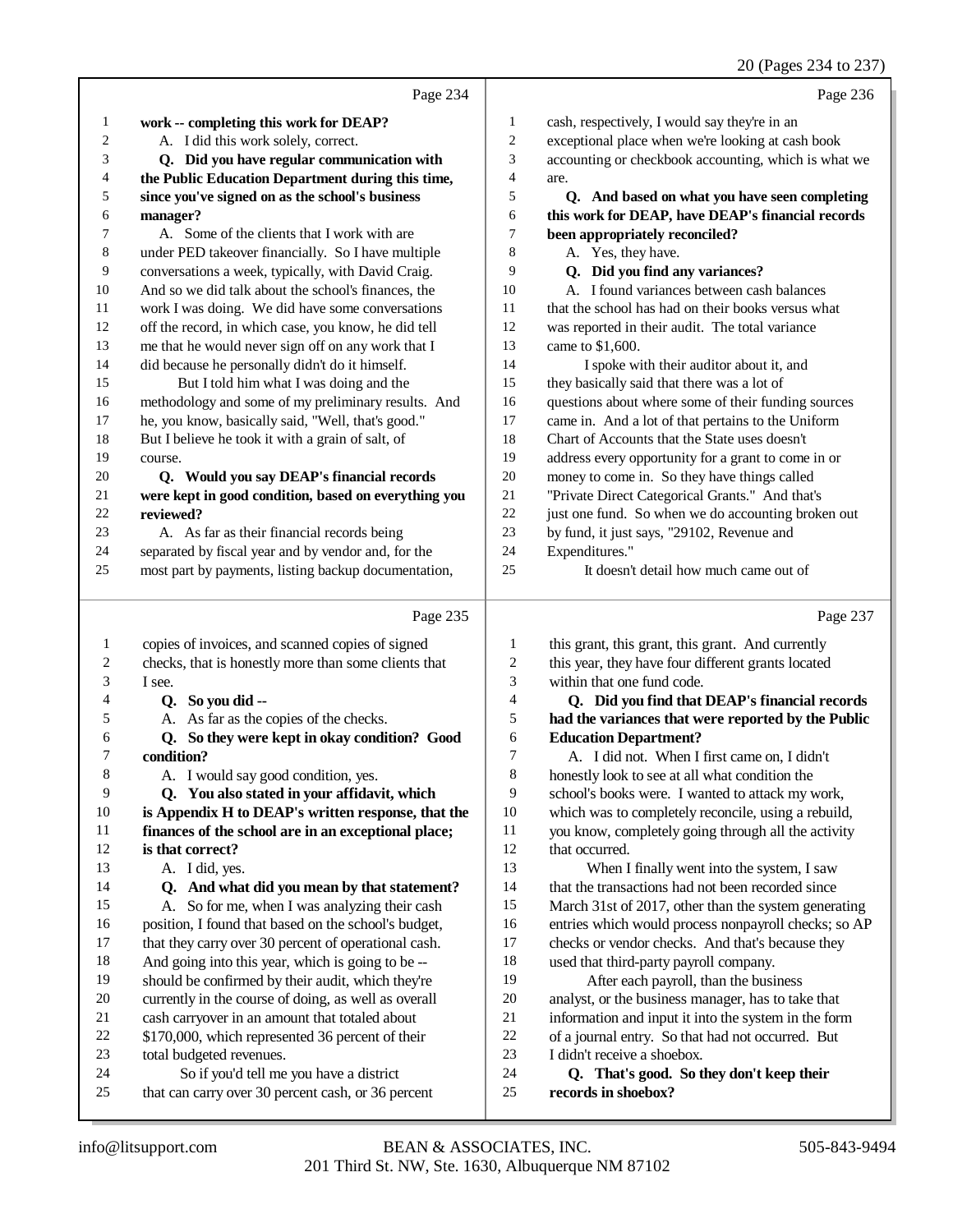21 (Pages 238 to 241)

|          |                                                                                                             |                          | 21 (Pages 238 to 241)                                                                                   |
|----------|-------------------------------------------------------------------------------------------------------------|--------------------------|---------------------------------------------------------------------------------------------------------|
|          | Page 238                                                                                                    |                          | Page 240                                                                                                |
| 1        | A. Not that I've ever seen since I've been                                                                  | 1                        | e-mail?                                                                                                 |
| 2        | there.                                                                                                      | $\overline{2}$           | A. Yes, they do appear to be so.                                                                        |
| 3        | Q. Did you assist DEAP with revising their                                                                  | 3                        | Q. And is it your understanding that based on                                                           |
| 4        | fiscal policies and procedures?                                                                             | $\overline{\mathcal{L}}$ | these documents, DEAP's operating budget for Fiscal                                                     |
| 5        | A. I did, yes.                                                                                              | 5                        | Year '17-'18 was approved?                                                                              |
| 6        | Q. And then have you offered any training for                                                               | 6                        | A. Yes. The first document that's listed at                                                             |
| 7        | DEAP's governing council and staff with regards to                                                          | 7                        | the very bottom corner on the right-hand side,                                                          |
| 8        | sound fiscal policies and procedures?                                                                       | 8                        | 901BCS-10 is the signed budget approval sheet. So                                                       |
| 9        | A. I did, yes, and I completed that, yes.                                                                   | 9                        | it's signed by the board, and then two copies are                                                       |
| 10       | Q. When did that training take place?                                                                       | 10                       | sent to the PED, where it's reviewed and signed off                                                     |
| 11       | A. I want to say that training took place in                                                                | 11                       | by Director David Craig, and, then, also at the                                                         |
| 12       | August. Now, the law had changed recently                                                                   | 12                       | time, it's also signed off by the Deputy Secretary                                                      |
| 13       | permitting -- or overseeing who was allowed and                                                             | 13                       | of Finance, which at the time was Paul Aguilar.                                                         |
| 14       | authorized to do those trainings. They had to get                                                           | 14                       | Q. So DEAP does have a current and approved                                                             |
| 15       | permission from the PED.                                                                                    | 15                       | operating budget for this fiscal year, '17-'18?                                                         |
| 16       | So this training was just all informative.                                                                  | 16                       | A. Yes, they do.                                                                                        |
| 17       | It's not hours that were being used for the normal                                                          | 17                       | Q. Do you have an opinion as to the cause or                                                            |
| 18       | required hours of any governing council member.                                                             | 18                       | causes of DEAP's financial issues?                                                                      |
| 19       | Q. In your opinion, do the revisions to                                                                     | 19                       | A. Number one, I think it was their transfer                                                            |
| 20       | DEAP's fiscal policies and procedures help to ensure                                                        | $20\,$                   | and utilization of a software that, in my                                                               |
| 21       | that all purchasing and procurement requirements are                                                        | 21                       | experience, I'd never ran across, which was                                                             |
| 22       | met, according to federal and state requirements?                                                           | 22                       | Samsung's Abila software. I've heard of schools                                                         |
| 23       | A. The financial policies and procedures that                                                               | 23                       | using Excel spreadsheets. I've seen schools using                                                       |
| 24       | were adopted do, at the time, yes; and as far as I'm                                                        | 24                       | other proprietary software; primarily, it's Visions                                                     |
| 25       | aware, still do.                                                                                            | 25                       | or Apta, for charter schools that I've seen in the                                                      |
|          |                                                                                                             |                          |                                                                                                         |
|          | Page 239                                                                                                    |                          | Page 241                                                                                                |
| 1        | Q. And to the best of your knowledge, are                                                                   | 1                        | State of New Mexico. I was not familiar with the                                                        |
| 2        | DEAP's staff currently following DEAP's revised                                                             | $\overline{c}$           | Abila software.                                                                                         |
| 3        | fiscal policies and procedures?                                                                             | 3                        | Then we also could never get access to                                                                  |
| 4        | A. To the best of my knowledge, yes.                                                                        | 4                        | that software to verify any of the original                                                             |
| 5        | Q. Are you familiar with the final budget                                                                   |                          |                                                                                                         |
| 6        |                                                                                                             | 5                        | information coming -- or supposedly coming out of                                                       |
| 7        | documents for Fiscal Year 2017-2018 that DEAP                                                               | 6                        | that system. We reached out to some tech support.                                                       |
|          | submitted to the Department?                                                                                | $\overline{7}$           | And we even have the manual; but still, we were                                                         |
| 8        | A. I am familiar with them. I briefly                                                                       | $\,8\,$                  | never really able to get logged in prior to that                                                        |
| 9        | reviewed them; but I didn't have anything to do with                                                        | 9                        | license expiring.                                                                                       |
| 10       | their creation.                                                                                             | 10                       | Q. And DEAP is currently not using that Abila                                                           |
| 11       | Q. Okay. And did you request a copy of those                                                                | 11                       | software anymore?                                                                                       |
| 12       | documents from the Department?                                                                              | 12                       | A. No. DEAP is on the AptaFund 4.1 system.                                                              |
| 13       | A. Yes, I did.                                                                                              | 13                       | Q. And in your opinion, would you say that                                                              |
| 14       | Q. Okay. If you can turn to Exhibit C in the                                                                | 14                       | DEAP had serious financial issues based on the work                                                     |
| 15       | black notebook.                                                                                             | 15                       | that you completed?                                                                                     |
| 16       | A. (Witness complies.)                                                                                      | 16                       | A. Not that I saw, nothing that puts them far                                                           |
| 17       | Q. Actually, first, can you turn your                                                                       | 17                       | worse than any of the clients that I've seen or                                                         |
| 18       | attention to Exhibit B? Is this the e-mail that you                                                         | 18                       | schools that we've taken over and looked at their                                                       |
| 19       | sent to the New Mexico Public Education Department                                                          | 19                       | books.                                                                                                  |
| 20       | to request a copy of the final budget documents?                                                            | 20                       | I found them to be in, like I said, above                                                               |
| 21       | A. Yes, it is. It's an e-mail that I sent to                                                                | 21                       | average condition as far as their record-keeping.                                                       |
| 22       | their Executive Budget Analyst, Veronica Chavez.                                                            | 22                       | And then once I did the reconciliation for their                                                        |
| 23       | Q. Okay. And now, if you can turn to                                                                        | 23                       | general ledger, presented the governing council with                                                    |
| 24<br>25 | Exhibit C, are these the budgets documents for DEAP<br>that you received from the State in response to your | $24\,$<br>25             | the journal entry to align those numbers, it was<br>very little change. It was just mostly account code |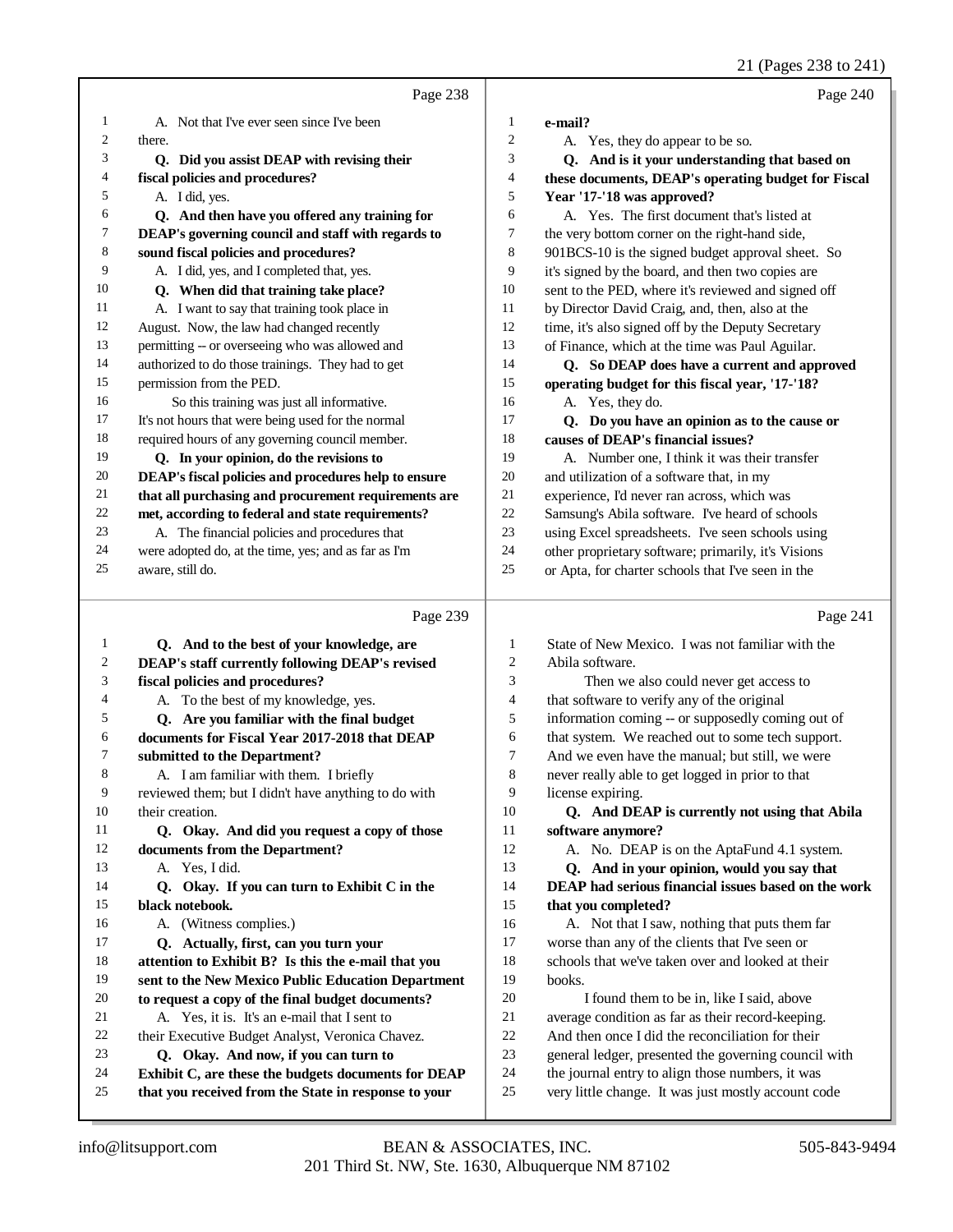|                  |                                                     |                | 22 (Pages 242 to 245)                                |
|------------------|-----------------------------------------------------|----------------|------------------------------------------------------|
|                  | Page 242                                            |                | Page 244                                             |
| 1                | corrections for using account codes that wouldn't   | $\mathbf{1}$   | A. I have not.                                       |
| $\overline{c}$   | upload to the State.                                | $\overline{c}$ | Q. Okay. Now, turning back to the document           |
| 3                | Q. Can you describe the ongoing work that you       | 3              | marked as Exhibit 18, did you receive a copy of this |
| 4                | perform for the school?                             | $\overline{4}$ | document in the mail?                                |
| 5                | A. So starting July 1, the Vigil Group was          | 5              | A. No, I did not.                                    |
| 6                | contacted to be the business management contractor, | 6              | Q. Okay. Do you know if the school received          |
| 7                | services provider, for DEAP School. I'm their       | 7              | a copy of this document in the mail?                 |
| 8                | assigned business manager. I handle their financial | 8              | A. I was told that they did not.                     |
| 9                | operations, as far as I run their payrolls.         | 9              | Q. Okay. When did you first learn of the             |
| 10               | I submit the reports to the -- to both              | 10             | existence of this document and its contents?         |
| 11               | Louella and to -- I copy Christine that show who's  | 11             | A. I learned of the document when I received         |
| 12               | getting paid, how much everyone is getting paid.    | 12             | it. I learned of its contents when I had a phone     |
| 13               | We do the finance reports that I send to            | 13             | conversation with David Craig on that Wednesday. So  |
| 14               | the governing council monthly. I do, you know,      | 14             | that would have been the 11th. And before that, it   |
| 15               | receive periodic phone calls and e-mails from both  | 15             | had been discussed the day before when the Executive |
| 16               | Christine and Louella asking about the current      | 16             | Budget Analyst asked me to type up a quick summary   |
| 17               | budget position.                                    | 17             | of the financial situation for DEAP for what I       |
| 18               | We handle, like I said, everything from             | 18             | anticipated was for the purpose of this hearing.     |
| 19               | the purchasing, procurement, to the reporting.      | 19             | And then she said, "You're on monthly                |
| 20               | Q. And, then, so how often do you communicate       | 20             | reporting, aren't you?"                              |
| 21               | with DEAP with regards to this work that you        | 21             | And I said, "No."                                    |
| 22               | perform? Is it on daily basis?                      | 22             | She said, "Well, I think you are."                   |
| 23               | A. I'd say it's close to a daily basis,             | 23             | And I said, "We don't know, have never               |
| 24               | communicating with either Louella, or sometimes     | 24             | heard anything about that."                          |
| 25               | directly with the governing council president, or   | 25             | She said, "Let me check my e-mails and               |
|                  |                                                     |                |                                                      |
|                  | Page 243                                            |                | Page 245                                             |
| 1                | with Prestene, or with Kayla.                       | $\mathbf{1}$   | I'll get back to you."                               |
| $\boldsymbol{2}$ | Q. And how often do you visit the school?           | $\overline{c}$ | Then there was a phone call from David               |
| 3                | A. I've been out to the school twice since we       | 3              | Craig on Wednesday. I was out of town. I called      |
| 4                | started. So we try and go to the clients that are   | 4              | him back. And that's when we discussed this, among   |
| 5                | out of town at least quarterly. So right now, we    | 5              | some other issues that I've already discussed as far |
| 6                | just don't get to go out there because of audit and | 6              | as their financial situation, my work.               |
| $\boldsymbol{7}$ | other meetings; but it's at least quarterly.        | 7              | Q. So is it -- are you saying that you               |
| $\,8\,$          | Q. Okay. Mr. Fry, if you can turn to                | 8              | learned of the monthly reporting requirement for the |
| 9                | Exhibit 18 in the white notebook.                   | 9              | first time on October 11th, 2017, via e-mail from    |
| 10               | A. (Witness complies.)                              | 10             | David Craig; is that correct?                        |
| 11               | THE CHAIR: I'm sorry. What was that                 | 11             | A. Correct, with the attachment, yes.                |
| 12               | numher?                                             | 12             | O. Okay. Assuming DEAP, and you, as the              |

 **Q. Okay. Assuming DEAP, and you, as the school's business manager, had received this letter back in July, would DEAP have been able to comply with the monthly reporting requirement at that time?** A. Yes. The monthly reporting requirement is simply to take the -- the information and the activity that's gone through that time period and

 export it, upload it to the State so that they can run revenue and expenditure reports and then fill out a cash report based on those figures. And

 that's information that's given to the board monthly anyway.

 **Q. The Department has alleged that DEAP is behind on required financial reporting. Would you**

**letter?**

**David Craig?**

19  $\alpha$ . Yes, I am.<br>20  $\alpha$ . Is that let

21 A. No, it is not.<br>22 **O. Have vou re** 

24 A. I have not.<br>25 **O. Have vou** 

**Mr. Fry?**

MS. CUYLEAR: Exhibit 18.

16 A. (Witness indicates.)<br>17 **O. Are you familiar w** 

20 **Q.** Is that letter signed?<br>21 A. No. it is not.

 **Q. (By Ms. Cuylear) Is that the letter from**

 **Q. Are you familiar with this document,**

 **Q. Have you received a signed copy of this**

 **Q. Have you seen a signed copy?**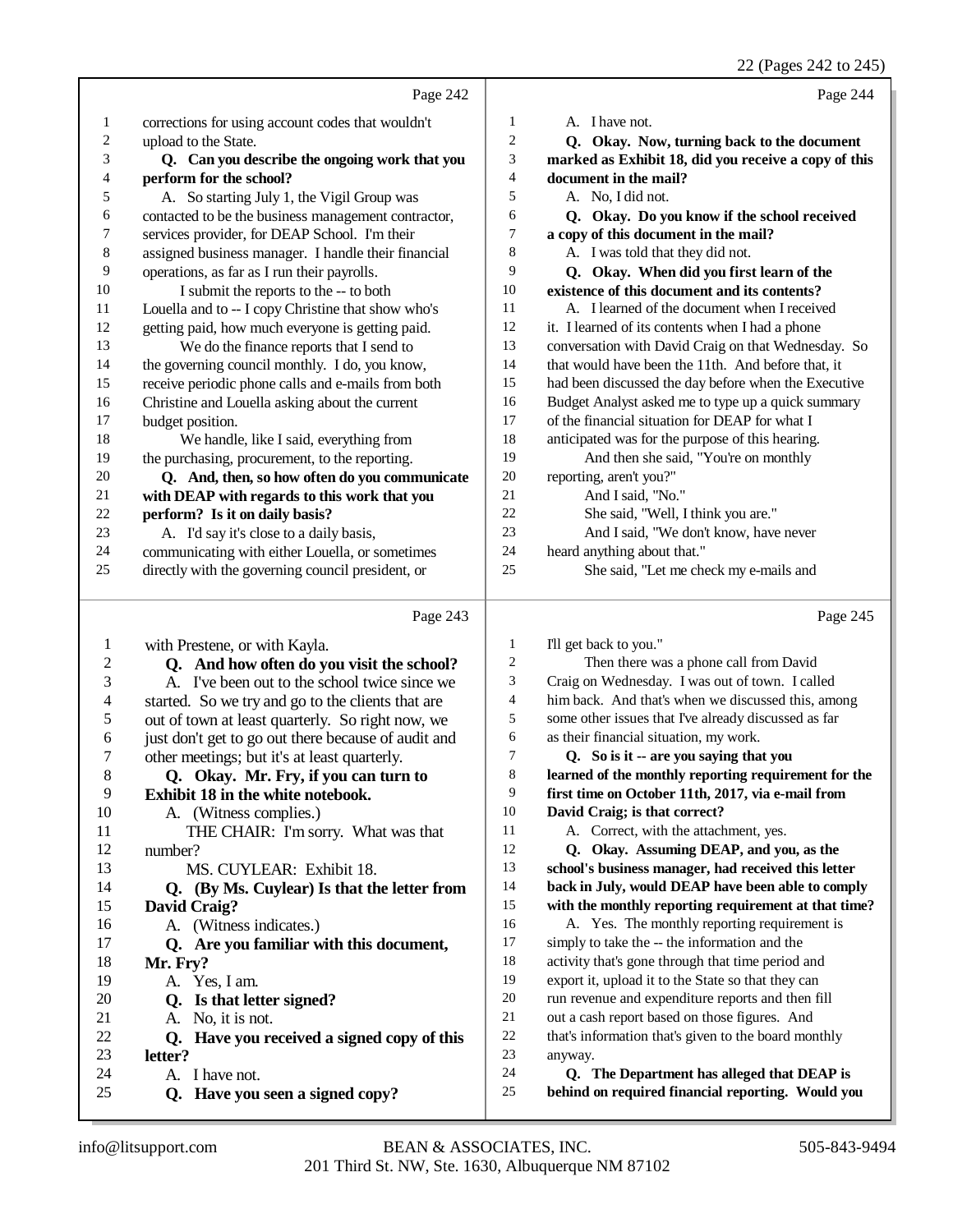### 23 (Pages 246 to 249)

|                |                                                     |                | 23 (Pages 246 to 249                                 |
|----------------|-----------------------------------------------------|----------------|------------------------------------------------------|
|                | Page 246                                            |                | Page 248                                             |
| 1              | agree with this statement?                          | $\mathbf{1}$   | information is presented fairly and accurately. So   |
| $\overline{c}$ | A. They are currently not. So both July and         | $\mathfrak{2}$ | there's four, basically, audit opinions, going from  |
| 3              | August's monthly cash reports were submitted to the | 3              | the best to the worst. You have the Unqualified,     |
| 4              | Department. And the report is typically -- schools  | 4              | the Qualified, the Disclaimer, and then the Adverse. |
| 5              | are typically on -- I believe this question came    | 5              | Q. And then which audit opinion did DEAP             |
| 6              | up -- schools, unless notified by the Public        | 6              | receive?                                             |
| 7              | Education Department School Budget Analysis Bureau, | 7              | A. DEAP was not identified specifically as           |
| 8              | do quarterly reporting. And that report, as I       | 8              | having any audit opinion, and which only the         |
| 9              | believe Director Craig stated at the first part of  | 9              | Disclaimed and the Adverse are typically going to be |
| $10\,$         | this hearing, is not due until the last day of the  | 10             | identified. But to answer your question, they had    |
| 11             | month following the end of that quarter.            | 11             | an Unqualified audit opinion.                        |
| 12             | So Quarter One ended September 30. So we            | 12             | Q. And then are you familiar with the                |
| 13             | have all the way until October 31st to get that     | 13             | corrective actions that the Audit Bureau has         |
| 14             | report submitted and sent to the Budget Analyst in  | 14             | requested that DEAP take?                            |
| 15             | order to be considered on time.                     | 15             | A. Yes, I am.                                        |
| 16             | Q. So DEAP is caught up with the required           | 16             | Q. Are there any findings or corrective              |
| 17             | financial reporting?                                | 17             | actions that you don't understand on there?          |
| 18             | A. Yes, they are.                                   | 18             | A. There was one, 2016-3, which -- let's see.        |
| 19             | Q. And moving forward, DEAP is able to comply       | 19             | I was kind of -- when I read the actual finding --   |
| $20\,$         | with their monthly reporting?                       | 20             | because the school receives draft findings, and then |
| 21             | A. Yes, they are.                                   | 21             | they get a chance to respond. It's the management's  |
| 22             | Q. Mr. Fry, if you could turn to Exhibit 26         | 22             | responses. And that's what's listed in the actual    |
| 23             | in the white notebook.                              | 23             | 12 volumes of the Public Education Department's      |
| 24             | A. (Witness complies.)                              | 24             | component, including component units, financial      |
| 25             | Q. And I believe this was an e-mail that was        | 25             | statements.                                          |
|                | Page 247                                            |                | Page 249                                             |
| $\mathbf{1}$   | sent to Dan Romero on July 18th by you; is that     | 1              | And then from there, this becomes a public           |
| $\overline{c}$ | correct?                                            | 2              | document after the State Auditor releases it in      |
| 3              | A. Yes.                                             | 3              | March.                                               |
| 4              | Q. And it references DEAP's Fiscal Year '16         | 4              | But from that finding, it talks about not            |
| 5              | audit findings. Have you reviewed DEAP's Fiscal     | 5              | recording liabilities. As I mentioned before, DEAP   |
| 6              | Year '16 audit findings?                            | 6              | has a third-party payroll company. And so as soon    |
| 7              | A. Yes, I have.                                     | $\tau$         | as I initiate a payroll, two deposits come out of    |
| 8              | Q. I'll direct your attention to Exhibit 27         | 8              | DEAP's account, one to cover the direct deposit and  |
| 9              | now. I believe that's a letter to Jennie Jimenez    | 9              | the manual check, the other to cover all of the tax  |
| 10             | from Daniel Romero, dated October 11th.             | 10             | liabilities. And it's simultaneous.                  |
| 11             | Have you seen this document before?                 | 11             | So DEAP's last paycheck was on June -- I             |
|                |                                                     |                |                                                      |

 So DEAP's last paycheck was on June -- I want to say it was 29th of 2017. So that amount transferred.

 Now, the only thing that doesn't go to the third-party company to be paid by them is Retiree Health Care, New Mexico Public School Insurance

- Authority, and ERB. And those numbers are easily
- identified. So I don't know how they could have failed to provide these.
- But apparently, it happened.
- **Q. If I may, I'll turn your attention to**
- **Exhibit 5, which is Donna Overson's affidavit.**
- **Donna Overson has alleged her instructions regarding**
- **proper procurement processes were routinely ignored**
- **by Prestene Garnenez and others at DEAP.**

A. This is actually, I think, the first time

16 A. Yes. So these letters were sent out to<br>17 charter schools who did not respond to the fir

 **Q. Okay. But you're familiar with DEAP's**

 **Q. And in the course of an audit, what are**

 A. Audit opinions are -- the course -- the 24 audit opinion is basically the Independent Public<br>25 Accounting's assurances that the financial Accounting's assurances that the financial

charter schools who did not respond to the first 18 request, which was June 11th, requesting follow-up<br>19 on how findings would not be repeated for the on how findings would not be repeated for the

that I've seen this document.

**Fiscal Year '16 audit findings?**

20 remaining 19 days of the fiscal year.<br>21 **O.** And in the course of an au

audit opinions?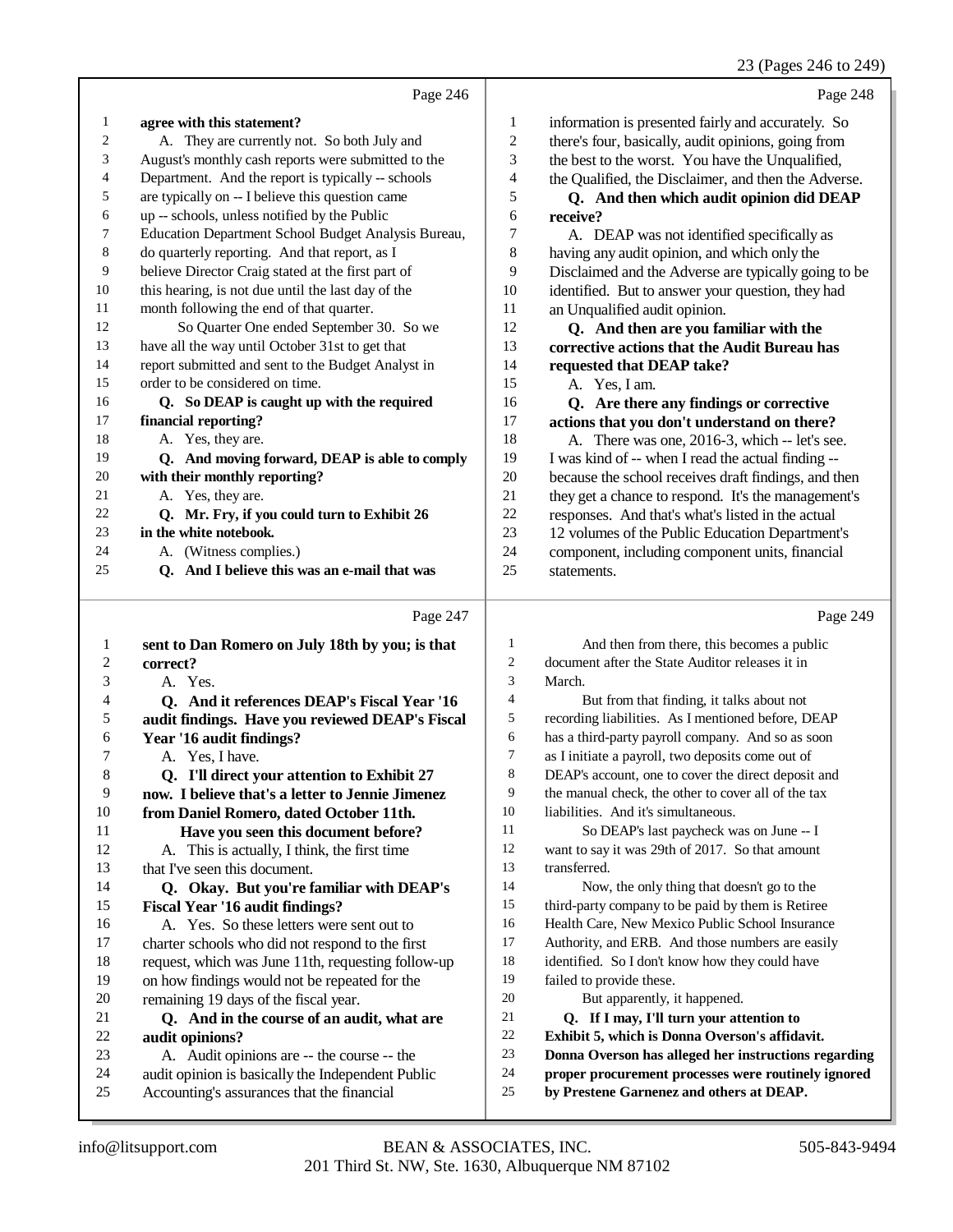24 (Pages 250 to 253)

|                         | Page 250                                                                 |                     | Page 252                                                              |
|-------------------------|--------------------------------------------------------------------------|---------------------|-----------------------------------------------------------------------|
| 1                       | In the time that you've been working as                                  | 1                   | A. Yes, she does.                                                     |
| $\overline{\mathbf{c}}$ | DEAP's business manager, have you worked with                            | 2                   | Q. At the time that you have been working as                          |
| 3                       | <b>Ms. Prestene Garnenez?</b>                                            | 3                   | DEAP's business manager, have you witnessed any                       |
| 4                       | A. Yes, I have.                                                          | 4                   | purchases being made without a purchase requisition                   |
| 5                       | Q. Can you briefly describe what your working                            | 5                   | or a purchase order?                                                  |
| 6                       | relationship with her is like?                                           | 6                   | A. Offhand, no, none that I can think of.                             |
| 7                       | A. It's a good working relationship.                                     | 7                   | Q. So would you agree that DEAP routinely                             |
| $\,$ 8 $\,$             | Honestly, whenever Prestene asks me about how to do                      | 8                   | follows your instructions?                                            |
| 9                       | something, I tell her either what the legal                              | 9                   | A. Yes.                                                               |
| 10                      | requirement is, including the best practice, and                         | 10                  | Q. I also want to ask you a question --                               |
| 11                      | then she'll send it to me. I mean, there's                               | 11                  | there's -- an issue with the AmeriCorps time sheet                    |
| 12                      | instances where, you know, even earlier, the school                      | 12                  | came up in Donna Overson's affidavit. And I just                      |
| 13                      | thought that something would be processed just based                     | 13                  | want to ask you, do you review -- as DEAP's current                   |
| 14                      | on an e-mail. And it was -- I told them, "No,                            | 14                  | business manager, do you review time sheets for                       |
| 15                      | nothing is going to be processed until you get me                        | 15                  | <b>AmeriCorps training?</b>                                           |
| 16                      | something written."                                                      | 16                  | A. No, I do not. There's not any employees                            |
| 17                      | So it's a very well-structured and, I                                    | 17                  | who are currently on a time sheet at DEAP, as well                    |
| 18                      | would say, symbiotic relationship. I mean, we work                       | 18                  | as going back last year, I didn't ever identify any                   |
| 19                      | very well together.                                                      | 19                  | sort of funding source, where they were receiving                     |
| 20                      | Q. It sounds like, in your experiences                                   | 20                  | money or paying money directly to AmeriCorps.                         |
| 21                      | working with Ms. Garnenez, that she follows your                         | $21\,$              | Q. And David Craig has previously alleged                             |
| $22\,$                  | instructions?                                                            | $22\,$              | that the issue with the time sheet, the AmeriCorps                    |
| 23                      | A. Yes, for everything that I've instructed                              | 23                  | time sheet, could have jeopardized all federal                        |
| 24                      | the school, on which I try and stay in my lane. But                      | 24                  | funding that the State receives. Do you agree with                    |
| 25                      | we work with so many clients that we've seen a lot                       | 25                  | that?                                                                 |
|                         |                                                                          |                     |                                                                       |
|                         | Page 251                                                                 |                     | Page 253                                                              |
|                         |                                                                          |                     |                                                                       |
| $\mathbf{1}$            | of things. We're able to say, "This is what                              | 1<br>$\overline{c}$ | A. Again, I didn't find any financial control                         |
| 2<br>3                  | happened, this is why it happened, this is what we                       | 3                   | that the school had, other than offering a place for                  |
| 4                       | recommend," even for items that don't necessarily                        | 4                   | AmeriCorps recipients to work. There was no funding                   |
| 5                       | pertain just to the finances. We really try and                          | 5                   | that was involved. The school did not receive any                     |
| 6                       | strive to be, you know, trusted advisers, not just<br>business managers. | 6                   | funding to pay these employees on a flow-through<br>basis that I saw. |
| 7                       | Q. So would you agree that the staff members                             | 7                   | MS. CUYLEAR: Thank you, Mr. Fry. Those                                |
|                         | at other -- other staff members, in addition to                          | 8                   | are all the questions I have. I'll pass the                           |
| 9                       | Prestene, follow your instructions with regards to                       | 9                   | witness.                                                              |
| 10                      | proper procurement processes?                                            | 10                  | <b>CROSS-EXAMINATION</b>                                              |
| 11                      | A. From everything that I've seen, yes.                                  | 11                  | BY MR. MCMILLAN:                                                      |
| 12                      | Q. Okay. And Donna Overson's affidavit, she                              | 12                  | Q. Good afternoon, Mr. Fry.                                           |
| 13                      | also alleges that purchases were made without a                          | 13                  | A. Good afternoon.                                                    |
| 14                      | purchase requisition or purchase order, in violation                     | 14                  | Q. Let's see. So it's my understanding that                           |
| 15                      | of the State's Procurement Code. So are you                              | 15                  | you're not an on-site business manager at DEAP.                       |
| 16                      | involved in the purchasing process at the school?                        | 16                  | A. That's correct. I'm not an employee of                             |
| 17                      | It sounds like you are.                                                  | 17                  | DEAP.                                                                 |
| 18                      | A. Yes, I am.                                                            | 18                  | Q. You said that you visited DEAP a couple of                         |
| 19                      | Q. And then what -- do you know who at DEAP                              | 19                  | times.                                                                |
| 20                      | signs purchase orders?                                                   | 20                  | A. Yes, sir.                                                          |
| 21                      | A. Currently, it's Louella Poblano.                                      | 21                  | Q. How many schools are you actually the                              |
| 22                      | Q. Okay. Does she also send purchase                                     | 22                  | current business manager for?                                         |
| 23                      | requisitions, as well?                                                   | 23                  | A. Including closure schools?                                         |
| 24<br>25                | A. Yes, she does.<br>Q. And does she sign contracts at DEAP?             | 24<br>25            | Q. Sure.<br>A. Ten.                                                   |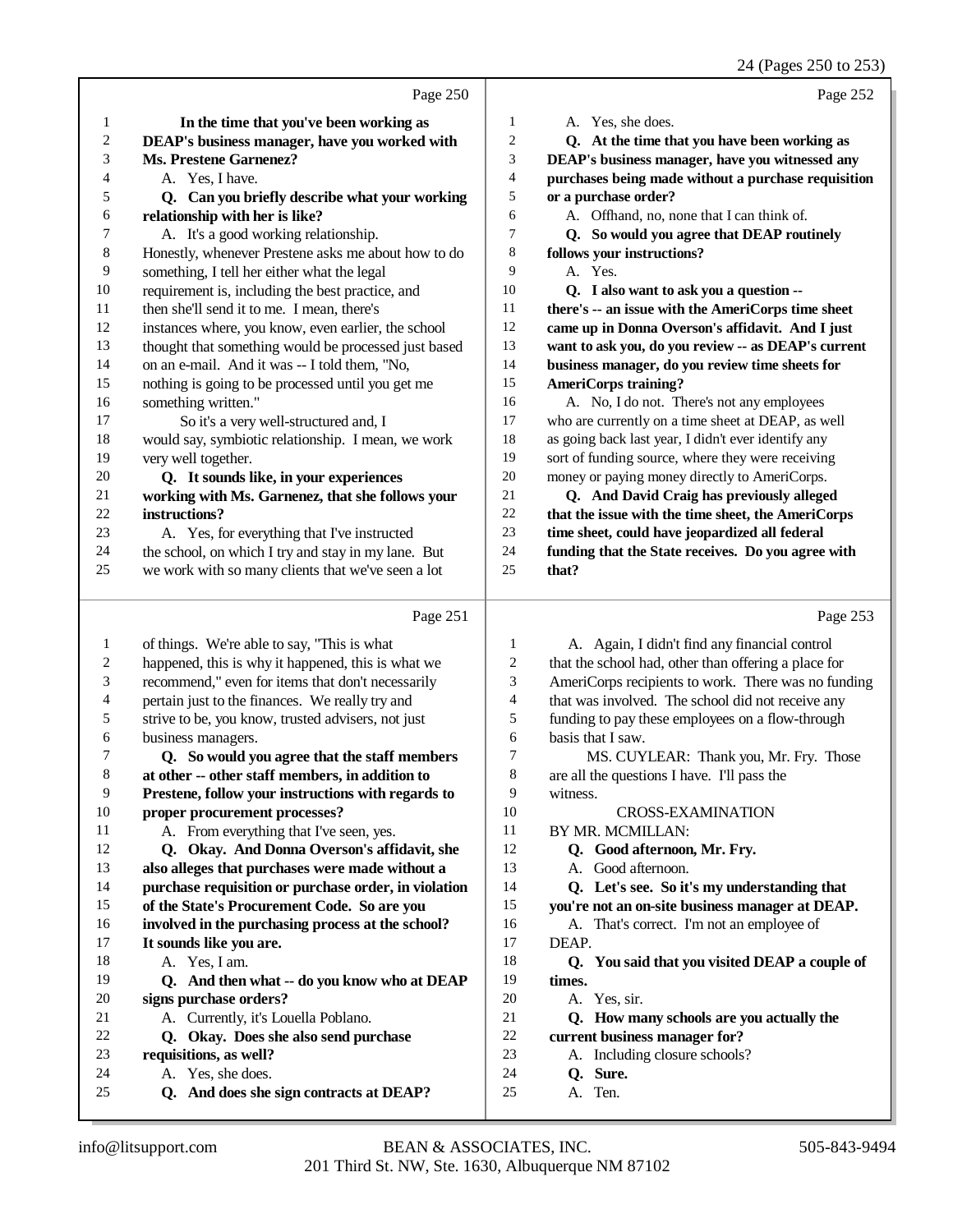#### 25 (Pages 254 to 257)

Page 254  **Q. Ten. You also oversee a team working with nine schools?** A. Correct. **Q. And you have other job duties, as well?**<br>5 A. Yes. My background and assistance is in A. Yes. My background and assistance is in  **Q. Okay. Give me, in broad strokes, what you believe your role will be -- or is -- as business manager of DEAP. What kinds of things are you responsible for?** 11 A. So I am responsible for recording the<br>12 transactional activity for maintaining that the transactional activity, for maintaining that they are following procurement after their CPO; so I'm another dual control. I'm also responsible for -- 15 I'm an authorized signer on their check account; so<br>16 they need dual signers for all their checks. I sign 16 they need dual signers for all their checks. I sign<br>17 one -- I'm one of those signatures one -- I'm one of those signatures. I do reporting to the State. I maintain compliance. I handle entering and making sure that people's deductions are correct and that they're 21 paid properly and in accordance with regulations for<br>22 state and federal and locality And try and sleep 22 state and federal and locality. And try and sleep<br> $\frac{23}{2}$  occasionally sometimes too occasionally sometimes, too.  **Q. It sounds like a lot of work, Mr. Fry. Is it -- so you're -- and you're doing all of this,** Page 256 vacation, someone else is there to pick up the slack or to cover; whereas, if -- in a traditional school, charter school, one employee, if someone's out sick, 4 or, for instance, a tragic accident happened, then,<br>5 oou know, they would be lost with institutional you know, they would be lost with institutional knowledge, and someone would have to come in and follow the bread crumbs.  **Q. Right. And it sounds like you did some following of bread crumbs. It took about 47 hours to pull DEAP's books together; is that right?**  $\cdots$  A. That's correct.<br>12  $\cdots$  The doing so, y  **Q. In doing so, you testified that you didn't initially review the condition of the books when you kind of took over; is that right?** A. That's correct. I didn't actually run a 16 general ledger of reports. The only thing I took<br>17 was their trial balance that was in the system was their trial balance that was in the system starting the first date, going back to 7/1 of '16.  **Q. Why not run their general ledger of reports?** A. Because for what I was doing, I wanted to 22 have a complete separate comparison -- I wanted to<br>23 have my work done so I could compare it to what w have my work done so I could compare it to what was 24 actually present in the system.<br>25  $\qquad \qquad \text{O}$  Well did you find the  **Q. Well, did you find that there was a**

### Page 255

|    | Page 255                                            |                | Page 257                                            |
|----|-----------------------------------------------------|----------------|-----------------------------------------------------|
| 1  | what you just described, currently for ten schools? | 1              | general ledger of reports in the system?            |
| 2  | A. The two closure schools do -- I just have        | 2              | A. Yes, there was definitely a general              |
| 3  | to get them through their audits and maintain final | 3              | ledger.                                             |
| 4  | payments. They don't have any payrolls, currently.  | $\overline{4}$ | Q. Okay. Was it up-to-date?                         |
| 5  | Their payments that they make now are pretty much   | 5              | A. It was not.                                      |
| 6  | nonexistent.                                        | 6              | Q. It was -- the school hadn't reconciled its       |
| 7  | And then I also have an assistant who               | 7              | bank account since March of 2017; isn't that        |
| 8  | helps me with the other eight schools directly.     | 8              | correct?                                            |
| 9  | And then it's maintaining that the other            | 9              | A. March 31 of 2017. That is correct.               |
| 10 | business managers stay on top of their assigned     | 10             | Q. Is it generally accepted accounting              |
| 11 | tasks and to help them with any more advanced       | 11             | practice not to reconcile your bank account for     |
| 12 | issues, as far as accounting. Or, you know, if      | 12             | several months at a time?                           |
| 13 | someone is angry as far as an employee, I'll        | 13             | A. As far as the generally accepted                 |
| 14 | typically step in for that, as well.                | 14             | accounting practice, I wouldn't say that. But as    |
| 15 | Q. Okay. You're certain, with all of your           | 15             | far as a good rule of thumb, it's not general; but  |
| 16 | responsibilities doing this kind of thing for ten   | 16             | it doesn't apply under GAAP.                        |
| 17 | schools and overseeing the team that's responsible  | 17             | Q. But you would agree with me that that's          |
| 18 | for nine schools, that you'll have the -- that you  | 18             | not a generally accepted accounting practice, which |
| 19 | would have the time and attention required to give  | 19             | is to say to not reconcile the bank account?        |
| 20 | <b>DEAP</b> going forward?                          | 20             | A. No, you typically want to have your bank         |
| 21 | A. Yes. That's the beauty of the Vigil Group        | 21             | account reconciled within a timely fashion and on a |
| 22 | is the fact that we have a team. So we have         | 22             | recurrent fashion so that you can identify any      |
| 23 | 14 employees. We have four people in payroll. We    | 23             | variances and assure your cash position.            |
| 24 | have eight business managers.                       | 24             | Q. You mentioned that DEAP had been working         |
| 25 | So if I'm out sick or if I take a                   | 25             | on an old computer system. Were you ever able to    |
|    |                                                     |                |                                                     |

payroll.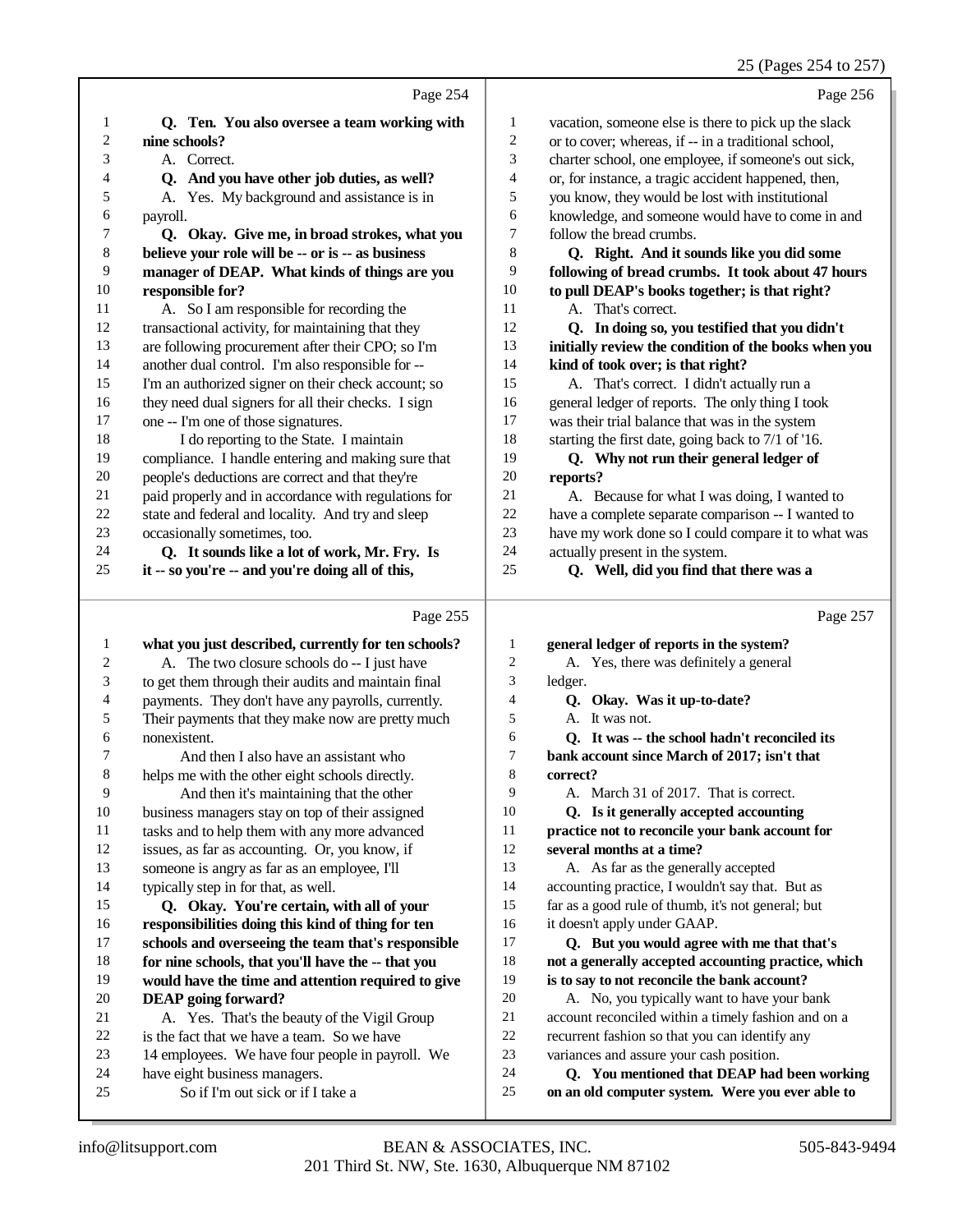### 26 (Pages 258 to 261)

|    |                                                      |    | 26 (Pages 258 to 261)                                       |
|----|------------------------------------------------------|----|-------------------------------------------------------------|
|    | Page 258                                             |    | Page 260                                                    |
| 1  | access that data?                                    | 1  | talking about what occurred utilizing information           |
| 2  | A. I wouldn't know if it was old or not. But         | 2  | with -- at the time, from Prestene.                         |
| 3  | I was never able to access the Abila software.       | 3  | Q. Okay.                                                    |
| 4  | Q. By "old," I just the meant prior.                 | 4  | A. So I had to assume that that information                 |
| 5  | A. Got you.                                          | 5  | was correct; so I guess yes.                                |
| 6  | Q. So the prior system, you were unable to           | 6  | Q. If the school was in possession of                       |
| 7  | access. So how were you able to reconcile the old    | 7  | everything that you felt was necessary in terms of          |
| 8  | system at a level consistent with the Uniform Chart  | 8  | information, why would you reach out to ERB, the            |
| 9  | of Accounts?                                         | 9  | Retiree Health Care Authority, and the New Mexico           |
| 10 | A. Again, that's why I didn't pay any                | 10 | <b>Public Schools Insurance Authority to request copies</b> |
| 11 | reliance to previous information. I completely       | 11 | of invoices and submissions from the school from            |
| 12 | rebuilt their general ledger for activity that       | 12 | <b>July 2016 to July 2017?</b>                              |
| 13 | occurred for all of FY17.                            | 13 | A. So the statement that they -- repeat that                |
| 14 | Q. Okay. So you didn't attempt to use the            | 14 | question one more time, please.                             |
| 15 | data the school had on hand at the time you embarked | 15 | Q. Sure. And I'm actually -- let's pay                      |
| 16 | upon your mission?                                   | 16 | reference to a document here. I'm looking at your           |
| 17 | A. No. My understanding of my mission was I          | 17 | affidavit, which was Appendix H to the school's             |
| 18 | was going to find a lack of bread crumbs, and it was | 18 | response, paragraph 10.                                     |
| 19 | an impossible task. So I went about it the best way  | 19 | A. Uh-huh.                                                  |
| 20 | that I knew how.                                     | 20 | Q. It says, "In addition" -- and that                       |
| 21 | Q. Okay. Let's see. A couple of follow-ups           | 21 | would be in addition to requesting bank statements          |
| 22 | on your testimony.                                   | 22 | from Mrs. Archuleta -- you reached out to ERB, the          |
| 23 | Let's take a look at -- well, no. You                | 23 | RHSA and the NMPSIA to request copies of all                |
| 24 | previously testified that the school is caught up on | 24 | invoices and submissions from the school from July          |
| 25 | its monthly reporting and that July and August have  | 25 | 2016 to July 2017.                                          |
|    | Page 259                                             |    | Page 261                                                    |
| 1  | been submitted?                                      | 1  | Why was that necessary?                                     |
| 2  | A. That's correct.                                   | 2  | A. Again, it goes back to the I didn't have                 |
| 3  | Q. When were those submitted?                        | 3  | any -- or want any reliance on previous work. I'm           |
| 4  | A. Those were submitted yesterday.                   | 4  | starting from scratch.                                      |
| 5  | Q. Ah-ha. Okay. So just in the interim here          | 5  | Q. Okay. Was that information that                          |
| 6  | between our two -- our two hearings?                 | 6  | ultimately you were certain the school had in its           |
|    | A. Right. Less than two weeks after finding          | 7  | possession?                                                 |
| 8  | we were on monthly reporting.                        | 8  | A. I'm -- I found the majority of ERB forms                 |
| 9  | Q. Okay. With regard to procurement, you             | 9  | and Retiree Health Care forms on the website. When          |
| 10 | testified that you're seeing purchase orders and     | 10 | I say "the website," I mean the Google Docs drive.          |
| 11 | purchase requisitions properly used now, pursuant to | 11 | And then as far as the NMPSIA information, that, in         |
| 12 | your instruction, is what I understand. Is it        | 12 | most cases, as far as what I've seen, is usually not        |
| 13 | your -- are you aware that there's an admission that | 13 | in the school's possession as far as printed out.           |
| 14 | previous to your involvement, purchase orders were   | 14 | It's usually just saved or given access, because            |
| 15 | not being used regularly, that purchase requisitions | 15 | NMPSIA keeps it online.                                     |
| 16 | were, but purchase orders were not?                  | 16 | A long way, but I think I got there.                        |
| 17 | A. I am aware of that, yes. I read that in           | 17 | Sorry.                                                      |
| 18 | the affidavit.                                       | 18 | Q. Can a school survive financially without                 |
| 19 | Q. In recreating the -- the school's books,          | 19 | reconciling its bank account?                               |
| 20 | were you required to make any assumptions along the  | 20 | A. Yes, they can. I would also bring                        |
| 21 | way?                                                 | 21 | reference to the State of New Mexico's failure to           |

- 21 reference to the State of New Mexico's failure to<br>22 reconcile their bank accounts and survive. 22 reconcile their bank accounts and survive.<br>23 MR. McMILLAN: Object to the for
	- 23 MR. McMILLAN: Object to the form of the<br>24 answer. Strike that. Just kidding around.
	- 24 answer. Strike that. Just kidding around.<br>25 **O.** You said that there were prior -
		- **Q. You said that there were prior -- oh, I**

 A. In this case, no. The information that I took was based on activity that actually occurred. And then any questions that I had were based on the allowability within the grant awards and then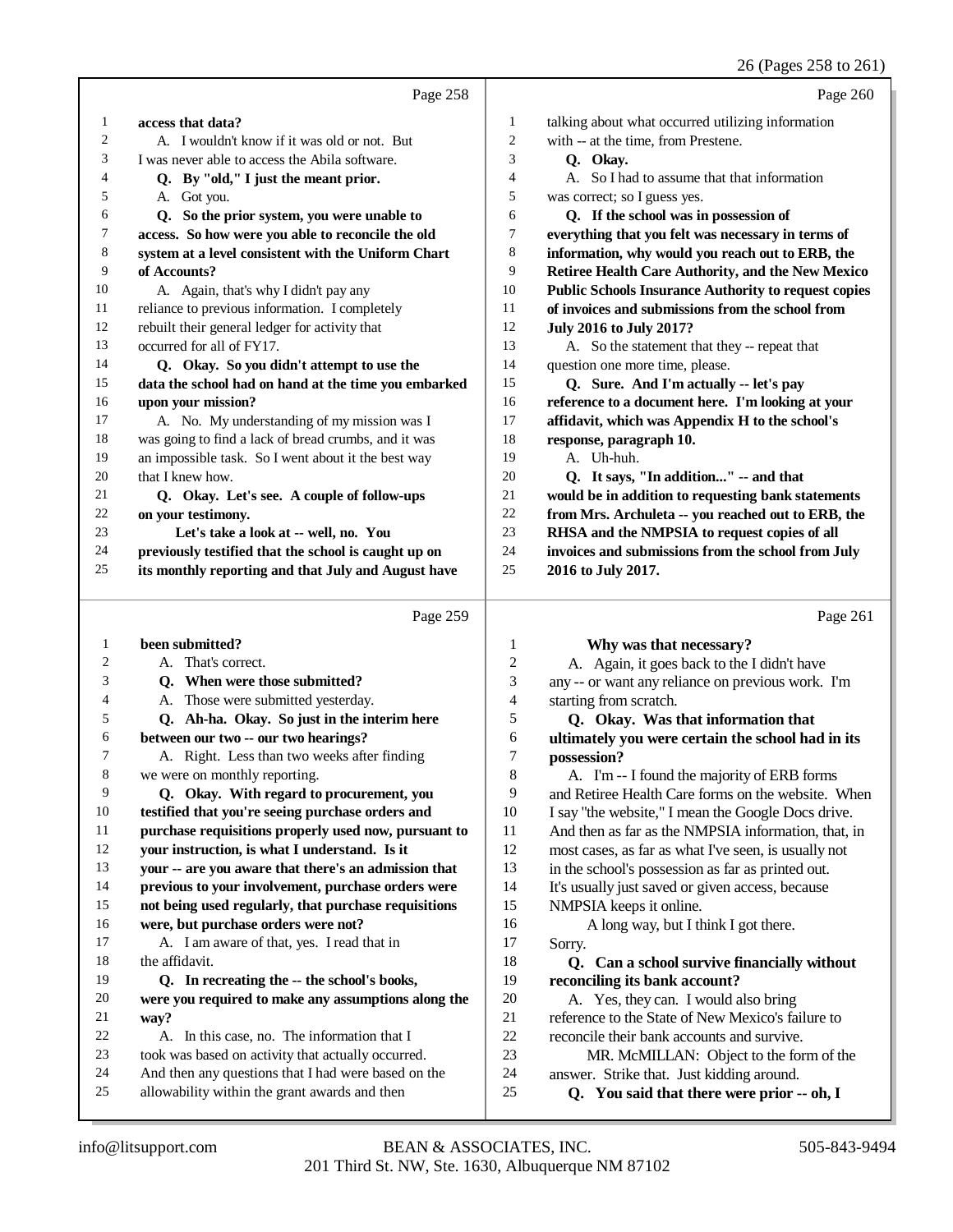27 (Pages 262 to 265)

|              | Page 262                                                          |                  | Page 264                                                                                              |
|--------------|-------------------------------------------------------------------|------------------|-------------------------------------------------------------------------------------------------------|
| 1            | see. You testified that the school's current                      | 1                | newest regulation passed?                                                                             |
| 2            | operating budget is in good shape; is that right?                 | $\boldsymbol{2}$ | A. The newest regulation went into effect, I                                                          |
| 3            | That it's --                                                      | 3                | believe, in -- I want to say July. This is correct?                                                   |
| 4            | A. That they have a budget, yes. Yes.                             | 4                | I actually had communication with Director Poulos                                                     |
| 5            | Q. That they have a budget and that it meets                      | 5                | inquiring whether or not that I could get                                                             |
| 6            | requirements.                                                     | 6                | certification for my training, as I had done                                                          |
| 7            | A. Yes. It's a very bare-bones budget. I've                       | 7                | trainings before.                                                                                     |
| 8            | had communication with both the Executive Budget                  | 8                | Q. Uh-huh. Uh-huh.                                                                                    |
| 9            | Analyst, Veronica Chavez, and Director David Craig                | 9                | Were you aware of -- even under the old                                                               |
| 10           | about the fact that there's currently not any money               | 10               | regulation, aware of any trainings prior to the one                                                   |
| 11           | that was budgeted for carryover.                                  | 11               | that you delivered?                                                                                   |
| 12           | I show they carried over \$84,000. That's                         | 12               | A. That existed or that they took?                                                                    |
| 13           | backed up in the cash reports. And that's backed up               | 13               | Q. That the school had given.                                                                         |
| 14           | in the general ledger, and that's going to be what's              | 14               | A. That -- the school is not required to                                                              |
| 15           | backed up based on the audit work, I'm confident.                 | 15               | give. The governing council -- each governing                                                         |
| 16           | Q. When you say "based on the audit work,                         | 16               | council member is supposed to have five hours of                                                      |
| 17           | you're confident," what does that refer to?                       | 17               | training a year, under the old regulation.                                                            |
| 18           | A. That refers to the information that I                          | 18               | Q. Okay. You helped the school put together                                                           |
| 19           | turned over to their IPA for their audit, Loftus                  | 19               | some policies and procedures going forward; correct?                                                  |
| 20           | Group, for -- based on FY17, for which the audit                  | 20               | A. Yes, sir.                                                                                          |
| 21           | they're currently in.                                             | 21               | Q. What policies and procedures were in                                                               |
| 22           | Q. Okay. So that's an ongoing audit.                              | 22               | place, to your understanding, prior to this set of                                                    |
| 23           | A. That's correct.                                                | 23               | policies and procedures that you helped do?                                                           |
| 24           | Q. Did you -- following up on my question                         | 24               | A. Honestly, I asked a lot of questions as                                                            |
| 25           | about this operating budget, did you, at any point,               | 25               | far as, "What was your policy when we started," and                                                   |
|              | Page 263                                                          |                  | Page 265                                                                                              |
|              |                                                                   |                  |                                                                                                       |
| $\mathbf{1}$ | review prior operating budgets for the school?                    | $\mathbf{1}$     | that's why I established that we needed policies and                                                  |
| $\sqrt{2}$   | A. No, I did not. In essence, I did, just to                      |                  |                                                                                                       |
|              |                                                                   | $\overline{c}$   | procedures. I don't know if there were heavy                                                          |
| 3            | check what availability there was in the overall                  | $\sqrt{3}$       | reliance on those policies and procedures.                                                            |
| 4            | fund; but I didn't review down to the level of                    | $\overline{4}$   | So I'm told that they had them; but I have                                                            |
| 5            | function and object detail.                                       | 5                | not seen them.                                                                                        |
| 6            | Q. Okay. So you don't have any opinion as to                      | 6                | Q. And did they tell you they had them in                                                             |
| 7            | whether those operating budgets looked good?                      | 7                | writing?                                                                                              |
| $\,$ 8 $\,$  | A. Based on the FY16 audit, it did not. And                       | $\,8\,$          | A. Didn't honestly get that far. Again, I                                                             |
| 9            | based on the way that the FY17 audit may or may not               | 9                | just took this as a clean slate.                                                                      |
| 10           | come out, again it's an ongoing audit; so I can't                 | $10\,$           | Q. Sure. Sure. But as you sit here now,                                                               |
| 11           | discuss.                                                          | 11               | you're not aware of any written policies and                                                          |
| 12           | Q. Okay. You said that you did a training                         | 12               | procedures in place prior to July of this year?                                                       |
| 13           | with the school; is that right?                                   | 13               | A. I was told that they did have them, yes,                                                           |
| 14           | A. Yes, that's correct.                                           | 14               | sir.                                                                                                  |
| 15           | Q. Is it your understanding that's the first                      | 15               | Q. Okay. But you did not see them.                                                                    |
| 16           | training of that sort that the school has received?               | 16               | A. Correct.                                                                                           |
| 17           | A. There were comments that they had not                          | 17               | Q. In your role as business manager, how                                                              |
| 18           | received information of that kind, yes.                           | 18               | would you ensure, going forward, that generally                                                       |
| 19           | Q. Are you aware of a regulation that                             | 19               | accepted accounting practices are being followed?                                                     |
| 20           | requires the governing council to provide this kind               | $20\,$           | A. The Generally Accepted Accounting                                                                  |
| 21           | of training from the onset?                                       | 21               | Principles that are constantly referenced are                                                         |
| 22           | A. Until the new regulation passed, it wasn't                     | 22               | internal control environment and a system of                                                          |
| 23           | defined as to what kind of training; it was five                  | 23               | security checks and balances. So as long as the                                                       |
| 24<br>25     | hours of training.<br>Q. And what, to your understanding, was the | 24<br>25         | financial policies and procedures that were agreed<br>upon by the board are continually adhered to, I |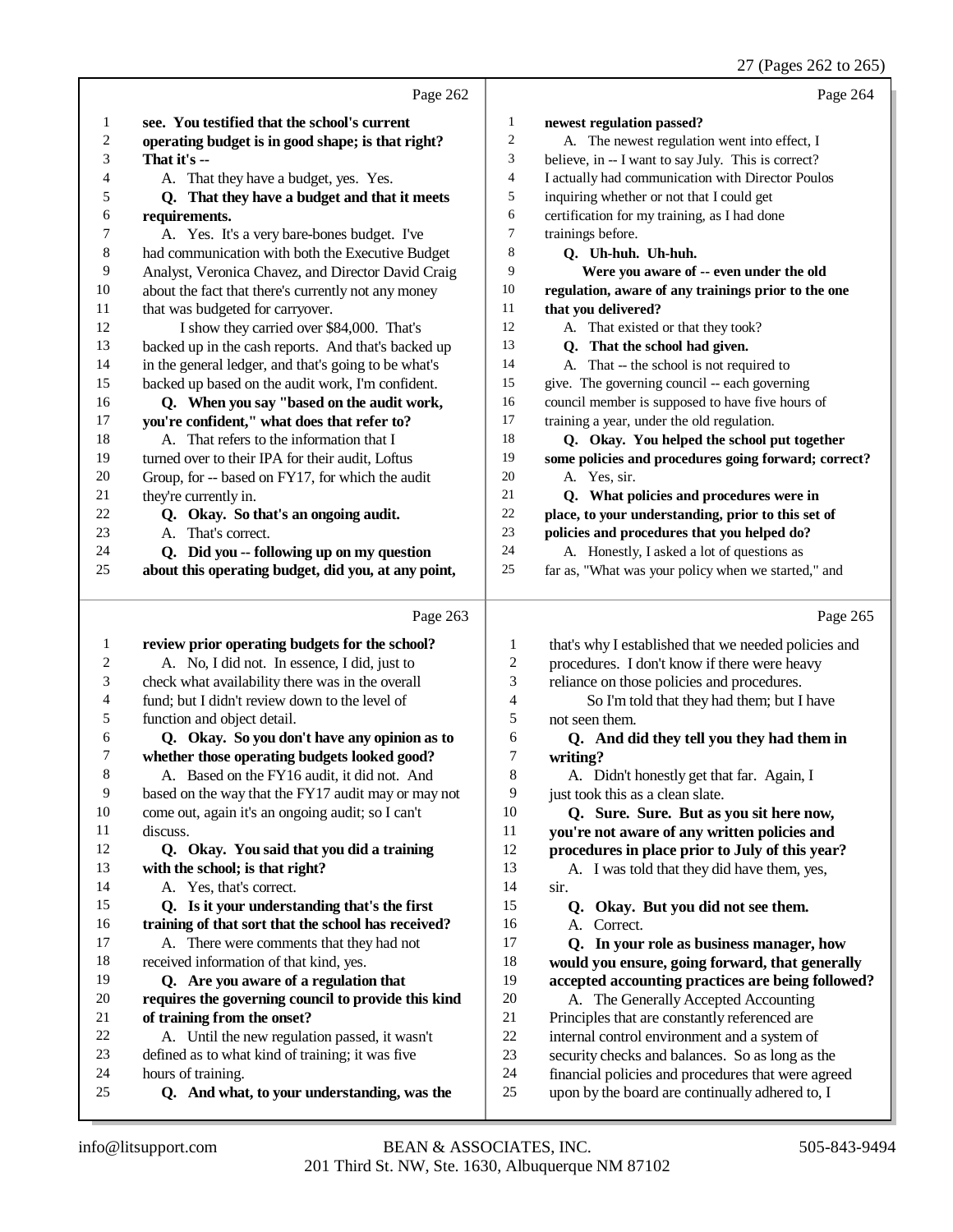28 (Pages 266 to 269)

|              | Page 266                                                                                             |                             | Page 268                                                                                             |
|--------------|------------------------------------------------------------------------------------------------------|-----------------------------|------------------------------------------------------------------------------------------------------|
| 1            | don't see that as being an issue.                                                                    | $\mathbf{1}$                | for various positions at the school?                                                                 |
| 2            | Q. Okay. Prior to your involvement -- would                                                          | $\overline{c}$              | A. So this number is based on the estimated                                                          |
| 3            | you agree with me that prior to your involvement,                                                    | $\ensuremath{\mathfrak{Z}}$ | conclusion of the year, and then also what was                                                       |
| 4            | the school did not actually have an appropriate                                                      | $\overline{\mathcal{L}}$    | projected within the budget. So, yes, as far as I                                                    |
| 5            | internal control environment?                                                                        | 5                           | can tell, it does.                                                                                   |
| 6            | A. That, again, I cannot state. I can tell                                                           | 6                           | Q. Okay. Do you recognize Job Class, Class                                                           |
| 7            | you that in the course of my work, I did find the                                                    | 7                           | No. 1111? Do you know who that is?                                                                   |
| $\,8\,$      | requisitions that you mentioned prior in the backup                                                  | 8                           | A. Job Class 1111 is Superintendent.                                                                 |
| 9            | files for each of the vendors. I did find a lack of                                                  | 9                           | Q. Is that analogous to a head administrator                                                         |
| 10           | purchase orders. In communications with the school,                                                  | 10                          | of a charter school?                                                                                 |
| 11           | you know, they were the one -- they told me that                                                     | 11                          | A. Currently, it is, yes.                                                                            |
| 12           | they had these POs; but we were never able to pull                                                   | 12                          | Q. Okay. Do you recall Ms. Poblano                                                                   |
| 13           | them out of Abila, so I could never verify that.                                                     | 13                          | testifying that her position is a 1.0 FTE?                                                           |
| 14           | As far as who was signing, when I came on                                                            | 14                          | A. I do, yes.                                                                                        |
| 15           | in June, the bank signers had been adjusted based on                                                 | 15                          | Q. Does that appear to be accurate, based on                                                         |
| 16           | the reports I believe that David Craig and Molly                                                     | 16                          | the number we're looking at here under Job Class                                                     |
| 17           | Saiz had done. So if the same person who was                                                         | 17                          | 1111, projected to 2017-2018?                                                                        |
| 18           | signing at the school was also authorizing, then I                                                   | 18                          | A. It does not align with that; but I can                                                            |
| 19           | would say, "No, they were not having a system of                                                     | 19                          | also state, doing her payroll, that she is a .9                                                      |
| 20           | checks and balances at that time that would be                                                       | 20                          | employee.                                                                                            |
| 21           | considered financially sound."                                                                       | 21                          | Q. Okay. Was there ever a -- to your                                                                 |
| 22           | Q. So, in fact, adjustment was acquired to                                                           | 22                          | knowledge, was a budget exception ever done to                                                       |
| 23           | signature authority. Is that what you just                                                           | 23                          | identify her as a .9 employee rather than a .25?                                                     |
| 24           | testified?                                                                                           | 24                          | A. It is not. And it goes back to the reason                                                         |
| 25           | A. That it had already been adjusted prior;                                                          | 25                          | that I stated earlier, that the school is bare bones                                                 |
|              |                                                                                                      |                             |                                                                                                      |
|              | Page 267                                                                                             |                             | Page 269                                                                                             |
| $\mathbf{1}$ |                                                                                                      | $\mathbf{1}$                |                                                                                                      |
| 2            | because based on the information I saw compared to<br>when I changed the bank signers with the board | $\sqrt{2}$                  | in their budget, and that their carryover for a<br>number of sources and anticipated revenue streams |
| 3            | resolution to add myself and remove previous staff,                                                  | $\mathfrak{Z}$              | were not necessarily accepted by the School Budget                                                   |
| 4            | Ms. Garnenez was not on that list. So it had                                                         | $\overline{\mathcal{A}}$    | Finance Analysis Bureau, because, as David Craig                                                     |
| 5            | previously been changed to that.                                                                     | 5                           | would probably say, "It's hopes and dreams."                                                         |
| 6            | Q. Okay. But it's your understanding that                                                            | 6                           | He wants to see actually concrete numbers                                                            |
| 7            | she was on the list of approved signers prior to                                                     | $\tau$                      | that the school can verify. So when I came in and                                                    |
| 8            | that adjustment?                                                                                     | $\,$ $\,$                   | was told about the budget situation, even though I                                                   |
| 9            | A. Based on the information that I saw from                                                          | 9                           | didn't formulate the budget, that was a question                                                     |
| 10           | David Craig, yes.                                                                                    | 10                          | that come up.                                                                                        |
| 11           | Q. And, finally, I think you're probably                                                             | 11                          | Q. Has there ever been a discussion of doing                                                         |
| 12           | better suited than any of us to interpret for us a                                                   | 12                          | a budget exception for that particular position?                                                     |
| 13           | budget document. Let's take a look at that                                                           | 13                          | A. Oh, absolutely.                                                                                   |
| 14           | Exhibit C in the black binder. I'm looking at                                                        | 14                          | Q. But it has not been done?                                                                         |
| 15           | the -- they're not numbered, I don't think. But I'm                                                  | 15                          | A. It has not.                                                                                       |
| 16           | looking at the fifth page of this exhibit.                                                           | 16                          | Q. Is it budget maintenance to carry on with                                                         |
| 17           | A. Can you describe what's at the top? So I                                                          | 17                          | variances like this in FTE for positions such as                                                     |
| 18           | can count this out.                                                                                  | 18                          | head administrator?                                                                                  |
| 19           | Q. No worries. It's "Estimated Average                                                               | 19                          | A. So there's also budget adjustments that                                                           |
| 20           | Salary Increases," et cetera, et cetera?                                                             | $20\,$                      | are going to take place as a result of their 40-day                                                  |
| 21           | A. Okay. Yeah, it's a comparison, making                                                             | 21                          | adjustment, which won't take place until February,                                                   |
| 22           | sure that staff are not going backwards. And                                                         | 22                          | which that's saying you have more kids, or you have                                                  |
| 23           | typically, it lines up with the information that's                                                   | 23                          | less kids, than what you actually projected.                                                         |
| 24<br>25     | presented on the 925F.<br>Q. So does this document represent the FTE                                 | 24<br>25                    | So if I'm not going to be given a revenue<br>stream for those children, how am I going to be         |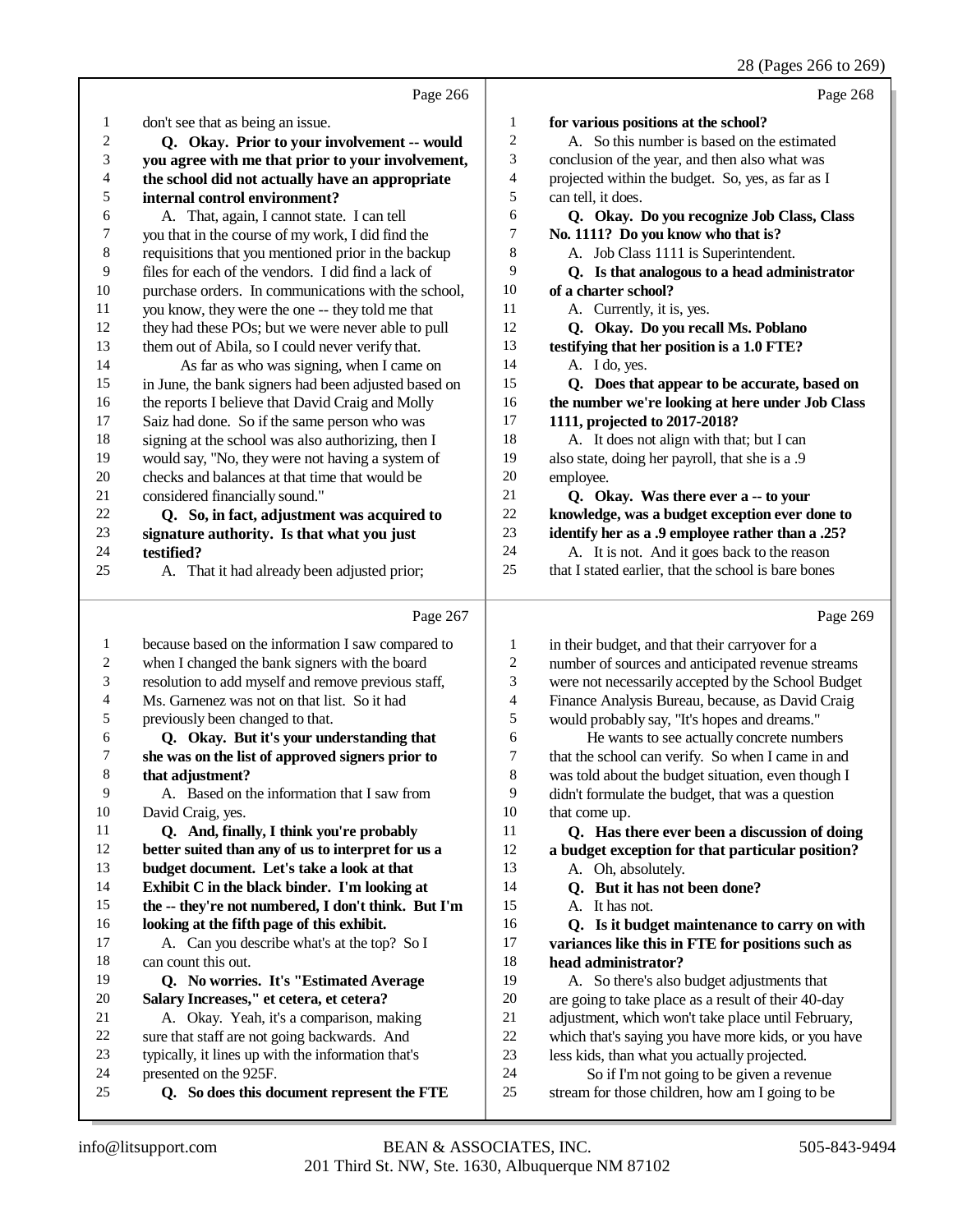|          |                                                                                      |                | 29 (Pages 270 to 273)                                |
|----------|--------------------------------------------------------------------------------------|----------------|------------------------------------------------------|
|          | Page 270                                                                             |                | Page 272                                             |
| 1        | expected to budget an expenditure stream for those                                   | $\mathbf{1}$   | your time.                                           |
| 2        | children?                                                                            | $\overline{2}$ | THE WITNESS: Thank you.                              |
| 3        | Q. That got just a little beyond my ken. But                                         | 3              | THE CHAIR: Do you have any redirect?                 |
| 4        | I guess what I'm asking is, is that adjustment going                                 | $\overline{4}$ | MS. CUYLEAR: No, redirect.                           |
| 5        | to be requested with the 40th day?                                                   | 5              | THE CHAIR: Commissioners, any questions?             |
| 6        | A. Yes. Under normal -- under regular budget                                         | 6              | Commissioner Armbruster?                             |
| 7        | maintenance, it will be adjusted. And as of the                                      | 7              | COMMISSIONER ARMBRUSTER: Mr. Fry -- is               |
| 8        | final submission for fourth quarter, the school will                                 | 8              | this on?                                             |
| 9        | maintain compliance within the function and the fund                                 | 9              | THE CHAIR: The green light's on. You can             |
| 10       | level, as required.                                                                  | 10             | use mine.                                            |
| 11       | Q. Exhibit 26 in the white binder, just take                                         | 11             | COMMISSIONER ARMBRUSTER: I taught middle             |
| 12       | a quick look there.                                                                  | 12             | school. I have two.                                  |
| 13       | A. (Witness complies.)                                                               | 13             | You described the process you went through           |
| 14       | Q. And, again, you testified to this on                                              | 14             | to reconcile with the bank accounts. And my          |
| 15       | direct.                                                                              | 15             | question is, is when a new business manager takes    |
| 16       | This appears to be an e-mail sent by you                                             | 16             | over, is it -- is it normal that you would have to   |
| 17       | to Daniel Romero July 18th, 2017. It closes with                                     | 17             | go through the process you described?                |
| 18       | the statement, "I will have these to you tomorrow                                    | 18             | THE WITNESS: No, that is not.                        |
| 19       | afternoon at the latest," that being responses to                                    | 19             | COMMISSIONER ARMBRUSTER: So what would               |
| 20       | the Corrective Action Plan set forth following the                                   | 20             | you have expected, as a new person?                  |
| 21       | <b>2016</b> audit.                                                                   | 21             | THE WITNESS: So we've taken over schools             |
| 22       | Were those responses submitted within the                                            | 22             | at the end of fiscal years, in the middle of the     |
| 23       | time frame mentioned in this e-mail?                                                 | 23<br>24       | year. And typically, what's going to be done is      |
| 24       | A. No, they were not.                                                                | 25             | we're going to be provided the trial balance. And    |
| 25       | Q. And why not?                                                                      |                | we'll verify the trial balance as best as we can,    |
|          | Page 271                                                                             |                | Page 273                                             |
| 1        | A. They were not, because the information                                            | 1              | based on the information that's in the system, or    |
| 2        | that was available from the school at the time, what                                 | $\overline{2}$ | verify that the general ledger ties without          |
| 3        | had been retained by me. Basically, this is asking                                   | 3              | variances for cash.                                  |
| 4        | about something before I was there.                                                  | $\overline{4}$ | But, again, you know, I didn't come on as            |
| 5        | And so the date that the school received                                             | 5              | the business manager until July; so I was contracted |
| 6        | these original response letters, as I mentioned, was                                 | 6              | by the school to perform that work specifically in   |
| 7        | 19 days prior to the close of the year. So even if                                   | 7              | June.                                                |
| 8        | there were items in there where they wanted to know                                  | 8              | COMMISSIONER ARMBRUSTER: So basically,               |
| 9        | how it wasn't going to be a repeat finding, with                                     | 9              | you had to do more than would be expected, in a      |
| 10       | 19 days left, without disclosing ongoing audit                                       | 10             | sense.                                               |
| 11       | information, I couldn't comment if it would or                                       | 11             | THE WITNESS: If someone -- if I had to do            |
| 12       | wouldn't be.                                                                         | 12             | that work in July, then, definitely, yes.            |
| 13       | Q. Okay. And finally, to date, has there                                             | 13             | COMMISSIONER ARMBRUSTER: And the other               |
| 14       | been, to your knowledge, a formal response to the                                    | 14             | question is, does the work that you had to do        |
| 15       | <b>Corrective Action Plan?</b>                                                       | 15             | reflect that the school leader, business manager,    |
| 16       | A. I am not aware that it has been formally                                          | 16             | and the governing council, were engaged in regular   |
| 17       | submitted. I know that we have three out of the                                      | 17             | and, I guess, consistent financial management?       |
| 18       | four responses prepared.                                                             | 18             | Because I know that's part of the law.               |
| 19       | Q. Prepared for submission?                                                          | 19<br>20       | And that was -- and prior to you beginning, I know   |
| 20<br>21 | A. Correct.                                                                          | 21             | that --<br>THE WITNESS: It would not have been       |
| $22\,$   | Q. Okay. But it hasn't been done to date,<br>hasn't been submitted to date; correct? | 22             | possible to provide relevant financial information   |
| 23       | A. Correct.                                                                          | 23             | for any time periods on past when the bank account   |
| 24       | MR. McMILLAN: Okav. Mercifully enough.                                               | 24             | had been reconciled and the account payroll entries  |

had been reconciled and the account payroll entries

entered in the system.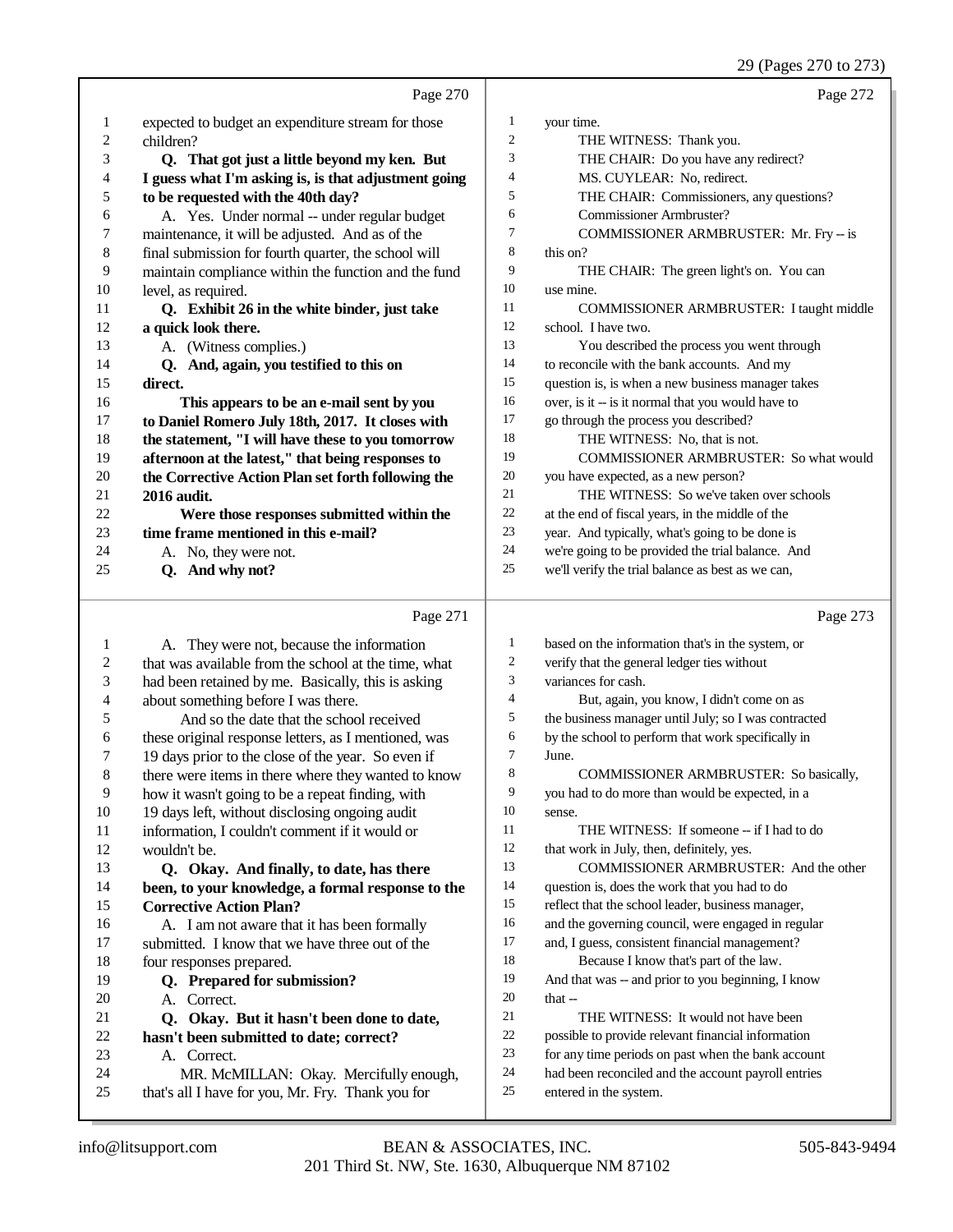30 (Pages 274 to 277)

|    | Page 274                                             |                | Page 276                                             |
|----|------------------------------------------------------|----------------|------------------------------------------------------|
| 1  | So typically, we try and give schools and            | 1              | using restricted funding in that scenario to         |
| 2  | the governing councils monthly reports that show     | $\overline{c}$ | maintain operations, which are nonrecurring; so your |
| 3  | revenue to expenditures, revenues to budget,         | 3              | operations, therefore, would be nonrecurring, in     |
| 4  | expenditures to budget. Items of that nature would   | 4              | theory.                                              |
| 5  | not have been available without those entries.       | 5              | COMMISSIONER JOHNSTON: And so what would             |
| 6  | COMMISSIONER ARMBRUSTER: So they were not            | 6              | be the positives of monthly reporting for a school   |
| 7  | able to do that part of the law until you got there, | 7              | that's really working earnestly to rebuild its --    |
| 8  | basically. Is what you're saying? Am I saying that   | 8              | THE WITNESS: It would be a rigid                     |
| 9  | correctly?                                           | 9              | structure of communication with the School Budget    |
| 10 | THE WITNESS: Based on the way I found the            | 10             | Finance Analysis Bureau.                             |
| 11 | system, yes.                                         | 11             | COMMISSIONER JOHNSTON: And so rather than            |
| 12 | COMMISSIONER ARMBRUSTER: Okay. Thank                 | 12             | looking at it punitively, we could look at it        |
| 13 | you.                                                 | 13             | positively, as something that reinforces what the    |
| 14 | THE CHAIR: Commissioner Johnston?                    | 14             | school -- and reports what the school is working to  |
| 15 | COMMISSIONER JOHNSTON: Thank you,                    | 15             | do.                                                  |
| 16 | Madam Chair. I think it's on.                        | 16             | THE WITNESS: Yes. I believe Director                 |
| 17 | Mr. Fry, you've used the term "rebuild."             | 17             | Craig spoke about this as far as the steps that he   |
| 18 | THE WITNESS: Correct.                                | 18             | would take before he came in. So he doesn't have to  |
| 19 | COMMISSIONER JOHNSTON: Is it "rebuild" or            | 19             | take these steps before anything occurs as far as a  |
| 20 | "build"?                                             | 20             | takeover; but it would be typical to request         |
| 21 | THE WITNESS: The building blocks were                | 21             | increased communication, and that would be one way   |
| 22 | there. They just had to be compiled. So I would      | 22             | to do it.                                            |
| 23 | say "build" would be an appropriate term, as well.   | 23             | COMMISSIONER JOHNSTON: Thank you.                    |
| 24 | COMMISSIONER JOHNSTON: Thank you.                    | 24             | When -- you said you speak with the staff at DEAP    |
| 25 | Let's see. There has been discussion                 | 25             | often.                                               |
|    |                                                      |                |                                                      |

## Page 275

Page 277

| 1  | about the monthly reporting requirement. What is     | 1  | THE WITNESS: Uh-huh.                                 |
|----|------------------------------------------------------|----|------------------------------------------------------|
| 2  | the purpose of monthly reporting?                    | 2  | COMMISSIONER JOHNSTON: When you call,                |
| 3  | THE WITNESS: The purpose of monthly                  | 3  | with whom do you speak?                              |
| 4  | reporting is so -- as I understand it, is so the     | 4  | THE WITNESS: I speak typically with                  |
| 5  | School Budget Finance Analysis Bureau can look --    | 5  | Louella and with Prestene on a conference phone. Or  |
| 6  | make sure that the school has positive trends as far | 6  | I speak with one of them, depending on what it is I  |
| 7  | as they're not projected to end in a negative        | 7  | need. So if I'm missing some sort of document, as    |
| 8  | position. That's for the actual reporting.           | 8  | far as that was sent to me, and it was unsigned for  |
| 9  | And then as far as the cash reporting, the           | 9  | payment, then I'll send it back and say, "You know,  |
| 10 | requirement is that your operational can cover the   | 10 | this needs to be approved before we can pay it."     |
| 11 | negative balances within your other funds so that    | 11 | And it will go back to the channel that it           |
| 12 | you have positive cash.                              | 12 | originated; in this case, it's Prestene.             |
| 13 | COMMISSIONER JOHNSTON: And why is this               | 13 | But when it's talking about a staffing               |
| 14 | important to the school and to the governing         | 14 | situation, about budget adjustments or what you want |
| 15 | council?                                             | 15 | to do with the money, it usually comes from Louella. |
| 16 | THE WITNESS: For the school, it's                    | 16 | But when I call, it's usually going to be routed     |
| 17 | important, because it represents a snapshot of what  | 17 | through and to Louella, and Prestene is in the room. |
| 18 | will -- the financial position that the school will  | 18 | <b>COMMISSIONER JOHNSTON: How many Budget</b>        |
| 19 | end in if changes are not made, whether positive or  | 19 | Adjustment Requests, or BARs, have you done this     |
| 20 | negative.                                            | 20 | year?                                                |
| 21 | So if they end up showing that they're in            | 21 | THE WITNESS: I want to say seven or                  |
| 22 | a negative cash position as far as they don't have   | 22 | eight.                                               |
| 23 | enough operational money to cover the other funds,   | 23 | COMMISSIONER JOHNSTON: And the budget                |
| 24 | that basically means that they are going to end up   | 24 | that we were provided -- and it's in the white       |
| 25 | with negative cash, which isn't possible. They're    | 25 | notebook -- by Mr. Craig is the very first budget,   |
|    |                                                      |    |                                                      |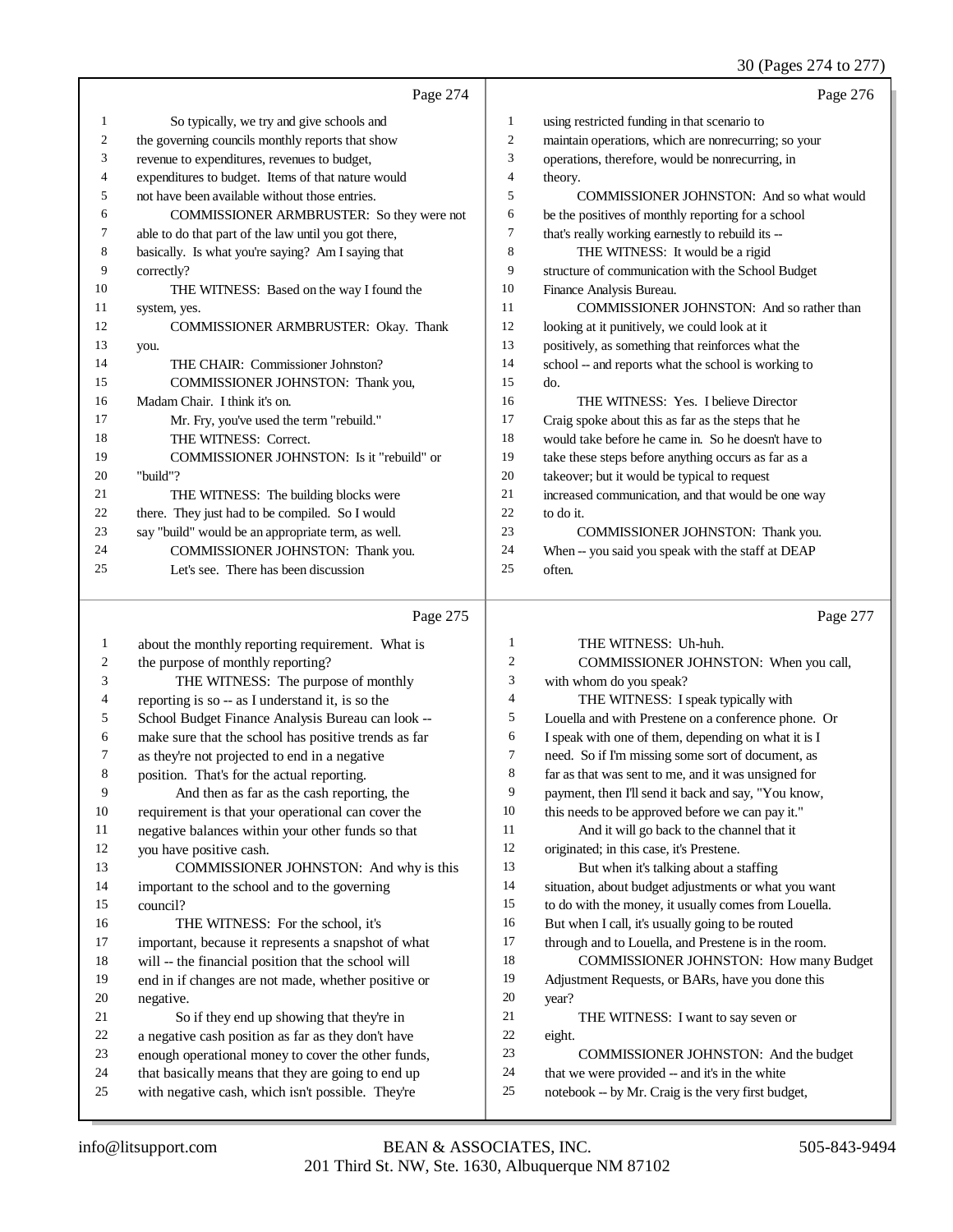31 (Pages 278 to 281)

|                |                                                      |                  | 31 (Fages 270 to 201)                                |
|----------------|------------------------------------------------------|------------------|------------------------------------------------------|
|                | Page 278                                             |                  | Page 280                                             |
| $\mathbf{1}$   | the one that is compliant with funding. And the one  | $\mathbf{1}$     | ahead.                                               |
| $\mathfrak{2}$ | you're calling "bare bones."                         | $\overline{c}$   | THE WITNESS: So I was going to say, yes.             |
| 3              | THE WITNESS: Correct. Yes.                           | 3                | So it's based on the information that's available at |
| 4              | <b>COMMISSIONER JOHNSTON: If I understand</b>        | $\overline{4}$   | hand. So your budget is your plan; but we all know   |
| 5              | correctly, at this point the \$84,000 that you       | 5                | that plans can change.                               |
| 6              | submit -- you see as there with all of the work      | 6                | COMMISSIONER JOHNSTON: And the goal with             |
| 7              | you've done. But you have not been able to change    | $\tau$           | this is that it will; because currently, as -- in my |
| $\,$ 8 $\,$    | this bare-bones budget in any way up to this point.  | $\,$ 8 $\,$      | reading of this, I see that -- that the Vigil firm   |
| 9              | THE WITNESS: Correct. It's not                       | 9                | is -- has \$7,000.                                   |
| 10             | reflected, because it would basically be, "This is   | 10               | THE WITNESS: So the Vigil firm, our line             |
| 11             | what I say." And there's no assurance.               | 11               | is going to be found under 11000-2500-53414, where I |
| 12             | So typically with our clients, what we'll            | 12               | believe there is an excess of \$40,000.              |
| 13             | do is we'll take the draft financials as the basis   | 13               | COMMISSIONER JOHNSTON: Let me look and               |
| 14             | for a request for an increase BAR; or we'll do the   | 14               | see. I'm looking for it in the original budget.      |
| 15             | decrease BAR based on that same information.         | 15               | THE WITNESS: Where it says "Auditing."               |
| 16             | COMMISSIONER JOHNSTON: And I looked. I               | 16               | That's under the 2300. So you want to look for the   |
| 17             | have to ask you. What membership -- what student     | 17               | numbers that are under the 2300. It tells you where  |
| 18             | membership was this bare-bones budget drafted on?    | 18               | it is, only with the subtotal.                       |
| 19             | THE WITNESS: I believe that it was                   | 19               | COMMISSIONER JOHNSTON: Okay. I've got                |
| 20             | drafted on a number of "23" on the growth, and I     | 20               | you. I just -- my concern is the bare-bones budget   |
| 21             | want to say it was "28."                             | 21               | and moving the school forward and maintaining        |
| 22             | COMMISSIONER JOHNSTON: Yeah. I saw 23 on             | 22               | salaries and services. And I'm sure you're aware,    |
| 23             | the growth, and actual enrollment on the 40th day is | 23               | because you have read this so many times, you live   |
| 24             | 28. Is that what we're working on?                   | 24               | by it, that the -- the amounts that are in here are  |
| 25             | THE WITNESS: Yes, I believe that's                   | 25               | really bare bones.                                   |
|                | Page 279                                             |                  | Page 281                                             |
| 1              | correct. It's going to be on the 910B5.              | $\mathbf{1}$     | THE WITNESS: They are, yes.                          |
| 2              | COMMISSIONER JOHNSTON: So there is some              | $\overline{c}$   | COMMISSIONER JOHNSTON: All right. I                  |
| 3              | additional SEG dollars that will come in as a result | 3                | won't go any further. I think that's my last         |
| 4              | of that, once it's confirmed; is that correct?       | 4                | question, if I may just look and see.                |
| 5              | THE WITNESS: And there is an increase in             | 5                | Who prepare -- prepared the FY18 budget?             |
| 6              | the unit value, which won't be set until             | 6                | THE WITNESS: The FY18 budget was prepared            |
| 7              | January 31st.                                        | $\boldsymbol{7}$ | by, from my understanding, Ms. Archuleta and         |
| 8              | COMMISSIONER JOHNSTON: Of this year, yes.            | 8                | Dr. Jimenez.                                         |
| 9              | THE WITNESS: Correct.                                | 9                | COMMISSIONER JOHNSTON: Okay. With                    |
| 10             | COMMISSIONER JOHNSTON: But you have to               | 10               | assistance from anyone at PED?                       |
| 11             | operate under those dollars.                         | 11               | THE WITNESS: For this version, they went             |

12 THE WITNESS: So the State has also -- and speaking with David Craig, with other clients -- allowed that if they don't project growth -- for instance, I have one school that has 58 students more than we were allowed to estimate, and Director Craig let us do growth, we still have to

 have the teachers to cover all of these kids so the budget is out of whack.

- But we know what we're actually going to
- have as a result of doing the analysis and doing a
- 22 separate 910B5 document.<br>23 COMMISSIONER J COMMISSIONER JOHNSTON: Okay.
- THE WITNESS: So --
- COMMISSIONER JOHNSTON: I'm sorry. Go
- THE WITNESS: For this version, they went back and forth, definitely. So from the school
- side, it was those two. And then I believe David
- Craig and Vince Vigil were involved, outside of
- their Executive Budget Analyst, Veronica Garcia --
- Veronica Chavez. Pardon me. Former Secretary.
- 17 COMMISSIONER JOHNSTON: Thank you. THE CHAIR: Commissioner Toulouse?
- COMMISSIONER TOULOUSE: Madam Chair, I
- don't know whether you should be "Madam Chair" or
- 21 Madam Hearing Officer; but -- Mr. Fry, was the lack<br>22 of reconciliation on the bank books because it was
- 22 of reconciliation on the bank books because it was<br>23 on longer a financial business manager doing the
- no longer a financial business manager doing the
- books at that point?
- THE WITNESS: So at that time, it was Ms.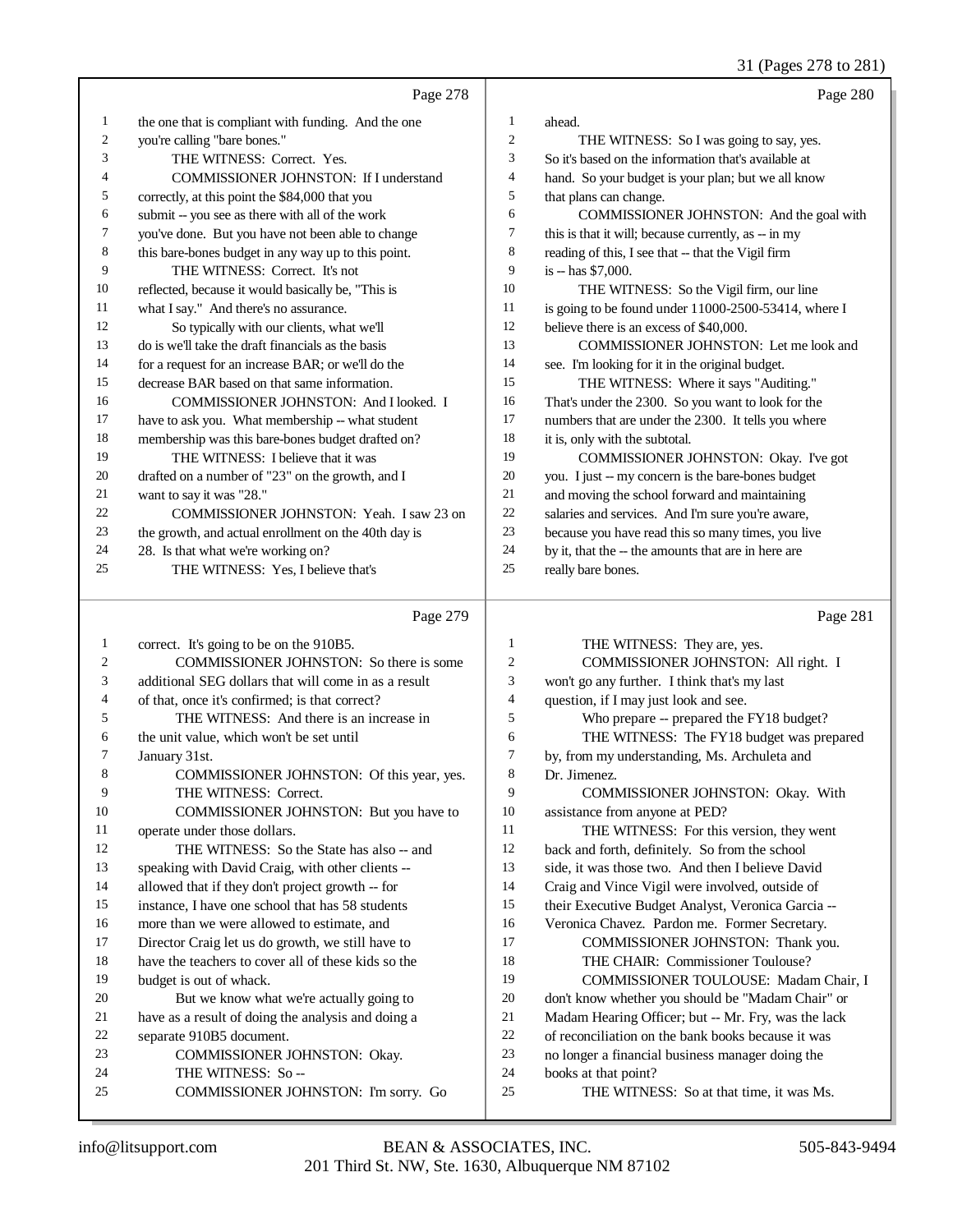32 (Pages 282 to 285)

|    | Page 282                                              |    | Page 284                                            |
|----|-------------------------------------------------------|----|-----------------------------------------------------|
| 1  | Charlotte Archuleta as the business manager. I        | 1  | THE WITNESS: Yes, sir.                              |
| 2  | couldn't say why that had not occurred.               | 2  | COMMISSIONER CRONE: You said you                    |
| 3  | <b>COMMISSIONER TOULOUSE: Because I</b>               | 3  | believe -- I'm having trouble reading my own        |
| 4  | wondered, because I know there was a period where     | 4  | writing. You can see why. (Indicates.)              |
| 5  | there was a switchover and --                         | 5  | You said you believe the staff is                   |
| 6  | THE WITNESS: Yes.                                     | 6  | following policies and procedures to the best of    |
| 7  | COMMISSIONER TOULOUSE: - whatever. And                | 7  | your knowledge. Why did you say to the best of your |
| 8  | I wondered about that.                                | 8  | knowledge?                                          |
| 9  | THE WITNESS: Yes.                                     | 9  | THE WITNESS: Well, because I'm not there            |
| 10 | COMMISSIONER TOULOUSE: The other thing I              | 10 | 24/7; and even then, I'm not involved with their    |
| 11 | wondered about is on your estimation; because I       | 11 | classrooms. I don't know what takes place outside   |
| 12 | think there was some indication that you weren't      | 12 | of the school. I can only go with the information   |
| 13 | there enough. How large a school do you need to       | 13 | that's presented to me. And from everything that    |
| 14 | have to actually have an on-site business manager     | 14 | I've seen, I mean, the school has already issued    |
| 15 | when you have a bare-bones budget?                    | 15 | almost 50 purchase orders for this year. And I      |
| 16 | THE WITNESS: Honestly, I have schools                 | 16 | didn't find numbers of that magnitude, even in the  |
| 17 | that have, like I said, over 550, and choose to       | 17 | system, from the -- I think it just times out       |
| 18 | staff their classrooms, versus having the on-site     | 18 | telling me to stop -- from the previous year.       |
| 19 | business manager. The average business manager is     | 19 | So I say "from the best of my knowledge"            |
| 20 | probably going to make between \$50,000 and \$70,000, | 20 | because I can't say for absolute surety.            |
| 21 | plus 40 percent more than that with benefits.         | 21 | COMMISSIONER CRONE: Okay. Thank you.                |
| 22 | So it's also an economical trade-off, as              | 22 | Do you feel your knowledge is limited in            |
| 23 | opposed to only having one point of information,      | 23 | this regard?                                        |
| 24 | which also leads to a failure for proper checks and   | 24 | THE WITNESS: In which aspect, if I may              |
| 25 | balances.                                             | 25 | ask for clarity?                                    |
|    | Page 283                                              |    | Page 285                                            |

### 1g

| 1  | COMMISSIONER TOULOUSE: So a school with              | 1              | COMMISSIONER CRONE: Well, to the best of             |
|----|------------------------------------------------------|----------------|------------------------------------------------------|
| 2  | 28 students and a handful of staff is certainly not  | $\overline{2}$ | your knowledge, do you feel that your knowledge is   |
| 3  | in a position that they could even keep a full-time  | 3              | limited?                                             |
| 4  | business manager busy; correct?                      | 4              | THE WITNESS: So my reliance has to come              |
| 5  | THE WITNESS: Understatement. Absolutely.             | 5              | from the information that's given to me by the       |
| 6  | COMMISSIONER TOULOUSE: Thank you very                | 6              | stakeholders and by the school, from everything I've |
| 7  | much.                                                | 7              | seen, all purchasing I've seen at the school,        |
| 8  | THE CHAIR: Commissioner Crone?                       | 8              | anything I've even heard here said they're adhering  |
| 9  | <b>COMMISSIONER CRONE: Madam Chair?</b>              | 9              | to the policies and procedures.                      |
| 10 | Mr. Fry, why did you feel that you needed            | 10             | COMMISSIONER CRONE: Thank you. That's                |
| 11 | to revise DEAP's policies and procedures in July?    | 11             | all.                                                 |
| 12 | THE WITNESS: Because I wanted something              | 12             | THE CHAIR: Commissioner Robbins.                     |
| 13 | that was concrete. And specifically, I wanted it to  | 13             | COMMISSIONER ROBBINS: Mr. Fry, you had               |
| 14 | say who was doing what at the school, based on their | 14             | stated that you had to recreate -- I'll just speak   |
| 15 | staffing.                                            | 15             | up.                                                  |
| 16 | So a generic policies and procedures that            | 16             | Regarding the procurement violations and             |
| 17 | I use for School A has different staffing than the   | 17             | those errors, that there were a lack of POs that you |
| 18 | school for School B or C.                            | 18             | couldn't find them in the system, have you done      |
| 19 | And so we always try and customize those             | 19             | anything, or do you have any information that any of |
| 20 | policies and procedures to reflect who actually is   | 20             | the items procured and actually received have been   |
| 21 | doing these duties, so when an auditor comes in and  | 21             | misappropriated or not used in the fashion that they |
| 22 | tests these controls, as required for GAAP, the      | 22             | were -- should have been intended?                   |
| 23 | school is found to be in compliance with their       | 23             | THE WITNESS: No, I do not. And looking               |
| 24 | internal controls.                                   | 24             | at the individual detail, I can tell you that the    |
| 25 | COMMISSIONER CRONE: Thank you.                       | 25             | school didn't even have anything that's purchased of |
|    |                                                      |                |                                                      |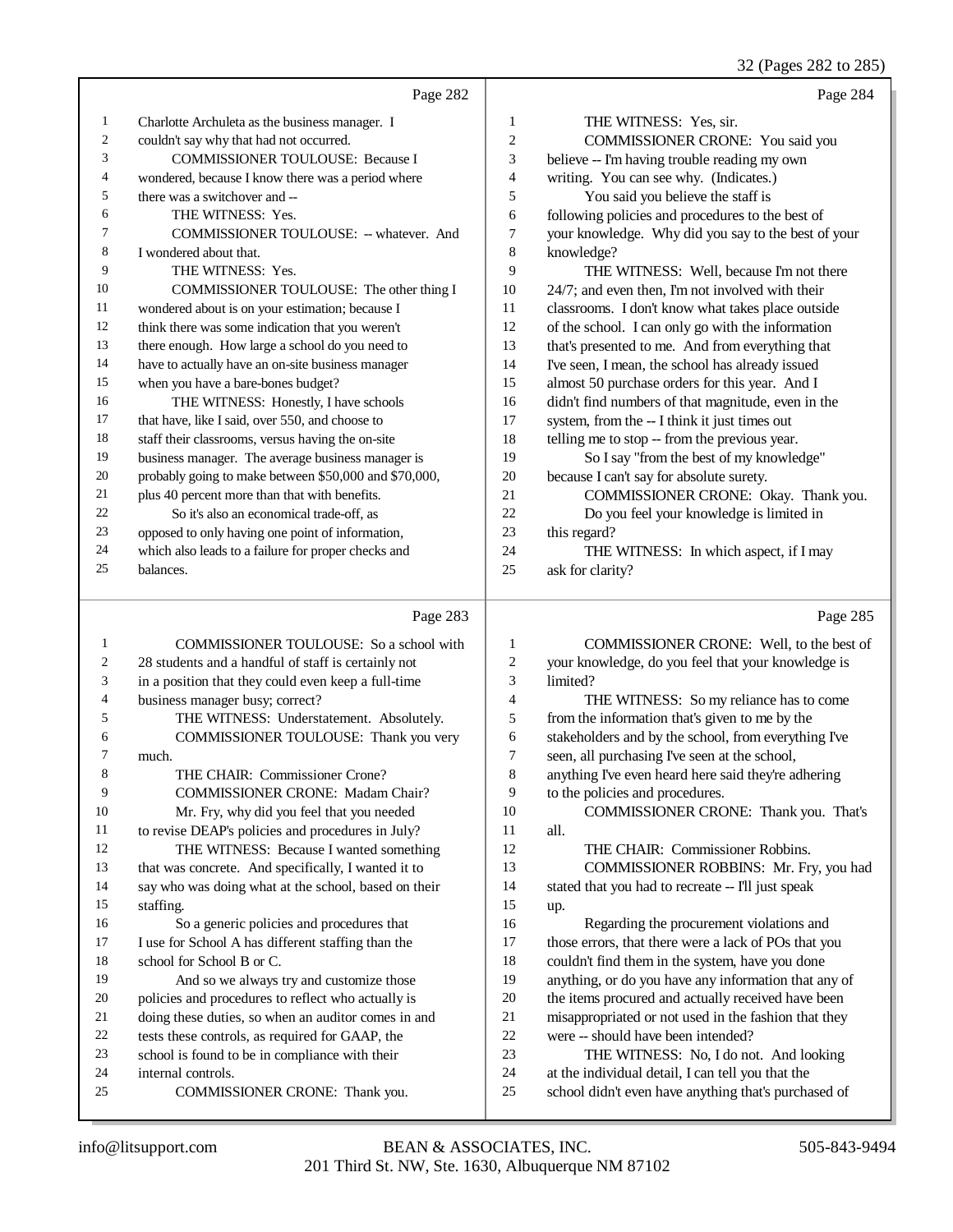# 33 (Pages 286 to 289)

|              | Page 286                                                                                    |                          | Page 288                                             |
|--------------|---------------------------------------------------------------------------------------------|--------------------------|------------------------------------------------------|
| $\mathbf{1}$ | an item price over \$5,000.                                                                 | 1                        | triggered our bell was the -- the event regarding    |
| $\sqrt{2}$   | So everything that was purchased was, you                                                   | 2                        | the time sheet. So I just want to make this clear    |
| 3            | know, again -- not to use "bare bones" -- but it was                                        | 3                        | that it's your testimony that there were no funds at |
| 4            | extremely small. And this is actually a                                                     | 4                        | that time coming in for that grant, if that's --     |
| 5            | conversation that I've had with the auditor.                                                | 5                        | THE WITNESS: That's correct, yeah. There             |
| 6            | But I gave detail into my reconciliation.                                                   | 6                        | was not -- there was not any money coming in that I  |
| 7            | And based on the -- the unique culture that the                                             | 7                        | saw and that -- either through the bank account or   |
| $\,8\,$      | school exhibits, based on their location, there was                                         | 8                        | through any of the backup documentation, that was a  |
| 9            | a number of purchases I had to ask what this was                                            | 9                        | funding source for the Teach for America.            |
| 10           | for; but I was given appropriate information as far                                         | 10                       | [Verbatim.]                                          |
| 11           | as from what I understand.                                                                  | 11                       | THE CHAIR: All right. Thank you.                     |
| 12           | And to go back to your question, I believe                                                  | 12                       | Commissioner Conyers.                                |
| 13           | that I was not -- I did not find any information to                                         | 13                       | COMMISSIONER CABALLERO: I'll pass it to              |
| 14           | say that it was being misappropriately used or                                              | 14                       | him, and then I'll do it.                            |
| 15           | fraudulently used.                                                                          | 15                       | COMMISSIONER CONYERS: So just kind of for            |
| 16           | COMMISSIONER ROBBINS: So basically, they                                                    | 16                       | clarification and to satisfy my curiosity, one of    |
| 17           | didn't follow the State's procedures that are                                               | 17                       | the items that was reported to us said the Licensed  |
| 18           | required; so there was a technical violation. But                                           | 18                       | Head Administrator reported that the school had      |
| 19           | there was no malice aforethought or anything like                                           | 19                       | implemented a policy of shredding all receipts.      |
| 20           | that in what you found; correct?                                                            | 20                       | And I realize that may precede your being            |
| 21           | THE WITNESS: Correct. What they did not                                                     | 21                       | there. But in your work, did you find any evidence   |
| 22           | follow was the NMAC, which was that you have a                                              | 22                       | of either a policy or a practice of shredding all    |
| 23           | purchase order prior to your purchase.                                                      | 23                       | receipts?                                            |
| 24           | COMMISSIONER ROBBINS: Right. NMAC.                                                          | 24                       | THE WITNESS: No, I did not. So as I                  |
| 25           | Doesn't it also allow, if there is a financial                                              | 25                       | stated, I had digital records for the majority -- by |
|              |                                                                                             |                          |                                                      |
|              | Page 287                                                                                    |                          | Page 289                                             |
| $\mathbf{1}$ | individual, to request after-the-fact approvals for                                         | $\mathbf{1}$             | far, the majority of all of the transactions. Like   |
| 2            | those types of things, if they -- if they are able                                          | 2                        | I said, there was a handful of that. I was not able  |
| 3            | to recognize those?                                                                         | 3                        | to get some of it across fiscal years.               |
| 4            | THE WITNESS: I'm not familiar with that.                                                    | $\overline{\mathcal{L}}$ | I did question -- because that did come up           |
| 5            | I know that, as Mr. Craig specified earlier, that                                           | 5                        | in a conversation that I had with Director Craig, I  |
| 6            | the procurement is one of the most common findings.                                         | 6                        | did ask the school, and they said that they did also |
| 7            | So if that were the case, I think that schools would                                        | 7                        | have physical records.                               |
| 8            | have less of them.                                                                          | $\,$ 8 $\,$              | COMMISSIONER CONYERS: Okay. Thank you.               |
| 9            | When we have the course of an audit, they                                                   | 9                        | THE CHAIR: Commissioner Caballero?                   |
| 10           | look at the date on the invoice or the date on any                                          | 10                       | COMMISSIONER CABALLERO: I'm going to ask             |
| 11           | backup, and if it is prior to the date on the PO,                                           | 11                       | this question, only because a significant time was   |
| 12           | then it's a procurement finding in that nature.                                             | 12                       | spent on it. And I understand that this hearing is   |
| 13           | COMMISSIONER ROBBINS: One last question.                                                    | 13                       | mostly -- or primarily -- finances; right?           |
| 14           | And I think this is -- had been addressed in the                                            | 14                       | THE WITNESS: (Indicates.)                            |
| 15           | testimony last -- last week or two weeks ago.                                               | 15                       | COMMISSIONER CABALLERO: Between you and              |
| 16           | In your review of everything from last                                                      | 16                       | Ms. Poblano, who would be better in a position to be |
| 17           | year and everything up to this date, do you have any                                        | 17                       | communicating with PED on a daily, weekly, or        |
| 18           | evidence of fraud or misappropriations of funds by                                          | 18                       | whatever basis on the proceedings or what they're    |
| 19           | DEAP?                                                                                       | 19                       | doing prior to the hearing? You or her?              |
| 20           | THE WITNESS: No, I found none.                                                              | 20                       | THE WITNESS: I would.                                |
| 21           | COMMISSIONER ROBBINS: Thank you.                                                            | 21                       | COMMISSIONER CABALLERO: Okay. Did you                |
| 22           | THE CHAIR: I have a question. Then I'll                                                     | 22                       | get a request by PED to -- to be communicating with  |
| 23           | get to you.                                                                                 | 23                       | them on your process or your progress?               |
| 24<br>25     | I just need a clarification; because one<br>of the -- for us, the -- I think the event that | 24<br>25                 | THE WITNESS: No. I volunteered that<br>information.  |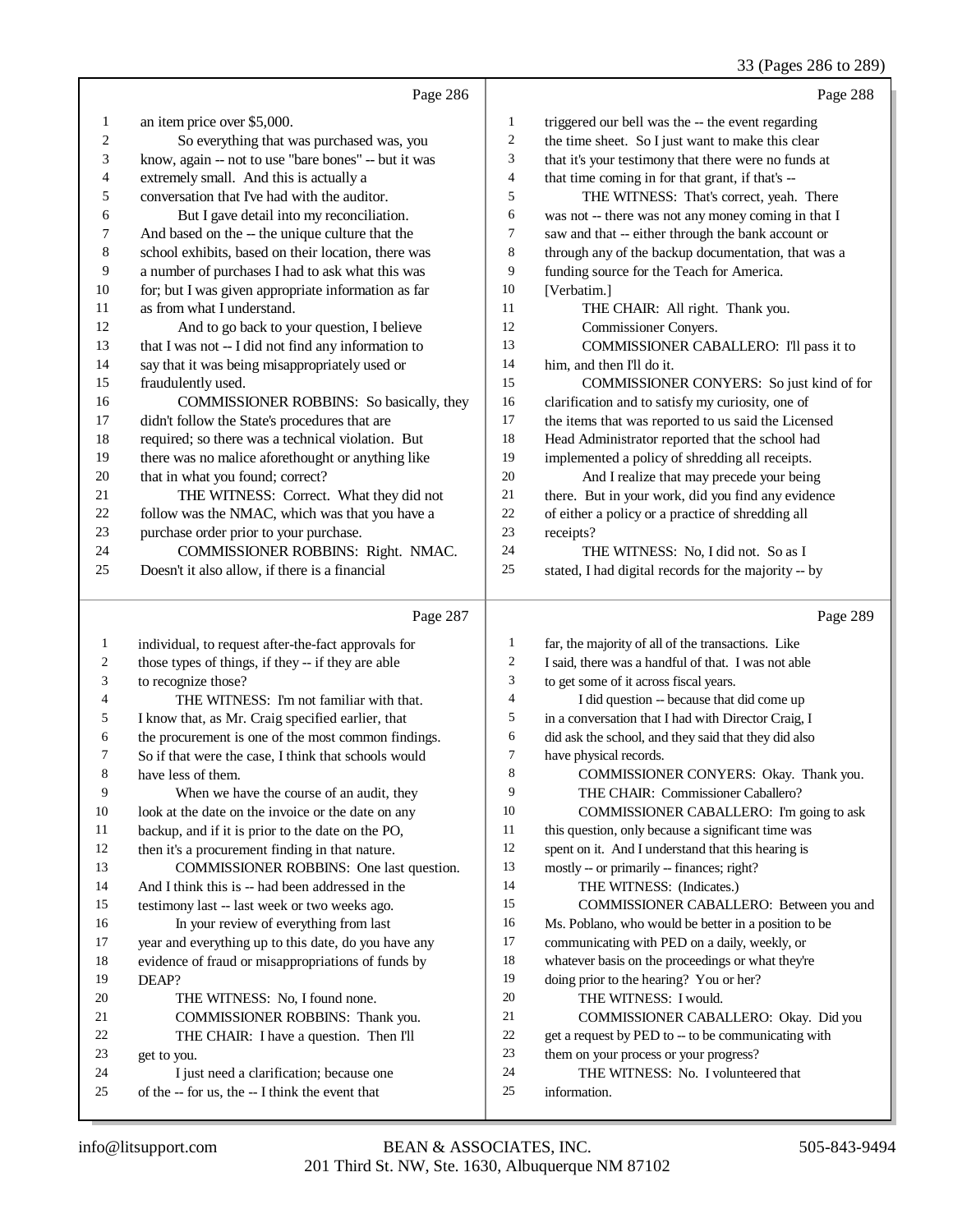## 34 (Pages 290 to 293)

| $\mathbf{1}$<br>we allocate the funds, you know, if it were up to<br>COMMISSIONER CABALLERO: Okay. Did you<br>1<br>$\overline{c}$<br>me, if they asked me how to design the school, I'd<br>2<br>get any of that request by Craig?<br>3<br>say you get two total people, based on only having<br>3<br>THE WITNESS: I'm sorry.<br>4<br>28 students. So that's -- I don't know if that<br>4<br>COMMISSIONER CABALLERO: Did you get the<br>5<br>same request from Mr. Craig to be communicating with<br>5<br>answers your question or not.<br>6<br>him on a daily basis?<br>COMMISSIONER TOULOUSE: No. I just<br>6<br>$\tau$<br>THE WITNESS: No. So the information --<br>wondered if the finances were in a shape that you<br>7<br>8<br>8<br>thought deemed closure at the time you put it all<br>like I stated, I believe I've sent information to<br>9<br>9<br>the Executive Budget Analyst, Veronica Chavez,<br>together.<br>10<br>10<br>twice, just wanting to know what the financial<br>THE WITNESS: No, I do not. No, I did not<br>11<br>situation was currently for the school.<br>and do not.<br>11<br>12<br>12<br>COMMISSIONER TOULOUSE: Thank you.<br>COMMISSIONER CABALLERO: Okay. So the --<br>13<br>13<br>what would be what the -- either PED or Craig would<br>THE CHAIR: Commissioner Armbruster?<br>14<br>14<br>want from the school? The corrective measures and<br>COMMISSIONER ARMBRUSTER: So when you --<br>15<br>15<br>results, or daily communication of how they're<br>it's hard -- it's a hard job. We hear from one<br>16<br>source that there was shredding going on. We hear<br>16<br>doing?<br>17<br>from you that is not true, or, if it was true, they<br>17<br>THE WITNESS: I believe probably the daily<br>18<br>had digital. All right. So don't laugh. But you<br>18<br>communication. I was speaking with David Craig<br>19<br>mean they took pictures? What do you mean<br>19<br>about the change in their policies and procedures<br>$20\,$<br>"digital"?<br>20<br>and about the work I was doing. And then as I<br>21<br>21<br>stated, I had spoke or e-mailed to Veronica and had<br>THE WITNESS: So they would scan them.<br>$22\,$<br>They would scan them in and save them into a file<br>a communication about where they're currently<br>22<br>23<br>format that would then be put into a taxonomy. So<br>23<br>looking now. So I think it's two different time<br>24<br>they could locate it by, this was a payment to<br>24<br>frames, past -- FY17 and FY18.<br>25<br>Johnson Barnhouse Keegan from June, and it came from<br><b>COMMISSIONER CABALLERO:</b> So those<br>25<br>Page 293<br>Page 291<br>FY17. So I would find it by clicking on FY17,<br>$\mathbf{1}$<br>communications were kept by you, then, and -- what<br>1<br>$\mathfrak{2}$<br>2<br>you were doing.<br>Johnson Barnhouse, and then the backup.<br>3<br>3<br>THE WITNESS: Yes. So like I stated, I<br>COMMISSIONER ARMBRUSTER: Thank you.<br>4<br>speak with the Budget Analyst probably 20 times a<br>$\overline{4}$<br>THE WITNESS: Pleasure.<br>5<br>5<br>week at various levels. I speak with David Craig<br>THE CHAIR: Thank you.<br>6<br>usually weekly. And we touch base on a number of<br>THE WITNESS: Thank you.<br>6<br>7<br>MS. FRIEDMAN: Eighteen minutes.<br>7<br>topics. And so we have had conversations<br>8<br>8<br>MS. CUYLEAR: We have 18 minutes left?<br>surrounding DEAP.<br>9<br>9<br>ALAN BRAUER,<br>COMMISSIONER CABALLERO: Okay. That's<br>10<br>10<br>after having been previously sworn under oath,<br>all, Madam --<br>was questioned and testified as follows:<br>11<br>THE CHAIR: Thank you.<br>11<br><b>Commissioner Toulouse?</b><br>12<br>12<br><b>DIRECT EXAMINATION</b><br>13<br>COMMISSIONER TOULOUSE: Madam Chair, I<br>13<br>BY MS. CUYLEAR:<br>just want one kind of wrap-up question.<br>14<br>Q. Good afternoon. Would you please state<br>14<br>15<br>Mr. Fry, since you handle several of the<br>15<br>your name for the record?<br>schools that are being closed down, when you went<br>A. Sure. Alan Brauer. A-L-A-N, B-R-A-U-E-R.<br>16<br>16<br>17<br>in, and once you looked at all of these books, how<br>17<br>Q. And who is your current employer?<br>18<br>did this school compare to those schools that you<br>18<br>A. NACA Inspired Schools Network, or NISN.<br>19<br>were handling that were -- that you've handled the<br>19<br>Q. And what is your job title with that<br>closures?<br>20<br>organization?<br>20<br>21<br>21<br>THE WITNESS: It's much smaller, much,<br>A. I am the Fellowship Director and Education<br>Team Lead.<br>22<br>much smaller. So their operations are scaled back.<br>22<br>23<br>They're -- they have a large reliance on community<br>23<br>Q. And how long have you been employed there?<br>and outside support.<br>24<br>A. You know, I accepted a position in January<br>24<br>of 2015 and started full-time May 2015.<br>25<br>So the State of New Mexico, the way that<br>25 | Page 290 | Page 292 |
|---------------------------------------------------------------------------------------------------------------------------------------------------------------------------------------------------------------------------------------------------------------------------------------------------------------------------------------------------------------------------------------------------------------------------------------------------------------------------------------------------------------------------------------------------------------------------------------------------------------------------------------------------------------------------------------------------------------------------------------------------------------------------------------------------------------------------------------------------------------------------------------------------------------------------------------------------------------------------------------------------------------------------------------------------------------------------------------------------------------------------------------------------------------------------------------------------------------------------------------------------------------------------------------------------------------------------------------------------------------------------------------------------------------------------------------------------------------------------------------------------------------------------------------------------------------------------------------------------------------------------------------------------------------------------------------------------------------------------------------------------------------------------------------------------------------------------------------------------------------------------------------------------------------------------------------------------------------------------------------------------------------------------------------------------------------------------------------------------------------------------------------------------------------------------------------------------------------------------------------------------------------------------------------------------------------------------------------------------------------------------------------------------------------------------------------------------------------------------------------------------------------------------------------------------------------------------------------------------------------------------------------------------------------------------------------------------------------------------------------------------------------------------------------------------------------------------------------------------------------------------------------------------------------------------------------------------------------------------------------------------------------------------------------------------------------------------------------------------------------------------------------------------------------------------------------------------------------------------------------------------------------------------------------------------------------------------------------------------------------------------------------------------------------------------------------------------------------------------------------------------------------------------------------------------------------------------------------------------------------------------------------------------------------------------------------------------------------------------------------------------------------------------------------------------------------------------------------------------------------------------------------------------------------------------------------------------------------------------------------------------------------------------------------------------------------------------------------------------------------------------------------------------------------------------------------------------------------------------------------------------------------------------------------------------------------------------------------------------------------------------------------------------------------------------------------------------------------------------------------------------------------------------------------------------------------------------------------------------------------------------------------------------------------------------------------------------------------------------------------------------------------------------------------------------------------------------------------------------------------------------------------------------------------------------------------------------------------------------------------------------|----------|----------|
|                                                                                                                                                                                                                                                                                                                                                                                                                                                                                                                                                                                                                                                                                                                                                                                                                                                                                                                                                                                                                                                                                                                                                                                                                                                                                                                                                                                                                                                                                                                                                                                                                                                                                                                                                                                                                                                                                                                                                                                                                                                                                                                                                                                                                                                                                                                                                                                                                                                                                                                                                                                                                                                                                                                                                                                                                                                                                                                                                                                                                                                                                                                                                                                                                                                                                                                                                                                                                                                                                                                                                                                                                                                                                                                                                                                                                                                                                                                                                                                                                                                                                                                                                                                                                                                                                                                                                                                                                                                                                                                                                                                                                                                                                                                                                                                                                                                                                                                                                                                                   |          |          |
|                                                                                                                                                                                                                                                                                                                                                                                                                                                                                                                                                                                                                                                                                                                                                                                                                                                                                                                                                                                                                                                                                                                                                                                                                                                                                                                                                                                                                                                                                                                                                                                                                                                                                                                                                                                                                                                                                                                                                                                                                                                                                                                                                                                                                                                                                                                                                                                                                                                                                                                                                                                                                                                                                                                                                                                                                                                                                                                                                                                                                                                                                                                                                                                                                                                                                                                                                                                                                                                                                                                                                                                                                                                                                                                                                                                                                                                                                                                                                                                                                                                                                                                                                                                                                                                                                                                                                                                                                                                                                                                                                                                                                                                                                                                                                                                                                                                                                                                                                                                                   |          |          |
|                                                                                                                                                                                                                                                                                                                                                                                                                                                                                                                                                                                                                                                                                                                                                                                                                                                                                                                                                                                                                                                                                                                                                                                                                                                                                                                                                                                                                                                                                                                                                                                                                                                                                                                                                                                                                                                                                                                                                                                                                                                                                                                                                                                                                                                                                                                                                                                                                                                                                                                                                                                                                                                                                                                                                                                                                                                                                                                                                                                                                                                                                                                                                                                                                                                                                                                                                                                                                                                                                                                                                                                                                                                                                                                                                                                                                                                                                                                                                                                                                                                                                                                                                                                                                                                                                                                                                                                                                                                                                                                                                                                                                                                                                                                                                                                                                                                                                                                                                                                                   |          |          |
|                                                                                                                                                                                                                                                                                                                                                                                                                                                                                                                                                                                                                                                                                                                                                                                                                                                                                                                                                                                                                                                                                                                                                                                                                                                                                                                                                                                                                                                                                                                                                                                                                                                                                                                                                                                                                                                                                                                                                                                                                                                                                                                                                                                                                                                                                                                                                                                                                                                                                                                                                                                                                                                                                                                                                                                                                                                                                                                                                                                                                                                                                                                                                                                                                                                                                                                                                                                                                                                                                                                                                                                                                                                                                                                                                                                                                                                                                                                                                                                                                                                                                                                                                                                                                                                                                                                                                                                                                                                                                                                                                                                                                                                                                                                                                                                                                                                                                                                                                                                                   |          |          |
|                                                                                                                                                                                                                                                                                                                                                                                                                                                                                                                                                                                                                                                                                                                                                                                                                                                                                                                                                                                                                                                                                                                                                                                                                                                                                                                                                                                                                                                                                                                                                                                                                                                                                                                                                                                                                                                                                                                                                                                                                                                                                                                                                                                                                                                                                                                                                                                                                                                                                                                                                                                                                                                                                                                                                                                                                                                                                                                                                                                                                                                                                                                                                                                                                                                                                                                                                                                                                                                                                                                                                                                                                                                                                                                                                                                                                                                                                                                                                                                                                                                                                                                                                                                                                                                                                                                                                                                                                                                                                                                                                                                                                                                                                                                                                                                                                                                                                                                                                                                                   |          |          |
|                                                                                                                                                                                                                                                                                                                                                                                                                                                                                                                                                                                                                                                                                                                                                                                                                                                                                                                                                                                                                                                                                                                                                                                                                                                                                                                                                                                                                                                                                                                                                                                                                                                                                                                                                                                                                                                                                                                                                                                                                                                                                                                                                                                                                                                                                                                                                                                                                                                                                                                                                                                                                                                                                                                                                                                                                                                                                                                                                                                                                                                                                                                                                                                                                                                                                                                                                                                                                                                                                                                                                                                                                                                                                                                                                                                                                                                                                                                                                                                                                                                                                                                                                                                                                                                                                                                                                                                                                                                                                                                                                                                                                                                                                                                                                                                                                                                                                                                                                                                                   |          |          |
|                                                                                                                                                                                                                                                                                                                                                                                                                                                                                                                                                                                                                                                                                                                                                                                                                                                                                                                                                                                                                                                                                                                                                                                                                                                                                                                                                                                                                                                                                                                                                                                                                                                                                                                                                                                                                                                                                                                                                                                                                                                                                                                                                                                                                                                                                                                                                                                                                                                                                                                                                                                                                                                                                                                                                                                                                                                                                                                                                                                                                                                                                                                                                                                                                                                                                                                                                                                                                                                                                                                                                                                                                                                                                                                                                                                                                                                                                                                                                                                                                                                                                                                                                                                                                                                                                                                                                                                                                                                                                                                                                                                                                                                                                                                                                                                                                                                                                                                                                                                                   |          |          |
|                                                                                                                                                                                                                                                                                                                                                                                                                                                                                                                                                                                                                                                                                                                                                                                                                                                                                                                                                                                                                                                                                                                                                                                                                                                                                                                                                                                                                                                                                                                                                                                                                                                                                                                                                                                                                                                                                                                                                                                                                                                                                                                                                                                                                                                                                                                                                                                                                                                                                                                                                                                                                                                                                                                                                                                                                                                                                                                                                                                                                                                                                                                                                                                                                                                                                                                                                                                                                                                                                                                                                                                                                                                                                                                                                                                                                                                                                                                                                                                                                                                                                                                                                                                                                                                                                                                                                                                                                                                                                                                                                                                                                                                                                                                                                                                                                                                                                                                                                                                                   |          |          |
|                                                                                                                                                                                                                                                                                                                                                                                                                                                                                                                                                                                                                                                                                                                                                                                                                                                                                                                                                                                                                                                                                                                                                                                                                                                                                                                                                                                                                                                                                                                                                                                                                                                                                                                                                                                                                                                                                                                                                                                                                                                                                                                                                                                                                                                                                                                                                                                                                                                                                                                                                                                                                                                                                                                                                                                                                                                                                                                                                                                                                                                                                                                                                                                                                                                                                                                                                                                                                                                                                                                                                                                                                                                                                                                                                                                                                                                                                                                                                                                                                                                                                                                                                                                                                                                                                                                                                                                                                                                                                                                                                                                                                                                                                                                                                                                                                                                                                                                                                                                                   |          |          |
|                                                                                                                                                                                                                                                                                                                                                                                                                                                                                                                                                                                                                                                                                                                                                                                                                                                                                                                                                                                                                                                                                                                                                                                                                                                                                                                                                                                                                                                                                                                                                                                                                                                                                                                                                                                                                                                                                                                                                                                                                                                                                                                                                                                                                                                                                                                                                                                                                                                                                                                                                                                                                                                                                                                                                                                                                                                                                                                                                                                                                                                                                                                                                                                                                                                                                                                                                                                                                                                                                                                                                                                                                                                                                                                                                                                                                                                                                                                                                                                                                                                                                                                                                                                                                                                                                                                                                                                                                                                                                                                                                                                                                                                                                                                                                                                                                                                                                                                                                                                                   |          |          |
|                                                                                                                                                                                                                                                                                                                                                                                                                                                                                                                                                                                                                                                                                                                                                                                                                                                                                                                                                                                                                                                                                                                                                                                                                                                                                                                                                                                                                                                                                                                                                                                                                                                                                                                                                                                                                                                                                                                                                                                                                                                                                                                                                                                                                                                                                                                                                                                                                                                                                                                                                                                                                                                                                                                                                                                                                                                                                                                                                                                                                                                                                                                                                                                                                                                                                                                                                                                                                                                                                                                                                                                                                                                                                                                                                                                                                                                                                                                                                                                                                                                                                                                                                                                                                                                                                                                                                                                                                                                                                                                                                                                                                                                                                                                                                                                                                                                                                                                                                                                                   |          |          |
|                                                                                                                                                                                                                                                                                                                                                                                                                                                                                                                                                                                                                                                                                                                                                                                                                                                                                                                                                                                                                                                                                                                                                                                                                                                                                                                                                                                                                                                                                                                                                                                                                                                                                                                                                                                                                                                                                                                                                                                                                                                                                                                                                                                                                                                                                                                                                                                                                                                                                                                                                                                                                                                                                                                                                                                                                                                                                                                                                                                                                                                                                                                                                                                                                                                                                                                                                                                                                                                                                                                                                                                                                                                                                                                                                                                                                                                                                                                                                                                                                                                                                                                                                                                                                                                                                                                                                                                                                                                                                                                                                                                                                                                                                                                                                                                                                                                                                                                                                                                                   |          |          |
|                                                                                                                                                                                                                                                                                                                                                                                                                                                                                                                                                                                                                                                                                                                                                                                                                                                                                                                                                                                                                                                                                                                                                                                                                                                                                                                                                                                                                                                                                                                                                                                                                                                                                                                                                                                                                                                                                                                                                                                                                                                                                                                                                                                                                                                                                                                                                                                                                                                                                                                                                                                                                                                                                                                                                                                                                                                                                                                                                                                                                                                                                                                                                                                                                                                                                                                                                                                                                                                                                                                                                                                                                                                                                                                                                                                                                                                                                                                                                                                                                                                                                                                                                                                                                                                                                                                                                                                                                                                                                                                                                                                                                                                                                                                                                                                                                                                                                                                                                                                                   |          |          |
|                                                                                                                                                                                                                                                                                                                                                                                                                                                                                                                                                                                                                                                                                                                                                                                                                                                                                                                                                                                                                                                                                                                                                                                                                                                                                                                                                                                                                                                                                                                                                                                                                                                                                                                                                                                                                                                                                                                                                                                                                                                                                                                                                                                                                                                                                                                                                                                                                                                                                                                                                                                                                                                                                                                                                                                                                                                                                                                                                                                                                                                                                                                                                                                                                                                                                                                                                                                                                                                                                                                                                                                                                                                                                                                                                                                                                                                                                                                                                                                                                                                                                                                                                                                                                                                                                                                                                                                                                                                                                                                                                                                                                                                                                                                                                                                                                                                                                                                                                                                                   |          |          |
|                                                                                                                                                                                                                                                                                                                                                                                                                                                                                                                                                                                                                                                                                                                                                                                                                                                                                                                                                                                                                                                                                                                                                                                                                                                                                                                                                                                                                                                                                                                                                                                                                                                                                                                                                                                                                                                                                                                                                                                                                                                                                                                                                                                                                                                                                                                                                                                                                                                                                                                                                                                                                                                                                                                                                                                                                                                                                                                                                                                                                                                                                                                                                                                                                                                                                                                                                                                                                                                                                                                                                                                                                                                                                                                                                                                                                                                                                                                                                                                                                                                                                                                                                                                                                                                                                                                                                                                                                                                                                                                                                                                                                                                                                                                                                                                                                                                                                                                                                                                                   |          |          |
|                                                                                                                                                                                                                                                                                                                                                                                                                                                                                                                                                                                                                                                                                                                                                                                                                                                                                                                                                                                                                                                                                                                                                                                                                                                                                                                                                                                                                                                                                                                                                                                                                                                                                                                                                                                                                                                                                                                                                                                                                                                                                                                                                                                                                                                                                                                                                                                                                                                                                                                                                                                                                                                                                                                                                                                                                                                                                                                                                                                                                                                                                                                                                                                                                                                                                                                                                                                                                                                                                                                                                                                                                                                                                                                                                                                                                                                                                                                                                                                                                                                                                                                                                                                                                                                                                                                                                                                                                                                                                                                                                                                                                                                                                                                                                                                                                                                                                                                                                                                                   |          |          |
|                                                                                                                                                                                                                                                                                                                                                                                                                                                                                                                                                                                                                                                                                                                                                                                                                                                                                                                                                                                                                                                                                                                                                                                                                                                                                                                                                                                                                                                                                                                                                                                                                                                                                                                                                                                                                                                                                                                                                                                                                                                                                                                                                                                                                                                                                                                                                                                                                                                                                                                                                                                                                                                                                                                                                                                                                                                                                                                                                                                                                                                                                                                                                                                                                                                                                                                                                                                                                                                                                                                                                                                                                                                                                                                                                                                                                                                                                                                                                                                                                                                                                                                                                                                                                                                                                                                                                                                                                                                                                                                                                                                                                                                                                                                                                                                                                                                                                                                                                                                                   |          |          |
|                                                                                                                                                                                                                                                                                                                                                                                                                                                                                                                                                                                                                                                                                                                                                                                                                                                                                                                                                                                                                                                                                                                                                                                                                                                                                                                                                                                                                                                                                                                                                                                                                                                                                                                                                                                                                                                                                                                                                                                                                                                                                                                                                                                                                                                                                                                                                                                                                                                                                                                                                                                                                                                                                                                                                                                                                                                                                                                                                                                                                                                                                                                                                                                                                                                                                                                                                                                                                                                                                                                                                                                                                                                                                                                                                                                                                                                                                                                                                                                                                                                                                                                                                                                                                                                                                                                                                                                                                                                                                                                                                                                                                                                                                                                                                                                                                                                                                                                                                                                                   |          |          |
|                                                                                                                                                                                                                                                                                                                                                                                                                                                                                                                                                                                                                                                                                                                                                                                                                                                                                                                                                                                                                                                                                                                                                                                                                                                                                                                                                                                                                                                                                                                                                                                                                                                                                                                                                                                                                                                                                                                                                                                                                                                                                                                                                                                                                                                                                                                                                                                                                                                                                                                                                                                                                                                                                                                                                                                                                                                                                                                                                                                                                                                                                                                                                                                                                                                                                                                                                                                                                                                                                                                                                                                                                                                                                                                                                                                                                                                                                                                                                                                                                                                                                                                                                                                                                                                                                                                                                                                                                                                                                                                                                                                                                                                                                                                                                                                                                                                                                                                                                                                                   |          |          |
|                                                                                                                                                                                                                                                                                                                                                                                                                                                                                                                                                                                                                                                                                                                                                                                                                                                                                                                                                                                                                                                                                                                                                                                                                                                                                                                                                                                                                                                                                                                                                                                                                                                                                                                                                                                                                                                                                                                                                                                                                                                                                                                                                                                                                                                                                                                                                                                                                                                                                                                                                                                                                                                                                                                                                                                                                                                                                                                                                                                                                                                                                                                                                                                                                                                                                                                                                                                                                                                                                                                                                                                                                                                                                                                                                                                                                                                                                                                                                                                                                                                                                                                                                                                                                                                                                                                                                                                                                                                                                                                                                                                                                                                                                                                                                                                                                                                                                                                                                                                                   |          |          |
|                                                                                                                                                                                                                                                                                                                                                                                                                                                                                                                                                                                                                                                                                                                                                                                                                                                                                                                                                                                                                                                                                                                                                                                                                                                                                                                                                                                                                                                                                                                                                                                                                                                                                                                                                                                                                                                                                                                                                                                                                                                                                                                                                                                                                                                                                                                                                                                                                                                                                                                                                                                                                                                                                                                                                                                                                                                                                                                                                                                                                                                                                                                                                                                                                                                                                                                                                                                                                                                                                                                                                                                                                                                                                                                                                                                                                                                                                                                                                                                                                                                                                                                                                                                                                                                                                                                                                                                                                                                                                                                                                                                                                                                                                                                                                                                                                                                                                                                                                                                                   |          |          |
|                                                                                                                                                                                                                                                                                                                                                                                                                                                                                                                                                                                                                                                                                                                                                                                                                                                                                                                                                                                                                                                                                                                                                                                                                                                                                                                                                                                                                                                                                                                                                                                                                                                                                                                                                                                                                                                                                                                                                                                                                                                                                                                                                                                                                                                                                                                                                                                                                                                                                                                                                                                                                                                                                                                                                                                                                                                                                                                                                                                                                                                                                                                                                                                                                                                                                                                                                                                                                                                                                                                                                                                                                                                                                                                                                                                                                                                                                                                                                                                                                                                                                                                                                                                                                                                                                                                                                                                                                                                                                                                                                                                                                                                                                                                                                                                                                                                                                                                                                                                                   |          |          |
|                                                                                                                                                                                                                                                                                                                                                                                                                                                                                                                                                                                                                                                                                                                                                                                                                                                                                                                                                                                                                                                                                                                                                                                                                                                                                                                                                                                                                                                                                                                                                                                                                                                                                                                                                                                                                                                                                                                                                                                                                                                                                                                                                                                                                                                                                                                                                                                                                                                                                                                                                                                                                                                                                                                                                                                                                                                                                                                                                                                                                                                                                                                                                                                                                                                                                                                                                                                                                                                                                                                                                                                                                                                                                                                                                                                                                                                                                                                                                                                                                                                                                                                                                                                                                                                                                                                                                                                                                                                                                                                                                                                                                                                                                                                                                                                                                                                                                                                                                                                                   |          |          |
|                                                                                                                                                                                                                                                                                                                                                                                                                                                                                                                                                                                                                                                                                                                                                                                                                                                                                                                                                                                                                                                                                                                                                                                                                                                                                                                                                                                                                                                                                                                                                                                                                                                                                                                                                                                                                                                                                                                                                                                                                                                                                                                                                                                                                                                                                                                                                                                                                                                                                                                                                                                                                                                                                                                                                                                                                                                                                                                                                                                                                                                                                                                                                                                                                                                                                                                                                                                                                                                                                                                                                                                                                                                                                                                                                                                                                                                                                                                                                                                                                                                                                                                                                                                                                                                                                                                                                                                                                                                                                                                                                                                                                                                                                                                                                                                                                                                                                                                                                                                                   |          |          |
|                                                                                                                                                                                                                                                                                                                                                                                                                                                                                                                                                                                                                                                                                                                                                                                                                                                                                                                                                                                                                                                                                                                                                                                                                                                                                                                                                                                                                                                                                                                                                                                                                                                                                                                                                                                                                                                                                                                                                                                                                                                                                                                                                                                                                                                                                                                                                                                                                                                                                                                                                                                                                                                                                                                                                                                                                                                                                                                                                                                                                                                                                                                                                                                                                                                                                                                                                                                                                                                                                                                                                                                                                                                                                                                                                                                                                                                                                                                                                                                                                                                                                                                                                                                                                                                                                                                                                                                                                                                                                                                                                                                                                                                                                                                                                                                                                                                                                                                                                                                                   |          |          |
|                                                                                                                                                                                                                                                                                                                                                                                                                                                                                                                                                                                                                                                                                                                                                                                                                                                                                                                                                                                                                                                                                                                                                                                                                                                                                                                                                                                                                                                                                                                                                                                                                                                                                                                                                                                                                                                                                                                                                                                                                                                                                                                                                                                                                                                                                                                                                                                                                                                                                                                                                                                                                                                                                                                                                                                                                                                                                                                                                                                                                                                                                                                                                                                                                                                                                                                                                                                                                                                                                                                                                                                                                                                                                                                                                                                                                                                                                                                                                                                                                                                                                                                                                                                                                                                                                                                                                                                                                                                                                                                                                                                                                                                                                                                                                                                                                                                                                                                                                                                                   |          |          |
|                                                                                                                                                                                                                                                                                                                                                                                                                                                                                                                                                                                                                                                                                                                                                                                                                                                                                                                                                                                                                                                                                                                                                                                                                                                                                                                                                                                                                                                                                                                                                                                                                                                                                                                                                                                                                                                                                                                                                                                                                                                                                                                                                                                                                                                                                                                                                                                                                                                                                                                                                                                                                                                                                                                                                                                                                                                                                                                                                                                                                                                                                                                                                                                                                                                                                                                                                                                                                                                                                                                                                                                                                                                                                                                                                                                                                                                                                                                                                                                                                                                                                                                                                                                                                                                                                                                                                                                                                                                                                                                                                                                                                                                                                                                                                                                                                                                                                                                                                                                                   |          |          |
|                                                                                                                                                                                                                                                                                                                                                                                                                                                                                                                                                                                                                                                                                                                                                                                                                                                                                                                                                                                                                                                                                                                                                                                                                                                                                                                                                                                                                                                                                                                                                                                                                                                                                                                                                                                                                                                                                                                                                                                                                                                                                                                                                                                                                                                                                                                                                                                                                                                                                                                                                                                                                                                                                                                                                                                                                                                                                                                                                                                                                                                                                                                                                                                                                                                                                                                                                                                                                                                                                                                                                                                                                                                                                                                                                                                                                                                                                                                                                                                                                                                                                                                                                                                                                                                                                                                                                                                                                                                                                                                                                                                                                                                                                                                                                                                                                                                                                                                                                                                                   |          |          |
|                                                                                                                                                                                                                                                                                                                                                                                                                                                                                                                                                                                                                                                                                                                                                                                                                                                                                                                                                                                                                                                                                                                                                                                                                                                                                                                                                                                                                                                                                                                                                                                                                                                                                                                                                                                                                                                                                                                                                                                                                                                                                                                                                                                                                                                                                                                                                                                                                                                                                                                                                                                                                                                                                                                                                                                                                                                                                                                                                                                                                                                                                                                                                                                                                                                                                                                                                                                                                                                                                                                                                                                                                                                                                                                                                                                                                                                                                                                                                                                                                                                                                                                                                                                                                                                                                                                                                                                                                                                                                                                                                                                                                                                                                                                                                                                                                                                                                                                                                                                                   |          |          |
|                                                                                                                                                                                                                                                                                                                                                                                                                                                                                                                                                                                                                                                                                                                                                                                                                                                                                                                                                                                                                                                                                                                                                                                                                                                                                                                                                                                                                                                                                                                                                                                                                                                                                                                                                                                                                                                                                                                                                                                                                                                                                                                                                                                                                                                                                                                                                                                                                                                                                                                                                                                                                                                                                                                                                                                                                                                                                                                                                                                                                                                                                                                                                                                                                                                                                                                                                                                                                                                                                                                                                                                                                                                                                                                                                                                                                                                                                                                                                                                                                                                                                                                                                                                                                                                                                                                                                                                                                                                                                                                                                                                                                                                                                                                                                                                                                                                                                                                                                                                                   |          |          |
|                                                                                                                                                                                                                                                                                                                                                                                                                                                                                                                                                                                                                                                                                                                                                                                                                                                                                                                                                                                                                                                                                                                                                                                                                                                                                                                                                                                                                                                                                                                                                                                                                                                                                                                                                                                                                                                                                                                                                                                                                                                                                                                                                                                                                                                                                                                                                                                                                                                                                                                                                                                                                                                                                                                                                                                                                                                                                                                                                                                                                                                                                                                                                                                                                                                                                                                                                                                                                                                                                                                                                                                                                                                                                                                                                                                                                                                                                                                                                                                                                                                                                                                                                                                                                                                                                                                                                                                                                                                                                                                                                                                                                                                                                                                                                                                                                                                                                                                                                                                                   |          |          |
|                                                                                                                                                                                                                                                                                                                                                                                                                                                                                                                                                                                                                                                                                                                                                                                                                                                                                                                                                                                                                                                                                                                                                                                                                                                                                                                                                                                                                                                                                                                                                                                                                                                                                                                                                                                                                                                                                                                                                                                                                                                                                                                                                                                                                                                                                                                                                                                                                                                                                                                                                                                                                                                                                                                                                                                                                                                                                                                                                                                                                                                                                                                                                                                                                                                                                                                                                                                                                                                                                                                                                                                                                                                                                                                                                                                                                                                                                                                                                                                                                                                                                                                                                                                                                                                                                                                                                                                                                                                                                                                                                                                                                                                                                                                                                                                                                                                                                                                                                                                                   |          |          |
|                                                                                                                                                                                                                                                                                                                                                                                                                                                                                                                                                                                                                                                                                                                                                                                                                                                                                                                                                                                                                                                                                                                                                                                                                                                                                                                                                                                                                                                                                                                                                                                                                                                                                                                                                                                                                                                                                                                                                                                                                                                                                                                                                                                                                                                                                                                                                                                                                                                                                                                                                                                                                                                                                                                                                                                                                                                                                                                                                                                                                                                                                                                                                                                                                                                                                                                                                                                                                                                                                                                                                                                                                                                                                                                                                                                                                                                                                                                                                                                                                                                                                                                                                                                                                                                                                                                                                                                                                                                                                                                                                                                                                                                                                                                                                                                                                                                                                                                                                                                                   |          |          |
|                                                                                                                                                                                                                                                                                                                                                                                                                                                                                                                                                                                                                                                                                                                                                                                                                                                                                                                                                                                                                                                                                                                                                                                                                                                                                                                                                                                                                                                                                                                                                                                                                                                                                                                                                                                                                                                                                                                                                                                                                                                                                                                                                                                                                                                                                                                                                                                                                                                                                                                                                                                                                                                                                                                                                                                                                                                                                                                                                                                                                                                                                                                                                                                                                                                                                                                                                                                                                                                                                                                                                                                                                                                                                                                                                                                                                                                                                                                                                                                                                                                                                                                                                                                                                                                                                                                                                                                                                                                                                                                                                                                                                                                                                                                                                                                                                                                                                                                                                                                                   |          |          |
|                                                                                                                                                                                                                                                                                                                                                                                                                                                                                                                                                                                                                                                                                                                                                                                                                                                                                                                                                                                                                                                                                                                                                                                                                                                                                                                                                                                                                                                                                                                                                                                                                                                                                                                                                                                                                                                                                                                                                                                                                                                                                                                                                                                                                                                                                                                                                                                                                                                                                                                                                                                                                                                                                                                                                                                                                                                                                                                                                                                                                                                                                                                                                                                                                                                                                                                                                                                                                                                                                                                                                                                                                                                                                                                                                                                                                                                                                                                                                                                                                                                                                                                                                                                                                                                                                                                                                                                                                                                                                                                                                                                                                                                                                                                                                                                                                                                                                                                                                                                                   |          |          |
|                                                                                                                                                                                                                                                                                                                                                                                                                                                                                                                                                                                                                                                                                                                                                                                                                                                                                                                                                                                                                                                                                                                                                                                                                                                                                                                                                                                                                                                                                                                                                                                                                                                                                                                                                                                                                                                                                                                                                                                                                                                                                                                                                                                                                                                                                                                                                                                                                                                                                                                                                                                                                                                                                                                                                                                                                                                                                                                                                                                                                                                                                                                                                                                                                                                                                                                                                                                                                                                                                                                                                                                                                                                                                                                                                                                                                                                                                                                                                                                                                                                                                                                                                                                                                                                                                                                                                                                                                                                                                                                                                                                                                                                                                                                                                                                                                                                                                                                                                                                                   |          |          |
|                                                                                                                                                                                                                                                                                                                                                                                                                                                                                                                                                                                                                                                                                                                                                                                                                                                                                                                                                                                                                                                                                                                                                                                                                                                                                                                                                                                                                                                                                                                                                                                                                                                                                                                                                                                                                                                                                                                                                                                                                                                                                                                                                                                                                                                                                                                                                                                                                                                                                                                                                                                                                                                                                                                                                                                                                                                                                                                                                                                                                                                                                                                                                                                                                                                                                                                                                                                                                                                                                                                                                                                                                                                                                                                                                                                                                                                                                                                                                                                                                                                                                                                                                                                                                                                                                                                                                                                                                                                                                                                                                                                                                                                                                                                                                                                                                                                                                                                                                                                                   |          |          |
|                                                                                                                                                                                                                                                                                                                                                                                                                                                                                                                                                                                                                                                                                                                                                                                                                                                                                                                                                                                                                                                                                                                                                                                                                                                                                                                                                                                                                                                                                                                                                                                                                                                                                                                                                                                                                                                                                                                                                                                                                                                                                                                                                                                                                                                                                                                                                                                                                                                                                                                                                                                                                                                                                                                                                                                                                                                                                                                                                                                                                                                                                                                                                                                                                                                                                                                                                                                                                                                                                                                                                                                                                                                                                                                                                                                                                                                                                                                                                                                                                                                                                                                                                                                                                                                                                                                                                                                                                                                                                                                                                                                                                                                                                                                                                                                                                                                                                                                                                                                                   |          |          |
|                                                                                                                                                                                                                                                                                                                                                                                                                                                                                                                                                                                                                                                                                                                                                                                                                                                                                                                                                                                                                                                                                                                                                                                                                                                                                                                                                                                                                                                                                                                                                                                                                                                                                                                                                                                                                                                                                                                                                                                                                                                                                                                                                                                                                                                                                                                                                                                                                                                                                                                                                                                                                                                                                                                                                                                                                                                                                                                                                                                                                                                                                                                                                                                                                                                                                                                                                                                                                                                                                                                                                                                                                                                                                                                                                                                                                                                                                                                                                                                                                                                                                                                                                                                                                                                                                                                                                                                                                                                                                                                                                                                                                                                                                                                                                                                                                                                                                                                                                                                                   |          |          |
|                                                                                                                                                                                                                                                                                                                                                                                                                                                                                                                                                                                                                                                                                                                                                                                                                                                                                                                                                                                                                                                                                                                                                                                                                                                                                                                                                                                                                                                                                                                                                                                                                                                                                                                                                                                                                                                                                                                                                                                                                                                                                                                                                                                                                                                                                                                                                                                                                                                                                                                                                                                                                                                                                                                                                                                                                                                                                                                                                                                                                                                                                                                                                                                                                                                                                                                                                                                                                                                                                                                                                                                                                                                                                                                                                                                                                                                                                                                                                                                                                                                                                                                                                                                                                                                                                                                                                                                                                                                                                                                                                                                                                                                                                                                                                                                                                                                                                                                                                                                                   |          |          |
|                                                                                                                                                                                                                                                                                                                                                                                                                                                                                                                                                                                                                                                                                                                                                                                                                                                                                                                                                                                                                                                                                                                                                                                                                                                                                                                                                                                                                                                                                                                                                                                                                                                                                                                                                                                                                                                                                                                                                                                                                                                                                                                                                                                                                                                                                                                                                                                                                                                                                                                                                                                                                                                                                                                                                                                                                                                                                                                                                                                                                                                                                                                                                                                                                                                                                                                                                                                                                                                                                                                                                                                                                                                                                                                                                                                                                                                                                                                                                                                                                                                                                                                                                                                                                                                                                                                                                                                                                                                                                                                                                                                                                                                                                                                                                                                                                                                                                                                                                                                                   |          |          |
|                                                                                                                                                                                                                                                                                                                                                                                                                                                                                                                                                                                                                                                                                                                                                                                                                                                                                                                                                                                                                                                                                                                                                                                                                                                                                                                                                                                                                                                                                                                                                                                                                                                                                                                                                                                                                                                                                                                                                                                                                                                                                                                                                                                                                                                                                                                                                                                                                                                                                                                                                                                                                                                                                                                                                                                                                                                                                                                                                                                                                                                                                                                                                                                                                                                                                                                                                                                                                                                                                                                                                                                                                                                                                                                                                                                                                                                                                                                                                                                                                                                                                                                                                                                                                                                                                                                                                                                                                                                                                                                                                                                                                                                                                                                                                                                                                                                                                                                                                                                                   |          |          |
|                                                                                                                                                                                                                                                                                                                                                                                                                                                                                                                                                                                                                                                                                                                                                                                                                                                                                                                                                                                                                                                                                                                                                                                                                                                                                                                                                                                                                                                                                                                                                                                                                                                                                                                                                                                                                                                                                                                                                                                                                                                                                                                                                                                                                                                                                                                                                                                                                                                                                                                                                                                                                                                                                                                                                                                                                                                                                                                                                                                                                                                                                                                                                                                                                                                                                                                                                                                                                                                                                                                                                                                                                                                                                                                                                                                                                                                                                                                                                                                                                                                                                                                                                                                                                                                                                                                                                                                                                                                                                                                                                                                                                                                                                                                                                                                                                                                                                                                                                                                                   |          |          |
|                                                                                                                                                                                                                                                                                                                                                                                                                                                                                                                                                                                                                                                                                                                                                                                                                                                                                                                                                                                                                                                                                                                                                                                                                                                                                                                                                                                                                                                                                                                                                                                                                                                                                                                                                                                                                                                                                                                                                                                                                                                                                                                                                                                                                                                                                                                                                                                                                                                                                                                                                                                                                                                                                                                                                                                                                                                                                                                                                                                                                                                                                                                                                                                                                                                                                                                                                                                                                                                                                                                                                                                                                                                                                                                                                                                                                                                                                                                                                                                                                                                                                                                                                                                                                                                                                                                                                                                                                                                                                                                                                                                                                                                                                                                                                                                                                                                                                                                                                                                                   |          |          |
|                                                                                                                                                                                                                                                                                                                                                                                                                                                                                                                                                                                                                                                                                                                                                                                                                                                                                                                                                                                                                                                                                                                                                                                                                                                                                                                                                                                                                                                                                                                                                                                                                                                                                                                                                                                                                                                                                                                                                                                                                                                                                                                                                                                                                                                                                                                                                                                                                                                                                                                                                                                                                                                                                                                                                                                                                                                                                                                                                                                                                                                                                                                                                                                                                                                                                                                                                                                                                                                                                                                                                                                                                                                                                                                                                                                                                                                                                                                                                                                                                                                                                                                                                                                                                                                                                                                                                                                                                                                                                                                                                                                                                                                                                                                                                                                                                                                                                                                                                                                                   |          |          |
|                                                                                                                                                                                                                                                                                                                                                                                                                                                                                                                                                                                                                                                                                                                                                                                                                                                                                                                                                                                                                                                                                                                                                                                                                                                                                                                                                                                                                                                                                                                                                                                                                                                                                                                                                                                                                                                                                                                                                                                                                                                                                                                                                                                                                                                                                                                                                                                                                                                                                                                                                                                                                                                                                                                                                                                                                                                                                                                                                                                                                                                                                                                                                                                                                                                                                                                                                                                                                                                                                                                                                                                                                                                                                                                                                                                                                                                                                                                                                                                                                                                                                                                                                                                                                                                                                                                                                                                                                                                                                                                                                                                                                                                                                                                                                                                                                                                                                                                                                                                                   |          |          |
|                                                                                                                                                                                                                                                                                                                                                                                                                                                                                                                                                                                                                                                                                                                                                                                                                                                                                                                                                                                                                                                                                                                                                                                                                                                                                                                                                                                                                                                                                                                                                                                                                                                                                                                                                                                                                                                                                                                                                                                                                                                                                                                                                                                                                                                                                                                                                                                                                                                                                                                                                                                                                                                                                                                                                                                                                                                                                                                                                                                                                                                                                                                                                                                                                                                                                                                                                                                                                                                                                                                                                                                                                                                                                                                                                                                                                                                                                                                                                                                                                                                                                                                                                                                                                                                                                                                                                                                                                                                                                                                                                                                                                                                                                                                                                                                                                                                                                                                                                                                                   |          |          |
|                                                                                                                                                                                                                                                                                                                                                                                                                                                                                                                                                                                                                                                                                                                                                                                                                                                                                                                                                                                                                                                                                                                                                                                                                                                                                                                                                                                                                                                                                                                                                                                                                                                                                                                                                                                                                                                                                                                                                                                                                                                                                                                                                                                                                                                                                                                                                                                                                                                                                                                                                                                                                                                                                                                                                                                                                                                                                                                                                                                                                                                                                                                                                                                                                                                                                                                                                                                                                                                                                                                                                                                                                                                                                                                                                                                                                                                                                                                                                                                                                                                                                                                                                                                                                                                                                                                                                                                                                                                                                                                                                                                                                                                                                                                                                                                                                                                                                                                                                                                                   |          |          |
|                                                                                                                                                                                                                                                                                                                                                                                                                                                                                                                                                                                                                                                                                                                                                                                                                                                                                                                                                                                                                                                                                                                                                                                                                                                                                                                                                                                                                                                                                                                                                                                                                                                                                                                                                                                                                                                                                                                                                                                                                                                                                                                                                                                                                                                                                                                                                                                                                                                                                                                                                                                                                                                                                                                                                                                                                                                                                                                                                                                                                                                                                                                                                                                                                                                                                                                                                                                                                                                                                                                                                                                                                                                                                                                                                                                                                                                                                                                                                                                                                                                                                                                                                                                                                                                                                                                                                                                                                                                                                                                                                                                                                                                                                                                                                                                                                                                                                                                                                                                                   |          |          |
|                                                                                                                                                                                                                                                                                                                                                                                                                                                                                                                                                                                                                                                                                                                                                                                                                                                                                                                                                                                                                                                                                                                                                                                                                                                                                                                                                                                                                                                                                                                                                                                                                                                                                                                                                                                                                                                                                                                                                                                                                                                                                                                                                                                                                                                                                                                                                                                                                                                                                                                                                                                                                                                                                                                                                                                                                                                                                                                                                                                                                                                                                                                                                                                                                                                                                                                                                                                                                                                                                                                                                                                                                                                                                                                                                                                                                                                                                                                                                                                                                                                                                                                                                                                                                                                                                                                                                                                                                                                                                                                                                                                                                                                                                                                                                                                                                                                                                                                                                                                                   |          |          |
|                                                                                                                                                                                                                                                                                                                                                                                                                                                                                                                                                                                                                                                                                                                                                                                                                                                                                                                                                                                                                                                                                                                                                                                                                                                                                                                                                                                                                                                                                                                                                                                                                                                                                                                                                                                                                                                                                                                                                                                                                                                                                                                                                                                                                                                                                                                                                                                                                                                                                                                                                                                                                                                                                                                                                                                                                                                                                                                                                                                                                                                                                                                                                                                                                                                                                                                                                                                                                                                                                                                                                                                                                                                                                                                                                                                                                                                                                                                                                                                                                                                                                                                                                                                                                                                                                                                                                                                                                                                                                                                                                                                                                                                                                                                                                                                                                                                                                                                                                                                                   |          |          |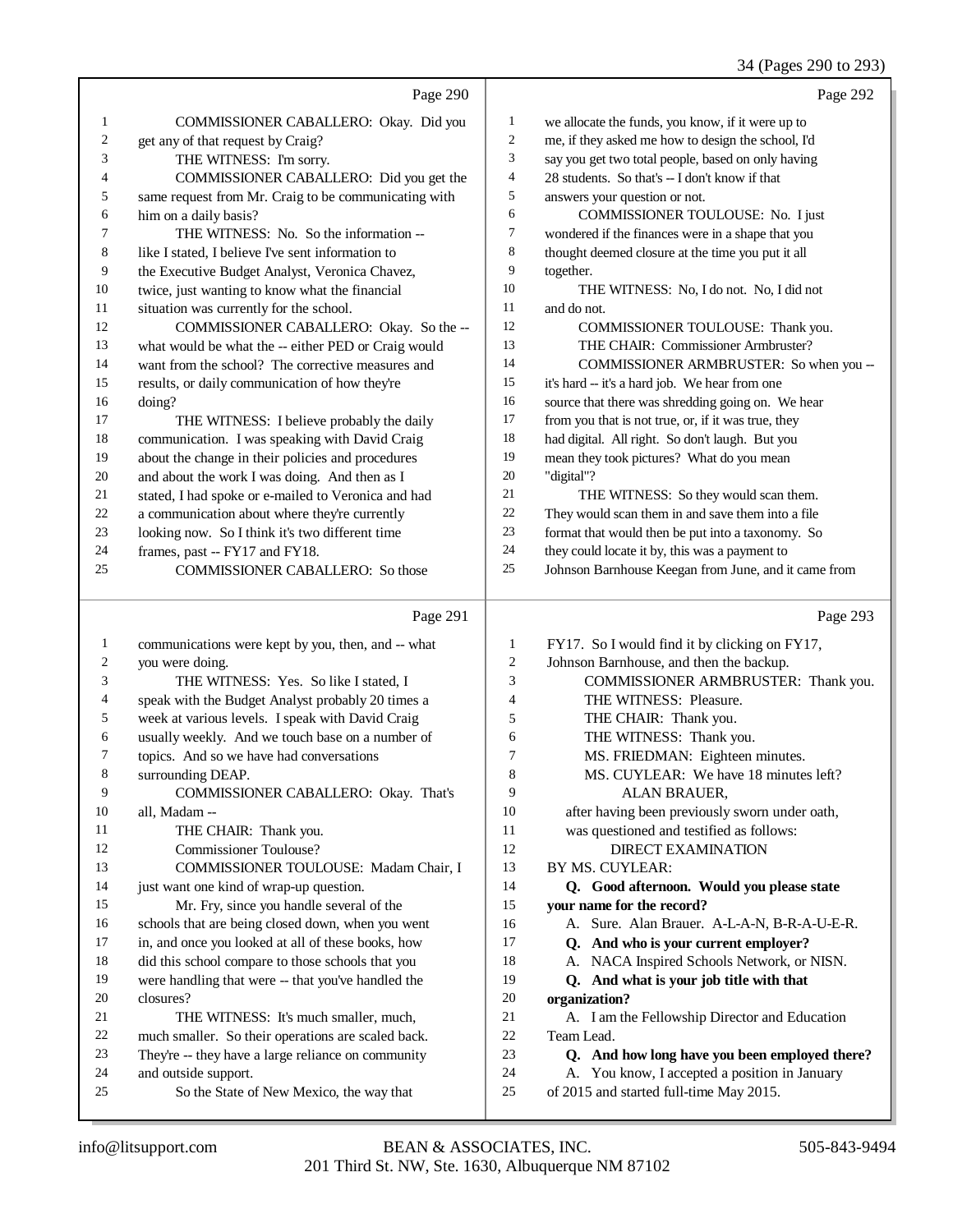|    |                                                      |                | 35 (Pages 294 to 297)                               |
|----|------------------------------------------------------|----------------|-----------------------------------------------------|
|    | Page 294                                             |                | Page 296                                            |
| 1  | Q. So you've been full-time with NISN since          | 1              | Q. Okay. And do you know what this document         |
| 2  | <b>May 2015?</b>                                     | $\overline{2}$ | is?                                                 |
| 3  | A. That's right.                                     | 3              | A. Ido.                                             |
| 4  | Q. Okay. And I understand the Public                 | $\overline{4}$ | Q. Okay. Can you explain -- is this a               |
| 5  | <b>Education Department made a visit to the NACA</b> | 5              | partnership agreement?                              |
| 6  | Inspired Schools Network in May of this year, 2017;  | 6              | A. This is a partnership agreement, yes.            |
| 7  | is that correct?                                     | 7              | Q. Okay. And who is it between?                     |
| 8  | A. That is correct. And I will specify that          | 8              | A. It's between NISN and DEAP Charter School.       |
| 9  | this person -- there were multiple visits, I         | 9              | Q. Okay. So does this partnership agreement         |
| 10 | believe. During that time, the visit I am going to   | 10             | pertain to a U.S. Department of Education grant?    |
| 11 | be speaking about is one from Auditor Daniel Romero, | 11             | A. It does.                                         |
| 12 | who came to our office the week of May the 8th.      | 12             | Q. Okay. Can we turn to Exhibit F?                  |
| 13 | And then we weren't able to actually meet            | 13             | A. (Witness complies.)                              |
| 14 | with him for any long period of time. And then my    | 14             | Q. Was this document also provided to the           |
| 15 | manager, Kara Bobroff, met with him actually here in | 15             | Department?                                         |
| 16 | Santa Fe, Friday, May the 12th.                      | 16             | A. Yes, it was.                                     |
| 17 | Q. Were you present at -- is it the May 8th          | 17             | Q. And is this another partnership agreement?       |
| 18 | visit? -- with Daniel Romero?                        | 18             | A. It is. It is another USDE grant agreement        |
| 19 | A. I was there. And then we had a couple of          | 19             | with DEAP.                                          |
| 20 | other things that came up. And then we had to        | 20             | Q. It is between NISN and DEAP?                     |
| 21 | reschedule, and he wasn't able to stay with us       | 21             | A. That's correct.                                  |
| 22 | during that time.                                    | 22             | Q. For both of these, who is the recipient of       |
| 23 | Q. Sounds like two visits took place, or             | 23             | both of these two grants?                           |
| 24 | meetings, with the Public Education Department? The  | 24             | A. NISN is the sole recipient.                      |
| 25 | May 8th and the May 12th; is that correct?           | 25             | Q. Do any funds directly flow through to DEAP       |
|    | Page 295                                             |                | Page 297                                            |
| 1  | A. Yes, that's right.                                | $\mathbf{1}$   | under the grant -- under each of these partnership  |
| 2  | Q. Did the Department request any documents          | $\overline{c}$ | agreements?                                         |
| 3  | following those visits?                              | 3              | A. No, they do not.                                 |
| 4  | A. Yes, they did.                                    | $\overline{4}$ | Q. And as you have stated, NISN is the sole         |
| 5  | Q. Okay. Do you recall what documents the            | 5              | recipient?                                          |
| 6  | <b>Department requested?</b>                         | 6              | A. That's correct.                                  |
| 7  | A. They asked for documentation for MOUs that        | $\frac{1}{2}$  | Q. Okay. So does the grant award to NISN            |
| 8  | dealt with any federal funding that was part of my   | 8              | require that NISN and DEAP create an MOU for the    |
| 9  | organization that went, to any degree, to any of the | 9              | sub-grant award?                                    |
| 10 | schools that we support.                             | 10             | A. Yes.                                             |
| 11 | Q. Okay. And did NISN provide those                  | 11             | Q. Okay. So that's the purpose of the MOU?          |
| 12 | documents?                                           | 12             | A. That's correct.                                  |
| 13 | A. We did. We sent them out from Clarence            | 13             | Q. Let's refer -- there's been some talk            |
| 14 | Hogue's e-mail address to Daniel Romero on May the   | 14             | about this AmeriCorps time sheet on Donna Overson's |
| 15 | 18th.                                                | 15             | affidavit. She made an allegation that Prestene     |
| 16 | Q. So the Department has copies of those MOUs        | 16             | Garnenez changed the description of work on a time  |

**Garnenez changed the description of work on a time**

sheet for federal time-and-labor reporting on a **federal grant.**

 **So do you know which federal grant Donna Overson was referring to?**

- A. I do. She was referring to the AmeriCorps
- grant that NISN is the sole recipient of.
- **Q. Okay. And, sorry. Is Donna Overson --**
- **was she an employee of NISN?**
- A. She was an employee of NISN, yes.

 **May?** A. Yes.

A. Yes.

**that we're talking about?**

 **Q. If I may direct your attention, Mr. -- to Exhibit E in the black notebook. And also -- well,**

 **So was -- so was this document provided to the Department following the Department's visit in**

**we can stay with Exhibit E for now.**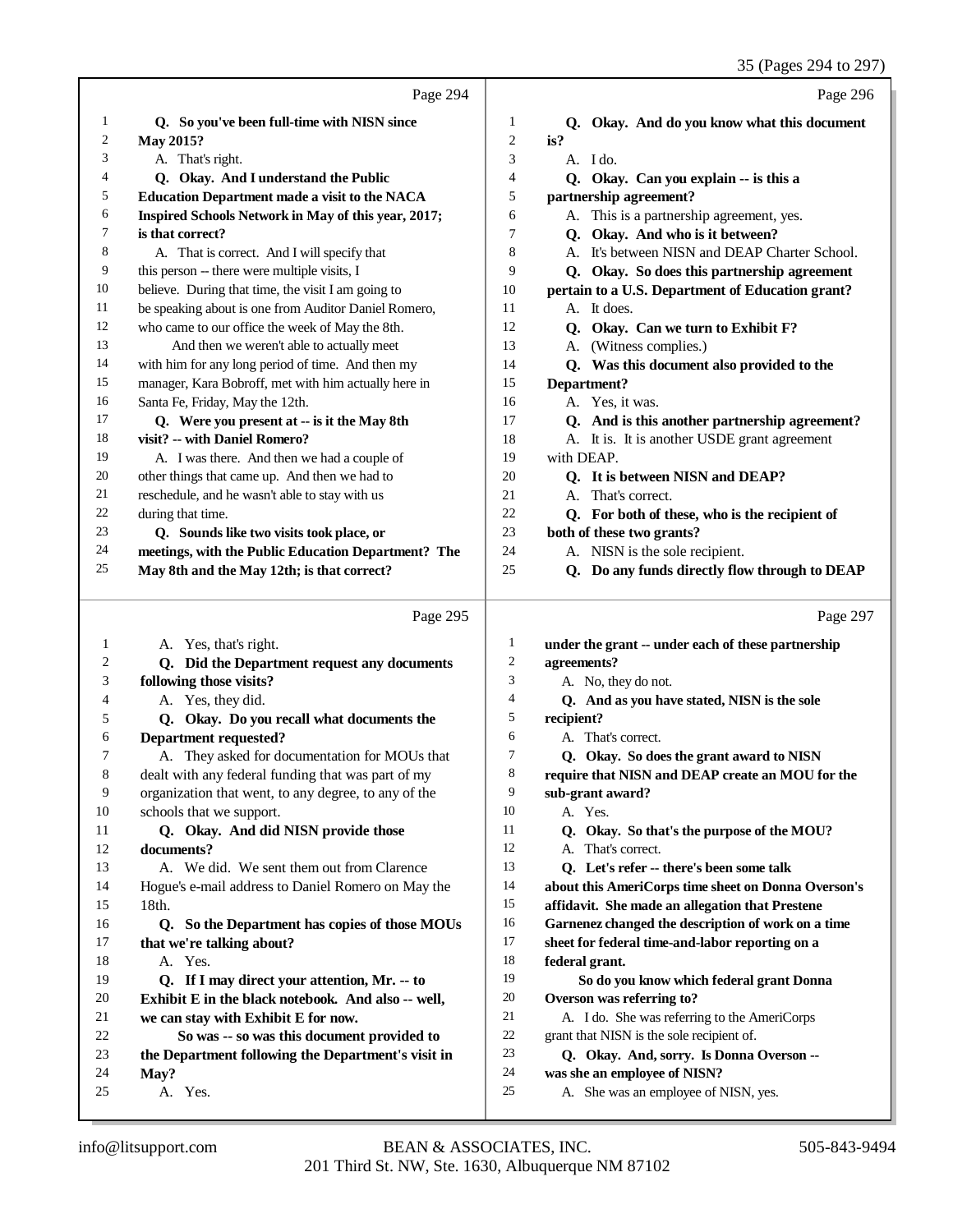|                  |                                                      |              | 36 (Pages 298 to 301)                                |
|------------------|------------------------------------------------------|--------------|------------------------------------------------------|
|                  | Page 298                                             |              | Page 300                                             |
| $\mathbf{1}$     | Q. Okay. So back to the AmeriCorps grant.            | 1            | is for?                                              |
| $\boldsymbol{2}$ | So you're saying that NISN is the sole recipient of  | 2            | A. I do.                                             |
| 3                | that grant?                                          | 3            | Q. What is it used for?                              |
| 4                | A. That's correct.                                   | 4            | A. This first one, Exhibit 7, Page 24, at the        |
| 5                | Q. Okay. Does any actual money from the              | 5            | bottom, this is an AmeriCorps time sheet.            |
| 6                | grant flow through directly to DEAP?                 | 6            | Q. Okay. And was this time sheet submitted           |
| 7                | A. No, it does not. The money, you know,             | 7            | to -- I'm sorry. You said it was submitted to --     |
| $\,$ 8 $\,$      | Kara Bobroff and I are the sole people who write     | 8            | who did you say it was submitted to?                 |
| 9                | the -- or sign off on any checks that go to our      | 9            | A. To NISN.                                          |
| 10               | AmeriCorps members at each of our schools. And so    | 10           | Q. Did DEAP provide this time sheet to NISN?         |
| 11               | the only money that is exchanged from NISN to        | 11           | A. Yes.                                              |
| 12               | anybody at the school is paying the salary of the    | 12           | Q. What did NISN do with it?                         |
| 13               | AmeriCorps member at those schools.                  | 13           | A. In this situation, we would send this             |
| 14               | Q. So that's a program that's administered           | 14           | to -- we would compile all our Corps members. We     |
| 15               | and managed by NISN?                                 | 15           | have around 20 right now working in our schools at   |
| 16               | A. That's right.                                     | 16           | this time. And so we would compile them and then     |
| 17               | Q. Okay. So when Ms. Overson refers to               | 17           | send them to the AmeriCorps program officers here at |
| 18               | federal time-and-labor reporting, is it DEAP -- so   | 18           | the state.                                           |
| 19               | you're saying it is NISN that is required to do the  | 19           | Q. And were NISN's internal controls and             |
| 20               | reporting.                                           | 20           | procedures followed in regards to the submission of  |
| 21               | A. That's correct, yes.                              | $21\,$       | this document?                                       |
| 22               | Q. And just so I'm clear, how does DEAP              | 22           | A. Yes.                                              |
| 23               | receive the money under the AmeriCorps grant         | 23           | Q. So did NISN report the correct time and           |
| 24               | program?                                             | 24           | labor?                                               |
| 25               | A. You know, they do not receive any money           | 25           | A. To the best of my knowledge, yes.                 |
|                  | Page 299                                             |              | Page 301                                             |
| 1                | straight to DEAP or to their operating budget. The   | $\mathbf{1}$ | Q. Donna Overson also claimed that she               |
| 2                | only money that is exchanged is from NISN to the     | 2            | recorrected the time sheet, which was for Lane       |
| 3                | Corps members themselves directly, for their either  | 3            | Franklin, for AmeriCorps training. Do you happen to  |
| 4                | part-time role at schools or their full-time         | 4            | know if it was part of Ms. Overson's job to review   |
| 5                | positions at schools.                                | 5            | time sheets for AmeriCorps training?                 |
| 6                | Q. So is NISN required to furnish reports            | 6            | A. To review time sheets for AmeriCorps              |
| 7                | regarding time and labor for this grant?             | 7            | training, no, that's not her space.                  |
| 8                | A. Yes.                                              | 8            | Q. It's not. Okay. Do you know how it came           |
| 9                | Q. Does NISN have a process for furnishing           | 9            | to be that she was reviewing -- she had access to    |
| 10               | those reports?                                       | 10           | the time sheet?                                      |
| 11               | A. Yes.                                              | 11           | A. I do. The person in question on the top           |
| 12               | Q. Who does NISN furnish those reports to?           | 12           | of this time sheet, his name is Lane Franklin. And   |
| 13               | A. To the state AmeriCorps officers.                 | 13           | within here, you'll see both AmeriCorps time sheets, |
| 14               | Q. Does NISN have internal controls for              | 14           | and the handwritten ones are DEAP Charter School's   |
| 15               | ensuring that time and labor is accurately reported? | 15           | time sheets; so there are two different types of     |
| 16               | A. Yes.                                              | 16           | time sheets in here.                                 |
| 17               | Q. If I may direct your attention to the time        | 17           | The school -- Lane is a part-time                    |
| 18               | sheet in question, which is Exhibit 7 in the white   | 18           | AmeriCorps corps member. The school wanted to hire   |
| 19               | notebook --                                          | 19           | him to be a .5 FTE staff member at the school. When  |
| 20               | A. (Witness complies.)                               | 20           | we were aware of that, there is a requirement, being |
| 21               | Q. -- have you seen this document before?            | 21           | an AmeriCorps corps member, that you cannot work at  |
| 22               | A. I have. I have not honestly seen it -- I          | 22           | the school that you're volunteering in.              |
| 23               | have not gone through each of the pages; but I have  | 23           | And so when we found that out in March,              |
| 24               | reviewed it, for sure.                               | 24           | during this time, during this -- these time sheets,  |
| $25\,$           | Q. Okay. But do you know what this document          | 25           | our program officer, J'Shon Lee, who works for NISN, |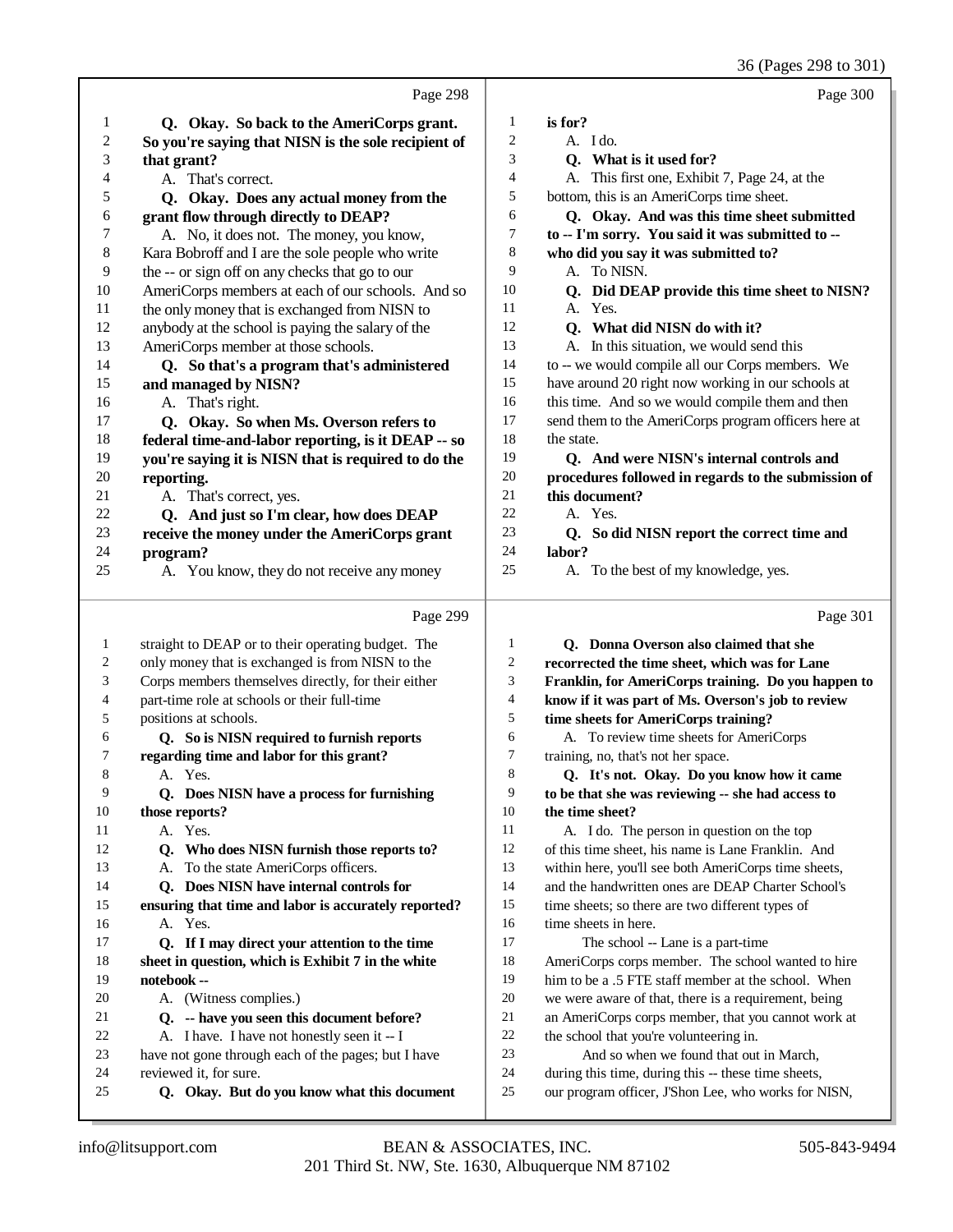|                |                                                                  |                | 37 (Pages 302 to 305)                                 |
|----------------|------------------------------------------------------------------|----------------|-------------------------------------------------------|
|                | Page 302                                                         |                | Page 304                                              |
| 1              | as well, and coordinates AmeriCorps, worked with the             | 1              | the State or to the PED as the official business      |
| $\overline{c}$ | school to rectify that situation.                                | $\overline{c}$ | manager; but she did do work for the school as of     |
| 3              | Q. Okay. So the -- whatever was reported on                      | 3              | April the 20th.                                       |
| 4              | the DEAP time sheet, that never was submitted, or                | 4              | Q. Okay. So would you say that April the --           |
| 5              | that was corrected before it was submitted to the                | 5              | April 20th, 2017, was Ms. Girdner's last day serving  |
| 6              | <b>AmeriCorps program?</b>                                       | 6              | as DEAP's business manager?                           |
| 7              | A. That is correct.                                              | 7              | A. I would say -- based on the e-mails that           |
| 8              | Q. So then the correct time and labor was                        | 8              | I've been privy to, I would say that was probably     |
| 9              | accurately and correctly reported.                               | 9              | around the same time. Veronica -- "Chavez," I         |
| 10             | A. To the best of my knowledge, yes, that                        | 10             | believe is her last name, the Budget Analyst, sent    |
| 11             | was.                                                             | 11             | over a request for technical review that included a   |
| 12             | Q. Are you aware that the Department has                         | 12             | letter from David Craig, as well, during that time.   |
| 13             | alleged that during DEAP's first two years of                    | 13             | And so she forwarded that to Kara Bobroff             |
| 14             | operation, DEAP had five different business                      | 14             | and myself at that time. And so I took that as        |
| 15             | managers?                                                        | 15             | knowledge that she really wanted to have somebody     |
| 16             | A. I am.                                                         | 16             | else take on that.                                    |
| 17             | Q. Okay. Would you agree with that                               | 17             | Q. Okay. And I understand that NISN has made          |
| 18             | statement?                                                       | 18             | a decision to no longer provide business management   |
| 19             | A. To an extent, yes. Technically, we did --                     | 19             | services to NISN-affiliated schools such as DEAP; is  |
| 20             | I think they did have five different business                    | 20             | that correct?                                         |
| 21             | managers. NACA Inspired Schools Network provided                 | 21             | A. That's correct.                                    |
| 22             | business management services similar to that that                | 22             | Q. Can you explain the reason behind NISN's           |
| 23             | the Vigil Group does with their different -- their               | 23             | decision to discontinue providing these types of      |
| 24             | different partners. And so we had three different                | 24             | services to NISN-affiliated schools such as DEAP?     |
| 25             | business managers that worked with us during their               | 25             | A. Sure. I -- in my opinion -- although Kara          |
|                | Page 303                                                         |                | Page 305                                              |
| $\mathbf{1}$   | first and second year that we would -- that we                   | 1              | was the direct manager of the business managers       |
| 2              | offered up as their business management                          | $\overline{c}$ | for -- for -- that NISN provided to schools. But in   |
| 3              | professionals.                                                   | 3              | my opinion, in my conversations with Kara, we really  |
| 4              | And so when I think about five, yes, there                       | 4              | feel that a business manager should be chosen from    |
| 5              | were technically five different people; but there                | 5              | the school. There's so much intimate relationships    |
| 6              | were three that worked with the same organization.               | 6              | that have to be in place in order to run a school     |
| 7              | Q. Okay. So could we think of it as -- would                     | 7              | and function very highly, we wanted to make sure      |
| 8              | you characterize it -- or could you characterize it              | 8              | that that business manager fit the culture and        |
| 9              | as NISN provided business management services, and               | 9              | the -- the values of the local school community.      |
| 10             | through those services, provided three different                 | 10             | And we felt at that time, when we got out             |
| 11             | business managers?                                               | 11             | of the business management business, that it was      |
| 12             | A. Yes, that's how I would --                                    | 12             | better for us to have the schools decide who was      |
| 13             | Q. I want to talk about, specifically, the                       | 13             | going to offer that -- services to them.              |
| 14             | business management services that NISN did provide.              | 14             | Q. Within NISN's own organization, did NISN           |
| 15             | I believe Kay Girdner was the last business manager              | 15             | experience turnover issues with business managers?    |
| 16             | from NISN to provide business management services to             | 16             | A. Yes, we did.                                       |
| 17             | DEAP; is that correct?                                           | 17             | MS. CUYLEAR: And I think that was my last             |
| 18             | A. I believe that is correct. She was the                        | 18             | question. Thank you. I'll pass the witness.           |
| 19             | manager of the two other business managers from our              | 19             | THE WITNESS: Thank you.                               |
| 20<br>21       | organization. And so they directly reported to her.              | 20             | MR. McMILLAN: How much time do I have?                |
| 22             | When Donna Overson resigned from DEAP's business                 | 21             | Anybody know?                                         |
| 23             | management services, I believe that Kay did -- for a             | 22<br>23       | MS. FRIEDMAN: No. We have -- we're not                |
| 24             | short period of time provided ongoing supports to<br>the school. | 24             | timing you.<br>MR. McMILLAN: Oh, I see. I see. Right. |
| 25             | I'm not sure if she sent in information to                       | 25             | Right.                                                |
|                |                                                                  |                |                                                       |

Right.

I'm not sure if she sent in information to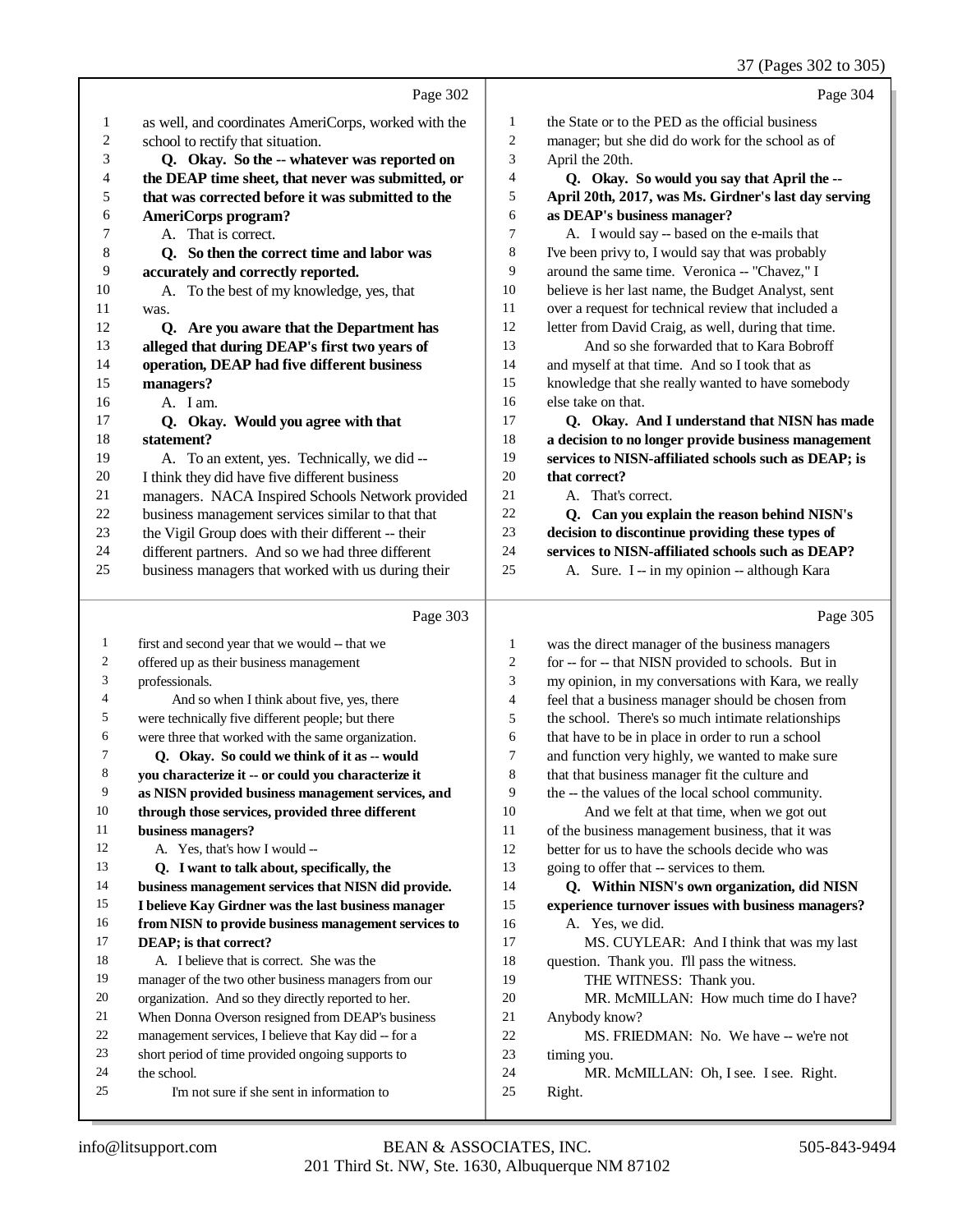(Deces  $306$  to  $300$ )

|    |                                                      |                | 38 (Pages 306 to 309)                                |
|----|------------------------------------------------------|----------------|------------------------------------------------------|
|    | Page 306                                             |                | Page 308                                             |
| 1  | THE CHAIR: The last time there was no                | 1              | right? -- in this case, from DEAP.                   |
| 2  | timing; so we've held with that, which I kind of     | $\overline{c}$ | A. Yes. So we have Corps members in each             |
| 3  | regret telling you that at this moment in time;      | 3              | school. And each school that we have a Corps member  |
| 4  | but                                                  | $\overline{4}$ | is a designated supervisor for AmeriCorps that is    |
| 5  | MR. McMILLAN: Well, then, I've only got              | 5              | their direct connection at that school. And we have  |
| 6  | about an hour's worth of questions.                  | 6              | a program officer with NISN, as well.                |
| 7  | Kidding, of course.                                  | $\overline{7}$ | Q. Okay. Should NISN report inaccurate or            |
| 8  | <b>CROSS-EXAMINATION</b>                             | $\,$ 8 $\,$    | doctored time information, does that -- could that   |
| 9  | BY MR. McMILLAN:                                     | 9              | potentially have repercussions with respect to NISN  |
| 10 | Q. Let's just take a look at that Exhibit E          | 10             | and its schools, financial repercussions?            |
| 11 | behind -- or in the black binder. Exhibit E and      | 11             | A. Yes.                                              |
| 12 | Exhibit F are both those MOUs that you testified to. | 12             | Q. So NISN must necessarily rely upon the            |
| 13 | What's the date of the signature of this             | 13             | reporting at the school level; correct?              |
| 14 | MOU?                                                 | 14             | A. We do. And then we also verify.                   |
| 15 | A. One is 12/21/2016, and the other three are        | 15             | Q. You do verify. And -- but the bottom line         |
| 16 | 12/20/2016.                                          | 16             | is that should a school inaccurately or somehow      |
| 17 | Q. Okay. At that time, do you know who the           | 17             | change time sheets to get around requirements, and   |
| 18 | head administrator -- the Licensed Head              | 18             | that information isn't -- or it does make its way    |
| 19 | <b>Administrator was at DEAP?</b>                    | 19             | back to the grant administrator, couldn't that be    |
| 20 | A. Yeah. Jennie Jimenez, at the time, if I           | 20             | detrimental to the funding?                          |
| 21 | recall correctly.                                    | 21             | A. I think you speculated a little bit with          |
| 22 | Q. And has she signed -- is she a signatory          | 22             | saying that they were trying to get around           |
| 23 | to either of these MOUs?                             | 23             | something.                                           |
| 24 | A. She is not. But that wasn't necessarily a         | 24             | Q. It was an "if." I'm sorry. It was a               |
| 25 | need for us to have the head administrator be the    | 25             | hypothetical.                                        |
|    | Page 307                                             |                | Page 309                                             |
| 1  | person who signed this.                              | $\mathbf{1}$   | If a school were to doctor time                      |
| 2  | Q. Okay. But it was your understanding that          | $\sqrt{2}$     | information, for whatever information, and that      |
| 3  | the individuals who did sign on behalf of DEAP -- it | 3              | information is fed up to you folks, to NISN, and you |
| 4  | looks like they were Prestene Garnenez and Kayla     | $\overline{4}$ | pass it on; even following verification, you pass it |
| 5  | Dawn Begay -- was it your understanding that they    | 5              | on to the grant administrator, and the grant         |
| 6  | had signature authority on behalf of the school?     | 6              | administrator somehow figures out that there has     |
| 7  | A. I'm not sure about signature -- signatory         | $\tau$         | been something amiss here, something has gone awry,  |
| 8  | authority on behalf of the school with regard to the | 8              | couldn't that be hurtful to the grant?               |
| 9  | Public Education Department or other external        | 9              | A. So I would say that the -- you know, the          |
|    |                                                      |                |                                                      |

things; but for us, they had authority to sign these

 documents.  **Q. Okay. And do you know whether either held the appropriate licenses to have signatory authority on behalf of the school at the time?** 15 A. I'm not -- I'm not sure.  **Q. Okay. When -- when you were discussing the issue with the -- with the time sheets, did I understand this correctly? NISN is, in fact, required to report time accurately and honestly to the -- the grant administrator, essentially.** A. Yes; for AmeriCorps, yes.  **Q. For AmeriCorps, specifically; that's what we're talking about. Okay. Therefore -- and it**

**necessarily must follow that NISN is getting the**

**time reporting from -- from the schools directly --**

- AmeriCorps corps members either get paid \$6,000 or \$12,000 a year, depending on if they're halftime or full-time with AmeriCorps. The intention of these time sheets is not to nickel-and-dime people in
- terms of how many hours on the job they are.
- They're volunteering.

16 It's more to focus on ensuring that they are providing you the direct service or indirect service to that school with regard to the fulfillment of the AmeriCorps program, and then making sure that they either have -- they either meet the threshold of the half-time, which is around 900 hours of service, or the full-time, which is a little bit short of 1,800 hours for the entire year. And so the purpose of the time sheets for AmeriCorps is to ensure that Corps members are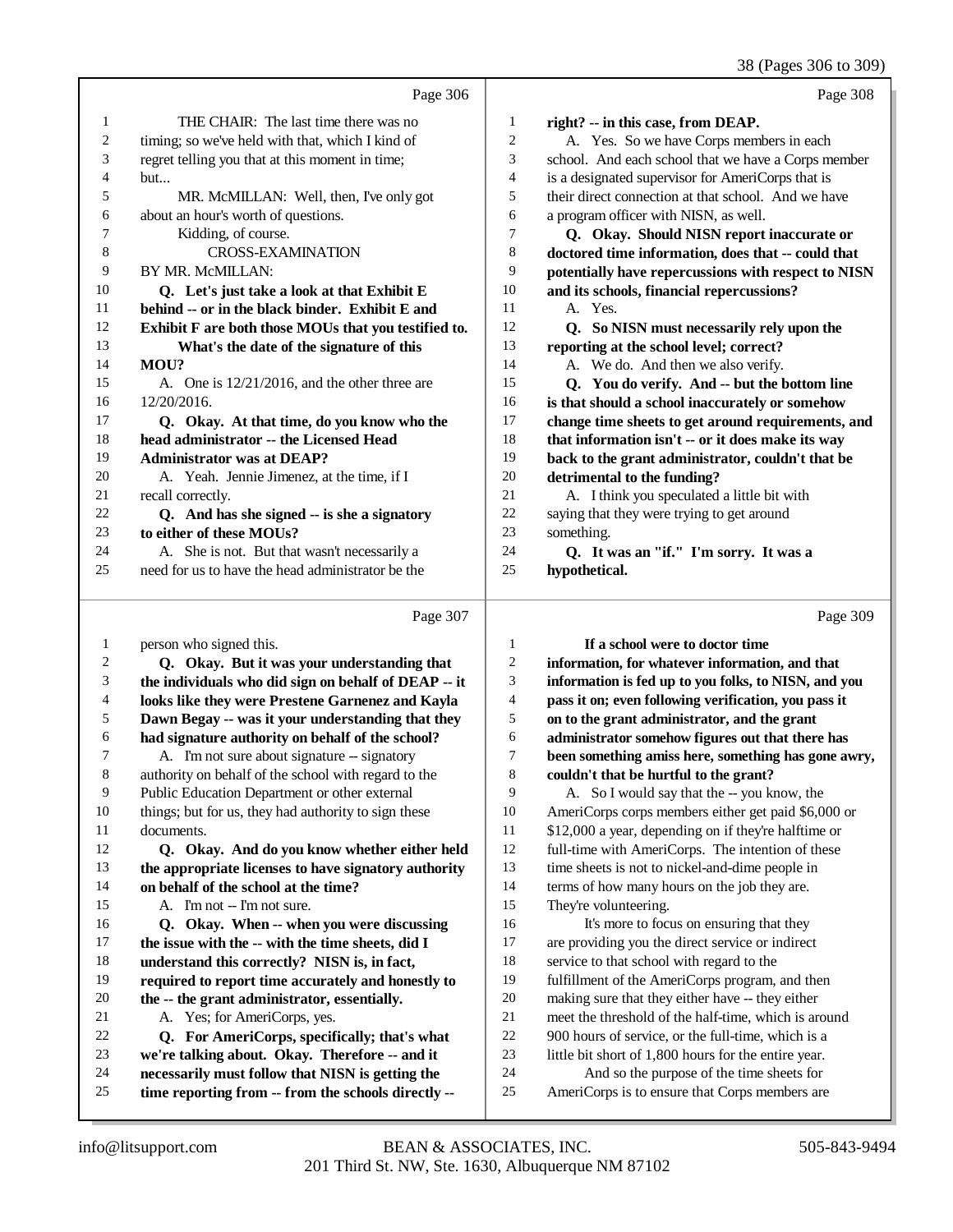39 (Pages 310 to 313)

|              |                                                      |                | 39 (Pages 310 to 313)                                |
|--------------|------------------------------------------------------|----------------|------------------------------------------------------|
|              | Page 310                                             |                | Page 312                                             |
| $\mathbf{1}$ | moving towards their needed hours to -- to meet the  | 1              | sure that we do the things that we say we were going |
| $\sqrt{2}$   | requirements of the program.                         | 2              | to do with the grants. So that involves keeping      |
| 3            | Q. Okay. I'll give you that. But in any              | 3              | track of the funds.                                  |
| 4            | event, is honest and accurate reporting important at | 4              | So I -- I do a wide variety of things.               |
| 5            | the school level?                                    | 5              | Q. But you report to the head administrator,         |
| 6            | A. Yes.                                              | 6              | <b>Louella Poblano?</b>                              |
| 7            | MR. McMILLAN: Okay. No further                       | 7              | A. Yes.                                              |
| 8            | questions. Thank you.                                | 8              | Q. And final approval, is that made by the           |
| 9            | MS. CUYLEAR: We're done.                             | 9              | head administrator on all the things you're working  |
| 10           | THE CHAIR: Commissioners?                            | 10             | on?                                                  |
| 11           | Thank you.                                           | 11             | A. Yes. As Louella shared earlier, that we           |
| 12           | (Witness is excused.)                                | 12             | do have leadership meetings; and so we discuss       |
| 13           | MS. CUYLEAR: Madam Chair, are we out of              | 13             | things. But she ultimately has the final say-so of   |
| 14           | time for our case?                                   | 14             | what we want to do.                                  |
| 15           | MS. FRIEDMAN: No. You have five minutes.             | 15             | Q. Have you ever claimed that DEAP does not          |
| 16           | MS. CUYLEAR: We do have one more witness.            | 16             | need a head of school?                               |
| 17           | I guess we can use the five minutes, and I can try   | 17             | A. No. In fact, I've always felt like I've           |
| 18           | to get through it as quickly as I can.               | 18             | been an advocate for the opposite, in that I want a  |
| 19           | PRESTENE GARNENEZ,                                   | 19             | strong head administrator who can really help guide  |
| 20           | after having been previously sworn under oath,       | 20             | the DEAP School and the -- you know, really help us  |
| $21\,$       | was questioned and testified as follows:             | 21             | get to know our roles and responsibilities.          |
| 22           | <b>DIRECT EXAMINATION</b>                            | $22\,$         | Q. Have you ever claimed that DEAP does not          |
| 23           | BY MS. CUYLEAR:                                      | 23             | need a business manager?                             |
| 24           | Q. Good afternoon. Can you please state your         | 24             | A. No, that's not true, either. Again, if            |
| 25           | name for the record?                                 | 25             | anything, I've been an advocate for wanting to bring |
|              | Page 311                                             |                | Page 313                                             |
| $\mathbf{1}$ | A. Sure. Prestene, spelled P-R-E-S-T-E-N-E.          | 1              | a business manager to our school. I've -- I think    |
| 2            | Last name, Garnenez, for everybody who doesn't know  | $\overline{c}$ | it would be very helpful to have someone there with  |
| 3            | how to pronounce it. G-A-R-N-E-N-E-Z.                | 3              | day-to-day access who can give us information about  |
| 4            | Q. And what is your position with DEAP?              | 4              | where we are in the budget.                          |
| 5            | A. I'm the Director of Operations.                   | 5              | You know, just -- I mean, Sean has                   |
| 6            | Q. How long have you held that position?             | 6              | testified that we talk almost daily, you know, just  |
| 7            | A. Since the school opened about August 2015.        | 7              | because we have a lot of questions. And so we rely   |
| 8            | Q. Okay. And who is your supervisor?                 | 8              | on the business manager to help guide us with a lot  |
| 9            | A. Louella Poblano.                                  | 9              | of information. And it would be helpful to have      |
| 10           | Can she fire you?<br>Q.                              | 10             | somebody on site.                                    |
| 11           | A. Yes.                                              | 11             | Q. Are you aware that there's an allegation          |
| 12           | Q. Are you aware that the Department has             | 12             | that you changed the description of work on a time   |
| 13           | alleged that DEAP allowed you, as an unlicensed      | 13             | sheet for federal time for an individual named Lane  |
| 14           | staff member, to perform school functions that only  | 14             | <b>Franklin?</b>                                     |
| 15           | a licensed administrator can perform?                | 15             | A. Yes.                                              |
| 16           | A. Yes.                                              | 16             | Q. Did you personally erase or white-out any         |
| 17           | Q. What is your response to that allegation?         | 17             | information in that time sheet?                      |
| 18           | A. I think that my authority has been widely         | 18             | A. I did not.                                        |
| 19           | exaggerated with the school. I am the Director of    | 19             | Q. Did you personally replace any description        |
| 20           | Operations, and so I do spend a great deal of time   | 20             | in the time sheet?                                   |
| 21           | with the day-to-day operations of the school. You    | 21             | A. I did not.                                        |
| 22           | know, a lot of the things that I do are related to   | 22             | Q. Did you instruct Mr. Franklin to make the         |
| 23           | the food program, to the facilities itself.          | 23             | change that he made?                                 |
| 24           | I do things like grant-writing. I also               | 24             | A. I received an e-mail from Donna Overson           |
| 25           | manage the grants when we do receive them; so making | 25             | and stating that his time sheet that he submitted,   |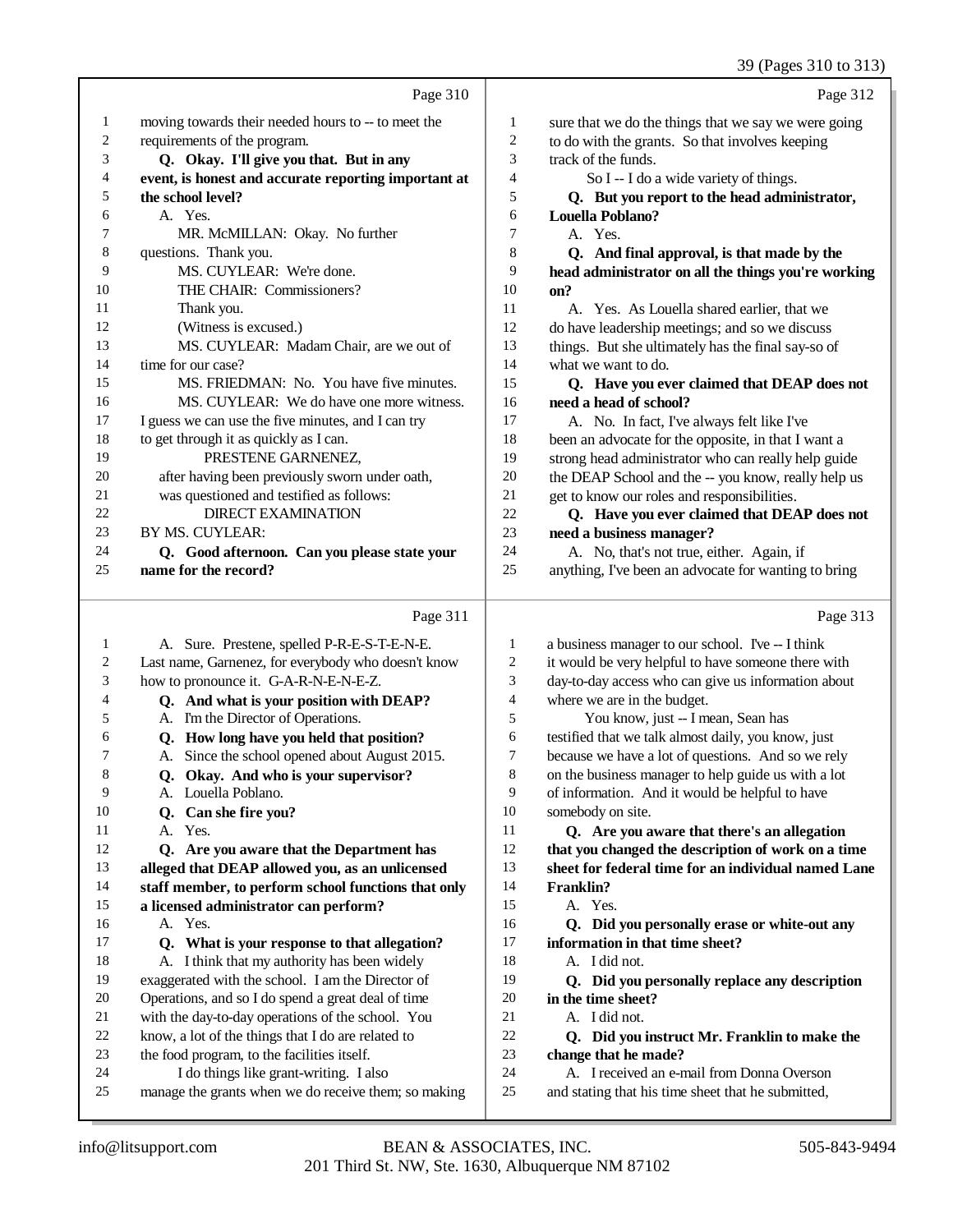|                |                                                     |                  | 40 (Pages 314 to 317)                               |
|----------------|-----------------------------------------------------|------------------|-----------------------------------------------------|
|                | Page 314                                            |                  | Page 316                                            |
| $\mathbf{1}$   | that we could not utilize AmeriCorps activities on  | 1                | <b>CROSS-EXAMINATION</b>                            |
| $\overline{c}$ | that time sheet. And so I took it, like, thank you, | $\overline{c}$   | BY MS. LUCK:                                        |
| 3              | you know, for making sure those checks and balances | 3                | Q. Good afternoon. So just turning to the           |
| 4              | exist.                                              | 4                | MOUs that were discussed just a moment ago. So you  |
| 5              | And so I forwarded that to Lane and made            | 5                | signed them as -- in your role as the cofounder; is |
| 6              | him aware of that. And so he made those changes.    | 6                | that correct?                                       |
| 7              | And all I did was just -- the scanned copy that he  | 7                | A. And the Director of Operations, yes.             |
| 8              | sent to me, I just sent it back to Donna.           | 8                | Q. Okay. And so there was no one who signed         |
| 9              | Q. So you just forwarded Ms. Overson's              | 9                | it on behalf of the school that had a license?      |
| 10             | instructions to Mr. Franklin?                       | 10               | A. At the time, yes.                                |
| 11             | A. Uh-huh.                                          | 11               | Q. Okay. And no one who signed it --                |
| 12             | Q. Is that a "Yes"? Sorry.                          | 12               | A. An administrative license?                       |
| 13             | A. Yes. I'm sorry. Yes.                             | 13               | Q. I apologize. Yeah, an administrative             |
| 14             | Q. And then did you forward Mr. Franklin's          | 14               | license. So there was also no one who signed it who |
| 15             | revised time sheets to Ms. Overson?                 | 15               | had signatory authority?                            |
| 16             | A. Yes.                                             | 16               | A. Well, as Alan stated, that this was an MOU       |
| 17             | Q. And after forwarding the time sheet that         | 17               | that did not require a formal head-of-school        |
| 18             | Mr. Franklin resubmitted to Ms. Overson, did she    | 18               | signatory authority.                                |
| 19             | provide any further response to you?                | 19               | Q. Okay. And did you also sign financial            |
| 20             | A. No, she did not.                                 | $20\,$           | documents on behalf of the school in your role?     |
| 21             | Q. When did you first learn that Ms. Overson        | 21               | A. For example?                                     |
| 22             | took issue with the time sheet that Mr. Franklin    | 22               | Q. So, for example, there were receipts that        |
| 23             | revised?                                            | 23               | were given out to people who made donations to the  |
| 24             | A. When these proceedings started, I think we       | 24               | school that were signed by you; is that correct?    |
| 25             | were summoned to come to the May PEC meeting. And   | 25               | A. Receipts for donations, such as?                 |
|                | Page 315                                            |                  | Page 317                                            |
| $\mathbf{1}$   | shortly before -- I think about four or five days   | 1                | Q. Those were provided in the documents that        |
| 2              | before that -- we got copies of these affidavits    | $\boldsymbol{2}$ | were attached to the responses. I can show you a    |
| 3              | from Ms. Girdner and Ms. Overson. And that was the  | 3                | couple of those.                                    |
| 4              | first time that I had read that she had some issue  | 4                | A. Yeah. Please.                                    |
| 5              | with regards to this time sheet.                    | 5                | Q. Okay. So, sorry. These are attached in           |
| 6              | MS. FRIEDMAN: You have one minute.                  | 6                | Exhibit D to the response.                          |
| 7              | THE CHAIR: One minute.                              | 7                | MS. LUCK: And if I may approach?                    |
| 8              | Q. (By Ms. Cuylear) Do you recall signing           | 8                | Q. Do you recognize these documents?                |
| 9              | <b>MOUs on behalf of DEAP?</b>                      | 9                | A. Yes. These are bank transactions for             |
| 10             | A. Yes.                                             | 10               | deposits with Wells Fargo.                          |
| 11             | Q. And did you sign as the head of school on        | 11               | Q. Okay. And about what time were those             |
| 12             | those documents?                                    | 12               | done?                                               |
| 13             | A. No, I did not. Both -- or all three of           | 13               | A. These are done when the school receives          |
| 14             | those MOUs that are in question were signed in      | 14               | checks, whether it be grant checks; so like the     |
| 15             | December, and they had my title of Cofounder and    | 15               | grants from NISN.                                   |
| 16             | Director of Operations. Just also to clarify with   | 16               | Q. Okay. And those are signed by you;               |
| 17             | what Alan said at the time, we did not have a head  | 17               | correct?                                            |
| 18             | administrator.                                      | 18               | A. The receipt of these, yes; the document          |
| 19             | Q. And then other than the one occasion where       | 19               | that we received them, yes.                         |
| 20             | you signed the NISN MOUs as Director of Operations  | 20               | Q. Okay. And they're not signed by any kind         |
| 21             | and Cofounder, who signed other documents on behalf | 21               | of licensed official with any signatory authority?  |
| 22             | of DEAP?                                            | 22               | A. No.                                              |
| 23             | A. The head administrator.                          | 23               | Q. Okay. And is it true that you also signed        |
| 24             | MS. CUYLEAR: Thank you. That's all the              | 24               | some procurement documents?                         |
| 25             | questions I have.                                   | $25\,$           | A. Procurement for?                                 |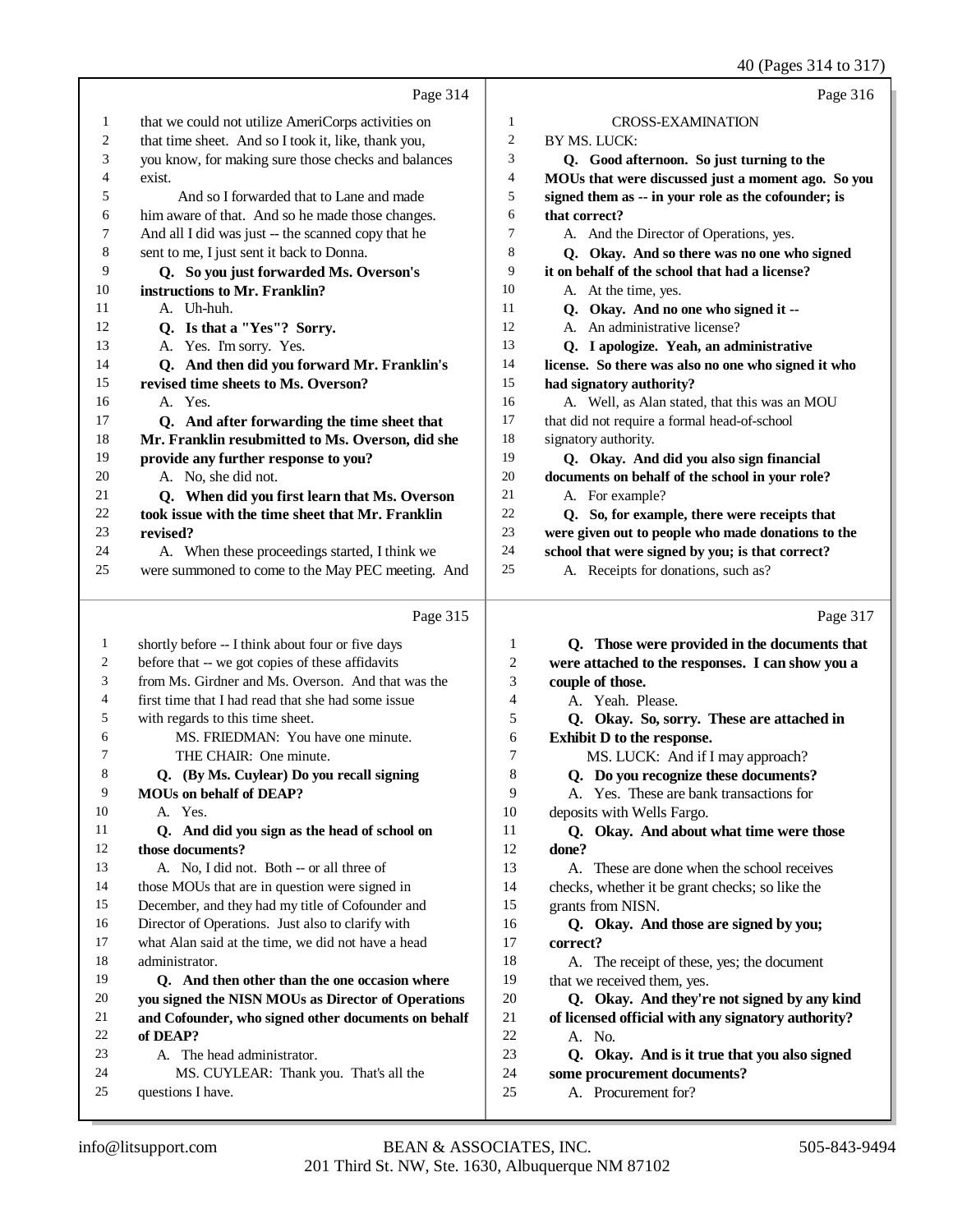|    |                                                      |                | 41 (Pages 318 to 321)                                |
|----|------------------------------------------------------|----------------|------------------------------------------------------|
|    | Page 318                                             |                | Page 320                                             |
| 1  | Q. I can show you again in the response to           | 1              | your signature authority was adjusted; is that       |
| 2  | the $-$                                              | $\overline{c}$ | correct? You were no longer a signatory authority?   |
| 3  | A. Can I also add to you that I've never been        | 3              | A. For checks.                                       |
| 4  | made aware that these receipts for documents coming  | 4              | Q. Okay. So you are still a signatory                |
| 5  | in needed to be signed by a licensed administrator?  | 5              | authority on behalf of the school?                   |
| 6  | The previous business managers from NISN, they gave  | 6              | A. I was only a signatory authority for              |
| 7  | us instructions when we first started the school,    | 7              | checks.                                              |
| 8  | whenever there are checks coming in, that we enter   | 8              | Q. Okay. And are you a signatory authority           |
| 9  | the information in the receipt book. We make sure    | 9              | anymore on checks?                                   |
| 10 | that we get a copy of the checks, and we deposit it. | 10             | A. No.                                               |
| 11 | That was the guidance I was given by the             | 11             | Q. Okay.                                             |
| 12 | previous business manager; so I did not think it was | 12             | A. But, again, that was the advisement that          |
| 13 | anything outside of the ordinary.                    | 13             | was given to us by the previous business manager     |
| 14 | Q. Okay. And so returning back to the                | 14             | when we first opened the school. So signatory        |
| 15 | response on Appendix F, there are some procurement   | 15             | authority stemmed all the way back from August 2015. |
| 16 | requests that are also signed by you. Are you        | 16             | It was myself, and it was the founding governing     |
| 17 | familiar with these? They're from September 6th of   | 17             | council members who were also signatory authorities. |
| 18 | 2016.                                                | 18             | Q. Okay.                                             |
| 19 | A. They're not procurement requests that I'm         | 19             | MS. LUCK: Okay. Thank you for your time.             |
| 20 | looking at.                                          | 20             | THE CHAIR: Commissioners, any questions?             |
| 21 | Q. Okay. I'll show you these.                        | 21             | <b>Commissioner Toulouse?</b>                        |
| 22 | MS. LUCK: If I may approach?                         | 22             | COMMISSIONER TOULOUSE: Madam Chair.                  |
| 23 | Q. So, again, this is appendix F.                    | 23             | Ms. Garnenez?                                        |
| 24 | A. Okay. So this is a preapproval purchase           | 24             | THE WITNESS: Thank you.                              |
| 25 | and check request form that was completed by me for  | 25             | COMMISSIONER TOULOUSE: I just want to ask            |
|    | Page 319                                             |                | Page 321                                             |
| 1  | the purchase of food items. And it was preapproved   | 1              | you, how impassioned are you for this school? I      |
| 2  | by Kayla Begay.                                      | 2              | know how much you care. I want you to put it on the  |
| 3  | Q. Okay. So, again, on these documents, they         | 3              | record how much you care.                            |
| 4  | weren't completed by a business manager; is that     | 4              | It's okay. I just -- I want you on the               |
| 5  | correct?                                             | 5              | record saying how important this school is to you.   |
| 6  | A. No. They were completed -- that's --              | 6              | THE WITNESS: So there are 24 hours in a              |
| 7  | it's -- I took this as our normal purchase           | 7              | day. And I probably spend 15 to 16 hours working on  |
| 8  | requisition. So a requisitioner fills out the form   | 8              | the school.                                          |
| 9  | and then gives it to the head administrator for      | 9              | COMMISSIONER TOULOUSE: Thank you. And                |
| 10 | approval. And then that's what we submit to the      | 10             | how many -- how much time went into before you even  |
| 11 | business manager. So this followed that same         | 11             | came in with your proposal to us?                    |
| 12 | process. But it's just a preapproval check request.  | 12             | THE WITNESS: Kayla and I worked on it so             |
| 13 | Q. And was that done by anybody who had --           | 13             | hard. I think the year prior to we even opening,     |
| 14 | who was the Chief Procurement Officer?               | 14             | you know, it was all that we worked on, talking to   |
| 15 | A. No.                                               | 15             | people and getting to know the process. And for me,  |
| 16 | Q. Okay. So the person who completed those           | 16             | because, you know, I am -- I've stated it before     |

office supplies.

**documents did not have a license.**

by anyone within the school.

 A. The purchase requisitioner wouldn't need to have a license. I mean, we have the office

manager completing purchase requisitions to purchase

22 **Q. And is that person trained in procurement?**<br>23 A. No. But the requisition can be completed A. No. But the requisition can be completed

 **Q. Okay. And so there was testimony that**

processes.

 many times over, that I am new to the world of education, you know. And I do rely on a lot of people who have that familiarity with all of these

21 And perhaps that naive -- you know, I went<br>22 into it naive, trusting these business managers who 22 into it naive, trusting these business managers who<br>23 worked with us from NISN, and that they were guid

24 us properly. I also trusted that, you know, having<br>25 a head administrator on staff would -- would be a head administrator on staff would -- would be

worked with us from NISN, and that they were guiding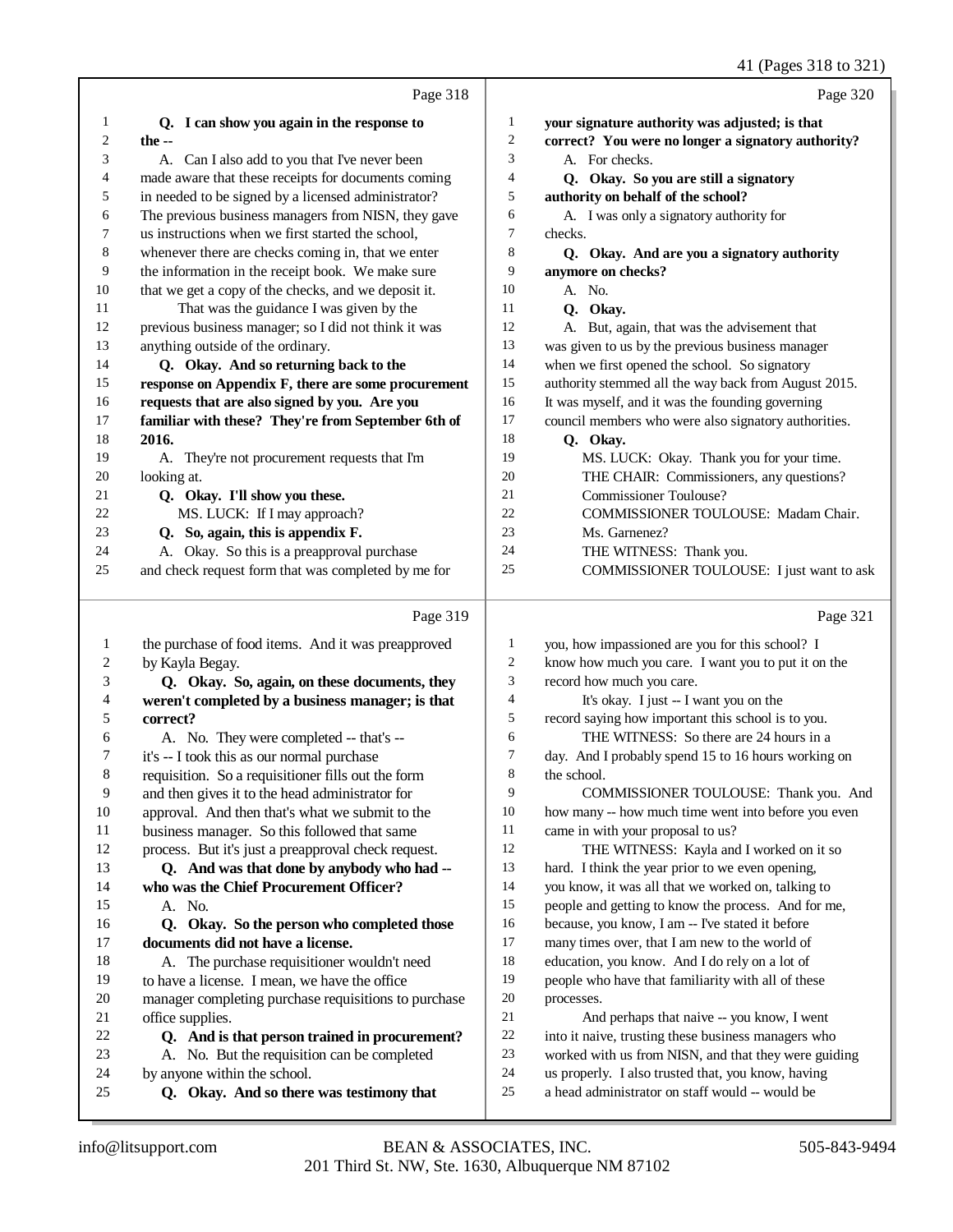42 (Pages 322 to 325)

|              | Page 322                                                                    |                         | Page 324                                                   |
|--------------|-----------------------------------------------------------------------------|-------------------------|------------------------------------------------------------|
| 1            | something that is really easy.                                              | $\mathbf{1}$            | THE WITNESS: I prepare it. I prepare the                   |
| 2            | But I don't know if you guys have ever                                      | $\overline{\mathbf{c}}$ | food. I prepare breakfast, and I prepare lunch.            |
| 3            | been out to our community. And, again, I want to                            | 3                       | And I'm actually really proud of our food program,         |
| 4            | invite you. But we're real remote. And we're a                              | 4                       | you know, because we -- we incorporate a lot of            |
| 5            | tiny, tiny little town. And to get somebody who is                          | 5                       | fresh fruits and vegetables. You know, we don't            |
| 6            | licensed to come and work and live in Navajo,                               | 6                       | purchase foods where they're pre-packaged and              |
| 7            | New Mexico, was way harder than I think Kayla and I                         | $\sqrt{ }$              | preserved. They're not pre-fried.                          |
| $\,$ $\,$    | anticipated.                                                                | 8                       | I mean, we're trying to get these kids to                  |
| 9            | But I also knew that I'm -- I'm a fairly                                    | 9                       | see that eating healthy and appreciating good,             |
| 10           | decent educated person. You know, I went to school.                         | $10\,$                  | healthy, fresh foods needs to start somewhere.             |
| 11           | I did what my parents, my family, my ancestors had                          | 11                      | I mean, we're coming from communities in                   |
| 12           | asked of me to do, which is go to school, get an                            | 12                      | which the population is obese or is diagnosed with         |
| 13           | education, and come home, help your people, you                             | 13                      | diabetes and trying to show them that, you know,           |
| 14           | know. On top of that, I've got a good head on my                            | 14                      | healthy foods doesn't always have to be yucky. You         |
| 15           | shoulders. I'm high-functioning. I'm efficient at                           | 15                      | can make them into foods that you can really               |
| 16           | what I do. And I learn really fast. I have a fast                           | 16                      | appreciate, like savor the sweetness of the fruits         |
| 17           | learning curve.                                                             | 17                      | and vegetables that you're eating.                         |
| 18           | And these past few months have been really                                  | 18                      | So I do. I'm proud of the food program                     |
| 19           | reassessing all of this and the system in which we                          | 19                      | that we do. And I think it really lends itself to          |
| 20           | have to function in, and that it's not fair. You                            | $20\,$                  | the overall vision that Kayla and I share, which is        |
| 21           | know, it's not fair that our school is even at this                         | 21                      | this holistic school that not only addresses our           |
| $22\,$       | point.                                                                      | 22                      | young people academically, but socially,                   |
| 23           | I know you guys didn't get to hear all of                                   | 23                      | emotionally, and even physically.                          |
| 24<br>25     | the testimonies from the public comment. But those                          | 24<br>25                | What are we putting in our bodies? How                     |
|              | parents who came, like, they're single parents. We                          |                         | does that affect us when we're out there running?          |
|              |                                                                             |                         |                                                            |
|              | Page 323                                                                    |                         | Page 325                                                   |
| $\mathbf{1}$ | have kids who have come to our school who don't even                        | 1                       | How does that affect us when we're taking a test?          |
| 2            | have parents and have to live with their relatives.                         | $\overline{c}$          | We're really trying to build a school that                 |
| $\sqrt{3}$   | Sometimes they don't even know where their next meal                        | 3                       | gives these students this sort of 360-degree view          |
| 4            | is coming from.                                                             | 4                       | all around of the world that they exist in.                |
| 5            | And we're impacting their lives. I'd like                                   | 5                       | COMMISSIONER TOULOUSE: Thank you.                          |
| 6            | to believe that. And I hope that you see that with                          | 6                       | THE CHAIR: Commissioner Peralta?                           |
| 7            | role models like Kayla and I to show them that you                          | 7                       | COMMISSIONER PERALTA: Thank you,                           |
| 8            | can go. You can go off in the world. You can get a                          | 8                       | Madam Chair. I just have one question. Back to the         |
| 9            | good education. You can come back, and you can help                         | 9                       | signatory authority. Since 2015, when the school           |
| 10           | your community.                                                             | 10                      | was first started, who was it that gave you the            |
| 11           | COMMISSIONER TOULOUSE: Madam Chair, I                                       | 11                      | authority to sign?                                         |
| 12           | appreciate this. I wanted you to be able to speak                           | 12                      | THE WITNESS: For the check signing?                        |
| 13           | from your heart. And I have one more question.                              | 13                      | COMMISSIONER PERALTA: Any authorization                    |
| 14           | Who fixes breakfast?                                                        | 14                      | to sign any procurement document or any purchase.          |
| 15           | THE CHAIR: Commissioner Toulouse, you're                                    | 15                      | THE WITNESS: The head administrator would                  |
| 16           | going beyond the scope of this hearing. And I was                           | 16                      | sign, when we had a head administrator. There were         |
| 17           | advised to let it go once; but I really --                                  | 17                      | portions of time in which we did not have a head           |
| 18           | COMMISSIONER TOULOUSE: Ms. Garnenez --                                      | 18                      | administrator. And so Kayla played that role, or I         |
| 19           | her name has figured from the very first day in                             | 19                      | played that role.                                          |
| 20<br>21     | this. And I thought she -- because her name was                             | $20\,$<br>21            | COMMISSIONER PERALTA: Okay. So it was --                   |
| 22           | there, she needed to defend that name.<br>But I also want to know who cooks | $22\,$                  | at no time was it ever the governing council<br>president. |
| 23           | breakfast for those kids every day.                                         | 23                      | THE WITNESS: The governing council                         |
| 24           | COMMISSIONER JOHNSTON: Madam Chair, I                                       | $24\,$                  | president also signed checks, yes.                         |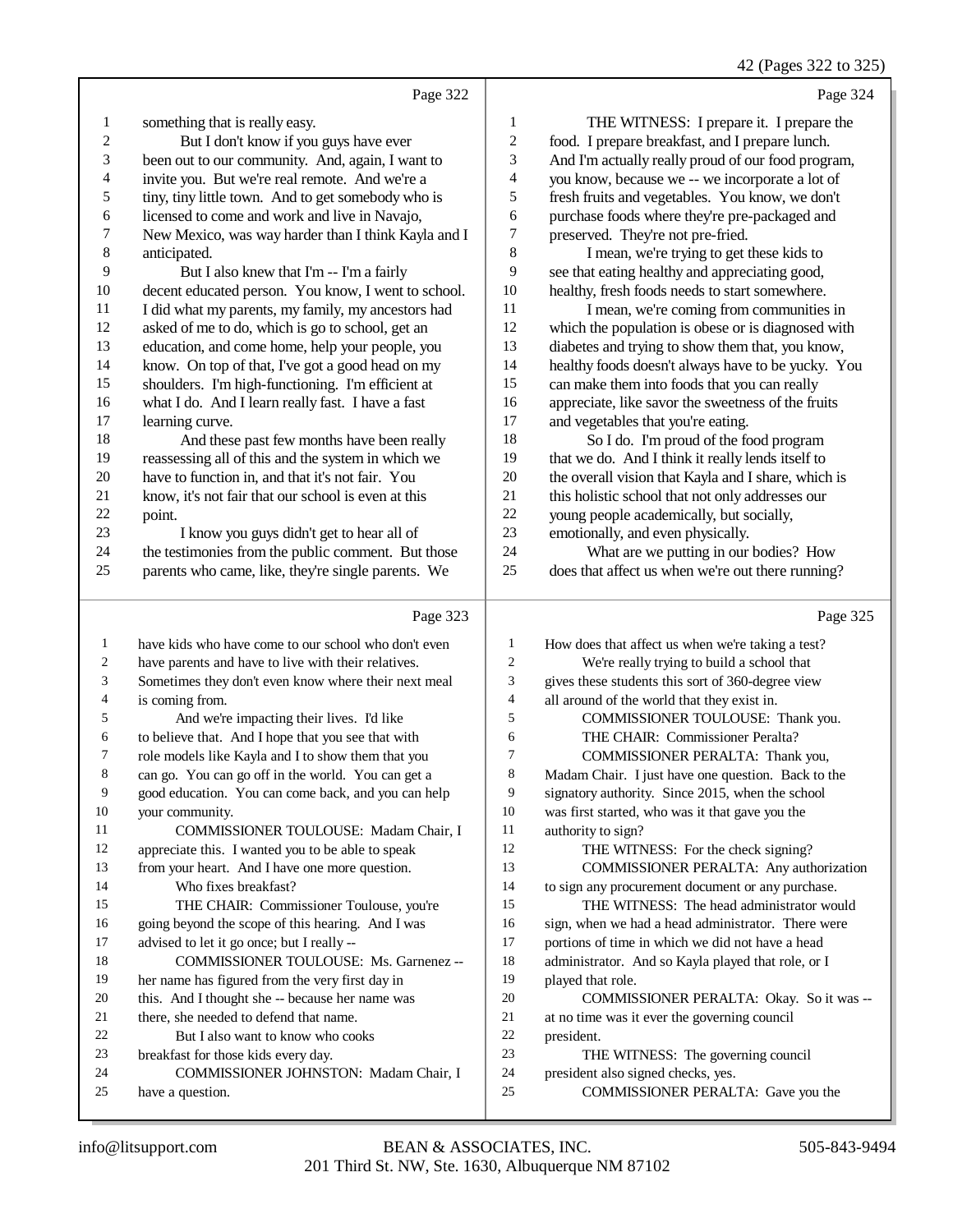#### 43 (Pages 326 to 329)

|              | Page 326                                            |                | Page 328                                             |
|--------------|-----------------------------------------------------|----------------|------------------------------------------------------|
| 1            | authority to sign.                                  | $\mathbf{1}$   | And how -- how closely are you -- I guess            |
| 2            | THE WITNESS: Not formally, not in a                 | $\mathfrak{2}$ | I'm looking for distance. Where is Navajo Pine       |
| 3            | meeting.                                            | 3              | located?                                             |
| 4            | COMMISSIONER PERALTA: So you never had              | 4              | THE WITNESS: It's about half-a-mile.                 |
| 5            | any conversation with the president and say -- he   | 5              | COMMISSIONER JOHNSTON: And during -- what            |
| 6            | basically gave you that authority to sign?          | 6              | is the relationship with Navajo Pine?                |
| 7            | THE WITNESS: She did not.                           | $\tau$         | THE WITNESS: There isn't a relationship.             |
| 8            | COMMISSIONER PERALTA: "She." I'm sorry.             | 8              | COMMISSIONER JOHNSTON: Is there a reason             |
| 9            | I apologize.                                        | 9              | for that?                                            |
| 10           | So the initial head administrator, when             | 10             | THE WITNESS: No. In the first year, when             |
| 11           | you first started the school, gave you that         | 11             | we were going through the application process and    |
| 12           | authority. Then it sounds like that administrator   | 12             | then we got approved, we had approached              |
| 13           | left, and then you were without an administrator.   | 13             | Gallup-McKinley County Schools about accessing a     |
| 14           | THE WITNESS: Yes.                                   | 14             | portion of one of their schools; because we knew     |
| 15           | COMMISSIONER PERALTA: And then you had              | 15             | that the north wing of the middle school had never   |
| 16           | another licensed administrator come in.             | 16             | been occupied from the time that it was built. And   |
| 17           | THE WITNESS: Yes.                                   | 17             | so we had approached the School Board requesting if  |
| 18           | <b>COMMISSIONER PERALTA: And that licensed</b>      | 18             | we could enter into an agreement with them for that. |
| 19           | administrator again gave you that authority? Or     | 19             | But they tabled the discussion and didn't            |
| 20           | there was no conversation --                        | $20\,$         | really respond to us. And so that's basically been   |
| 21           | THE WITNESS: No. He would sign. When he             | 21             | the extent of the relationship with Gallup-McKinley  |
| 22           | was our administrator, he would sign.               | $22\,$         | County Schools.                                      |
| 23           | COMMISSIONER PERALTA: All right. Thank              | 23             | We are also -- through the local hospital,           |
| 24           | you.                                                | 24             | we are in receipt of some services called "Project   |
| 25           | THE CHAIR: Commissioner Johnston?                   | 25             | Venture" with our students, in which they target the |
|              |                                                     |                |                                                      |
|              | Page 327                                            |                | Page 329                                             |
| $\mathbf{1}$ | COMMISSIONER JOHNSTON: Thank you,                   | 1              | sixth and seventh graders at both the Navajo middle  |
| 2            | Madam Chair.                                        | $\overline{c}$ | school and our middle school.                        |
| 3            | Ms. Garnenez, can you go through the                | 3              | COMMISSIONER JOHNSTON: Okay. And I                   |
| 4            | steps -- if I'm a teacher, and I want to purchase   | $\overline{4}$ | was -- in my mind, as you were going through all of  |
| 5            | something, and I complete a requisition, to whom do | 5              | these transitions, and you were the constant, you    |
| 6            | I give that requisition?                            | 6              | and Ms. Begay, the ability to reach out to a school  |
| 7            | THE WITNESS: The purchase requisitions              | 7              | district that understands these same procedures and  |
| 8            | are given to the head administrator.                | 8              | processes with which you're grappling, that's where  |
| 9            | COMMISSIONER JOHNSTON: What happens when            | 9              | I was trying to -- because within a half-a-mile was  |
| 10           | the head administrator gets it?                     | 10             | a school, a part of the school district; so -- but   |
| 11           | THE WITNESS: The head administrator                 | 11             | thank you very much.                                 |
| 12           | reviews it, and then we submit it to the business   | 12             | THE CHAIR: Commissioners?                            |
| 13           | manager.                                            | 13             | Thank you.                                           |
| 14           | COMMISSIONER JOHNSTON: All right. And               | 14             | (Witness is excused.)                                |
| 15           | then?                                               | 15             | THE CHAIR: Counselors you have                       |
| 16           | THE WITNESS: The business manager issues            | 16             | ten minutes each for your closing arguments.         |
| 17           | a purchase order. Usually, he'll send it to me, and | 17             | MR. McMILLAN: Madam Chair, members of the            |
| 18           | I send it out to the entities in which the purchase | 18             | Commission, many thanks for your -- for your time.   |

 when there was no head administrator, who signed? THE WITNESS: Like I said, it was either Kayla or I.

requisition -- or the quote was made from.

 COMMISSIONER JOHNSTON: All right. I just needed that to clarify.

COMMISSIONER JOHNSTON: During the times

- 21 to the Commission from prior meetings and<br>22 discussions. But now, you've heard the swo
- 22 discussions. But now, you've heard the sworn<br>23 testimony of PED witnesses, witnesses from the testimony of PED witnesses, witnesses from the

 I know that many of the issues raised in this hearing over the two days were already familiar

- 24 school. You've received exhibits from both sides.<br>25 I'm now going to take a moment to explain
	- I'm now going to take a moment to explain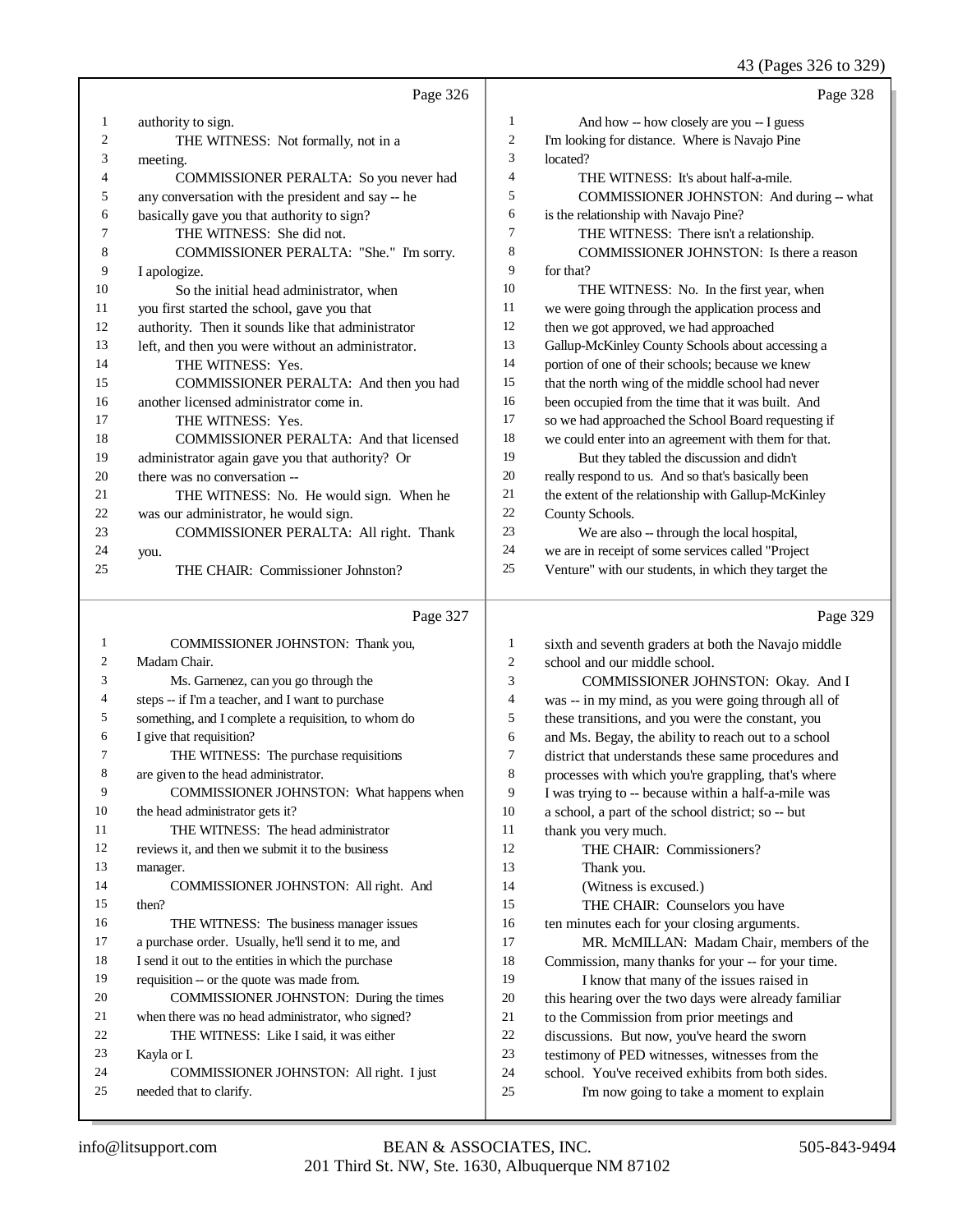# 44 (Pages 330 to 333)

|    | Page 330                                             |    | Page 332                                             |
|----|------------------------------------------------------|----|------------------------------------------------------|
| 1  | why we believe revocation is appropriate under the   | 1  | findings from 2016, the site visit report findings,  |
| 2  | law. I'll try not to bore you to death; but this is  | 2  | some of the other evidence we've heard are very      |
| 3  | really where the rubber meets the road.              | 3  | serious. There's a large number of findings that     |
| 4  | I promised -- I don't know if I promised.            | 4  | suggest generally a lack of oversight, a lack of     |
| 5  | But I said at the beginning that we weren't here to  | 5  | governance and of management ability, at least in    |
| 6  | malign the students of this school, the parents, the | 6  | the early years of the school.                       |
| 7  | teachers, to -- we -- this -- these hearings -- this | 7  | And although it's our -- well, let me just           |
| 8  | case is about the financial management of the school | 8  | move into my discussion under that first general     |
| 9  | since its inception. And that's what I'm going to    | 9  | reason set forth in the Notice of Intent, that being |
| 10 | talk about right now. I'm going to try to fit the    | 10 | issues of financial and procurement concerns.        |
| 11 | facts as we've heard them, the evidence that we've   | 11 | Starting with violations of the charter              |
| 12 | heard, to the law to demonstrate why revocation is   | 12 | school contract, you'll recall that we went through  |
| 13 | appropriate.                                         | 13 | Section 8.08 and Section 8.09 in testimony with PED  |
| 14 | We'll all recall that the operative                  | 14 | witnesses. Section 8.08 asks a question, "Is the     |
| 15 | statute here is Section 22-8B-12K, and that it       | 15 | school meeting financial reporting and compliance    |
| 16 | includes four subsections warranting revocation.     | 16 | requirements?"                                       |
| 17 | I would submit that three of those four              | 17 | I believe that the Commission has heard              |
| 18 | subsections have been implicated in this hearing:    | 18 | evidence over two days that the school has, in       |
| 19 | No. 1, violations of the charter contract.           | 19 | instances, failed to meet financial reporting, and,  |
| 20 | The contract itself has been admitted as evidence,   | 20 | certainly, compliance requirements. And while up     |
| 21 | and we've gone over -- we went over with a PED       | 21 | until the date of this hearing, there was no         |
| 22 | witness a number of the provisions that we believe   | 22 | evidence that there was -- that the school was       |
| 23 | have been violated.                                  | 23 | complying with the post-audit Corrective Action Plan |
| 24 | No. 2, a failure to meet generally                   | 24 | that it entered into, and that it was not compliant  |
| 25 | accepted standards of fiscal management.             | 25 | with monthly reporting, we, of course, have heard    |
|    | Page 331                                             |    | Page 333                                             |
|    |                                                      |    |                                                      |

| 1              | No. 3, a violation of any provision of law          | 1  | new evidence, apparently brought out just for        |
|----------------|-----------------------------------------------------|----|------------------------------------------------------|
| $\overline{2}$ | from which the school is not exempted.              | 2  | purposes of this hearing.                            |
| 3              | I'll be going through each of these in              | 3  | Nonetheless, if you go back to the                   |
| $\overline{4}$ | just a moment.                                      | 4  | testimony of David Craig and Molly Saiz, I think we  |
| 5              | I would note that the school has put on             | 5  | have substantial evidence, at least, of failure to   |
| 6              | evidence that it believes it has righted, and is    | 6  | meet reporting and compliance requirements.          |
| $\overline{7}$ | righting, the ship. However, I would remind the     | 7  | Section 8.09 of the charter school                   |
| $\,8\,$        | Commission that the statute does not speak to       | 8  | contract asks the question, "Is the school following |
| 9              | progress. The term "substantial progress" was used  | 9  | Generally Accepted Accounting Principles?"           |
| 10             | on Friday, the 13th. That language, while           | 10 | Well, it seems to me, if we look back at             |
| 11             | apparently applicable to academic performance and   | 11 | the testimony, we have frankly straight-up           |
| 12             | measures thereof, with respect to financial         | 12 | admissions that Generally Accepted Accounting        |
| 13             | problems, the statute really addresses past         | 13 | Principles were not being followed for some time.    |
| 14             | violations, individual violations, and does not --  | 14 | We heard that both from the current business manager |
| 15             | there's no allowance in the language of the statute | 15 | and in other testimony. Therefore, it's clear that   |
| 16             | for substantial progress.                           | 16 | there were violations of the charter school contract |
| 17             | The PEC's Notice of Intent had set forth            | 17 | with respect to a failure to follow Generally        |
| 18             | two general reasons for revocation; number one,     | 18 | Accepted Accounting Principles.                      |
| 19             | issues of financial and procurement concerns; and,  | 19 | And while, since June, the Vigil Group has           |
| 20             | two, issues of concern regarding the actions of an  | 20 | been involved, there's actually been no evidence     |
| 21             | unlicensed person.                                  | 21 | provided directly to PED, anyway, in response to the |
| 22             | It's our position that the reasons set              | 22 | site visit report or its 2016 audit findings, that   |
| 23             | forth in the Notice are sufficient individually, on | 23 | the school has indeed managed to develop an          |
| 24             | their own, to revoke the charter. However,          | 24 | acceptable internal control environment, because     |
| 25             | collectively, the audit, site visit -- the audit    | 25 | prior to this hearing, we had no report and no       |
|                |                                                     |    |                                                      |
|                |                                                     |    |                                                      |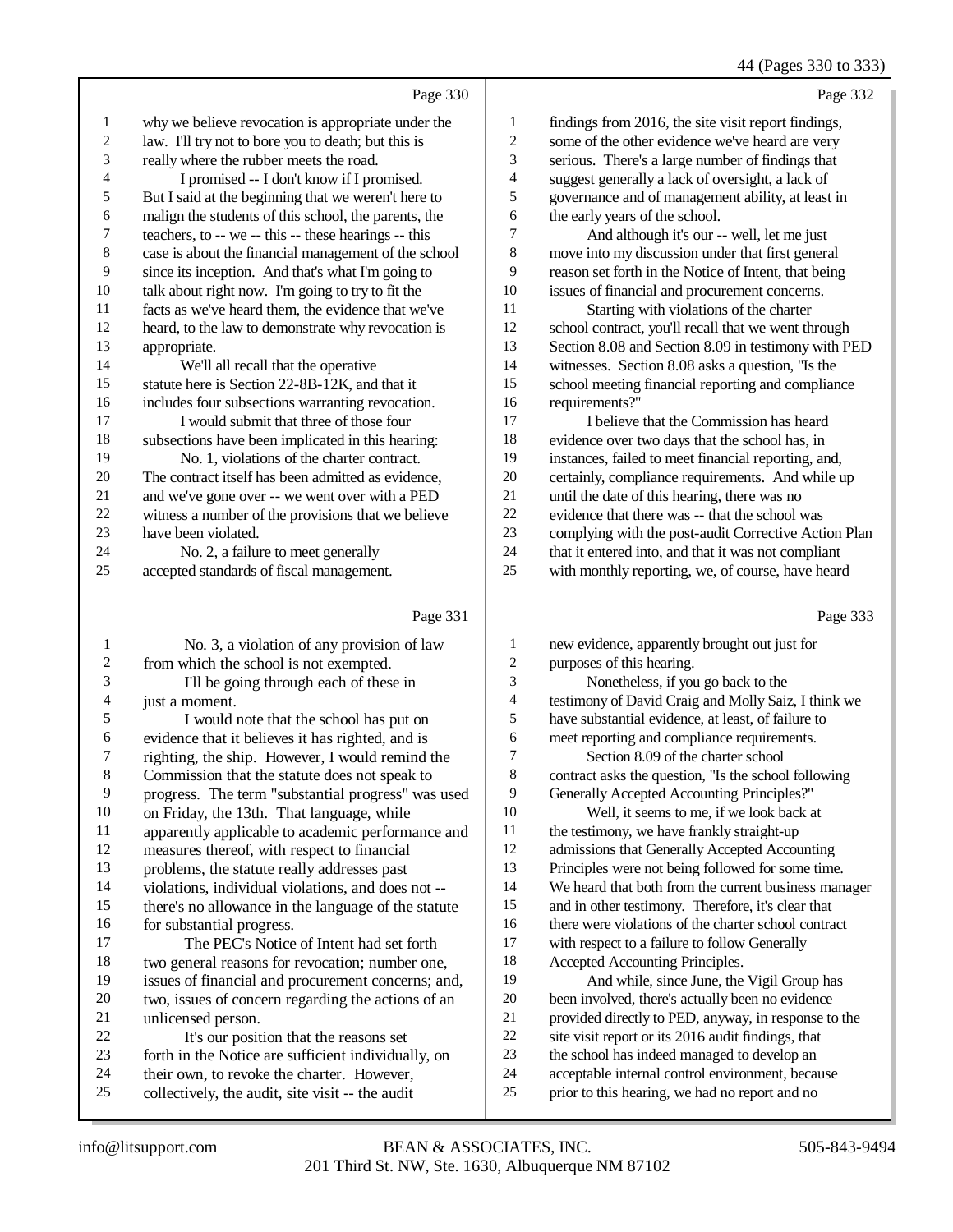45 (Pages 334 to 337)

|                | Page 334                                                                                             |                | Page 336                                                                                            |
|----------------|------------------------------------------------------------------------------------------------------|----------------|-----------------------------------------------------------------------------------------------------|
| 1              | response to the findings.                                                                            | $\mathbf{1}$   | resolving them. And to date, there's been no --                                                     |
| 2              | Nonetheless, again, our case is based on                                                             | $\mathfrak{2}$ | that has not been done.                                                                             |
| 3              | past transgressions, not future promises and not                                                     | 3              | These -- the failures that I'm describing                                                           |
| 4              | necessarily the current state of affairs, as                                                         | 4              | aren't just failures to meet generally accepted                                                     |
| 5              | described by the current business manager.                                                           | 5              | practices, but many are also violations of State                                                    |
| 6              | There's also -- let's see. Moving on                                                                 | 6              | law.                                                                                                |
| 7              | under our issues of financial and procurement                                                        | $\tau$         | If you look at the procurement code,                                                                |
| 8              | concerns, the second subsection of the statute I'd                                                   | 8              | Section 13-1-95-2E requires a Licensed Chief                                                        |
| 9              | like to talk about -- I just talked about the                                                        | 9              | Procurement Officer, as does Section 13.1.97. I                                                     |
| 10             | violations of the charter contract.                                                                  | 10             | believe the evidence supports findings of violations                                                |
| 11             | I'd like to talk about the failure to meet                                                           | 11             | of the small purchases provision of the Procurement                                                 |
| 12             | generally accepted standards of fiscal management.                                                   | 12             | Code, that being 13-1-125.                                                                          |
| 13             | We heard evidence of failure by the school to                                                        | 13             | THE CHAIR: You have one minute.                                                                     |
| 14             | develop, for some time, an appropriate internal                                                      | 14             | MR. McMILLAN: Oh, my gosh. Okay.                                                                    |
| 15             | control environment and to work within appropriate                                                   | 15             | There are also a number of violations of                                                            |
| 16             | frameworks. You'll recall David Craig testifying                                                     | 16             | regulation -- these are generally listed in the                                                     |
| 17             | with really a wealth of experience in this area that                                                 | 17             | Notice of Intent to Revoke. I don't have time to go                                                 |
| 18             | the internal control environment at this school was                                                  | 18             | through them now.                                                                                   |
| 19             | the worst he'd ever seen in his -- in his work with                                                  | 19             | We also have concerns about problems with                                                           |
| $20\,$         | a school, and he rated fiscal management 8 or 9 out                                                  | 20             | federal law, problems that will -- with grant                                                       |
| 21             | of 10, 10 being the worst he had ever seen.                                                          | 21             | reporting, doctoring of time sheets, this kind of                                                   |
| 22             | We've also heard evidence of difficulties                                                            | 22             | thing that have larger repercussions.                                                               |
| 23             | reconciling, verifying bank accounts, general ledger                                                 | 23             | Finally, with respect to issues of concern                                                          |
| 24<br>25       | accounts, difficulties in putting together a working                                                 | 24<br>25       | with regard to actions of an unlicensed person,<br>let's look at Section 8.12 of the charter school |
|                | operating budget, and seeming lack of understanding                                                  |                |                                                                                                     |
|                | Page 335                                                                                             |                | Page 337                                                                                            |
| 1              | of what it takes to do so.                                                                           | $\mathbf{1}$   | contract, which asks, "Is the school meeting its                                                    |
| 2              | We've heard evidence of purchase and                                                                 | $\sqrt{2}$     | staff credentialing requirements?"                                                                  |
| 3              | procurement violations. You'll recall David Craig                                                    | 3              | We have plenty of evidence that has not                                                             |
| 4              | testifying that the school had on hand no documents                                                  | 4              | been done along the way. There are also violations                                                  |
| 5              | that would have matched the requirements of the                                                      | $\mathfrak s$  |                                                                                                     |
| 6              | procurement code.                                                                                    |                | of State law attendant to these failings.                                                           |
| 7              |                                                                                                      | 6              | So in conclusion, returning to my opening                                                           |
|                | Furthermore, we've heard that they have --                                                           | $\tau$         | statement that charter schools -- can I just finish                                                 |
| 8              | the school has had no Chief Procurement Officer for                                                  | 8              | the sentence, the thought? -- are about past                                                        |
| $\overline{9}$ | a period of time, and that signatures required for                                                   | 9              | performance, not future promises. The evidence                                                      |
| 10             | procurement were furnished by unlicensed individuals                                                 | 10             | shows that DEAP's past performance warrants                                                         |
| 11             | with no training in procurement when there was no                                                    | 11             | revocation, notwithstanding the promises and                                                        |
| 12             | head administrator at the school.                                                                    | 12             | proposals presented by the school today.                                                            |
| 13             | In addition -- and there's -- this is                                                                | 13             | Thank you very much.                                                                                |
| 14             | closely related -- we've heard a good deal of                                                        | 14             | THE CHAIR: I have one question.                                                                     |
| 15             | evidence about the school operating for periods of                                                   | 15             | MR. McMILLAN: For me?                                                                               |
| 16             | time without a business manager, operating for                                                       | 16             | THE CHAIR: Yes. And that is that                                                                    |
| 17             | periods of time without a licensed school                                                            | 17             | 22-8B-12K says "may," not "shall" revoke.                                                           |
| 18             | administrator, and, in any event, substantial                                                        | 18             | MR. McMILLAN: Sure. If that's the                                                                   |
| 19             | turnover in these positions. That kind of thing                                                      | 19             | language of the statute, that's correct. I didn't                                                   |
| 20             | goes to a failure to meet generally accepted                                                         | $20\,$         | mean to imply that you're required to revoke. I                                                     |
| 21             | standards of fiscal management, as well.                                                             | 21             | said that revocation is warranted under the language                                                |
| 22             | Finally, we have the unresolved audit                                                                | $22\,$         | of the statute, that you may. You have the                                                          |
| 23<br>24       | findings, which we're told today are being remedied;                                                 | 23             | authority.                                                                                          |
| 25             | it's an ongoing process. But, again, part of fiscal<br>management is dealing with audit findings and | 24<br>25       | THE CHAIR: Okay. Thank you.<br>MR. McMILLAN: Yeah.                                                  |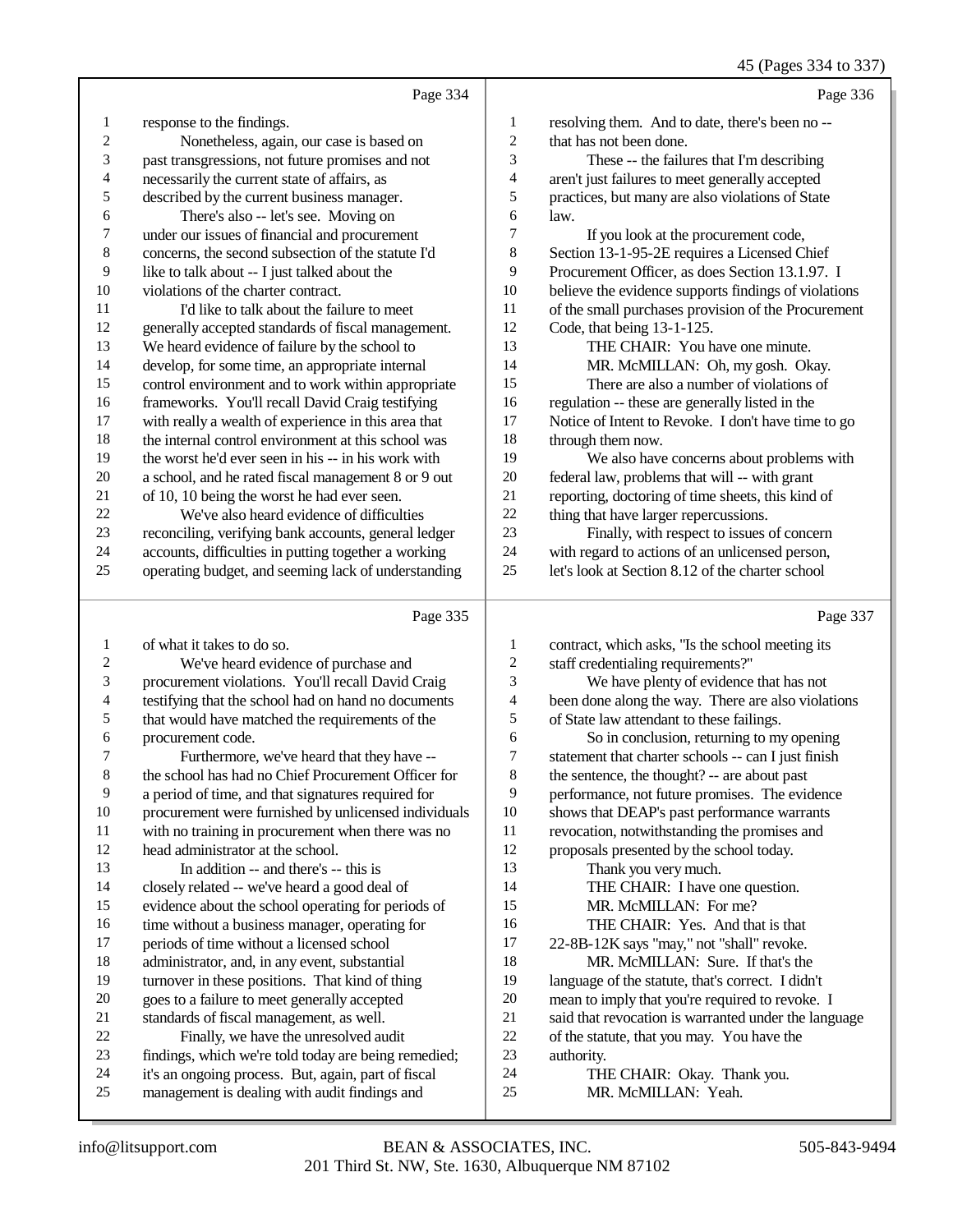#### 46 (Pages 338 to 341)

|                          |                                                      |                          | c                                                    |
|--------------------------|------------------------------------------------------|--------------------------|------------------------------------------------------|
|                          | Page 338                                             |                          | Page 340                                             |
| $\mathbf{1}$             | MS. CUYLEAR: Madam Chair, members of the             | $\mathbf{1}$             | allegations, especially since she has proven her     |
| $\overline{\mathbf{c}}$  | Commission, thank you for -- for sitting in on these | $\sqrt{2}$               | commitment to DEAP. Ms. Garnenez has told you today  |
| 3                        | proceedings. It's really unfortunate that we find    | 3                        | that she did not do those things that she was        |
| 4                        | ourselves here today. And I'd like to reiterate      | $\overline{4}$           | accused of doing. She never signed documents for     |
| 5                        | that until this moment, until these proceedings were | 5                        | DEAP under the title of DEAP's head administrator.   |
| 6                        | initiated, that DEAP was never given an opportunity  | 6                        | She did not change a federal time sheet. And she     |
| 7                        | to respond to the allegations against the school,    | $\tau$                   | never improperly instructed a DEAP business manager  |
| $\,8\,$                  | which really arose after some affidavits that came   | $\,8\,$                  | to pay personnel out of federal grant proceeds.      |
| 9                        | about in March. DEAP was never given a Corrective    | 9                        | Unfortunately, due to the rescheduling of            |
| 10                       | Action Plan.                                         | 10                       | today's hearing, no one from DEAP's governing        |
| 11                       | And I believe that the PEC owes DEAP the             | 11                       | council could be present today. But the governing    |
| 12                       | same opportunity and consideration it has repeatedly | 12                       | council did submit a statement which was included in |
| 13                       | given to non-Native charter schools to correct       | 13                       | DEAP's written response as Appendix M. The           |
| 14                       | deficiencies and build capacity.                     | 14                       | governing council, in that statement, acknowledged   |
| 15                       | You've heard quite a bit today from                  | 15                       | that the opening years of the school have been       |
| 16                       | members of DEAP. You have heard from DEAP's head     | 16                       | challenging; yet they remain committed to learning   |
| 17                       | administrator, Louella Poblano, with regard to the   | 17                       | from the past in order to secure a better future for |
| 18                       | work that she has done and that she continues to do  | 18                       | the school. They have taken actions that prove they  |
| 19                       | since signing on at DEAP in July.                    | 19                       | have been responsive to the allegations against the  |
| 20                       | And considering Ms. Poblano has -- became            | $20\,$                   | school.                                              |
| 21                       | DEAP's administrator a little over three months ago, | 21                       | First, they hired the Vigil Group, the               |
| 22                       | Ms. Poblano, I think, has done an exceptional job at | 22                       | very same month that the Commission voted to have    |
| 23                       | responding to the school's issues and taking charge. | 23                       | this hearing. And then they hired a more than        |
| 24                       | She has proven herself committed and capable of      | 24                       | capable head administrator, Louella Poblano. And     |
| 25                       | continuing to work to move DEAP forward, and she     | 25                       | then they've also revised their fiscal policies and  |
|                          | Page 339                                             |                          | Page 341                                             |
| $\mathbf{1}$             | should really be commended for taking on this role   | $\mathbf{1}$             | procedures. The school had already had fiscal        |
| $\overline{c}$           | and for taking on the work she has done.             | $\overline{c}$           | policies and procedures in place; but they took the  |
| 3                        | You also heard testimony from Sean Fry               | 3                        | additional step in showing how responsive they are   |
| $\overline{\mathcal{A}}$ | with regard to DEAP's financial status. The school   | $\overline{\mathcal{A}}$ | to relook at those fiscal policies and procedures    |
| 5                        | is in auditable condition, and DEAP is in good       | 5                        | and see what's not working and what can we do        |
| 6                        | financial shape.                                     | 6                        | better. If that's not evidence of being responsive,  |
| 7                        | I would also like to remind the Commission           | $\tau$                   | I don't know what is.                                |
| 8                        | when these proceedings were initiated, Sean Fry and  | 8                        | The governing council has demonstrated               |
| 9                        | the Vigil Group had just signed on as DEAP's         | 9                        | their continued commitment to maintaining oversight  |
| 10                       | business manager, and they have really undertaken    | 10                       | over the head administrator and the school's fiscal  |
| 11                       | this work. And as Sean alluded today, DEAP's         | 11                       | well-being.                                          |
| 12                       | finances are in good condition, and they do not have | 12                       | On the other side of this hearing you've             |
| 13                       | the issues that were reported by the Department.     | 13                       | heard lots of evidence and testimony from the        |

 The school is meeting financial reporting requirements, and they are meeting generally stepped standards of fiscal management.

- I find it interesting that the Department keeps hanging on stuff that's happened in the past.
- DEAP has learned from the past, and they've been
- responsive, and I think that's evidenced by the
- testimony you've heard today about everything that
- DEAP has produced.
- You also heard testimony from Prestene
- Garnenez. You know, it is so unfortunate that Ms. Garnenez has been the target of so many wrongful
- 22 shown anything in what they've produced and by their<br>23 testimony today, it is that they are certainly 23 testimony today, it is that they are certainly<br>24 responsive to compliance issues, and they to 24 responsive to compliance issues, and they take those<br>25 issues very seriously.

18 In actuality, when a school is only in<br>19 vear three of its operations. I think it is year three of its operations, I think it is 20 difficult to say that school has established a long<br>21 history or a pattern of anything. If the school has 21 history or a pattern of anything. If the school has<br>22 shown anything in what they've produced and by

 Department. They've made a lot of statements at the October 13th hearing and today, and they've done 16 their best to portray DEAP as having a long history<br>17 of compliance issues and a pattern of bad practices. of compliance issues and a pattern of bad practices.

issues very seriously.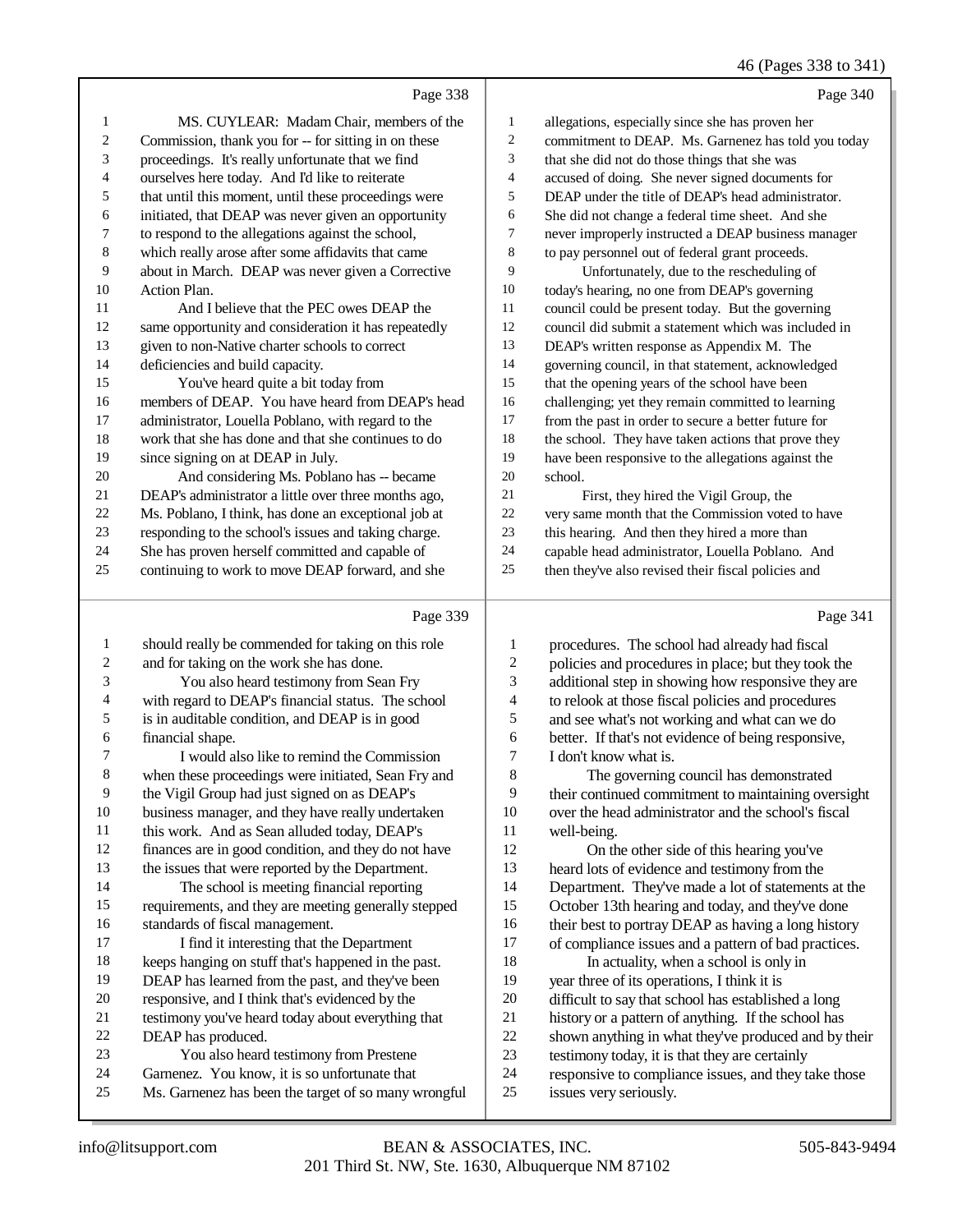### 47 (Pages 342 to 345)

|                | Page 342                                             |                | Page 344                                             |
|----------------|------------------------------------------------------|----------------|------------------------------------------------------|
| -1             | And this fact has been completely ignored            | 1              | the numerous letters of support that DEAP has        |
| $\overline{2}$ | by the Department. They haven't communicated with    | $\overline{c}$ | received from local tribal and national entities.    |
| 3              | the school since these proceedings have been         | 3              | Let's not forget that DEAP also received a           |
| $\overline{4}$ | initiated, and it's really been up to DEAP to reach  | 4              | "B" from the Public Education Department; so not     |
| 5              | out to the Department and to say, "What do you need? | 5              | only are they improving, but they are also           |
| 6              | What do we need to give you?"                        | 6              | out-performing local schools in their area.          |
| 7              | But that really means that DEAP has really           | 7              | I think one of the resonating themes of              |
| 8              | taken this seriously.                                | 8              | this -- and what I've heard from public comment --   |
| 9              | We also understand the Commission's                  | 9              | is too often, Native American students whether they  |
| 10             | concerns with the time limits of DEAP's response.    | 10             | live on or off the reservation, they are forced into |
| 11             | However, responding to these proceedings and         | 11             | a system that does not answer to their needs as      |
| 12             | responding to the audit findings are two separate    | 12             | indigenous peoples and does not offer a culturally   |
| 13             | endeavors, and the school has had to treat both      | 13             | relevant curriculum. The Commission heard this       |
| 14             | separately.                                          | 14             | testimony directly from concerned parents and        |
| 15             | So this school was preparing its response            | 15             | students at DEAP.                                    |
| 16             | for these proceedings, and also it had to focus on   | 16             | The State of New Mexico also has a legal             |
| 17             | responding to the audit. So this school has these    | 17             | obligation to educate Native American students in    |
| 18             | two separate processes sort of going at the same     | 18             | Native American communities. And DEAP Charter        |
| 19             | time, and they've been working on responding to      | 19             | School is a solution to this greater societal        |
| 20             | both.                                                | 20             | problem, and it deserves the full support of the     |
| 21             | None of the Department's evidence is new             | 21             | State.                                               |
| 22             | or compelling enough to warrant revocation. The      | 22             | I think, as you heard from parents who --            |
| 23             | Department has not produced any evidence that DEAP   | 23             | who have their children at DEAP, there are no better |
| 24             | has committed fraud or abuse. David Craig also       | 24             | alternatives in the area. DEAP is where they choose  |
| 25             | testified that there is no evidence of fraud or      | 25             | to enroll their child.                               |
|                | Page 343                                             |                | Page 345                                             |

### abuse, and you heard the same thing from Sean Fry today. The Department is still relying on affidavit testimony from two people that DEAP has never been given the opportunity to cross-examine, which is a horrible violation of due process. I would also like to remind the Commission that while statements may have led us to this hearing, they are not sufficient to support revocation. And with regards to that June 9th audit report that the Department has relied upon, DEAP has responded to every alleged violation in that report, and they have either remedied the issue or refuted it entirely. But I think the important takeaway is that DEAP has responded. Based on everything you've heard today, I 18 think it is very clear that DEAP is composed of a strong, capable, and exceptional group of people. And DEAP just started year three of its operations. And while some would agree that the school has struggled with its financial and administrative

- operations, most would also agree that the school has demonstrated tremendous success, not only in its
- community, but in the state. This is evidenced by

1 We still uphold that the Commission should<br>2 have implemented a Corrective Action Plan, and it 2 have implemented a Corrective Action Plan, and it's<br>3 unfortunate that these proceedings were initiated. unfortunate that these proceedings were initiated. 4 But even without that being given that opportunity,<br>5 DEAP, on its own initiative, has created this 5 DEAP, on its own initiative, has created this<br>6 orocess as a corrective action process, and the process as a corrective action process, and they 7 have taken action to correct those areas where the<br>8 school may have fallen short in the nast school may have fallen short in the past. 9 **DEAP** wants to stay open. With this goal<br>10 in mind, they have done everything they can to m 10 in mind, they have done everything they can to make<br>11 sure that they are compliant. And DEAP has made

11 sure that they are compliant. And DEAP has made<br>12 substantial progress toward achievement of the substantial progress toward achievement of the Department's standards and towards accepted standards of fiscal management.

 DEAP has continued -- is continuing to 16 work with the Commission and the Department. And 17 based on all the corrective actions that DEAP has based on all the corrective actions that DEAP has 18 taken on its own initiative, we ask that the<br>19 Commission not take any further action to

- Commission not take any further action toward
- 20 revocation of this great school.<br>21 Thank you Madam Chair
- 21 Thank you Madam Chair, Commissioners.<br>22 THE CHAIR: Thank you. And before you
- 22 THE CHAIR: Thank you. And before you go,<br>23 I'm going to turn this over to Mr. Stevens to ask
- I'm going to turn this over to Mr. Stevens to ask
- this question.
- MS. CUYLEAR: Okay.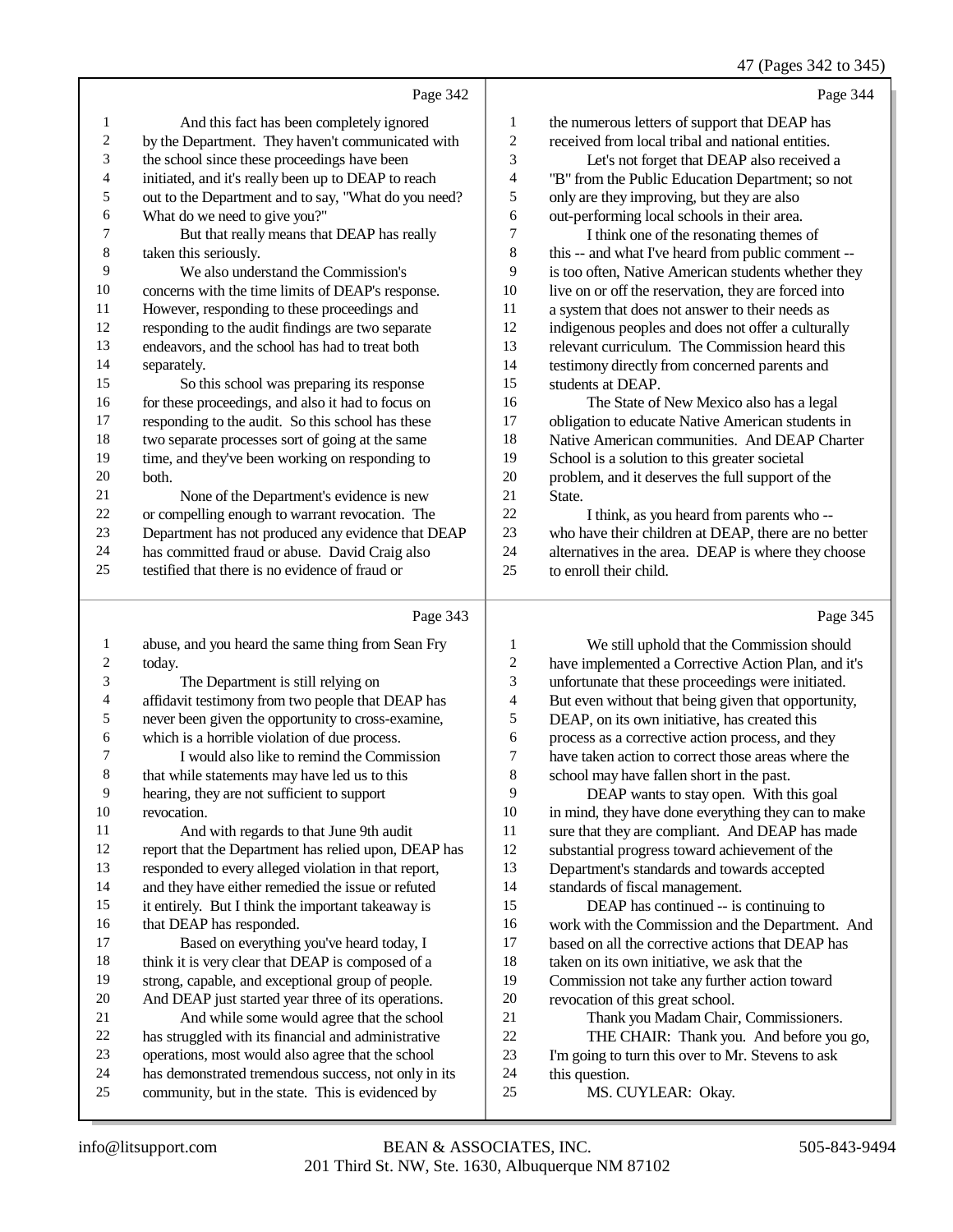# 48 (Pages 346 to 349)

|    | Page 346                                            |                | Page 348                                             |
|----|-----------------------------------------------------|----------------|------------------------------------------------------|
| 1  | MR. DAVID STEVENS: We've reviewed the               | 1              | session. And just as people have noted, the PED      |
| 2  | statute under which this is operating. I think the  | 2              | attorneys have been released for the day; so that    |
| 3  | Commission would be helped to be clear whether DEAP | 3              | we're trying to save the State money. So that's why  |
| 4  | is arguing that the Department has failed to        | $\overline{4}$ | they are not here.                                   |
| 5  | demonstrate any one of those four elements required | 5              | So we are -- this hearing is back in                 |
| 6  | for revocation, or whether DEAP is arguing that the | 6              | public session. The only thing -- the only item      |
| 7  | Department has demonstrated one or more; but, since | 7              | that was discussed during Executive Session was the  |
| 8  | the statute says "may revoke," it should exercise   | 8              | item of the revocation of DEAP, and there were no    |
| 9  | its discretion and not revoke.                      | 9              | votes taken during that time.                        |
| 10 | MS. CUYLEAR: Can I have a minute to --              | 10             | That being said, Commissioners, we are               |
| 11 | MR. DAVID STEVENS: Please.                          | 11             | ready for a motion.                                  |
| 12 | (Ms. Cuylear confers with co-counsel.)              | 12             | <b>COMMISSIONER ROBBINS: I'll move.</b>              |
| 13 | MS. CUYLEAR: So I'm going to turn it over           | 13             | THE CHAIR: Commissioner Robbins, would               |
| 14 | to my co-counsel to answer that question, if that's | 14             | you like to make the --                              |
| 15 | okay.                                               | 15             | <b>COMMISSIONER ROBBINS: I'll so move. I</b>         |
| 16 | THE CHAIR: We need the record to reflect            | 16             | move that the Public Education Commission not revoke |
| 17 | that Commissioner Caballero has left the room.      | 17             | the charter of DEAP, that there be imposed a         |
| 18 | MR. SOLIMON: In the documents that have             | 18             | Corrective Action Plan at the earliest opportunity.  |
| 19 | been submitted in DEAP's response -- I think it was | 19             | <b>COMMISSIONER TOULOUSE: Second.</b>                |
| 20 | October 12th -- we've identified those portions of  | 20             | THE CHAIR: There is a motion by                      |
| 21 | the statute that we believe we've refuted through   | 21             | Commissioner Robbins, a second by Commissioner       |
| 22 | statements or testimony or exhibits.                | 22             | Toulouse.                                            |
| 23 | But to the extent any of those statutory            | 23             | Commissioner Armbruster, a roll-call vote,           |
| 24 | standards have been met, we'd ask that the          | 24             | please.                                              |
| 25 | Commission, nevertheless, find that there is        | 25             | <b>COMMISSIONER ARMBRUSTER: Commissioner</b>         |

# Page 347

| $\perp$ | insufficient grounds to revoke the charter of DEAP.  | 1              | Peralta.                                     |
|---------|------------------------------------------------------|----------------|----------------------------------------------|
| 2       | MR. DAVID STEVENS: So that the Commission            | $\overline{c}$ | <b>COMMISSIONER PERALTA: Yes.</b>            |
| 3       | understands, DEAP is arguing, in the alternative,    | 3              | <b>COMMISSIONER ARMBRUSTER: Commissioner</b> |
| 4       | that those elements have not been met. But if the    | 4              | Toulouse.                                    |
| 5       | Commission determines that they have, it should      | 5              | <b>COMMISSIONER TOULOUSE: Yes.</b>           |
| 6       | nonetheless decide not to revoke?                    | 6              | <b>COMMISSIONER ARMBRUSTER: Commissioner</b> |
|         | MR. SOLIMON: Under its discretion to do              | 7              | Caballero.                                   |
| 8       | so, yes.                                             | 8              | <b>COMMISSIONER CABALLERO: Yes.</b>          |
| 9       | MR. DAVID STEVENS: Okay. Thank you.                  | 9              | <b>COMMISSIONER ARMBRUSTER: Commissioner</b> |
| 10      | THE CHAIR: Thank you.                                | 10             | Crone.                                       |
| 11      | Commissioners, we are now going to go into           | 11             | <b>COMMISSIONER CRONE: No.</b>               |
| 12      | Executive Session, as provided in the OMA. We're     | 12             | <b>COMMISSIONER ARMBRUSTER: Commissioner</b> |
| 13      | going to take a short break before we go into        | 13             | Johnston.                                    |
| 14      | Executive Session. That'll give the room time to     | 14             | <b>COMMISSIONER JOHNSTON: No.</b>            |
| 15      | clear out. It will give us a break.                  | 15             | <b>COMMISSIONER ARMBRUSTER: Commissioner</b> |
| 16      | During that time period, we will consider            | 16             | Gipson.                                      |
| 17      | only the subject matter of this hearing. No votes    | 17             | THE CHAIR: Yes.                              |
| 18      | will be taken, and we will reconvene to make a final | 18             | <b>COMMISSIONER ARMBRUSTER: Commissioner</b> |
| 19      | decision.                                            | 19             | Armbruster votes "No."                       |
| 20      | So I will, at this point in time, ask                | 20             | Commissioner Conyers.                        |
| 21      | everyone in the audience to please step outside, and | 21             | <b>COMMISSIONER CONYERS: Yes.</b>            |
| 22      | Commissioners will take a short break, and then      | 22             | <b>COMMISSIONER ARMBRUSTER: Commissioner</b> |
| 23      | we'll come back.                                     | 23             | Robbins.                                     |
| 24      | (Recess and Executive Session held.)                 | 24             | <b>COMMISSIONER ROBBINS: Yes.</b>            |
| 25      | THE CHAIR: I bring this hearing back into            | 25             | <b>COMMISSIONER ARMBRUSTER: That's a</b>     |
|         |                                                      |                |                                              |

Page 349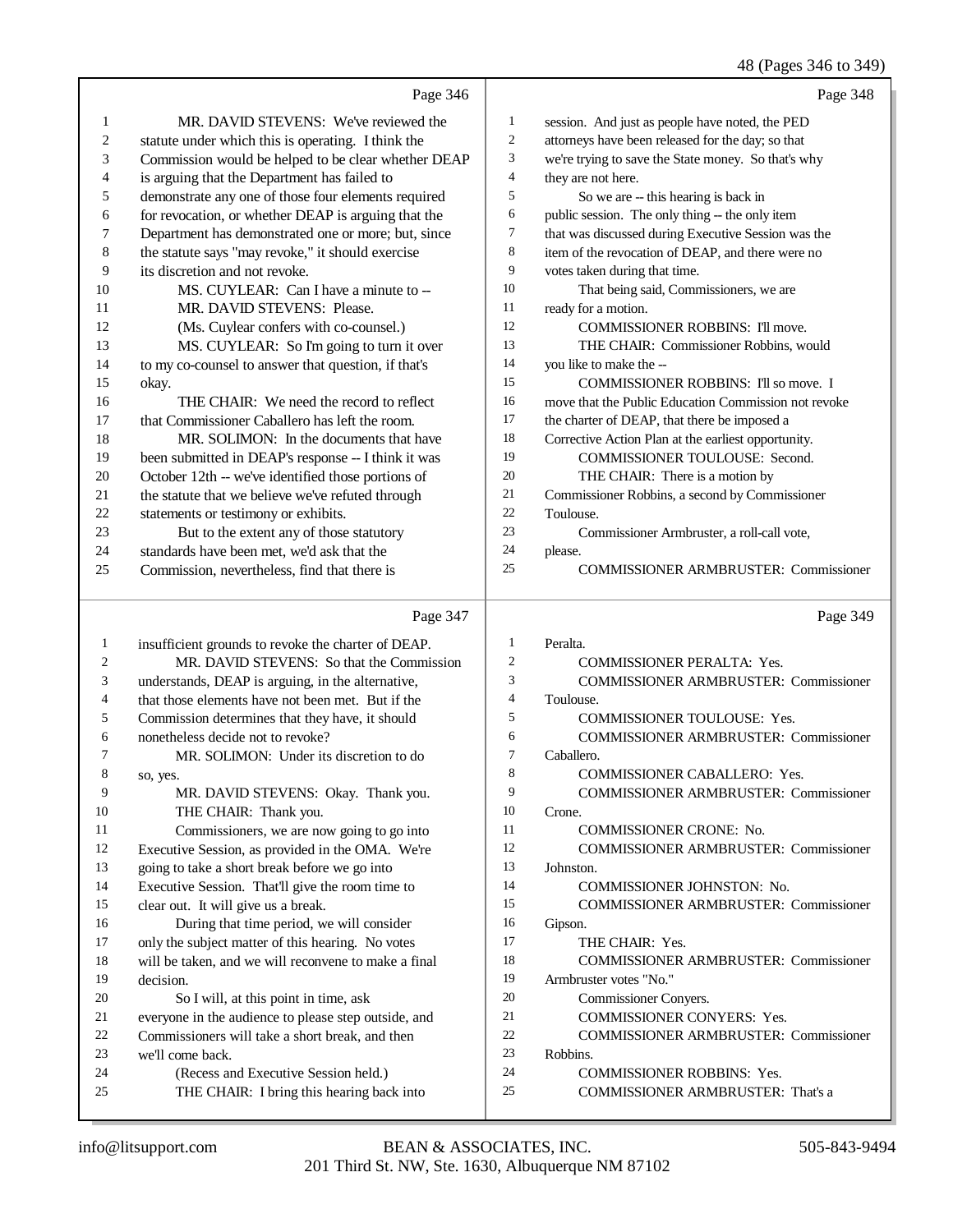## 49 (Pages 350 to 352)

|                                                                                                                                                        | Page 350                                                                                                                                                                                                                                                                                                                                                                                                                                                                                                                                                                                                                                                                                                                                                                                                                                                  | Page 352                                                                                                                                                                                                                                                                                                                                                                                                                                                                                                                                                                                                                                                                                                                                                                                                                                                                                                                                                                                                                                                                                        |
|--------------------------------------------------------------------------------------------------------------------------------------------------------|-----------------------------------------------------------------------------------------------------------------------------------------------------------------------------------------------------------------------------------------------------------------------------------------------------------------------------------------------------------------------------------------------------------------------------------------------------------------------------------------------------------------------------------------------------------------------------------------------------------------------------------------------------------------------------------------------------------------------------------------------------------------------------------------------------------------------------------------------------------|-------------------------------------------------------------------------------------------------------------------------------------------------------------------------------------------------------------------------------------------------------------------------------------------------------------------------------------------------------------------------------------------------------------------------------------------------------------------------------------------------------------------------------------------------------------------------------------------------------------------------------------------------------------------------------------------------------------------------------------------------------------------------------------------------------------------------------------------------------------------------------------------------------------------------------------------------------------------------------------------------------------------------------------------------------------------------------------------------|
| 1<br>$\overline{c}$<br>3<br>4<br>5<br>6<br>7<br>8<br>9<br>10<br>11<br>12<br>13<br>14<br>15<br>16<br>17<br>18<br>19<br>20<br>21<br>22<br>23<br>24<br>25 | six-to-three vote. It passes.<br>THE CHAIR: The motion passes with a<br>six-to-three vote. The Commission has come to a<br>decision based on the record made today; and it is<br>to not revoke the charter of DEAP.<br>We will provide a written decision within<br>ten working days of today's hearing. I -- it says,<br>"Either party may appeal the decision, pursuant to<br>NMSA 22-8B-7."<br>Before we conclude the hearing, are there<br>any questions about the Commission's decision and<br>how and when the order will be issued?<br>MR. SOLIMON: No, Madam Chair, other than<br>to thank you on behalf of my client for the<br>thoughtful deliberation and the decision that you<br>reached today. Thank you very much.<br>THE CHAIR: Okay. Thank you very much.<br>This hearing is now adjourned.<br>(Proceedings adjourned at 4:20 p.m.)      | $\mathbf{1}$<br><b>RECEIPT</b><br>$\overline{c}$<br>JOB NUMBER: 7857L CC Date: 10/24/17<br>3<br>PROCEEDINGS: PUBLIC HEARING, VOL. 2<br>$\overline{4}$<br>CASE CAPTION: IN RE: REVOCATION OF THE CHARTER OF<br>5<br>DEAP CHARTER SCHOOL<br>6<br>**************************<br>$\tau$<br>ATTORNEY: MS. BEVERLY FRIEDMAN<br>$\,8\,$<br>DOCUMENT: Transcript / Exhibits / Disks / Other<br>9<br>DATE DELIVERED: _______________ DEL'D BY: _________<br>10<br>REC'D BY: TIME:<br>**************************<br>11<br>12<br><b>ATTORNEY:</b><br>13<br>DOCUMENT: Transcript / Exhibits / Disks / Other<br>14<br>DATE DELIVERED: _______________ DEL'D BY: _________<br>15<br>REC'D BY: TIME:<br>16<br>**************************<br>17<br><b>ATTORNEY:</b><br>18<br>DOCUMENT: Transcript / Exhibits / Disks / Other<br>19<br>DATE DELIVERED: _______________ DEL'D BY: _________<br>20<br>$RECD BY:$ TIME:<br>21<br>****************************<br>22<br><b>ATTORNEY:</b><br>23<br>DOCUMENT: Transcript / Exhibits / Disks / Other<br>DATE DELIVERED: _______________ DEL'D BY: _________<br>24<br>25 |
| 1<br>2<br>3<br>4<br>5<br>6<br>7<br>8<br>9<br>10<br>11<br>12<br>13<br>14<br>15<br>16<br>17<br>18<br>19<br>20<br>21<br>22<br>23<br>24<br>25              | Page 351<br>BEFORE THE PUBLIC EDUCATION COMMISSION<br><b>STATE OF NEW MEXICO</b><br>IN RE: NOTICE OF INTENT TO REVOKE THE CHARTER OF<br>DZIL DITL'OOÍ SCHOOL OF EMPOWERMENT, ACTION AND<br>PERSEVERANCE<br>REPORTER'S CERTIFICATE<br>I, Cynthia C. Chapman, RMR, CCR #219, Certified<br>Court Reporter in the State of New Mexico, do hereby<br>certify that the foregoing pages constitute a true<br>transcript of proceedings had before the said New<br>Mexico Public Education Commission, held in the State<br>of New Mexico, County of Santa Fe, in the matter<br>therein stated.<br>In testimony whereof, I have hereunto set my<br>hand on October 31, 2017.<br>Cynthia C. Chapman, RMR-CRR, NM CCR #219<br>BEAN & ASSOCIATES, INC.<br>201 Third Street, NW, Suite 1630<br>Albuquerque, New Mexico 87102<br>Job No.: 8994L (CC)<br>Proofed By: KW |                                                                                                                                                                                                                                                                                                                                                                                                                                                                                                                                                                                                                                                                                                                                                                                                                                                                                                                                                                                                                                                                                                 |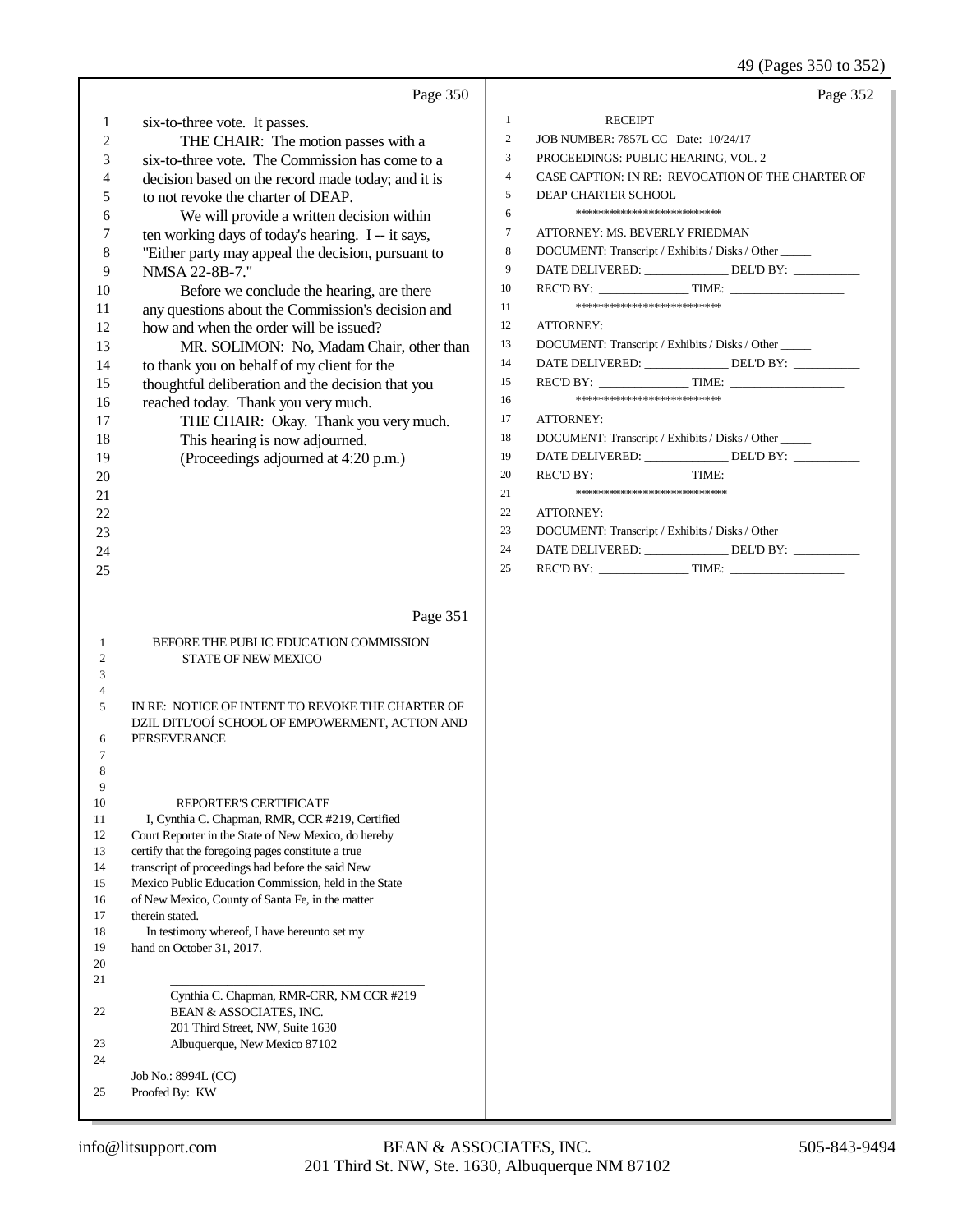| A                                | actions 189:14,20 205:2 248:13  | admission 169:19,23 170:8,9          |
|----------------------------------|---------------------------------|--------------------------------------|
| A-L-A-N 293:16                   | 248:17 331:20 336:24 340:18     | 259:13                               |
| a.m 161:13 165:2,15              | 345:17                          | admissions 333:12                    |
| Abila 231:10 240:22 241:2,10     | activities 194:2 215:16 314:1   | admit 171:11                         |
| 258:3 266:13                     | activity 230:23 237:11 245:18   | admitted 163:17 164:1 170:1,2        |
| ability 329:6 332:5              | 254:12 258:12 259:23            | 170:11,13,15 330:20                  |
| able 171:2 182:20 230:8 232:2    | actual 248:19,22 275:8 278:23   | admitting 169:22                     |
| 233:20 241:8 245:14 246:19       | 298:5                           | adopted 238:24                       |
| 251:1 257:25 258:3,7 266:12      | actuality 341:18                | ADP 232:19,19                        |
| 274:7 278:7 287:2 289:2 294:13   | add 267:3 318:3                 | advanced 255:11                      |
| 294:21 323:12                    | addition 251:8 260:20,21 335:13 | <b>Adverse</b> 248:4,9               |
| absolute 284:20                  | additional 197:4 279:3 341:3    | advise 167:16                        |
| absolutely 269:13 283:5          | address 205:9,9 206:8 236:19    | advised 323:17                       |
| abuse 342:24 343:1               | 295:14                          | advisement 320:12                    |
| academic 226:5 331:11            | addressed 186:20,21 197:9,10,12 | advisers 251:5                       |
| academically 179:10,11 324:22    | 198:11,12 205:25 210:5 220:7    | advocate 178:9 312:18,25             |
| acceptable 333:24                | 226:22 287:14                   | affairs 334:4                        |
| accepted 257:10,13,18 265:19,20  | <b>addresses</b> 324:21 331:13  | affect 324:25 325:1                  |
| 269:3 293:24 330:25 333:9,12     | addressing 197:17 198:14 205:14 | affidavit 176:4 192:16,19 193:10     |
| 333:18 334:12 335:20 336:4       | adhered 265:25                  | 235:9 249:22 251:12 252:12           |
| 345:13                           | adhering 285:8                  | 259:18 260:17 297:15 343:4           |
| access 217:11,13 232:7,19 233:10 | adjourned 350:18,19             | affidavits 315:2 338:8               |
| 241:3 258:1,3,7 261:14 301:9     | adjusted 266:15,25 270:7 320:1  | aforethought 286:19                  |
| 313:3                            | adjustment 266:22 267:8 269:21  | after-the-fact 287:1                 |
| accessing 328:13                 | 270:4 277:19                    | afternoon 253:12,13 270:19           |
| accident 256:4                   | adjustments 217:17 218:23       | 293:14 310:24 316:3                  |
| account 230:22 233:11 241:25     | 269:19 277:14                   | ago 203:8 209:16 287:15 316:4        |
| 242:1 249:8 254:15 257:7,11,19   | administered 298:14             | 338:21                               |
| 257:21 261:19 273:23,24 288:7    | administrative 214:20 316:12,13 | agree 246:1 251:7 252:7,24           |
| accounted 220:22,24              | 343:22                          | 257:17 266:3 302:17 343:21,23        |
| accounting 236:3,3,22 255:12     | administrator 174:1,7,11,14,16  | agreed 170:7 265:24                  |
| 257:10,14,18 265:19,20 333:9     | 174:19,22 175:17,21,24 176:23   | agreement 164:13,14 225:20           |
| 333:12,18                        | 176:25 177:3,5,8,13,18,24       | 296:5,6,9,17,18 328:18               |
| Accounting's 247:25              | 178:4 181:14,17 182:25 183:1,6  | <b>agreements</b> 231:16 233:3 297:2 |
| accounts 236:18 258:9 261:22     | 183:10,14 184:1 190:8,17 191:2  | <b>Aguilar</b> 240:13                |
| 272:14 334:23,24                 | 194:12,15,20 195:4 197:20       | Ah-ha 259:5                          |
| accurate 168:5 268:15 310:4      | 199:19 204:11 209:15 215:9      | <b>ahead</b> 280:1                   |
| accurately 248:1 299:15 302:9    | 223:24 224:1 225:14 226:18      | Alan 163:9 293:9,16 315:17           |
| 307:19                           | 268:9 269:18 288:18 306:18,19   | 316:16                               |
| accused 181:11 340:4             | 306:25 307:20 308:19 309:5,6    | <b>Albuquerque</b> 161:23 162:16,21  |
| achievement 345:12               | 311:15 312:5,9,19 315:18,23     | 351:23                               |
| acknowledged 340:14              | 318:5 319:9 321:25 325:15,16    | align 241:24 268:18                  |
| acquired 266:22                  | 325:18 326:10,12,13,16,19,22    | <b>Allan</b> 181:25                  |
| Act 165:24 167:25                | 327:8, 10, 11, 21 335: 12, 18   | allegation 297:15 311:17 313:11      |
| action 161:5 164:7 270:20        | 338:17,21 340:5,24 341:10       | allegations 172:3 177:14 179:17      |
| 271:15 332:23 338:10 345:2,6,7   | administrators 175:14 183:4     | 179:21 180:1,7 338:7 340:1,19        |
| 345:19 348:18 351:5              | 194:17                          | alleged 179:22 245:24 249:23         |
|                                  |                                 |                                      |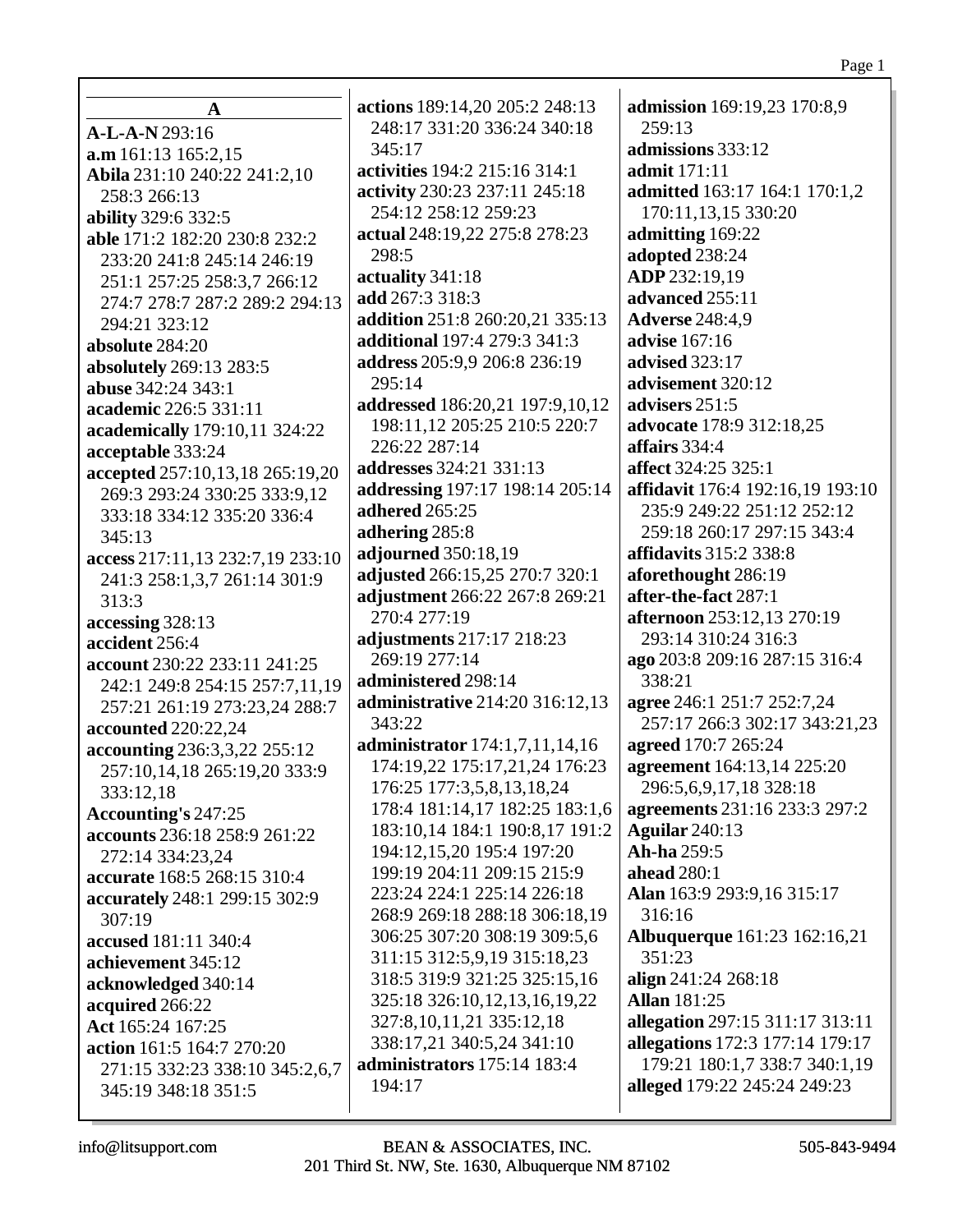| 272:19 273:8,13 274:6,12        |
|---------------------------------|
| 292:13,14 293:3 348:23,25       |
| 349:3,6,9,12,15,18,19,22,25     |
| arose 338:8                     |
| arrival $215:16$                |
| <b>arrived</b> 193:14 215:22    |
| artifacts 205:8                 |
| <b>aside</b> 180:9              |
| asked 172:12 187:1 194:21       |
|                                 |
| 204:23 219:3 223:3 244:16       |
| 264:24 292:2 295:7 322:12       |
| asking 218:10 221:15 226:8      |
| 242:16 270:4 271:3              |
| asks 170:23 250:8 332:14 333:8  |
| 337:1                           |
| <b>aspect</b> 284:24            |
| assessments 178:13 182:16       |
| assigned 191:1 242:8 255:10     |
| assist 228:25 238:3             |
| assistance 254:5 281:10         |
| assistant 162:19 228:22 255:7   |
| <b>Associates</b> 161:21 351:22 |

**assume** 260:4 **Assuming** 245:12 **assumptions** 259:20 **assurance** 278:11 **assurances** 247:25 **assure** 257:23 **attached** 317:2,5 **attaching** 200:20

**attack** 237:9 **attempt** 258:14 **attendance** 165:23 **attendant** 337:5

**attending** 178:9

**attachment** 164:16 245:11

**attended** 178:10 189:3 205:22

**attention** 183:18 185:22 187:19 239:18 247:8 249:21 255:19

Page 2

252:21 302:13 311:13 343:13 **alleges** 251:13 **Allegiance** 165:6 **allocate** 292:1 **allocated** 217:24 **allow** 286:25 **allowability** 259:25 **allowance** 331:15 **allowed** 167:22 238:13 279:14,16 311:13 **allowing** 181:12 **alluded** 339:11 **alternative** 347:3 **alternatives** 344:24 **amended** 168:1 **America** 288:9 **American** 175:3,6 344:9,17,18 **AmeriCorps** 252:11,15,20,22 253:3 297:14,21 298:1,10,13,23 299:13 300:5,17 301:3,5,6,13 301:18,21 302:1,6 307:21,22 308:4 309:10,12,19,25 314:1 **amiss** 309:7 **amount** 217:25 235:21 249:12 **amounts** 231:19 280:24 **analogous** 268:9 **analysis** 163:23 211:23 233:17 246:7 269:4 275:5 276:10 279:21 **analyst** 232:25 237:20 239:22 244:16 246:14 262:9 281:15 290:9 291:4 304:10 **analyzing** 235:15 **ancestors** 322:11 **and/or** 184:3 **Andrews** 162:10 169:5 **angry** 255:13 **ANN** 162:4 **answer** 203:20 248:10 261:24 344:11 346:14 **answered** 210:24 221:13 **answering** 214:9 **answers** 168:9 180:6 222:10 292:5 **anticipated** 244:18 269:2 322:8 **anybody** 202:22 298:12 305:21 319:13

**anymore** 241:11 320:9 **anyway** 245:23 333:21 **AP** 237:16 **Apodaca** 161:13 165:17 **apologize** 192:16 210:21 316:13 326:9 **apparently** 249:20 331:11 333:1 **appeal** 350:8 **appear** 168:14 240:2 268:15 **appearance** 169:3 **appears** 204:24 270:16 **appendix** 235:10 260:17 318:15 318:23 340:13 **applicable** 331:11 **application** 328:11 **applies** 172:11 **apply** 171:19 257:16 **appreciate** 222:1 323:12 324:16 **appreciating** 324:9 **approach** 192:14 317:7 318:22 **approached** 328:12,17 **appropriate** 184:3 219:18 226:8 266:4 274:23 286:10 307:13 330:1,13 334:14,15 **appropriately** 236:7 **approval** 184:4 240:8 312:8 319:10 **approvals** 287:1 **approve** 217:18 **approved** 212:12 217:4 240:5,14 267:7 277:10 328:12 **approximately** 168:15 **April** 304:3,4,5 **Apta** 240:25 **AptaFund** 231:7 241:12 **Archuleta** 163:21 229:19 230:1,3 260:22 281:7 282:1 **area** 175:22 226:6 334:17 344:6 344:24 **areas** 212:23 213:15 215:21 226:4 345:7 **arguing** 346:4,6 347:3 **arguments** 163:14 168:22 329:16 **Arizona** 176:19 214:15,17 **Armbruster** 162:4 166:1,3,6,9,10 166:13,16,19,22,25 167:4 209:13,14,21 210:12 272:6,7,11

295:19 299:17 **attorney** 162:19,20 167:15 168:24 190:5 352:7,12,17,22 **attorneys** 348:2 **audience** 347:21 **audit** 180:2,3,13,14,15,17 189:15 189:21 196:24 197:2,2,8,11,17

197:21,22 198:15 199:11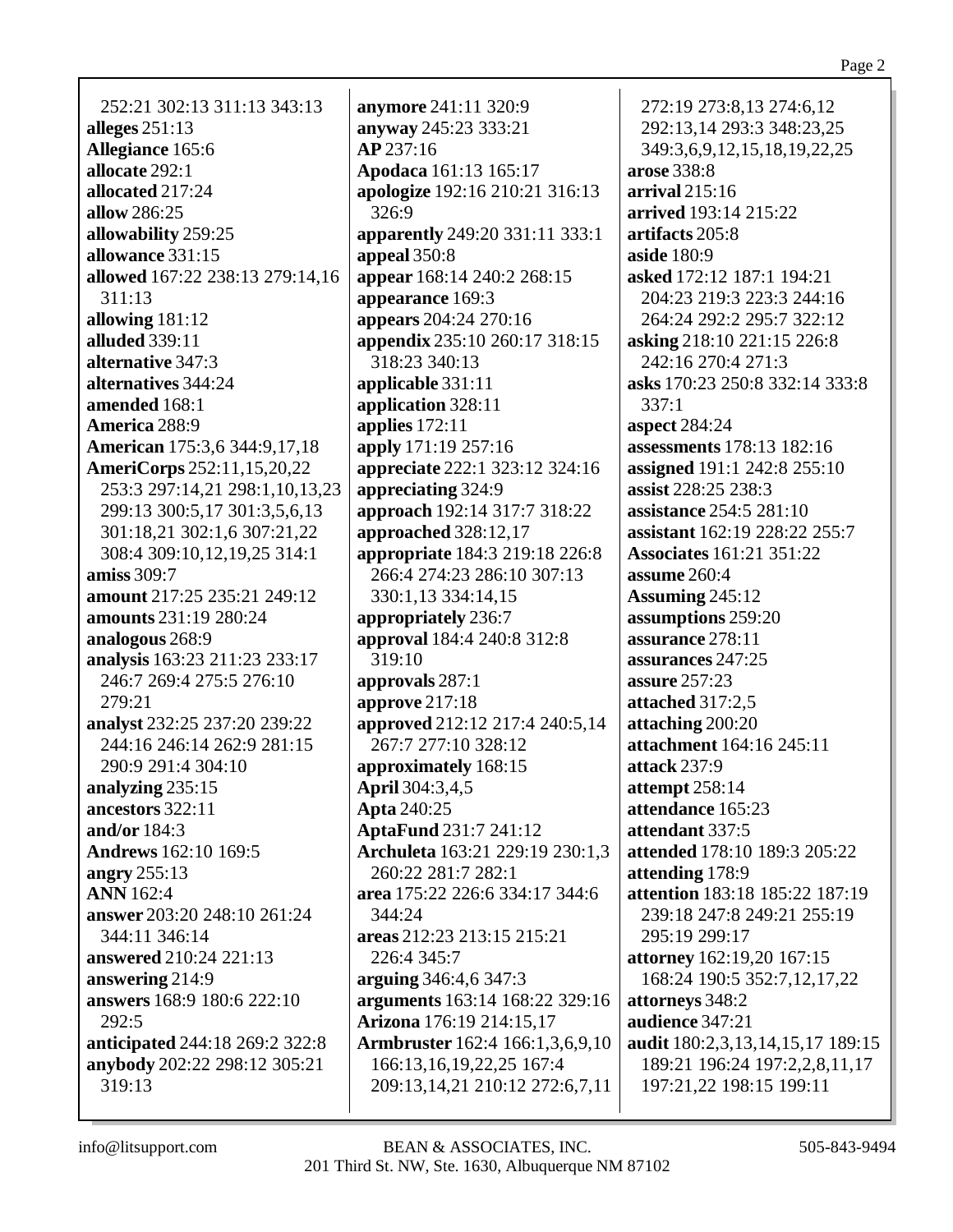| 200:15 201:20 203:21 205:10           | back 185:6 189:4 205:1 206:1          | 188:15,20 190:23 202:7 209:19          |
|---------------------------------------|---------------------------------------|----------------------------------------|
| 205:23 206:6,22,24 207:8,10,13        | 220:25 223:15 227:10 231:20           | 216:25 217:1 242:22,23 253:6           |
| 207:15,20,23 208:2,7,7,12,16          | 232:8 244:2 245:1,4,14 252:18         | 278:13 289:18 290:6                    |
| 213:20 235:19 236:12 243:6            | 256:18 261:2 268:24 277:9,11          | <b>Bean</b> 161:21 351:22              |
| 247:5,6,15,21,22,23,24 248:2,5        | 281:12 286:12 291:22 298:1            | beauty $255:21$                        |
| 248:8,11,13 262:15,16,19,20,22        | 308:19 314:8 318:14 320:15            | began 175:13 207:4 233:4               |
| 263:8,9,10 270:21 271:10 287:9        | 323:9 325:8 333:3,10 347:23,25        | Begay 181:23 182:9 189:2,6             |
| 331:25,25 333:22 335:22,25            | 348:5                                 | 213:2 307:5 319:2 329:6                |
| 342:12,17 343:11                      | backed 262:13,13,15                   | <b>Begay's</b> 213:10                  |
| auditable 339:5                       | background 173:18 174:13 254:5        | beginning 178:19 203:22 210:11         |
| audited 231:4                         | backup 231:17 234:25 266:8            | 211:8 212:12 218:18 273:19             |
| Auditing 280:15                       | 287:11 288:8 293:2                    | 330:5                                  |
| auditor 236:14 249:2 283:21           | backwards 267:22                      | begins $192:8$                         |
| 286:5 294:11                          | <b>bad</b> 341:17                     | <b>behalf</b> 169:5 194:4 307:3,6,8,14 |
| audits 197:24 204:13 255:3            | <b>balance</b> 163:24 212:5 256:17    | 315:9,21 316:9,20 320:5 350:14         |
| August 203:22,22 204:24 207:18        | 272:24,25                             | <b>believe</b> 176:5,14 181:3 182:18   |
| 238:12 258:25 311:7 320:15            | <b>balances</b> 230:23 231:5 236:10   | 186:2 190:10 191:3 194:11              |
| August's 246:3                        | 265:23 266:20 275:11 282:25           | 197:5 200:9 204:18 207:17,19           |
| authorities 320:17                    | 314:3                                 | 209:10 212:24 214:5 220:11             |
| authority 194:4,6 199:6 231:17        | ballpark 218:3 219:7                  | 229:14 230:12 232:23 234:18            |
| 249:17 260:9,10 266:23 307:6,8        | bank 231:12,22 233:5 257:7,11         | 246:5,9,25 247:9 254:8 264:3           |
| 307:10,13 311:18 316:15,18            | 257:19,20 260:21 261:19,22            | 266:16 276:16 278:19,25                |
| 317:21 320:1,2,5,6,8,15 325:9         | 266:15 267:2 272:14 273:23            | 280:12 281:13 284:3,5 286:12           |
| 325:11 326:1,6,12,19 337:23           | 281:22 288:7 317:9 334:23             | 290:8,17 294:10 303:15,18,22           |
| authorization 325:13                  | <b>BAR</b> 278:14,15                  | 304:10 323:6 330:1,22 332:17           |
| authorized 238:14 254:15              | bare 268:25 278:2 280:25 286:3        | 336:10 338:11 346:21                   |
| authorizing 266:18                    | bare-bones 262:7 278:8,18             | believes 331:6                         |
| availability 263:3                    | 280:20 282:15                         | <b>bell</b> 288:1                      |
| available 205:24 232:6 271:2          | <b>Barnhouse</b> 162:15 169:10 292:25 | benefits 282:21                        |
| 274:5 280:3                           | 293:2                                 | <b>Benita</b> 214:5                    |
| avenues 229:6                         | <b>BARs</b> 217:17 277:19             | best 208:15 239:1,4 248:3 250:10       |
| average 211:24 241:21 267:19          | <b>base</b> 291:6                     | 258:19 272:25 284:6,7,19 285:1         |
| 282:19                                | based 167:20 179:20 182:24            | 300:25 302:10 341:16                   |
| award 297:7,9                         | 196:8 219:17 234:21 235:16            | better 198:20 267:12 289:16            |
| awards 259:25                         | 236:5 240:3 241:14 245:21             | 305:12 340:17 341:6 344:23             |
| aware 177:8,11,12,14 180:19,23        | 250:13 259:23,24 262:15,16,20         | <b>Beverly</b> 162:23 168:25 352:7     |
| 194:2 196:24 216:11 217:23            | 263:8,9 266:15 267:1,9 268:2          | beyond 226:15,19 270:3 323:16          |
| 238:25 259:13,17 263:19 264:9         | 268:15 273:1 274:10 278:15            | <b>bids</b> 221:21                     |
| 264:10 265:11 271:16 280:22           | 280:3 283:14 286:7,8 292:3            | big 179:11 193:15 224:22               |
| 301:20 302:12 311:12 313:11           | 304:7 334:2 343:17 345:17             | <b>bill</b> 224:19,22                  |
| 314:6 318:4                           | 350:4                                 | bills 185:4 224:14,18,19               |
| awry 309:7                            | basically 191:21 203:11 207:12        | <b>binder</b> 169:20 185:22,24 192:1,2 |
|                                       | 208:18 230:6 231:15 234:17            | 192:5,7,10 201:7 203:7 267:14          |
| B                                     | 236:15 247:24 248:2 271:3             | 270:11 306:11                          |
| <b>B</b> 164:8,11 239:18 283:18 344:4 | 273:8 274:8 275:24 278:10             | bit 177:6 224:11 229:9 308:21          |
| <b>B-R-A-U-E-R293:16</b>              | 286:16 326:6 328:20                   | 309:23 338:15                          |
| <b>Bachelor</b> 173:19                | basis 178:1,16 181:21 185:17          | black 185:21 187:19 192:8 201:7        |
|                                       |                                       |                                        |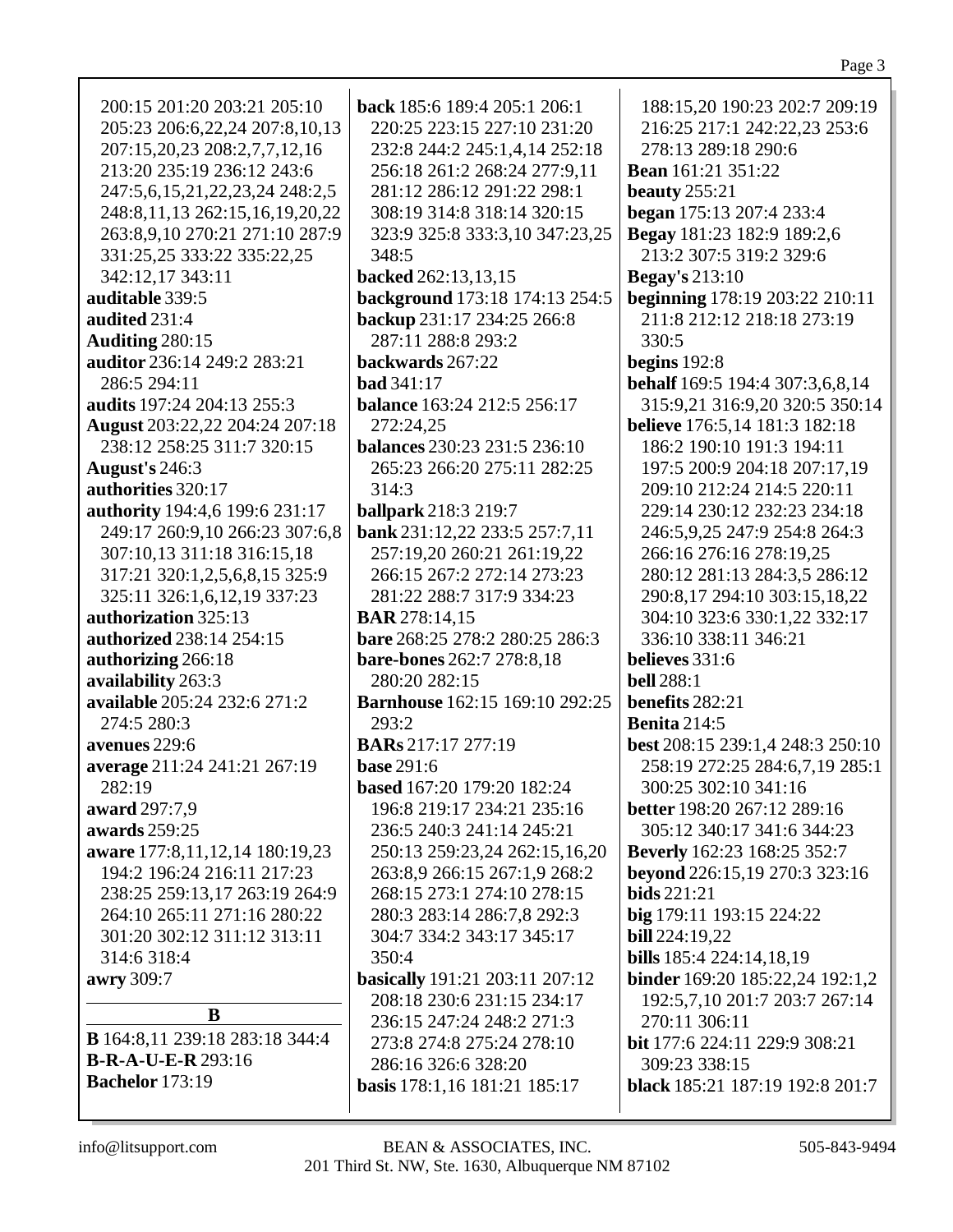239:15 267:14 295:20 306:11 **blanks** 233:4 **block** 224:4 **blocks** 274:21 **blonde** 199:25 **board** 178:12,16 181:2,4 183:24 185:14,18 198:8 213:16,19 240:9 245:22 265:25 267:2 328:17 **Bobroff** 294:15 298:8 304:13 **bodies** 324:24 **body** 199:7 **bones** 268:25 278:2 280:25 286:3 **book** 236:2 318:9 **books** 236:11 237:9 241:19 256:10,13 259:19 281:22,24 291:17 **bore** 330:2 **bottom** 212:8 240:7 300:5 308:15 **Brauer** 163:9 293:9,16 **bread** 256:7,9 258:18 **break** 180:11 227:4 347:13,15,22 **breakfast** 191:17 323:14,23 324:2 **briefly** 173:17 174:3 177:4 178:23 239:8 250:5 **bring** 261:20 312:25 347:25 **brings** 224:16 **broad** 254:7 **broke** 232:10 **broken** 232:9 236:22 **brought** 183:18 221:9 229:13 333:1 **budget** 163:22,22,23,23,24 164:3 164:4,11 178:18 183:19,22 184:7,12 186:13 191:1 211:16 211:19,21,23 212:11,19,23 213:11,21,22 216:3 217:3,7,17 217:22,25 218:6,11,16,23 219:16,21 232:25 235:16 239:5 239:20,22 240:4,8,15 242:17 244:16 246:7,14 262:2,4,5,7,8 262:25 267:13 268:4,22 269:1,3 269:8,9,12,16,19 270:1,6 274:3 274:4 275:5 276:9 277:14,18,23 277:25 278:8,18 279:19 280:4 280:14,20 281:5,6,15 282:15

334:25 **budgeted** 235:23 262:11 **budgets** 182:17 212:21 239:24 263:1,7 **build** 274:20,23 325:2 338:14 **building** 161:13 165:17 274:21 **built** 328:16 **Bureau** 180:17 246:7 248:13 269:4 275:5 276:10 **business** 188:13 195:25 196:7,11 196:18 216:22 228:9,12,14,16 229:2 230:5 231:9 234:5 237:19 237:20 242:6,8 245:13 250:2 251:6 252:3,14 253:15,22 254:8 255:10,24 265:17 272:15 273:5 273:15 281:23 282:1,14,19,19 283:4 302:14,20,22,25 303:2,9 303:11,14,15,16,19,21 304:1,6 304:18 305:1,4,8,11,11,15 312:23 313:1,8 318:6,12 319:4 319:11 320:13 321:22 327:12 327:16 333:14 334:5 335:16 339:10 340:7 **busy** 283:4 **C C** 161:21 162:1,9 164:11 211:24 239:14,24 267:14 283:18 351:11,21 **Caballero** 162:5 167:2,3 201:14 201:21,25 202:2,8,15 203:1 227:5 288:13 289:9,10,15,21 290:1,4,12,25 291:9 346:17 349:7,8 **call** 165:1,11 166:1 167:14 180:4 229:23,24 245:2 277:2,16 **called** 172:13 182:18 233:5 236:20 245:3 328:24 **calling** 195:16 278:2 **calls** 173:5 188:16 242:15 **capable** 338:24 340:24 343:19 **capacity** 223:12 338:14 **CAPTION** 352:4 **care** 191:17 231:17 232:2 249:16 260:9 261:9 321:2,3 **career** 174:4 175:1,5,13

290:9 291:4 299:1 304:10 313:4

**CARLOS** 162:5 **CARMIE** 162:7 **carried** 262:12 **carry** 235:17,25 269:16 **carryover** 235:21 262:11 269:1 **case** 168:18,22 169:6 171:2 172:13 227:13 234:12 259:22 277:12 287:7 308:1 310:14 330:8 334:2 352:4 **cases** 261:12 **cash** 163:24 164:4 230:22 231:6 235:15,17,21,25 236:1,2,10 245:21 246:3 257:23 262:13 273:3 275:9,12,22,25 **Categorical** 236:21 **caught** 246:16 258:24 **cause** 211:10 240:17 **causes** 240:18 **CC** 161:25 351:24 352:2 **CCR** 161:21 351:11,21 **Central** 219:15 **certain** 180:6 185:2 229:1 255:15 261:6 **certainly** 283:2 332:20 341:23 **Certificate** 163:16 174:24 351:10 **certificates** 189:4 **certification** 264:6 **certifications** 174:21 228:11 **certified** 175:11,16,20 181:22,23 189:6 209:17 351:11 **certify** 351:13 **CES** 221:16,17,17,18 **cetera** 267:20,20 **chain** 185:4 **Chair** 162:3,4 165:1,8,10,12 166:18 167:6 169:12,25 170:3 170:11,17,19 171:1,5,7 173:1,3 173:4 199:23 201:12 203:2,3,17 205:18 206:4,9,14 207:1,15,20 207:25 208:2,5,20,25 209:8,12 209:14 210:18,20 221:6 222:3,4 223:6 224:7 225:3,24 226:1,10 226:21 227:1,3,6,9 243:11 272:3,5,9 274:14,16 281:18,19 281:20 283:8,9 285:12 287:22 288:11 289:9 291:11,13 292:13 293:5 306:1 310:10,13 315:7

Page 4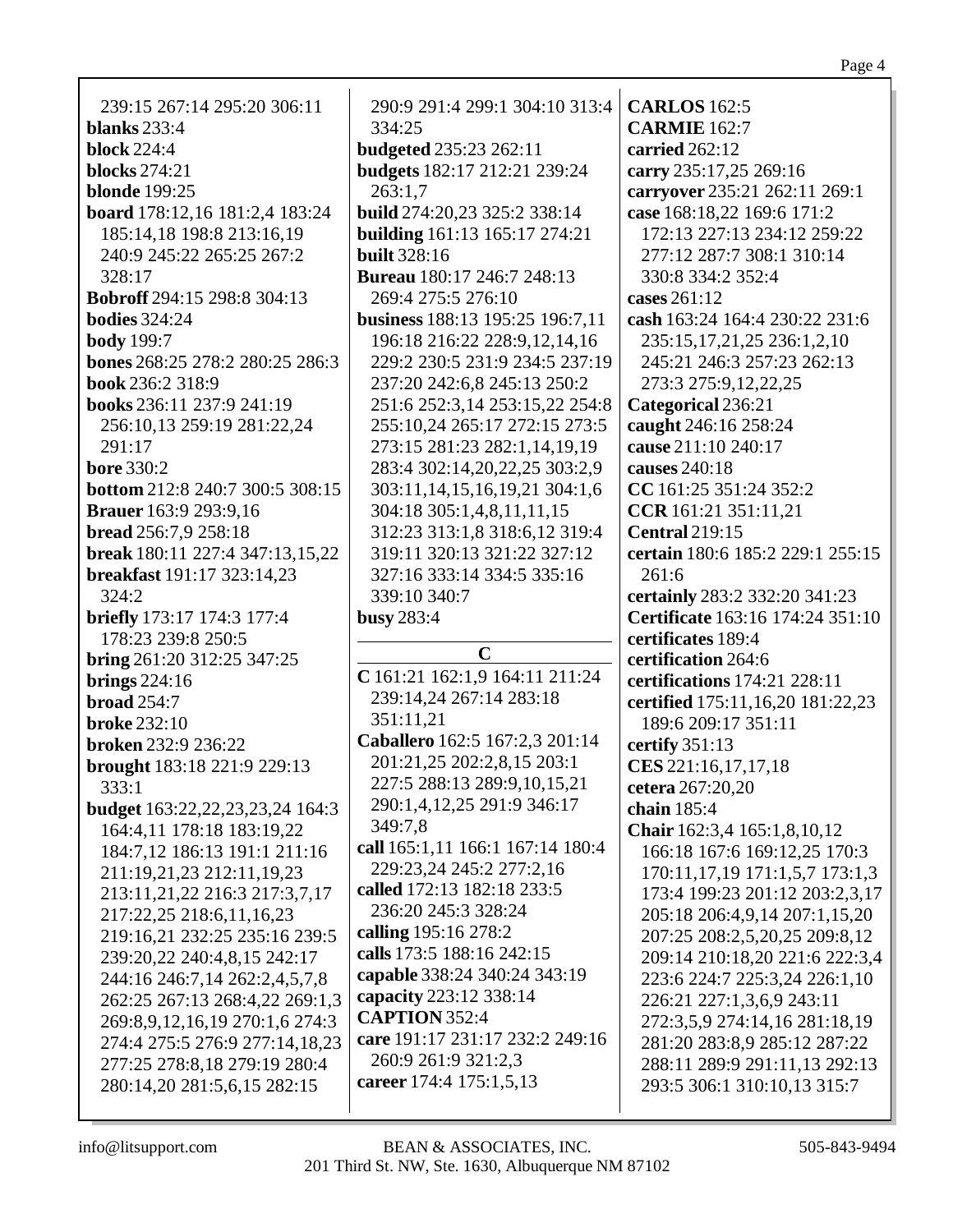| 320:20,22 323:11,15,24 325:6,8  | children 209:22 210:14 269:25    | collectively 331:25                  |
|---------------------------------|----------------------------------|--------------------------------------|
| 326:25 327:2 329:12,15,17       | 270:2 344:23                     | collects 224:16                      |
| 336:13 337:14,16,24 338:1       | choose 171:12 282:17 344:24      | come 165:14 177:1 183:22 209:9       |
| 345:21,22 346:16 347:10,25      | chosen 305:4                     | 224:14,18 236:19,20 249:7            |
| 348:13,20 349:17 350:2,13,17    | <b>Christine</b> 242:11,16       | 256:6 263:10 269:10 273:4            |
| challenges 229:1,7              | <b>Cindy</b> 168:4               | 279:3 285:4 289:4 314:25 322:6       |
| challenging 340:16              | City 173:21                      | 322:13 323:1,9 326:16 347:23         |
| chance 248:21                   | claim 196:20                     | 350:3                                |
| change 241:25 278:7 280:5       | claimed 301:1 312:15,22          | comes 209:18 277:15 283:21           |
| 290:19 308:17 313:23 340:6      | Clarence 295:13                  | comfortable 225:19                   |
| changed 207:7 223:15 238:12     | clarification 287:24 288:16      | coming 178:25 194:9 200:5            |
| 267:2,5 297:16 313:12           | clarify 210:23 315:16 327:25     | 217:21 226:25 241:5,5 288:4,6        |
| changes 207:3 275:19 314:6      | clarity $284:25$                 | 318:4,8 323:4 324:11                 |
| channel 277:11                  | class 224:3 268:6,6,8,16         | command 185:4                        |
| Chapman 161:21 168:4 351:11     | classified 213:6                 | commence 177:9                       |
| 351:21                          | classroom 174:9 214:16 220:23    | commended 339:1                      |
| chapter 178:9                   | classrooms 282:18 284:11         | comment 168:19 271:11 322:24         |
| characterize 303:8,8            | clean 265:9                      | 344:8                                |
| charge 338:23                   | clear 168:7 177:16 180:12 198:19 | comments 263:17                      |
| Charlotte 163:21 229:19 230:1,2 | 200:14 206:10,19 233:8 288:2     | <b>Commission</b> 161:1 162:18 165:9 |
| 231:12 282:1                    | 298:22 333:15 343:18 346:3       | 165:23,25 167:11,17 168:16,20        |
| <b>Chart</b> 236:18 258:8       | 347:15                           | 168:24 170:23 171:10,20              |
| charter 161:5 164:14 165:20     | clicking $293:1$                 | 192:10 198:3 329:18,21 331:8         |
| 167:25 169:11 173:25 175:24     | client 350:14                    | 332:17 338:2 339:7 340:22            |
| 177:10 182:19 184:13,16         | clients 228:25 234:7 235:2       | 343:7 344:13 345:1,16,19 346:3       |
| 190:18 195:21 196:11 208:22     | 241:17 243:4 250:25 278:12       | 346:25 347:2,5 348:16 350:3          |
| 219:4 222:7,13 228:17,19 229:2  | 279:13                           | 351:1,15                             |
| 229:10,12,13 240:25 247:17      | close 242:23 271:7               | <b>Commission's 177:9 342:9</b>      |
| 256:3 268:10 296:8 301:14       | closed 211:25 291:16             | 350:11                               |
| 330:19 331:24 332:11 333:7,16   | closely 328:1 335:14             | <b>Commissioner</b> 165:10 166:1,3,3 |
| 334:10 336:25 337:7 338:13      | closes 270:17                    | 166:5,6,6,8,9,9,11,12,13,13,15       |
| 344:18 347:1 348:17 350:5       | closing 163:14 168:22 329:16     | 166:16,16,19,19,21,22,22,24,25       |
| 351:5 352:4,5                   | closure 226:3,5 228:24 253:23    | 166:25 167:2,3,4,7 170:17,20         |
| chartering 199:6                | 255:2 292:8                      | 171:4,6 172:16 201:14,21,25          |
| Chavez 164:11 232:24 239:22     | closures 228:23 291:20           | 202:2,8,15 203:1,3,4,6,16,23         |
| 262:9 281:16 290:9 304:9        | co-counsel 169:9 346:12,14       | 204:1,5,15,21 205:12,16 209:13       |
| check 244:25 249:9 254:15 263:3 | coach 174:8                      | 209:14,21 210:12,18,19 211:1,5       |
| 318:25 319:12 325:12            | code 237:3 241:25 251:15 335:6   | 211:10,14,20 212:6,7,18,25           |
| checkbook 236:3                 | 336:7,12                         | 213:4,9,14,19,24 214:3,8,14,19       |
| checks 232:12,13 233:23 235:2,5 | codes 242:1                      | 214:23 215:2,5,8,12,15 216:2,5       |
| 237:16,17,17 254:16 265:23      | coding 233:11                    | 216:9, 13, 17, 21 217:2, 6, 10, 15   |
| 266:20 282:24 298:9 314:3       | cofounder 315:15,21 316:5        | 217:20 218:5,9,21 219:2,8,11         |
| 317:14,14 318:8,10 320:3,7,9    | cofounders 182:8                 | 219:14 220:1,9,14,17 221:3,9         |
| 325:24                          | cognizable 171:21                | 221:18,25 222:3,4,14,16,18           |
| chief 188:25 189:6 319:14 335:8 | collaborate 178:11 182:16,20     | 223:1,6,7,11,21 224:2,6 225:4,5      |
| 336:8                           | collaboration 191:19 193:20      | 225:11,23 226:1,21 227:5 272:6       |
| child 344:25                    | colleagues 176:24                | 272:7,11,19 273:8,13 274:6,12        |
|                                 |                                  |                                      |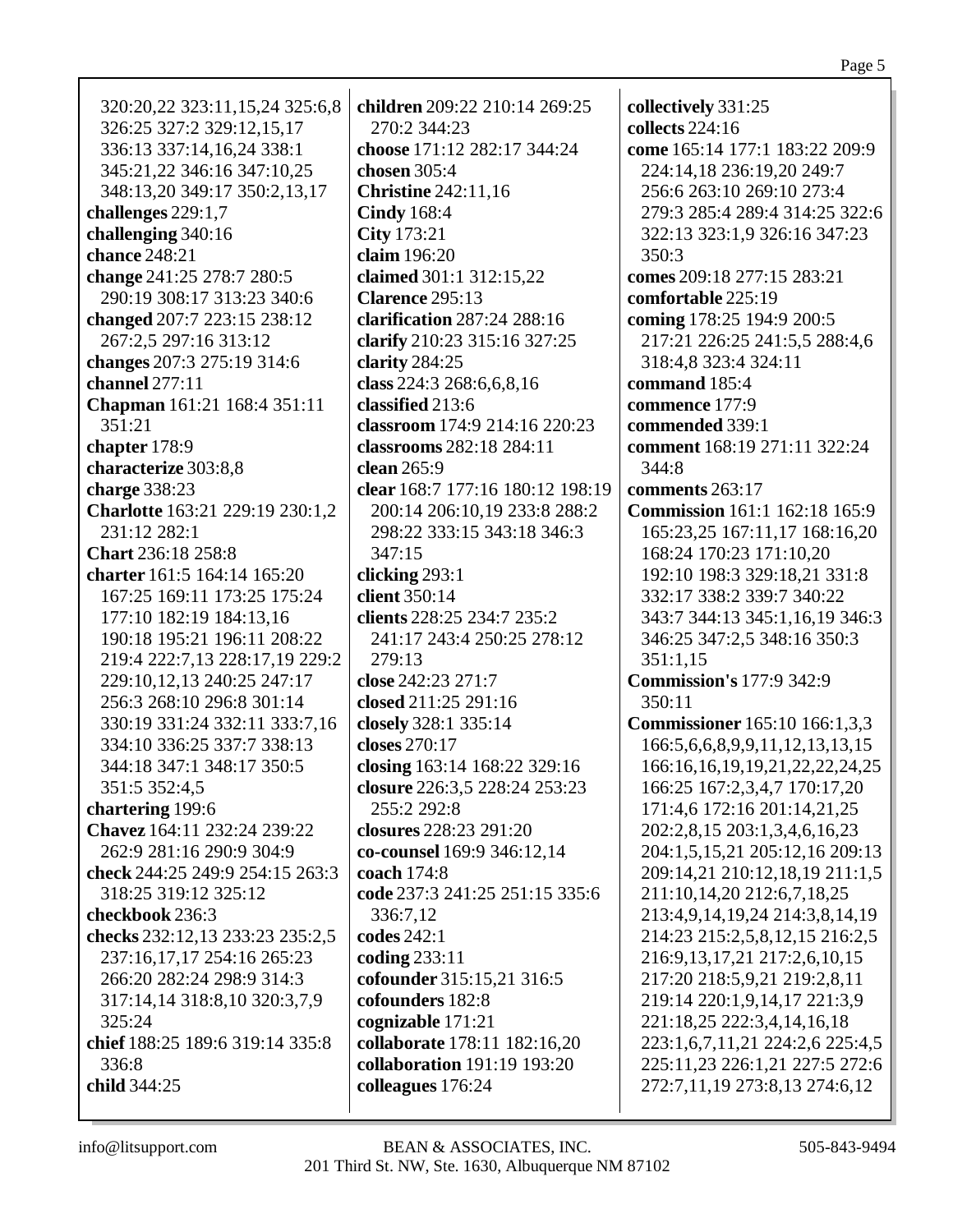| 274:14,15,19,24 275:13 276:5                                | compare 256:23 291:18                                  | consideration 338:12                  |
|-------------------------------------------------------------|--------------------------------------------------------|---------------------------------------|
| 276:11,23 277:2,18,23 278:4,16                              | compared 267:1                                         | considered 171:13 246:15 266:21       |
| 278:22 279:2,8,10,23,25 280:6                               | comparison 231:4 256:22 267:21                         | considering 178:20 338:20             |
| 280:13,19 281:2,9,17,18,19                                  | compelling 342:22                                      | consistent 195:15 258:8 273:17        |
|                                                             |                                                        |                                       |
| 282:3,7,10 283:1,6,8,9,25 284:2                             | compile 300:14,16                                      | constant 329:5                        |
| 284:21 285:1,10,12,13 286:16                                | compiled 274:22                                        | constantly 265:21                     |
| 286:24 287:13,21 288:12,13,15                               | complete 189:17 208:15 230:4                           | constitute 351:13                     |
| 289:8, 9, 10, 15, 21 290:1, 4, 12, 25                       | 256:22 327:5                                           | constitutes 165:24                    |
| 291:9,12,13 292:6,12,13,14                                  | completed 238:9 241:15 318:25                          | consumed 215:17 219:20                |
| 293:3 320:21,22,25 321:9                                    | 319:4,6,16,23                                          | contact 200:13 201:17 202:3           |
| 323:11, 15, 18, 24 325: 5, 6, 7, 13                         | completely 237:10,11 258:11                            | 218:13                                |
| 325:20,25 326:4,8,15,18,23,25                               | 342:1                                                  | contacted 202:22 229:11,16            |
| 327:1,9,14,20,24 328:5,8 329:3                              | completing 234:1 236:5 319:20                          | 230:3 231:25 232:16 242:6             |
| 346:17 348:12,13,15,19,21,21                                | compliance 254:19 270:9 283:23                         | contacting 198:17                     |
| 348:23,25,25 349:2,3,3,5,6,6,8                              | 332:15,20 333:6 341:17,24                              | contacts 202:23 222:7                 |
| 349:9,9,11,12,12,14,15,15,18                                | compliant 278:1 332:24 345:11                          | containing 192:2                      |
| 349:18,20,21,22,22,24,25                                    | complies 187:21 239:16 243:10                          | contents 187:16 244:10,12             |
| <b>Commissioners</b> 162:2 167:22                           | 246:24 270:13 296:13 299:20                            | continually 265:25                    |
| 172:14,18 192:12 201:12                                     | comply 208:6 245:14 246:19                             | continued 164:1 341:9 345:15          |
| 225:24 227:3 272:5 310:10                                   | complying 332:23                                       | continues 338:18                      |
| 320:20 329:12 345:21 347:11                                 | component 248:24,24                                    | continuing 338:25 345:15              |
| 347:22 348:10                                               | composed 343:18                                        | contract 175:19 176:12,13             |
| commitment 340:2 341:9                                      | comprehension 179:13                                   | 190:14 230:14 330:19,20               |
| committed 338:24 340:16 342:24                              | computer 257:25                                        | 332:12 333:8,16 334:10 337:1          |
| committee 201:20,20 213:20,21                               | concern 219:16 280:20 331:20                           | contracted 217:24 273:5               |
| 213:23,25                                                   | 336:23                                                 | contractor 242:6                      |
| committees 178:8                                            | concerned 344:14                                       | contracts 221:20 233:2 251:25         |
| common 183:1 210:1 287:6                                    | concerning 165:20                                      | control 253:1 254:14 265:22           |
| communicate 188:13,17 198:21                                | concerns 200:12 226:15,16                              | 266:5 333:24 334:15,18                |
| 202:16,17 216:25 230:3 242:20                               | 331:19 332:10 334:8 336:19                             | controls 283:22,24 299:14             |
| communicated 199:15 342:2                                   | 342:10                                                 | 300:19                                |
| communicates 183:23                                         | conclude 350:10                                        | <b>conversation</b> 229:22 230:13     |
|                                                             |                                                        |                                       |
| communicating 199:10,20 202:7<br>202:10,10 242:24 289:17,22 | <b>conclusion</b> 268:3 337:6<br>concrete 269:6 283:13 | 244:13 286:5 289:5 326:5,20           |
|                                                             | condition 234:21 235:6,7,8 237:8                       | conversations 234:9,11 291:7<br>305:3 |
| 290:5                                                       |                                                        |                                       |
| communication 191:8 200:6                                   | 241:21 256:13 339:5,12                                 | Conyers 162:5 166:11,12 225:4,5       |
| 201:16 202:19,25 205:1 206:11                               | conducted 165:7,16 167:24                              | 225:11,23 288:12,15 289:8             |
| 206:11 229:7 234:3 262:8 264:4                              | 171:8                                                  | 349:20,21                             |
| 276:9,21 290:15,18,22                                       | conference 202:6 277:5                                 | cooks 323:22                          |
| communications 266:10 291:1                                 | conferred 170:6                                        | Cooperative 221:23                    |
| <b>communities</b> 324:11 344:18                            | confers 346:12                                         | coordinates 302:1                     |
| community 164:15 215:21                                     | confident 262:15,17                                    | copies 204:12 231:12 232:13           |
| 291:23 305:9 322:3 323:10                                   | confirmed 235:19 279:4                                 | 233:2,23 235:1,1,5 240:9              |
| 343:25                                                      | confused 170:22                                        | 260:10,23 295:16 315:2                |
| commute 176:19                                              | connection 308:5                                       | copy 186:25 187:4,6,8 192:3,14        |
| company 232:18,19 237:18 249:6                              | conservative 218:19                                    | 203:13 204:16,18,19,23 217:3          |
| 249:15                                                      | consider 169:14 347:16                                 | 231:16 239:11,20 242:11               |
|                                                             |                                                        |                                       |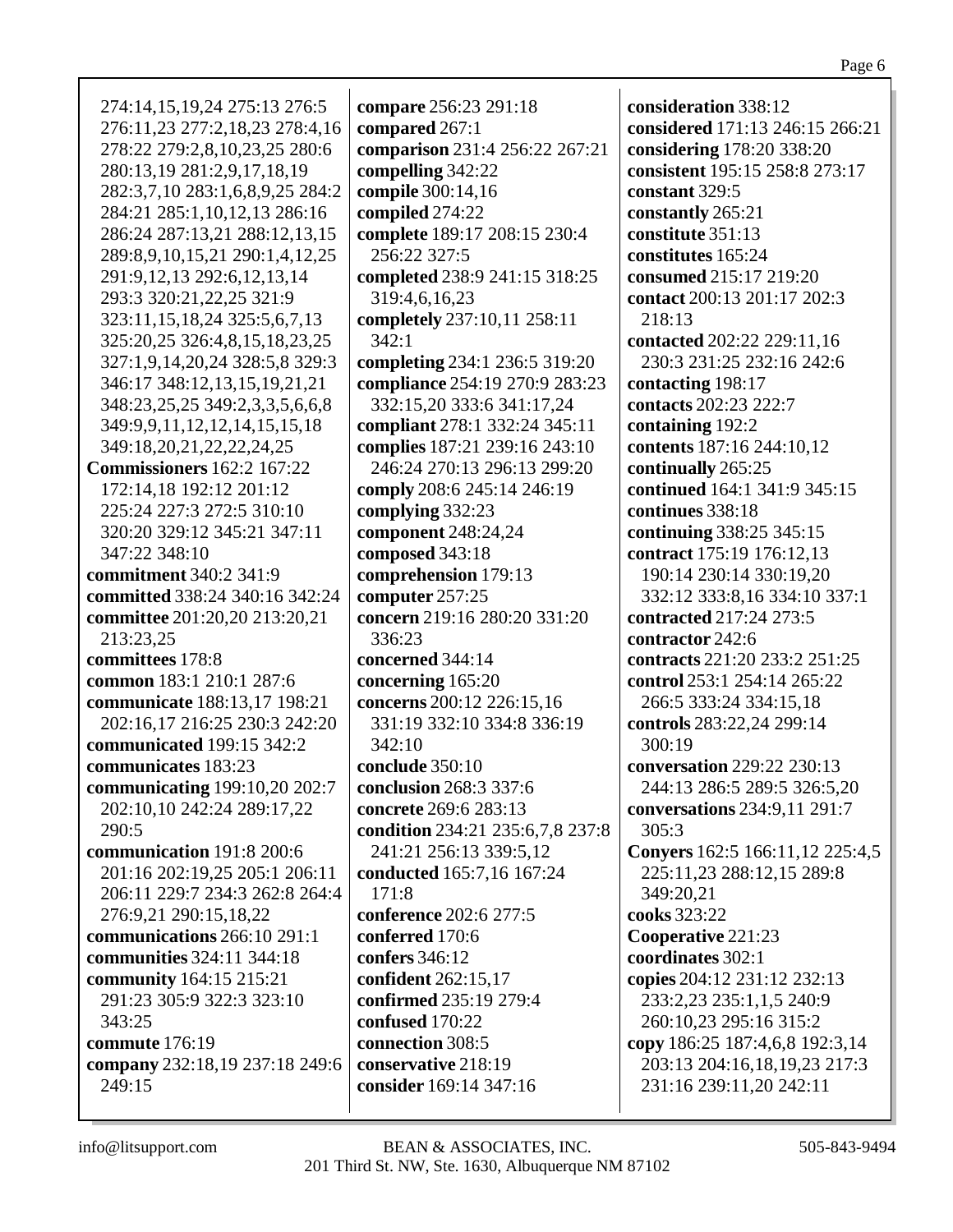| 243:22,25 244:3,7 314:7 318:10<br>core 179:7 210:1<br>corner 240:7<br>corps 299:3 300:14 301:18,21<br>308:2,3 309:10,25<br>correct 171:5 189:21 190:9,19,20<br>190:23,24 195:4,5,19,24 197:2<br>197:3 199:15 200:17,18 201:8<br>206:4 208:21 213:2 214:13<br>218:10 234:2 235:12 245:10,11<br>247:2 253:16 254:3,20 256:11<br>256:15 257:8,9 259:2 260:5<br>262:23 263:14 264:3,19 265:16<br>271:20,22,23 274:18 278:3,9<br>279:1,4,9 283:4 286:20,21<br>288:5 294:7,8,25 296:21 297:6<br>297:12 298:4,21 300:23 302:7,8<br>303:17,18 304:20,21 308:13<br>316:6,24 317:17 319:5 320:2<br>337:19 338:13 345:7<br>corrected 207:9 302:5<br>corrections 242:1<br>corrective 186:13 189:13,20<br>248:13,16 270:20 271:15<br>290:14 332:23 338:9 345:2,6,17<br>348:18<br>correctly 274:9 278:5 302:9<br>306:21 307:18<br>council 180:20 185:15 188:18,21<br>191:9 205:21 206:21,25 208:9<br>208:12,19 238:7,18 241:23 | covering 203:11<br>CPO 189:3,5,10 254:13<br>Craig 163:21 164:3,10 186:9,18<br>187:8 188:1,6,9 200:20 218:12<br>222:23 230:7 234:9 240:11<br>243:15 244:13 245:3,10 246:9<br>252:21 262:9 266:16 267:10<br>269:4 276:17 277:25 279:13,17<br>281:14 287:5 289:5 290:2,5,13<br>290:18 291:5 304:12 333:4<br>334:16 335:3 342:24<br><b>Craig's 222:25</b><br>create 204:12 208:9 297:8<br>created 183:7 207:12 218:16<br>345:5<br>creating 216:18<br>creation 239:10<br>credentialed 195:22<br>credentialing 337:2<br>credit 231:24<br>Crone 162:6 166:23,24 283:8,9<br>283:25 284:2,21 285:1,10<br>349:10,11<br>cross-examination 172:9 190:1<br>253:10 306:8 316:1<br>cross-examine 222:6 343:5<br>crumbs 256:7,9 258:18<br>CSA 168:2 171:9<br>culturally 344:12<br>culture 286:7 305:8 | 169:8,9 170:3 173:5,12 185:24<br>189:23 227:12,17,23 243:13,14<br>253:7 272:4 293:8,13 305:17<br>310:9,13,16,23 315:8,24 338:1<br>345:25 346:10,12,13<br>Cynthia 161:21 351:11,21<br>D<br>D 163:1,21 164:3,7,8,8,10,12<br>317:6<br>daily 178:1 181:21 185:11 190:23<br>191:23 209:18 217:8 242:22,23<br>289:17 290:6,15,17 313:6<br><b>Dan</b> 247:1<br>Daniel 247:10 270:17 294:11,18<br>295:14<br><b>DANIELLE</b> 162:6<br>data 179:14 258:1,15<br>date 176:5 201:3 207:15 224:25<br>233:8 256:18 271:5,13,21,22<br>287:10,10,11,17 306:13 332:21<br>336:1 352:2,9,14,19,24<br>dated 192:3 203:9 247:10<br>dates 207:7<br>David 162:7,19 167:13,14,14<br>186:9,17 187:8 188:6 200:20<br>230:7 234:9 240:11 243:15<br>244:13 245:2,10 252:21 262:9<br>266:16 267:10 269:4 279:13<br>281:13 290:18 291:5 304:12<br>333:4 334:16 335:3 342:24 |
|------------------------------------------------------------------------------------------------------------------------------------------------------------------------------------------------------------------------------------------------------------------------------------------------------------------------------------------------------------------------------------------------------------------------------------------------------------------------------------------------------------------------------------------------------------------------------------------------------------------------------------------------------------------------------------------------------------------------------------------------------------------------------------------------------------------------------------------------------------------------------------------------------------------|---------------------------------------------------------------------------------------------------------------------------------------------------------------------------------------------------------------------------------------------------------------------------------------------------------------------------------------------------------------------------------------------------------------------------------------------------------------------------------------------------------------------------------------------------------------------------------------------------------------------------------------------------------------------------------------------------------------------------------------------------------------------------------------|----------------------------------------------------------------------------------------------------------------------------------------------------------------------------------------------------------------------------------------------------------------------------------------------------------------------------------------------------------------------------------------------------------------------------------------------------------------------------------------------------------------------------------------------------------------------------------------------------------------------------------------------------------------------------------------------------------------------------------------------------------------------------------------------------------------------------------------------|
|                                                                                                                                                                                                                                                                                                                                                                                                                                                                                                                                                                                                                                                                                                                                                                                                                                                                                                                  |                                                                                                                                                                                                                                                                                                                                                                                                                                                                                                                                                                                                                                                                                                                                                                                       |                                                                                                                                                                                                                                                                                                                                                                                                                                                                                                                                                                                                                                                                                                                                                                                                                                              |
|                                                                                                                                                                                                                                                                                                                                                                                                                                                                                                                                                                                                                                                                                                                                                                                                                                                                                                                  |                                                                                                                                                                                                                                                                                                                                                                                                                                                                                                                                                                                                                                                                                                                                                                                       |                                                                                                                                                                                                                                                                                                                                                                                                                                                                                                                                                                                                                                                                                                                                                                                                                                              |
|                                                                                                                                                                                                                                                                                                                                                                                                                                                                                                                                                                                                                                                                                                                                                                                                                                                                                                                  |                                                                                                                                                                                                                                                                                                                                                                                                                                                                                                                                                                                                                                                                                                                                                                                       |                                                                                                                                                                                                                                                                                                                                                                                                                                                                                                                                                                                                                                                                                                                                                                                                                                              |
|                                                                                                                                                                                                                                                                                                                                                                                                                                                                                                                                                                                                                                                                                                                                                                                                                                                                                                                  |                                                                                                                                                                                                                                                                                                                                                                                                                                                                                                                                                                                                                                                                                                                                                                                       |                                                                                                                                                                                                                                                                                                                                                                                                                                                                                                                                                                                                                                                                                                                                                                                                                                              |
|                                                                                                                                                                                                                                                                                                                                                                                                                                                                                                                                                                                                                                                                                                                                                                                                                                                                                                                  |                                                                                                                                                                                                                                                                                                                                                                                                                                                                                                                                                                                                                                                                                                                                                                                       |                                                                                                                                                                                                                                                                                                                                                                                                                                                                                                                                                                                                                                                                                                                                                                                                                                              |
|                                                                                                                                                                                                                                                                                                                                                                                                                                                                                                                                                                                                                                                                                                                                                                                                                                                                                                                  |                                                                                                                                                                                                                                                                                                                                                                                                                                                                                                                                                                                                                                                                                                                                                                                       |                                                                                                                                                                                                                                                                                                                                                                                                                                                                                                                                                                                                                                                                                                                                                                                                                                              |
|                                                                                                                                                                                                                                                                                                                                                                                                                                                                                                                                                                                                                                                                                                                                                                                                                                                                                                                  |                                                                                                                                                                                                                                                                                                                                                                                                                                                                                                                                                                                                                                                                                                                                                                                       |                                                                                                                                                                                                                                                                                                                                                                                                                                                                                                                                                                                                                                                                                                                                                                                                                                              |
|                                                                                                                                                                                                                                                                                                                                                                                                                                                                                                                                                                                                                                                                                                                                                                                                                                                                                                                  |                                                                                                                                                                                                                                                                                                                                                                                                                                                                                                                                                                                                                                                                                                                                                                                       |                                                                                                                                                                                                                                                                                                                                                                                                                                                                                                                                                                                                                                                                                                                                                                                                                                              |
|                                                                                                                                                                                                                                                                                                                                                                                                                                                                                                                                                                                                                                                                                                                                                                                                                                                                                                                  |                                                                                                                                                                                                                                                                                                                                                                                                                                                                                                                                                                                                                                                                                                                                                                                       |                                                                                                                                                                                                                                                                                                                                                                                                                                                                                                                                                                                                                                                                                                                                                                                                                                              |
|                                                                                                                                                                                                                                                                                                                                                                                                                                                                                                                                                                                                                                                                                                                                                                                                                                                                                                                  |                                                                                                                                                                                                                                                                                                                                                                                                                                                                                                                                                                                                                                                                                                                                                                                       |                                                                                                                                                                                                                                                                                                                                                                                                                                                                                                                                                                                                                                                                                                                                                                                                                                              |
|                                                                                                                                                                                                                                                                                                                                                                                                                                                                                                                                                                                                                                                                                                                                                                                                                                                                                                                  |                                                                                                                                                                                                                                                                                                                                                                                                                                                                                                                                                                                                                                                                                                                                                                                       |                                                                                                                                                                                                                                                                                                                                                                                                                                                                                                                                                                                                                                                                                                                                                                                                                                              |
|                                                                                                                                                                                                                                                                                                                                                                                                                                                                                                                                                                                                                                                                                                                                                                                                                                                                                                                  |                                                                                                                                                                                                                                                                                                                                                                                                                                                                                                                                                                                                                                                                                                                                                                                       |                                                                                                                                                                                                                                                                                                                                                                                                                                                                                                                                                                                                                                                                                                                                                                                                                                              |
|                                                                                                                                                                                                                                                                                                                                                                                                                                                                                                                                                                                                                                                                                                                                                                                                                                                                                                                  |                                                                                                                                                                                                                                                                                                                                                                                                                                                                                                                                                                                                                                                                                                                                                                                       |                                                                                                                                                                                                                                                                                                                                                                                                                                                                                                                                                                                                                                                                                                                                                                                                                                              |
|                                                                                                                                                                                                                                                                                                                                                                                                                                                                                                                                                                                                                                                                                                                                                                                                                                                                                                                  |                                                                                                                                                                                                                                                                                                                                                                                                                                                                                                                                                                                                                                                                                                                                                                                       |                                                                                                                                                                                                                                                                                                                                                                                                                                                                                                                                                                                                                                                                                                                                                                                                                                              |
|                                                                                                                                                                                                                                                                                                                                                                                                                                                                                                                                                                                                                                                                                                                                                                                                                                                                                                                  |                                                                                                                                                                                                                                                                                                                                                                                                                                                                                                                                                                                                                                                                                                                                                                                       |                                                                                                                                                                                                                                                                                                                                                                                                                                                                                                                                                                                                                                                                                                                                                                                                                                              |
|                                                                                                                                                                                                                                                                                                                                                                                                                                                                                                                                                                                                                                                                                                                                                                                                                                                                                                                  |                                                                                                                                                                                                                                                                                                                                                                                                                                                                                                                                                                                                                                                                                                                                                                                       |                                                                                                                                                                                                                                                                                                                                                                                                                                                                                                                                                                                                                                                                                                                                                                                                                                              |
|                                                                                                                                                                                                                                                                                                                                                                                                                                                                                                                                                                                                                                                                                                                                                                                                                                                                                                                  | curiosity 288:16                                                                                                                                                                                                                                                                                                                                                                                                                                                                                                                                                                                                                                                                                                                                                                      | 346:1,11 347:2,9                                                                                                                                                                                                                                                                                                                                                                                                                                                                                                                                                                                                                                                                                                                                                                                                                             |
| 242:14,25 263:20 264:15,16                                                                                                                                                                                                                                                                                                                                                                                                                                                                                                                                                                                                                                                                                                                                                                                                                                                                                       | current 175:23 191:11 195:17                                                                                                                                                                                                                                                                                                                                                                                                                                                                                                                                                                                                                                                                                                                                                          | <b>Dawn</b> 307:5                                                                                                                                                                                                                                                                                                                                                                                                                                                                                                                                                                                                                                                                                                                                                                                                                            |
| 273:16 275:15 320:17 325:21                                                                                                                                                                                                                                                                                                                                                                                                                                                                                                                                                                                                                                                                                                                                                                                                                                                                                      | 211:2,8 217:25 228:3 230:24<br>231:7 240:14 242:16 252:13                                                                                                                                                                                                                                                                                                                                                                                                                                                                                                                                                                                                                                                                                                                             | day 182:14 187:17 200:23 201:1                                                                                                                                                                                                                                                                                                                                                                                                                                                                                                                                                                                                                                                                                                                                                                                                               |
| 325:23 340:11,12,14 341:8<br>councils 274:2                                                                                                                                                                                                                                                                                                                                                                                                                                                                                                                                                                                                                                                                                                                                                                                                                                                                      | 253:22 262:1 293:17 333:14                                                                                                                                                                                                                                                                                                                                                                                                                                                                                                                                                                                                                                                                                                                                                            | 201:8 211:6 244:15 246:10                                                                                                                                                                                                                                                                                                                                                                                                                                                                                                                                                                                                                                                                                                                                                                                                                    |
| counsel 167:23 204:22                                                                                                                                                                                                                                                                                                                                                                                                                                                                                                                                                                                                                                                                                                                                                                                                                                                                                            | 334:4,5                                                                                                                                                                                                                                                                                                                                                                                                                                                                                                                                                                                                                                                                                                                                                                               | 270:5 278:23 304:5 321:7                                                                                                                                                                                                                                                                                                                                                                                                                                                                                                                                                                                                                                                                                                                                                                                                                     |
| Counselors 329:15                                                                                                                                                                                                                                                                                                                                                                                                                                                                                                                                                                                                                                                                                                                                                                                                                                                                                                | currently 191:13 211:3 223:8                                                                                                                                                                                                                                                                                                                                                                                                                                                                                                                                                                                                                                                                                                                                                          | 323:19,23 348:2                                                                                                                                                                                                                                                                                                                                                                                                                                                                                                                                                                                                                                                                                                                                                                                                                              |
| count 267:18                                                                                                                                                                                                                                                                                                                                                                                                                                                                                                                                                                                                                                                                                                                                                                                                                                                                                                     | 226:12 228:4,21 235:20 237:1                                                                                                                                                                                                                                                                                                                                                                                                                                                                                                                                                                                                                                                                                                                                                          | day-to-day 192:23 193:3,5,11                                                                                                                                                                                                                                                                                                                                                                                                                                                                                                                                                                                                                                                                                                                                                                                                                 |
| counted 180:2                                                                                                                                                                                                                                                                                                                                                                                                                                                                                                                                                                                                                                                                                                                                                                                                                                                                                                    | 239:2 241:10 246:2 251:21                                                                                                                                                                                                                                                                                                                                                                                                                                                                                                                                                                                                                                                                                                                                                             | 311:21 313:3                                                                                                                                                                                                                                                                                                                                                                                                                                                                                                                                                                                                                                                                                                                                                                                                                                 |
| County 174:15 328:13,22 351:16                                                                                                                                                                                                                                                                                                                                                                                                                                                                                                                                                                                                                                                                                                                                                                                                                                                                                   | 252:17 255:1,4 262:10,21                                                                                                                                                                                                                                                                                                                                                                                                                                                                                                                                                                                                                                                                                                                                                              | days 247:20 271:7,10 315:1                                                                                                                                                                                                                                                                                                                                                                                                                                                                                                                                                                                                                                                                                                                                                                                                                   |
| couple 209:16 253:18 258:21                                                                                                                                                                                                                                                                                                                                                                                                                                                                                                                                                                                                                                                                                                                                                                                                                                                                                      | 268:11 280:7 290:11,22                                                                                                                                                                                                                                                                                                                                                                                                                                                                                                                                                                                                                                                                                                                                                                | 329:20 332:18 350:7                                                                                                                                                                                                                                                                                                                                                                                                                                                                                                                                                                                                                                                                                                                                                                                                                          |
| 294:19 317:3                                                                                                                                                                                                                                                                                                                                                                                                                                                                                                                                                                                                                                                                                                                                                                                                                                                                                                     | curriculum 178:14 185:9 344:13                                                                                                                                                                                                                                                                                                                                                                                                                                                                                                                                                                                                                                                                                                                                                        | de 162:11,16                                                                                                                                                                                                                                                                                                                                                                                                                                                                                                                                                                                                                                                                                                                                                                                                                                 |
| course 234:19 235:20 247:21,23                                                                                                                                                                                                                                                                                                                                                                                                                                                                                                                                                                                                                                                                                                                                                                                                                                                                                   | curve 322:17                                                                                                                                                                                                                                                                                                                                                                                                                                                                                                                                                                                                                                                                                                                                                                          | deal 311:20 335:14                                                                                                                                                                                                                                                                                                                                                                                                                                                                                                                                                                                                                                                                                                                                                                                                                           |
| 266:7 287:9 306:7 332:25                                                                                                                                                                                                                                                                                                                                                                                                                                                                                                                                                                                                                                                                                                                                                                                                                                                                                         | Custodian 162:23                                                                                                                                                                                                                                                                                                                                                                                                                                                                                                                                                                                                                                                                                                                                                                      | dealing 335:25                                                                                                                                                                                                                                                                                                                                                                                                                                                                                                                                                                                                                                                                                                                                                                                                                               |
| court 161:22 168:4 351:12                                                                                                                                                                                                                                                                                                                                                                                                                                                                                                                                                                                                                                                                                                                                                                                                                                                                                        | customize 283:19                                                                                                                                                                                                                                                                                                                                                                                                                                                                                                                                                                                                                                                                                                                                                                      | dealt 295:8                                                                                                                                                                                                                                                                                                                                                                                                                                                                                                                                                                                                                                                                                                                                                                                                                                  |
| cover 208:12 249:8,9 256:2                                                                                                                                                                                                                                                                                                                                                                                                                                                                                                                                                                                                                                                                                                                                                                                                                                                                                       | cut 196:5                                                                                                                                                                                                                                                                                                                                                                                                                                                                                                                                                                                                                                                                                                                                                                             | <b>DEAP</b> 162:13 163:3,21 164:3,9                                                                                                                                                                                                                                                                                                                                                                                                                                                                                                                                                                                                                                                                                                                                                                                                          |
| 275:10,23 279:18                                                                                                                                                                                                                                                                                                                                                                                                                                                                                                                                                                                                                                                                                                                                                                                                                                                                                                 | Cuylear 162:14 163:5,7,10,12,15                                                                                                                                                                                                                                                                                                                                                                                                                                                                                                                                                                                                                                                                                                                                                       | 164:13,15 165:21 169:11 170:3                                                                                                                                                                                                                                                                                                                                                                                                                                                                                                                                                                                                                                                                                                                                                                                                                |
|                                                                                                                                                                                                                                                                                                                                                                                                                                                                                                                                                                                                                                                                                                                                                                                                                                                                                                                  |                                                                                                                                                                                                                                                                                                                                                                                                                                                                                                                                                                                                                                                                                                                                                                                       |                                                                                                                                                                                                                                                                                                                                                                                                                                                                                                                                                                                                                                                                                                                                                                                                                                              |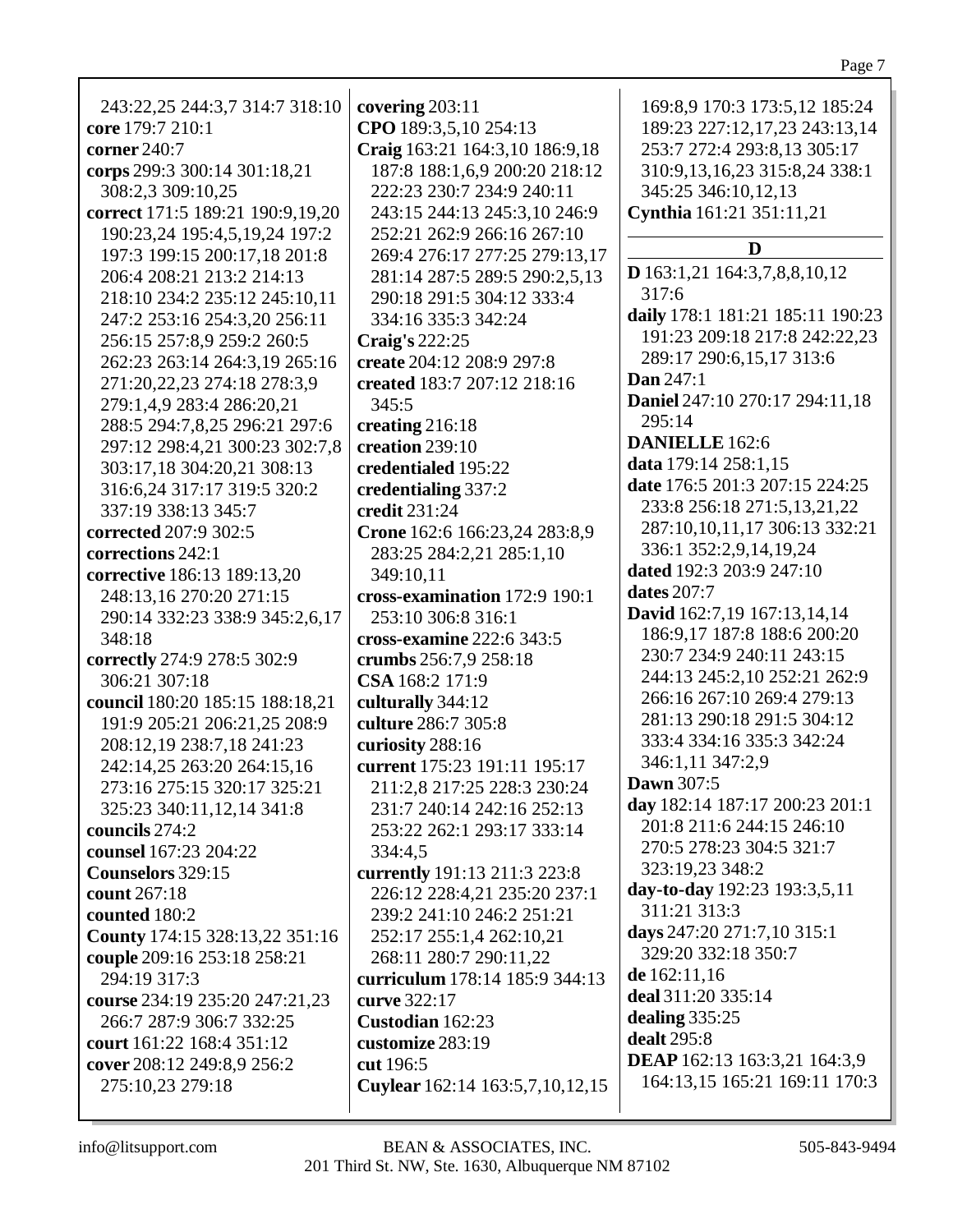| 170:4,5,15 173:5,25 174:1            | 184:7, 10, 13, 15 209:5           | determines 347:5                |
|--------------------------------------|-----------------------------------|---------------------------------|
| 175:17,24 176:12,21 177:14,21        | decrease 278:15                   | detrimental 308:20              |
| 178:1,20,25 179:1,4,7,17,24          | deductions 254:20                 | develop 333:23 334:14           |
| 180:1 181:9,11,12,16,19,21,22        | deemed 292:8                      | diabetes 324:13                 |
| 182:8,22 184:13,16 186:24            | defend 323:21                     | diagnosed 324:12                |
| 187:7,7,20 188:25 189:13,19          | defense 172:3 201:23              | different 175:5 177:17 179:1    |
| 192:24 193:3,6,11 196:19,20          | Defiance 176:19                   | 183:7 202:21 204:13 205:8       |
| 198:2,5 200:8 203:10 204:14          | deficiencies 338:14               | 212:23 213:11,15 215:22,23      |
| 205:7,14 215:16,22 229:10,11         | defined 263:23                    | 237:2 283:17 290:23 301:15      |
| 229:13 230:5,11 231:16 232:6         | definitely 227:10 257:2 273:12    | 302:14,20,23,24,24 303:5,10     |
| 234:1 236:6 238:3 239:6,24           | 281:12                            | differentiated 209:25 210:16    |
| 240:14 241:10,12,14 242:7,21         | degree 173:20 194:25 295:9        | differentiation 210:9           |
| 244:17 245:12,14,24 246:16,19        | DEL'D 352:9,14,19,24              | difficult 209:16 341:20         |
| 248:5,7,14 249:5,25 251:19,25        | deliberation 350:15               | difficulties 334:22,24          |
| 252:7,17 253:15,17,18 254:9          | delivered 264:11 352:9,14,19,24   | difficulty 216:18               |
| 255:20 257:24 276:24 287:19          | delved 226:12                     | digital 288:25 292:18,20        |
| 291:8 296:8,19,20,25 297:8           | demonstrate 330:12 346:5          | direct 172:8 173:11 185:22      |
| 298:6,18,22 299:1 300:10             | demonstrated 341:8 343:24         | 187:18 210:13 227:22 236:21     |
| 301:14 302:4,14 303:17 304:19        | 346:7                             | 247:8 249:8 270:15 293:12       |
| 304:24 306:19 307:3 308:1            | <b>Department</b> 162:8 164:13,15 | 295:19 299:17 305:1 308:5       |
| 311:4,13 312:15,20,22 315:9,22       | 169:6 171:24 172:1,4 180:16       | 309:17 310:22                   |
| 338:6, 9, 11, 16, 19, 25 339: 5, 19  | 181:11 185:25 189:14 197:6        | direction 215:23                |
| 339:22 340:2,5,7 341:16 342:4        | 218:11 234:4 237:6 239:7,12,19    | directly 206:16 242:25 252:20   |
| 342:7,23 343:4,12,16,18,20           | 245:24 246:4,7 294:5,24 295:2     | 255:8 296:25 298:6 299:3        |
| 344:1,3,15,18,23,24 345:5,9,11       | 295:6,16,23 296:10,15 302:12      | 303:20 307:25 333:21 344:14     |
| 345:15,17 346:3,6 347:1,3            | 307:9 311:12 339:13,17 341:14     | director 182:7 188:1,6,9 191:13 |
| 348:8,17 350:5 352:5                 | 342:2,5,23 343:3,12 344:4         | 224:9 226:16 240:11 246:9       |
| <b>DEAP's</b> 164:5 177:7 178:3,6,22 | 345:16 346:4,7                    | 262:9 264:4 276:16 279:17       |
| 180:20 181:1 183:9,11,13,15          | <b>Department's 248:23 295:23</b> | 289:5 293:21 311:5,19 315:16    |
| 184:22,25 185:9,11,16 189:9,14       | 342:21 345:13                     | 315:20 316:7                    |
| 192:2,15 195:16 200:17 234:20        | depending 277:6 309:11            | Disabilities 210:4              |
| 235:10 236:6 237:4 238:7,20          | deposit 249:8 318:10              | Disclaimed 248:9                |
| 239:2,2 240:4,18 247:4,5,14          | deposits 233:9,10 249:7 317:10    | Disclaimer 248:4                |
| 249:8,11 250:2 252:3,13 256:10       | <b>Deputy</b> 240:12              | disclosing $271:10$             |
| 283:11 302:13 303:21 304:6           | describe 173:18 174:3 186:6       | discontinue 304:23              |
| 337:10 338:16,21 339:4,9,11          | 187:24 242:3 250:5 267:17         | discretion 346:9 347:7          |
| 340:5, 10, 13 342: 10 346: 19        | described 191:4 192:20 255:1      | discuss 172:13 182:15 183:2     |
| death $330:2$                        | 272:13,17 334:5                   | 263:11 312:12                   |
| debit 231:23                         | describing 336:3                  | discussed 244:15 245:4,5 316:4  |
| December 315:15                      | description 297:16 313:12,19      | 348:7                           |
| <b>decent</b> 322:10                 | deserves 344:20                   | discussing 307:16               |
| decide 305:12 347:6                  | design $292:2$                    | discussion 205:23 269:11 274:25 |
| decision 167:12,18,19 171:16         | designated 162:3 308:4            | 328:19 332:8                    |
| 183:21,25 304:18,23 347:19           | desk 177:19                       | discussions 206:21,24 207:4     |
| 350:4,6,8,11,15                      | detail 231:9 236:25 263:5 285:24  | 208:8 329:22                    |
| decision-making 182:12               | 286:6                             | <b>Disks</b> 352:8, 13, 18, 23  |
| decisions 167:20 183:11,15,16        | detective 180:4                   | dismiss $220:25$                |
|                                      |                                   |                                 |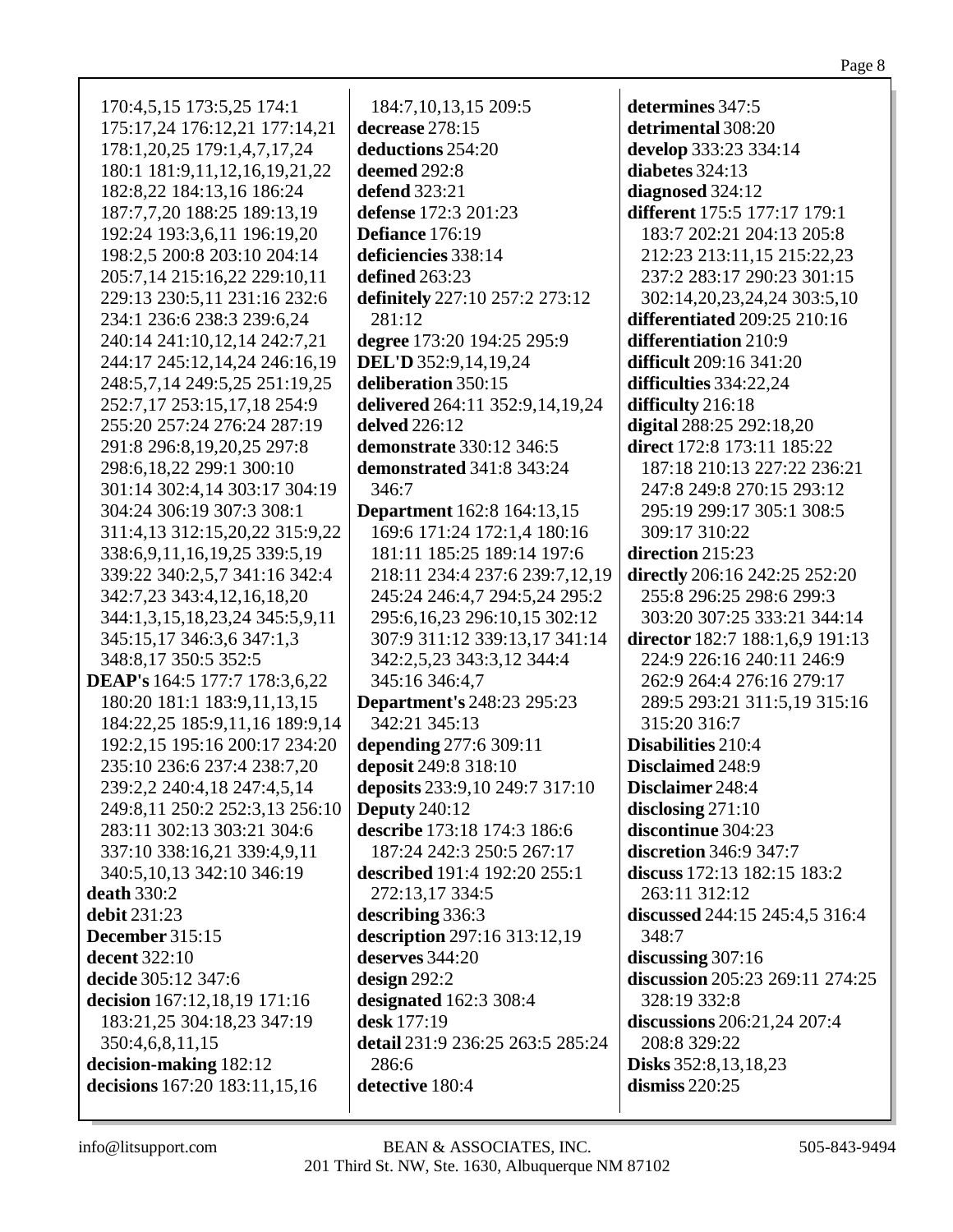| dispositive 167:10                |
|-----------------------------------|
| distance 328:2                    |
| district 174:18 177:1 214:18,22   |
| 223:22 235:24 329:7,10            |
| Districts 214:11                  |
|                                   |
| DITL'OOÍ 161:5 351:5              |
| divided 212:19                    |
| <b>Division</b> 222:8,14,15       |
| divvy 182:20                      |
| <b>Docs</b> 261:10                |
| doctor 309:1                      |
| doctored 308:8                    |
| doctoring 336:21                  |
|                                   |
| document 164:14 181:4 186:4,10    |
| 220:18 240:6 243:17 244:2,4,7     |
| 244:10,11 247:11,13 249:2         |
| 260:16 267:13,25 277:7 279:22     |
| 295:22 296:1,14 299:21,25         |
| 300:21 317:18 325:14 352:8,13     |
| 352:18,23                         |
| documentation 184:3 231:18        |
| 234:25 288:8 295:7                |
| documented 187:3 232:14           |
|                                   |
| <b>documents</b> 164:11 177:17,20 |
| 185:3 193:16,21,23,24 194:10      |
| 194:19 195:3,6,7,8,10 204:10      |
| 217:19 232:5 233:14 239:6,12      |
| 239:20,24 240:4 295:2,5,12        |
| 307:11 315:12,21 316:20 317:1     |
| 317:8,24 318:4 319:3,17 335:4     |
| 340:4 346:18                      |
|                                   |
| doing 171:1 179:14 234:11,15      |
| 235:20 254:25 255:16 256:12       |
| 256:21 268:19 269:11 279:21       |
| 279:21 281:23 283:14,21           |
| 289:19 290:16,20 291:2 340:4      |
| <b>Dolan</b> 228:1                |
| dollars 217:23 218:17,18,19       |
| 279:3,11                          |
| Don 161:14 165:18                 |
|                                   |
| donations 316:23,25               |
| Donna 163:20 249:22,23 251:12     |
| 252:12 297:14,19,23 301:1         |
| 303:21 313:24 314:8               |
| Dr 229:25 281:8                   |
| draft 248:20 278:13               |
| drafted 278:18,20                 |
|                                   |

dreams  $269:5$ drill  $220:19$ drills  $220:12.15$ drive 232:7 261:10 dual  $254:14.16$ due 171:14 246:10 340:9 343:6 duties 178:3 254:4 283:21 **DZIL** 161:5 351:5  $\mathbf{E}$ E 162:1,1 163:1 164:13 295:20 295:21 306:10.11 e-mail 163:21 164:8,11 186:8 200:3,20,25 201:2,4 202:21,24 239:18.21 240:1 245:9 246:25 250:14 270:16,23 295:14 313:24 **e-mailed** 199:18.21 290:21 e-mails 188:16 199:17 242:15 244:25 304:7 earlier 195:2 198:16 208:14 250:12 268:25 287:5 312:11 earliest 348:18 early 204:23 206:1 332:6 earnestly 276:7 easily 249:17 easy 322:1 eating 324:9,17 economical 282:22 ed 175:18 210:6,14 211:11 editing  $193:21$ educate 344:17 educated  $322:10$ education 161:1,13 162:8,18 164:12,13,15 165:9,17 169:6 170:23 173:20 177:9 180:16 185:25 209:17,22,23 210:13 221:23 226:13 234:4 237:6 239:19 246:7 248:23 293:21 294:5,24 296:10 307:9 321:18 322:13 323:9 344:4 348:16  $351:1,15$ educational 173:18,22 175:1 **educator** 174:4,6 effect  $264:2$ efficient  $322:15$ eight 255:8,24 277:22

Eighteen 293:7 either 173:1 188:15 242:24 250:9 288:7,22 290:13 299:3 306:23 307:12 309:10,20,20 312:24 327:22 343:14 350:8 El 213:1,5 215:13 ELA 181:23 182:4 223:14,16,16 electricity 224:19 electronic 168:11 204:19 elementary 173:19 174:17 214:25 215:1 elements 346:5 347:4 **Elijah** 181:25 eliminate  $225:10$ **ELL** 179:15 embarked 258:15 emotionally 324:23 employed 228:4,5 293:23 employee 213:12,13 253:16 255:13 256:3 268:20,23 297:24 297:25 employees 233:3 252:16 253:5 255:23 employer 228:3 293:17 **EMPOWERMENT** 161:5 351:5 encompass  $199:10$ end-of-the-year 212:5 endeavors 342:13 ended 246:12 endorsement 174:24 engaged  $273:16$ enroll 344:25 enrolled 211:4 enrollment 211:2,2,8 278:23 ensure 238:20 265:18 309:25 ensuring 299:15 309:16 enter 169:2 170:5 318:8 328:18 entered 232:21 273:25 332:24 entering  $254:19$ entire 167:11 309:23 entirely 343:15 entities 327:18 344:2 entries 237:16 273:24 274:5 entry 237:22 241:24 environment 265:22 266:5 333:24 334:15.18 **EPSS 220:4**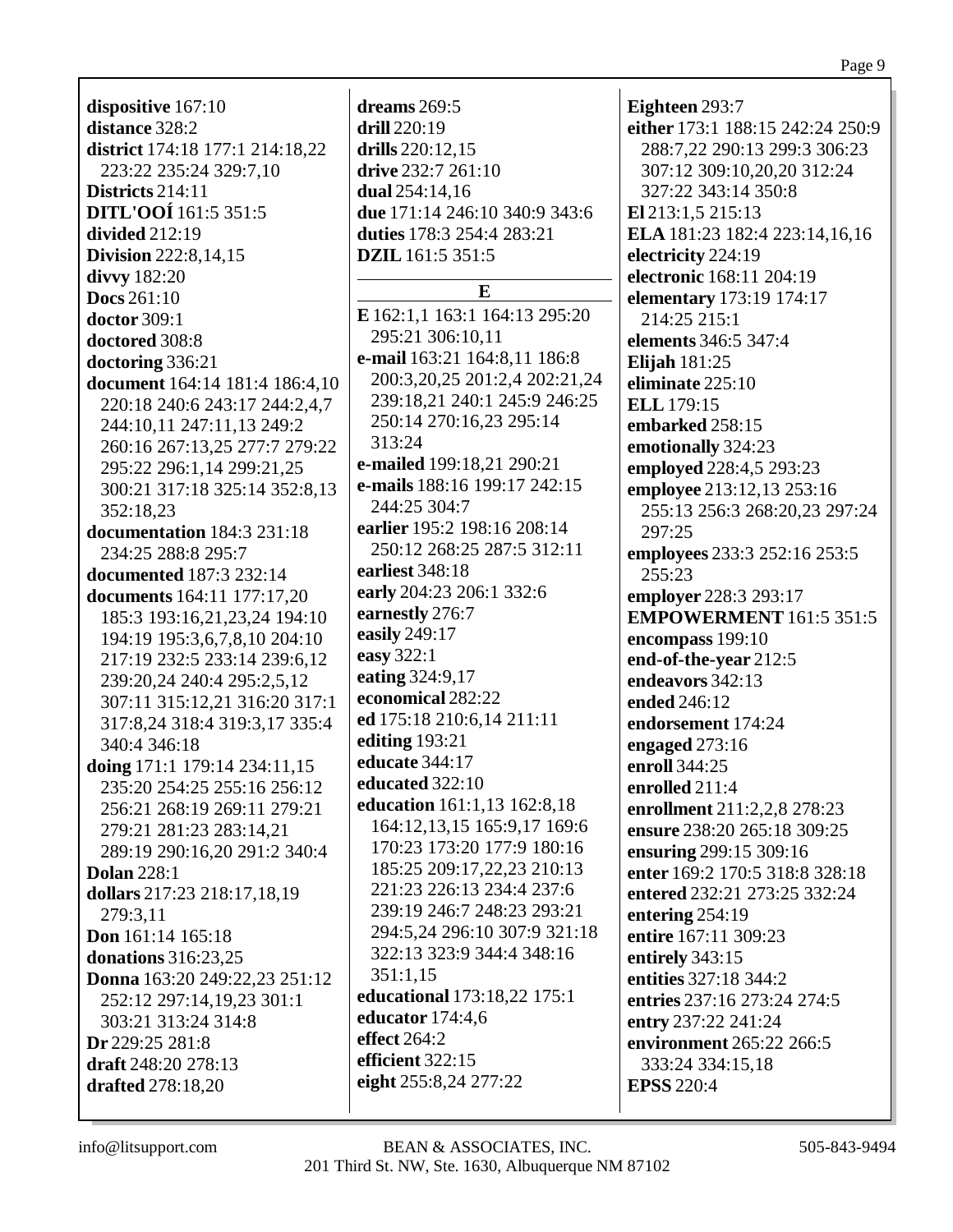equipment 168:11 193:25 equivalent 211:15 212:14 erase 313:16 ERB 231:17 232:1 249:17 260:8 260:22 261:8 errors 285:17 Española 175:18 209:18 especially 175:21 230:8 340:1 essence 263:2 essentially 193:1 197:14 307:20 establish 179:7 181:8 established 213:20.22 265:1  $341:20$ estimate  $279:16$ estimated 267:19 268:2 estimation 282:11  $et 267:20.20$ evacuation 220:12 evaluate 184:20 evaluations 184:19 evening  $197:14$ event 183:19 190:13 287:25 288:1 310:4 335:18 events 178:6 182:16 191:6 everybody 311:2 evidence 163:17 164:1 165:20 170:14.16 171:10.11.17.24 172:2 187:12 205:8 207:9 287:18 288:21 330:11,20 331:6 332:2,18,22 333:1,5,20 334:13 334:22 335:2,15 336:10 337:3,9 341:6,13 342:21,23,25 evidenced 339:20 343:25 evidentiary 167:9 exaggerated 311:19 examination 163:4,6,9,11 172:8 172:9 173:11 227:22 293:12 310:22 examinations 172:15 example 175:17 185:5 193:13,19 209:4 224:14 316:21,22 Excel 231:22 240:23 exception 268:22 269:12 exceptional 235:11 236:2 338:22  $343:19$ excess  $229:20.280:12$ exchanged 298:11 299:2

exclude 171:17 exclusively 228:17,18 excuse 203:15 223:15 excused 310:12 329:14 **Executive 232:24 239:22 244:15** 262:8 281:15 290:9 347:12,14 347:24 348:7 exempted 331:2 exercise 346:8 exhibit 185:23 186:2,4,7,17 187:19 192:1.15 201:7 239:14 239:18.24 243:9.13 244:3 246:22 247:8 249:22 267:14,16 270:11 295:20,21 296:12 299:18 300:4 306:10,11,12  $317:6$ exhibits 163:17,18 164:1,9 169:19 170:1,5,8,10,13,15 185:25 192:2,6,15 286:8 329:24 346:22 352:8,13,18,23 exist 314:4 325:4 existed  $264:12$ existence 187:15 244:10 expand 224:11 226:14,19 expected 270:1 272:20 273:9 expenditure 224:22 245:20 270:1 expenditures 184:2,23 185:1 217:8,21 236:24 274:3,4 experience 174:10 175:8,10 182:24 215:19 216:20 240:21 305:15 334:17 experiences 250:20 expert 212:21 218:6 expiring  $241:9$ explain 205:3 296:4 304:22 329:25 export 245:19 extent 169:16,17 225:17 302:19 328:21 346:23 external 307:9 extremely 286:4  $\mathbf{F}$ F 164:14 170:15 192:8 296:12 306:12 318:15.23  $F-R-Y 228:2$ face 229:1,4,8

**facilities** 194:1 311:23 fact 194:10,14,19 196:10 255:22 262:10 266:22 307:18 312:17  $342:1$ facts 171:21,22 330:11 fail 233:14 failed 249:19 332:19 346:4 failings 337:5 failure 261:21 282:24 330:24 333:5,17 334:11,13 335:20 failures  $336:3.4$ fair 185:11 196:1 199:4 227:8 322:20,21 fairly 202:7,24 248:1 322:9 fallen  $345:8$ familiar 176:21 179:16 186:4 197:22 219:1 239:5.8 241:1 243:17 247:14 248:12 287:4 318:17 329:20 familiarity 321:19 family 322:11 far 178:10 200:8 234:23 235:5 238:24 241:16.21 242:9 245:5 255:12,13 257:13,15 261:11,12 261:13 264:25 265:8 266:14 268:4 275:6,9,22 276:17,19 277:8 286:10 289:1 **Fargo** 317:10 fashion 171:2 257:21,22 285:21 fast  $322:16,16$ Fe 161:14 162:11 165:18 294:16  $351:16$ February 269:21 fed  $309:3$ federal 238:22 252:23 254:22 295:8 297:17,18,19 298:18 313:13 336:20 340:6,8 feedback  $225:6,10$ feel 225:19 283:10 284:22 285:2  $305:4$ Fellowship 293:21 felt 260:7 305:10 312:17 fifth 174:6 228:6 267:16 **figure** 218:3 219:7,12 222:20 **figured** 323:19 **figures** 245:21 309:6 file 177:18 232:9,11 292:22

## info@litsupport.com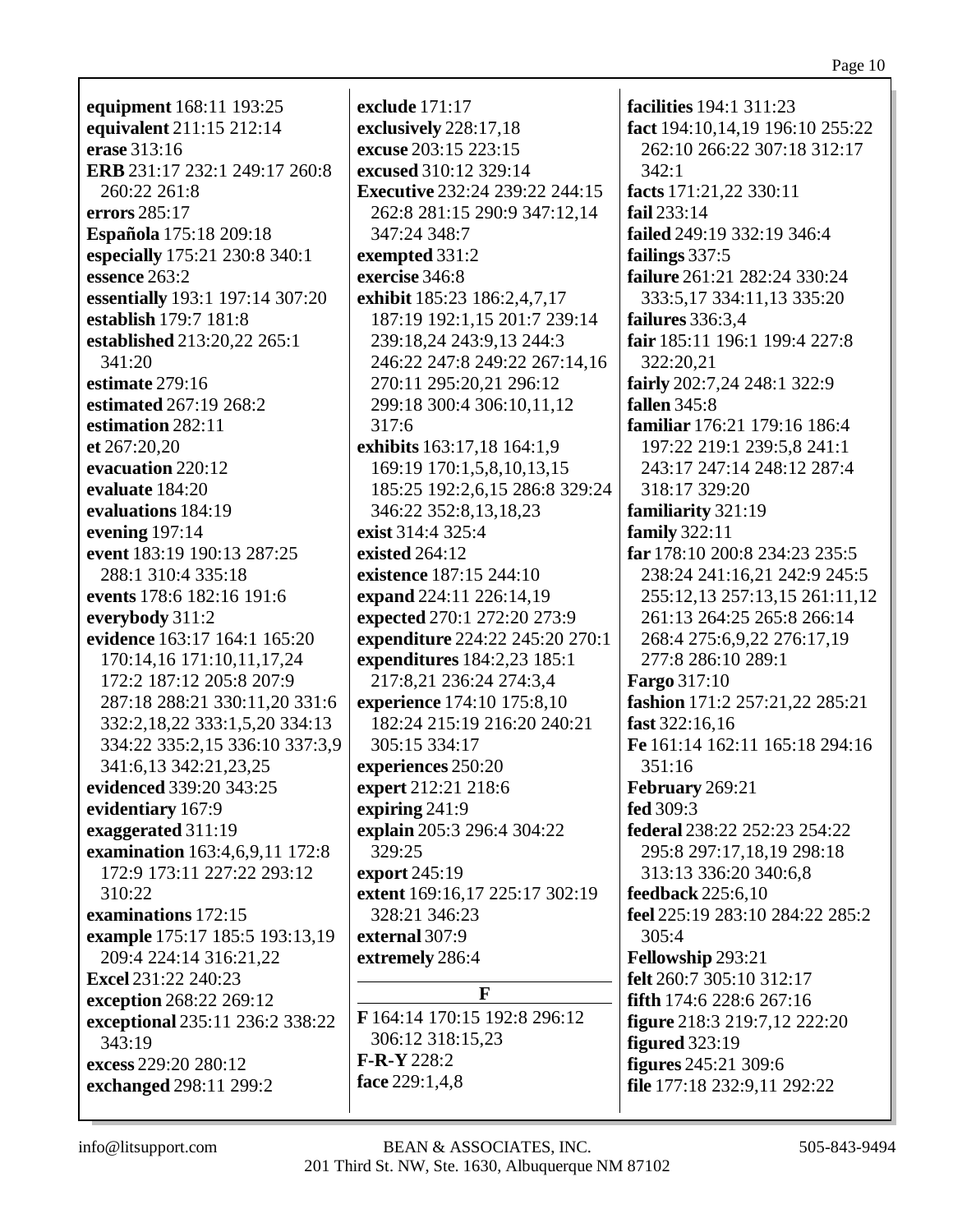| <b>filed</b> 198:3 200:17              | finish 171:2 337:7                 | food 193:13,24 311:23 319:1            |
|----------------------------------------|------------------------------------|----------------------------------------|
| files 164:5 266:9                      | <b>finished</b> 172:15,18          | 324:2,3,18                             |
| fill 245:20                            | fire $220:15,19311:10$             | foods $324:6,10,14,15$                 |
| <b>filled</b> 223:18 233:23            | firm $169:10280:8,10$              | <b>forced</b> 344:10                   |
| filling $233:4$                        | first 171:25 172:6 173:6 181:3     | foregoing 351:13                       |
| fills $221:1$ 319:8                    | 186:9,11 187:14 188:3 192:2        | <b>forget</b> 344:3                    |
| final 164:11 167:10 239:5,20           | 193:14 197:15,19 199:16 202:5      | form 221:1 232:6 237:21 261:23         |
| 255:3 270:8 312:8,13 347:18            | 203:12,21 205:22 206:2 207:17      | 318:25 319:8                           |
| finalizing 230:24                      | 211:22 229:11 233:21 237:7         | formal 271:14 316:17                   |
| finally 200:19 237:13 267:11           | 239:17 240:6 244:9 245:9 246:9     | formally 169:19 170:9 271:16           |
| 271:13 335:22 336:23                   | 247:12,17 256:18 263:15            | 326:2                                  |
| <b>finance</b> 217:11 221:15 240:13    | 277:25 300:4 302:13 303:1          | <b>format</b> 292:23                   |
| 242:13 269:4 275:5 276:10              | 314:21 315:4 318:7 320:14          | former 177:18 204:11 281:16            |
| <b>finances</b> 177:6 178:13 181:6     | 323:19 325:10 326:11 328:10        | forms 261:8,9                          |
| 216:1 219:20 234:10 235:11             | 332:8 340:21                       | formulate 269:9                        |
| 251:4 289:13 292:7 339:12              | first-year $182:2$                 | Fort 176:19                            |
| financial 164:6,12 185:16 188:19       | fiscal 180:21 181:1 189:14,16,20   | forth 200:7 270:20 281:12              |
| 191:20 194:10 195:7 203:13             | 203:11 204:3 216:6 234:24          | 331:17,23 332:9                        |
| 217:19 222:8 226:3,15,20 232:8         | 238:4,8,20 239:3,6 240:4,15        | <b>Forty-four 227:17</b>               |
| 233:13 234:20,23 236:6 237:4           | 247:4,5,15,20 272:22 289:3         | forward 206:7 246:19 255:20            |
| 238:23 240:18 241:14 242:8             | 330:25 334:12,20 335:21,24         | 264:19 265:18 280:21 314:14            |
| 244:17 245:6,25 246:17 247:25          | 339:16 340:25 341:1,4,10           | 338:25                                 |
| 248:24 253:1 265:24 273:17,22          | 345:14                             | forwarded 304:13 314:5,9               |
| 275:18 281:23 286:25 290:10            | fit 218:22 305:8 330:10            | forwarding 314:17                      |
| 308:10 316:19 330:8 331:12,19          | five 196:6 211:13 213:18,19        | found 235:16 236:10 241:20             |
| 332:10,15,19 334:7 339:4,6,14          | 263:23 264:16 302:14,20 303:4      | 261:8 274:10 280:11 283:23             |
| 343:22                                 | 303:5 310:15,17 315:1              | 286:20 287:20 301:23                   |
| <b>financially</b> 221:16 234:8 261:18 | fix 208:7                          | founders 177:20 198:7 205:7            |
| 266:21                                 | fixes 323:14                       | founding 320:16                        |
| <b>financials</b> 231:4 278:13         | <b>Flag</b> 165:5,7                | four 237:2 248:2 255:23 271:18         |
| find 175:14 180:6 222:19 232:25        | flow 181:6 296:25 298:6            | 315:1 330:16,17 346:5                  |
| 236:9 237:4 253:1 256:25               | flow-through 253:5                 | fourth 163:22 270:8                    |
| 258:18 266:7,9 284:16 285:18           | focus 309:16 342:16                | <b>frame</b> 205:11 207:6 230:9 270:23 |
| 286:13 288:21 293:1 338:3              | focusing $179:15$                  | <b>framed</b> 198:20                   |
| 339:17 346:25                          | folks 197:17 218:12 223:4 309:3    | <b>frames</b> 290:24                   |
| <b>finding</b> 175:10 197:21 222:21    | follow 171:10 251:9 256:7 286:17   | frameworks 334:16                      |
| 248:19 249:4 259:7 271:9               | 286:22 307:24 333:17               | <b>Franklin</b> 301:3,12 313:14,22     |
| 287:12                                 | follow-up 205:18 224:8 247:18      | 314:10,18,22                           |
| findings 180:2,3,13,14 189:15,21       | follow-ups 258:21                  | <b>Franklin's 314:14</b>               |
| 196:24,25 197:2,4,9,11,18              | followed 265:19 300:20 319:11      | frankly 333:11                         |
| 198:10,15 199:11,12 200:15,16          | 333:13                             | fraud 287:18 342:24,25                 |
| 205:2,9,14,24 206:22,24 207:9          | following 204:21 229:25 230:13     | fraudulently 286:15                    |
| 207:10 208:7,12,16 247:5,6,15          | 239:2 246:11 254:13 256:9          | frequently 222:9,22                    |
| 247:19 248:16,20 287:6 332:1,1         | 262:24 270:20 284:6 295:3,23       | fresh $324:5,10$                       |
| 332:3 333:22 334:1 335:23,25           | 309:4 333:8                        | Friday 182:13 229:23,25 294:16         |
| 336:10 342:12                          | <b>follows</b> 173:10 185:4 227:21 | 331:10                                 |
| <b>fine</b> 171:3                      | 250:21 252:8 293:11 310:21         | <b>Fridays</b> 180:10                  |
|                                        |                                    |                                        |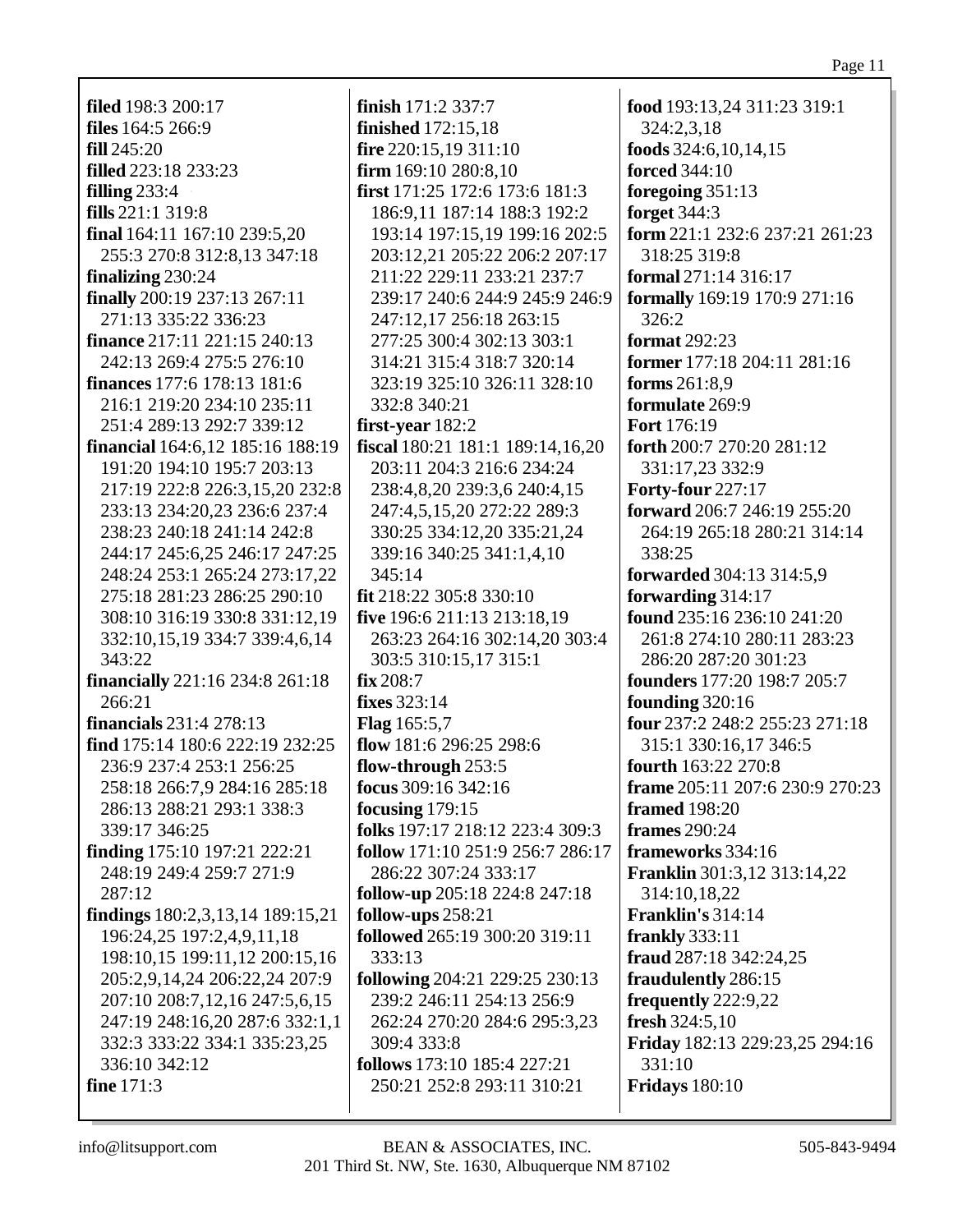| Friedman 162:23 168:25 227:15   |                                      |                                |
|---------------------------------|--------------------------------------|--------------------------------|
|                                 | <b>Gallup</b> 206:3                  | 223:15 243:4,6 249:14 272:17   |
| 293:7 305:22 310:15 315:6       | <b>Gallup-McKinley</b> 174:15 214:11 | 277:11 279:25 281:3 284:12     |
| 352:7                           | 215:10 328:13,21                     | 286:12 298:9 322:12 323:8,8,17 |
| front 185:21 192:4,11           | gap 205:3                            | 327:3 333:3 336:17 345:22      |
| fruits $324:5,16$               | Garcia 281:15                        | 347:11,13                      |
| Fry 163:6 164:11 185:7 186:15   | Garnenez 163:11 182:7 192:16         | goal 207:6,8 280:6 345:9       |
| 186:21 188:14 198:7 216:22      | 193:8 229:25 249:25 250:3,21         | goals 178:23,25 179:2 199:1,5  |
| 218:16 219:19 225:2 227:6,8,19  | 267:4 297:16 307:4 310:19            | goes 261:2 268:24 335:20       |
| 228:1 243:8,18 246:22 253:7,12  | 311:2 320:23 323:18 327:3            | going 165:1,4 172:22 174:6     |
| 254:24 271:25 272:7 274:17      | 339:24,25 340:2                      | 187:10 192:13 221:4 222:5,6    |
| 281:21 283:10 285:13 291:15     | <b>Garnenez'</b> 191:11              | 224:13 232:8 235:18,18 237:11  |
| 339:3,8 343:1                   | Gaspar 161:14 165:18                 | 248:2,9 250:15 252:18 255:20   |
| Fry's 217:24                    | gears 181:10 188:12                  | 256:18 258:18 262:14 264:19    |
| FTE 191:1 212:1,10 267:25       | general 162:19,20 171:21 182:15      | 265:18 267:22 269:20,24,25     |
| 268:13 269:17 301:19            | 183:3 192:23 193:11 208:16           | 270:4 271:9 272:23,24 275:24   |
| fulfillment 309:19              | 215:19 230:23 231:9 241:23           | 277:16 279:1,20 280:2,11       |
| full 167:19 180:8 228:1 344:20  | 256:16,19 257:1,2,15 258:12          | 282:20 289:10 292:16 294:10    |
| full-time 211:15 212:13,16,17   | 262:14 273:2 331:18 332:8            | 305:13 312:1 323:16 328:11     |
| 213:12,13 283:3 293:25 294:1    | 334:23                               | 329:4,25 330:9,10 331:3 342:18 |
| 299:4 309:12,22                 | <b>General's</b> 167:15              | 345:23 346:13 347:11,13        |
| function 263:5 270:9 305:7      | generally 191:22 231:2,3 257:10      | good 169:8 173:7,13 190:3,4    |
| 322:20                          | 257:13,18 265:18,20 330:24           | 229:5 234:17,21 235:6,8 237:24 |
| <b>functions</b> 181:13 311:14  | 332:4 333:9,12,17 334:12             | 250:7 253:12,13 257:15 262:2   |
| fund 182:19 217:24 236:22,23    | 335:20 336:4,16 339:15               | 263:7 293:14 310:24 316:3      |
| 237:3 263:4 270:9               | generating 237:15                    | 322:14 323:9 324:9 335:14      |
| funding 232:25 236:16 252:19,24 | generic 283:16                       | 339:5,12                       |
| 253:3,5 276:1 278:1 288:9       | <b>George 182:3</b>                  | Google 232:7 261:10            |
| 295:8 308:20                    | gestures 168:8                       | gosh 336:14                    |
| funds 209:9 275:11,23 287:18    | getting 165:12 205:7,13 242:12       | gotten 222:10                  |
| 288:3 292:1 296:25 312:3        | 242:12 307:24 321:15                 | governance 205:21 206:20 208:9 |
| furnish 299:6,12                | Gifted 173:21 174:25                 |                                |
|                                 |                                      | 208:12 332:5                   |
| <b>furnished</b> 335:10         | <b>GILBERT</b> 162:4                 | governing 178:11,16 180:20     |
| furnishing 299:9                | Gipson 162:3 166:17 167:7            | 183:24 185:15,18 188:18,21     |
| furniture 193:24,25             | 349:16                               | 206:24 208:19 238:7,18 241:23  |
| further 172:20 189:23 281:3     | Girdner 163:20 303:15 315:3          | 242:14,25 263:20 264:15,15     |
| 310:7 314:19 345:19             | <b>Girdner's 304:5</b>               | 273:16 274:2 275:14 320:16     |
| Furthermore 335:7               | give 185:6 207:2 208:8 254:7         | 325:21,23 340:10,11,14 341:8   |
| future 198:24 334:3 337:9       | 255:19 264:15 274:1 310:3            | grade 210:2,3 223:8,17         |
| 340:17                          | 313:3 327:6 342:6 347:14,15          | graders 329:1                  |
| FY16 231:5 232:8 263:8          | given 171:14 203:12 204:19,23        | grain $234:18$                 |
| FY17 230:25 232:9,21 258:13     | 206:17 231:8 232:19 245:22           | grant 164:12,14 182:19 208:22  |
| 262:20 263:9 290:24 293:1,1     | 261:14 264:13 269:24 285:5           | 209:1,3,6 218:24 219:1,12      |
| FY18 164:11 281:5,6 290:24      | 286:10 316:23 318:11 320:13          | 236:19 237:1,1,1 259:25 288:4  |
|                                 | 327:8 338:6, 9, 13 343:5 345:4       | 296:10,18 297:1,7,18,19,22     |
| G                               | gives 319:9 325:3                    | 298:1,3,6,23 299:7 307:20      |
| $G-A-R-N-E-N-E-Z311:3$          | giving $178:15$                      | 308:19 309:5,5,8 317:14 336:20 |
| GAAP 257:16 283:22              | go 210:24 220:20,25 221:20           | 340:8                          |
|                                 |                                      |                                |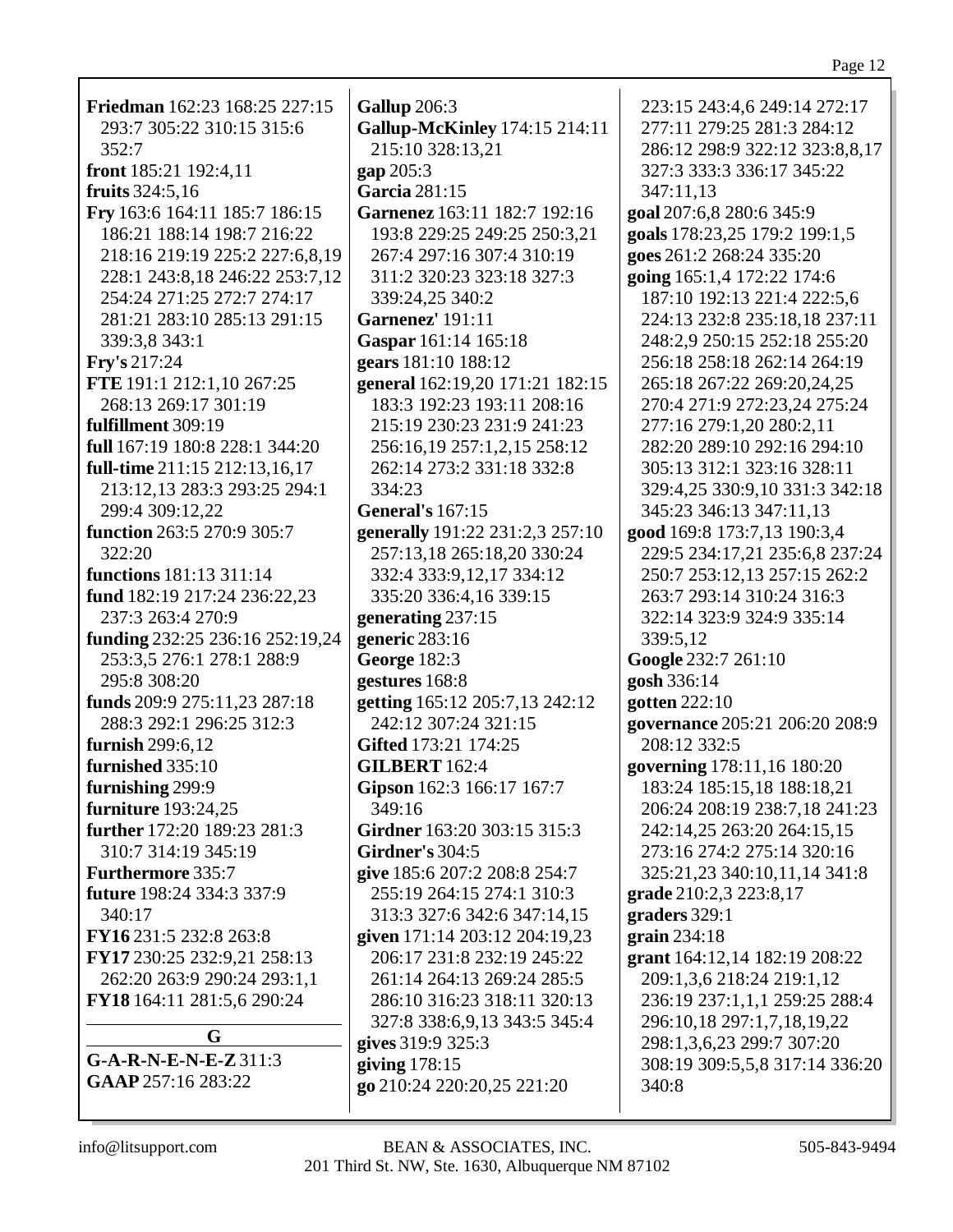| grant-writing 311:24                 | harder 322:7                    | help 178:8 222:20 238:20 255:11      |
|--------------------------------------|---------------------------------|--------------------------------------|
| grants 233:4 236:21 237:2            | harsh $204:6$                   | 312:19,20 313:8 322:13 323:9         |
| 296:23 311:25 312:2 317:15           | he'll 327:17                    | helped 264:18,23 346:3               |
| grappling 329:8                      | head 174:1,11,14 175:23 176:22  | helpful 313:2,9                      |
| great 225:16 311:20 345:20           | 177:3,5,5,7,13,24 178:3 181:16  | helps 224:10 255:8                   |
| greater $344:19$                     | 182:25 183:6,9,14 184:1 190:8   | hereunto 351:18                      |
|                                      |                                 |                                      |
| green 203:17 272:9                   | 190:16 191:2 194:15,20 195:4    | <b>High 219:2</b>                    |
| grounds 167:20 347:1                 | 199:19 209:15 225:14 226:17     | high-functioning 322:15              |
| group 228:4,10 229:19 230:10,20      | 268:9 269:18 288:18 306:18,18   | highly 182:19 305:7                  |
| 230:21 242:5 255:21 262:20           | 306:25 312:5,9,16,19 315:11,17  | Highly-Qualified 208:22 219:3,4      |
| 302:23 333:19 339:9 340:21           | 315:23 319:9 321:25 322:14      | hire 301:18                          |
| 343:19                               | 325:15,16,17 326:10 327:8,10    | hired 223:23,25 340:21,23            |
| groups 191:9                         | 327:11,21 335:12 338:16 340:5   | history 182:4 194:13 196:9           |
| growth 278:20,23 279:14,17           | 340:24 341:10                   | 341:16,21                            |
| guess 177:17 196:25 197:13           | head-of-school 316:17           | <b>Hogue's 295:14</b>                |
| 198:20 204:5,6 206:19 260:5          | headed 221:5                    | hold 174:21,22,23 228:11,14          |
| 270:4 273:17 310:17 328:1            | health 193:19 219:23 221:7      | <b>holds</b> 194:23                  |
| <b>guidance</b> 318:11               | 231:17 232:1 249:16 260:9       | holistic 324:21                      |
| guide 179:8 312:19 313:8             | 261:9                           | <b>home</b> 322:13                   |
| guiding 321:23                       | health-and-wellness 226:22      | <b>honest</b> 310:4                  |
|                                      |                                 |                                      |
| guys 322:2,23                        | <b>healthy</b> 324:9,10,14      | honestly 235:2 237:8 250:8           |
| H                                    | hear 203:16 292:15,16 322:23    | 264:24 265:8 282:16 299:22           |
| H 235:10 260:17                      | heard 168:7 191:5 200:2 240:22  | 307:19                               |
| half 203:8                           | 244:24 285:8 329:22 330:11,12   | hope 323:6                           |
|                                      | 332:2,17,25 333:14 334:13,22    | hopes 269:5                          |
| <b>half-a-mile</b> 328:4 329:9       | 335:2,7,14 338:15,16 339:3,21   | horrible 343:6                       |
| <b>half-time</b> 309:21              | 339:23 341:13 343:1,17 344:8    | hospital 328:23                      |
| <b>halftime</b> 309:11               | 344:13,22                       | hour's 306:6                         |
| Hall 161:13 165:17                   | hearing 161:11 162:3 165:1,8,14 | hours 168:16 238:17,18 256:9         |
| hand 258:15 280:4 335:4 351:19       | 165:16,19 167:8,18,19,24 168:3  | 263:24 264:16 309:14,22,23           |
| handed 170:4                         | 168:15 169:13,16,20 171:8,11    | 310:1 321:6,7                        |
| <b>handful</b> 283:2 289:2           | 171:18,20 179:1 186:12 190:6    | hurtful 309:8                        |
| handle 242:8,18 254:19 291:15        | 197:15 198:13,22 200:24 201:2   | hypothetical 308:25                  |
| <b>handled</b> 291:19                | 202:3,11 207:13,15,20,23,25     |                                      |
| <b>handles</b> 228:23                | 208:1,2,3 221:7 226:9 229:21    | I                                    |
| handling $291:19$                    | 244:18 246:10 281:21 289:12     | idea 177:21 204:2 207:2              |
| handwritten 301:14                   | 289:19 323:16 329:20 330:18     | <b>ideas</b> 200:8                   |
| hanging 339:18                       | 332:21 333:2,25 340:10,23       | <b>identified</b> 182:11 248:7,10    |
| <b>happen</b> 183:17 190:21,25 301:3 | 341:12,15 343:9 347:17,25       | 249:18 346:20                        |
| happened 181:16 194:12 249:20        | 348:5 350:7,10,18 352:3         | <b>identify</b> 181:20 252:18 257:22 |
| 251:2,2 256:4 339:18                 |                                 | 268:23                               |
| happening $178:13,15$                | hearings 171:9 197:15 259:6     | <b>IEP</b> 210:14                    |
| happenings 178:6                     | 330:7                           | <b>IEPs</b> 211:11                   |
|                                      | <b>Hearsay</b> 171:13           |                                      |
| happens 183:5 220:19 225:16          | <b>heart</b> 323:13             | <b>ignored</b> 249:24 342:1          |
| 327:9                                | heavy $265:2$                   | II 164:6                             |
| hard 175:14,16,20 292:15,15          | held 306:2 307:12 311:6 347:24  | immaterial 171:16                    |
| 321:13                               | 351:15                          | impacted 183:25                      |
|                                      |                                 |                                      |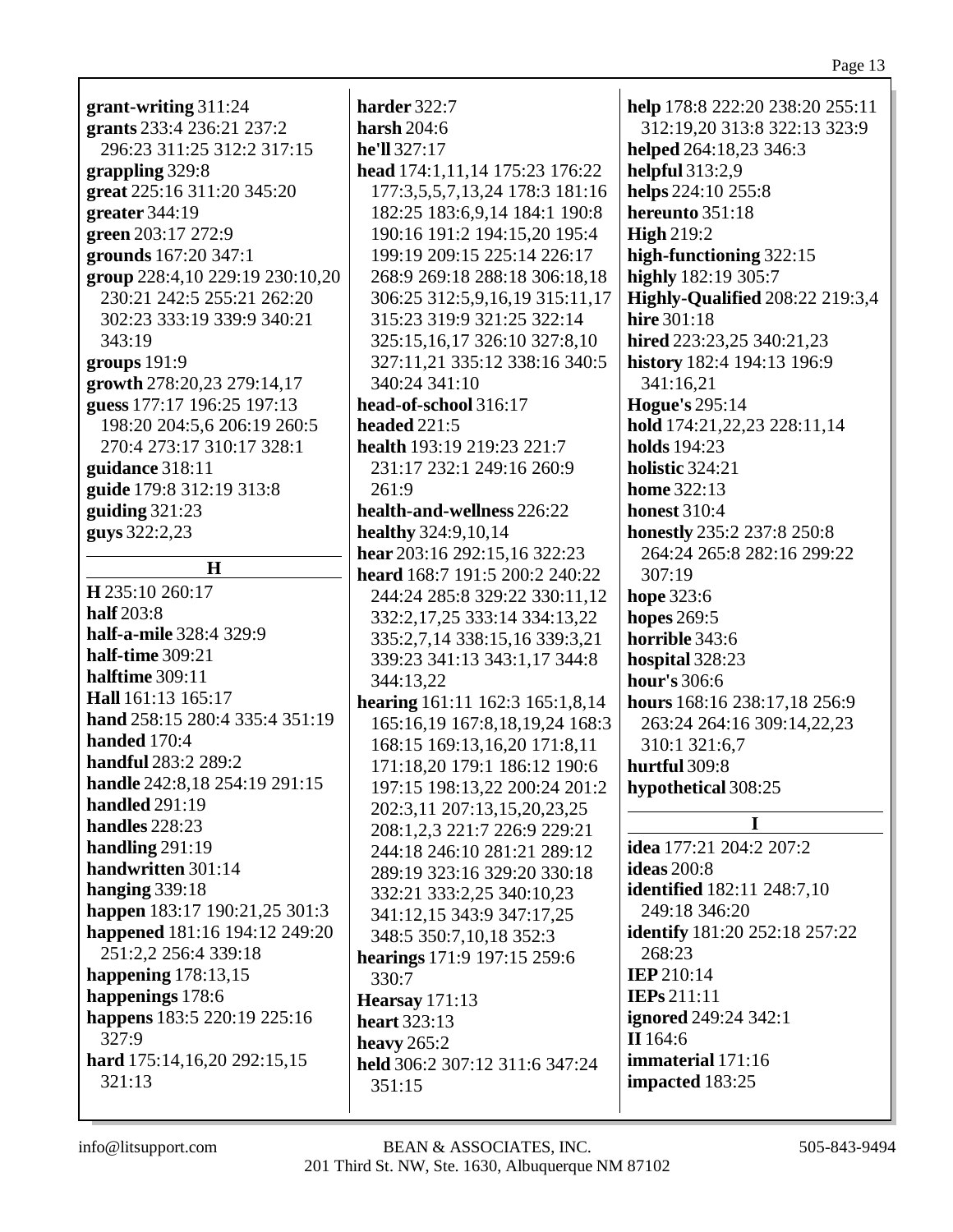**impacting** 323:5 **impassioned** 321:1 **implement** 207:3 **implemented** 288:19 345:2 **implicated** 330:18 **implications** 225:21 **imply** 337:20 **important** 179:6 202:20 219:22 275:14,17 310:4 321:5 343:15 **imposed** 348:17 **impossible** 258:19 **improperly** 340:7 **improve** 179:12 **improvement** 179:12 **improving** 344:5 **inaccurate** 308:7 **inaccurately** 308:16 **inappropriately** 221:5 **inception** 330:9 **included** 304:11 340:12 **includes** 330:16 **including** 220:24 226:5 228:22 248:24 250:10 253:23 **incompetent** 171:15 **incorporate** 324:4 **increase** 278:14 279:5 **increased** 224:23 276:21 **Increases** 267:20 **incurring** 184:2 **Independent** 247:24 **INDEX** 164:1 **Indian** 164:12 **indicates** 187:11 243:16 284:4 289:14 **indication** 282:12 **indigenous** 344:12 **indirect** 309:17 **individual** 183:16 285:24 287:1 313:13 331:14 **individually** 184:8 331:23 **individuals** 201:17,19 307:3 335:10 **information** 164:12 192:10 197:16 200:14 205:13 206:15 206:17 208:8 231:8 232:1 233:13,20 237:21 241:5 245:17 245:22 248:1 258:11 259:22

260:1,4,8 261:5,11 262:18 263:18 267:1,9,23 271:1,11 273:1,22 278:15 280:3 282:23 284:12 285:5,19 286:10,13 289:25 290:7,8 303:25 308:8,18 309:2,2,3 313:3,9,17 318:9 **informative** 238:16 **informed** 178:12 185:14,15 196:21,22 **initial** 224:25 326:10 **initially** 223:23 231:3 256:13 **initiate** 249:7 **initiated** 338:6 339:8 342:4 345:3 **initiative** 345:5,18 **input** 237:21 **inputting** 193:21 **inquiring** 264:5 **Inspired** 293:18 294:6 302:21 **instance** 256:4 279:15 **instances** 250:12 332:19 **institutional** 256:5 **instruct** 313:22 **instructed** 250:23 340:7 **instruction** 209:25 259:12 **instructional** 174:8,23 197:22,23 209:7 215:20 **instructions** 249:23 250:22 251:9 252:8 314:10 318:7 **instructor** 213:2 **insufficient** 347:1 **Insurance** 249:16 260:10 **intend** 167:17 **intended** 285:22 **intent** 161:5 177:9 190:17 331:17 332:9 336:17 351:5 **intention** 309:12 **interesting** 339:17 **interim** 259:5 **internal** 265:22 266:5 283:24 299:14 300:19 333:24 334:14 334:18 **Internet** 224:23 **interpret** 267:12 **intervention** 210:13 **intimate** 305:5 **introduced** 171:13 199:18 **introductory** 200:10

**investment** 215:20 **invite** 322:4 **invoice** 287:10 **invoices** 232:14 235:1 260:11,24 **invoke** 173:2 **invoked** 172:12 **involve** 182:10 **involved** 180:25 197:24 198:2,16 251:16 253:4 281:14 284:10 333:20 **involvement** 259:14 266:2,3 **involves** 312:2 **IPA** 262:19 **irrelevant** 171:15 **issue** 252:11,22 266:1 307:17 314:22 315:4 343:14 **issued** 189:14 190:18 209:1,3 284:14 350:12 **issues** 175:10 205:13 206:8 226:6 226:20 240:18 241:14 245:5 255:12 305:15 327:16 329:19 331:19,20 332:10 334:7 336:23 338:23 339:13 341:17,24,25 **item** 286:1 348:6,8 **items** 183:18 189:18 195:12 232:14 251:3 271:8 274:4 285:20 288:17 319:1 **J J** 162:15 164:5,7,8 **J'Shon** 301:25 **JAMES** 162:5 **January** 279:7 293:24 **Jennie** 247:9 306:20 **jeopardized** 252:23 **Jerry** 161:13 165:17 **Jimenez** 164:5,7,8 229:25 247:9 281:8 306:20 **job** 161:25 222:20 228:8 254:4 268:6,8,16 292:15 293:19 301:4 309:14 338:22 351:24 352:2 **Johnson** 162:15 169:10 292:25 293:2 **Johnston** 162:6 166:20,21 170:17,20 171:4,6 210:18,19

211:1,5,10,14,20 212:7,18,25 213:4,9,14,19,24 214:3,8,14,19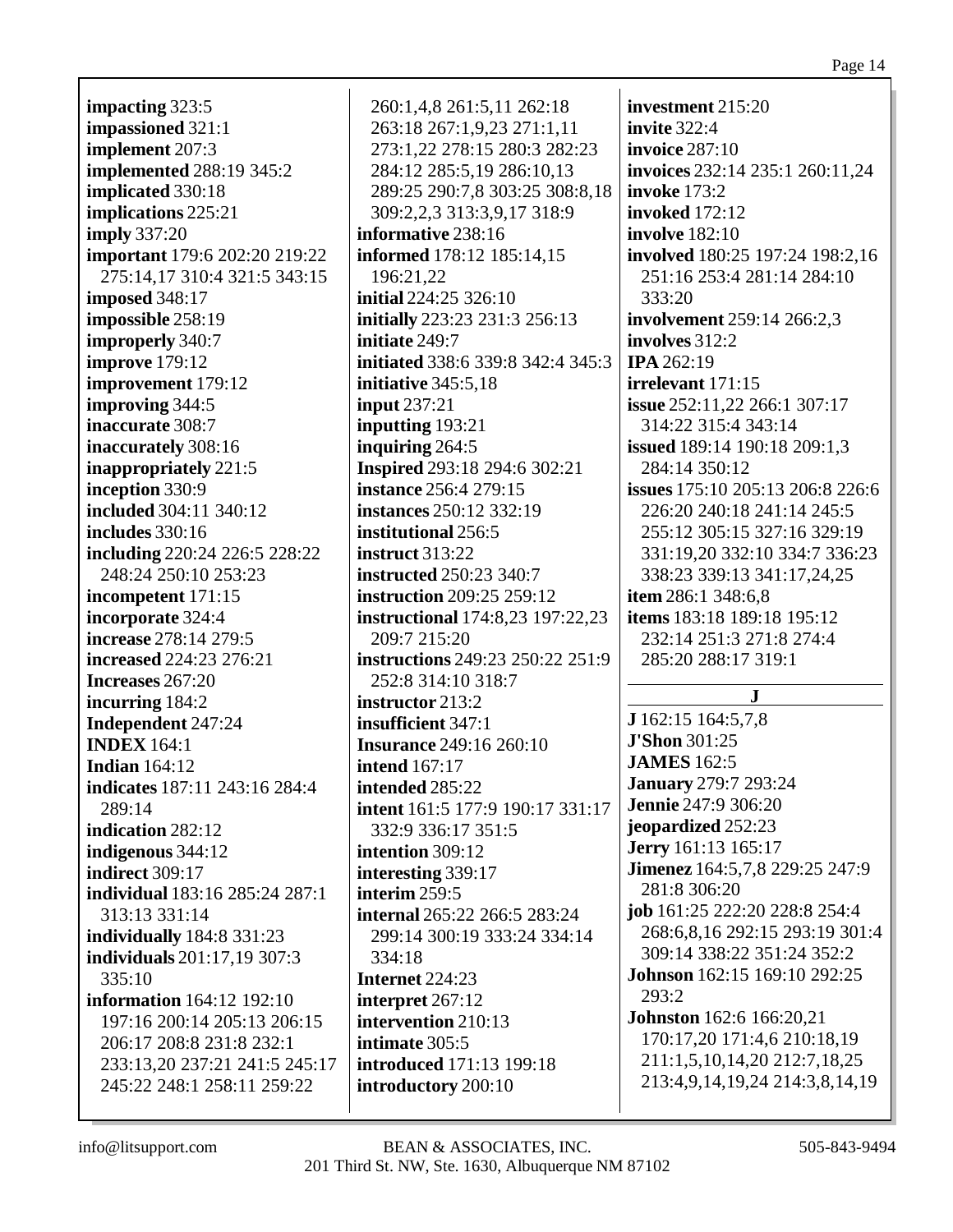| 217:20 218:5,9,21 219:2,8,11<br>219:14 220:1,9,14,17 221:3,9<br>221:18,25 226:21 274:14,15,19<br>274:24 275:13 276:5,11,23<br>277:2,18,23 278:4,16,22 279:2<br>279:8, 10, 23, 25 280:6, 13, 19<br>281:2,9,17 323:24 326:25 327:1<br>327:9,14,20,24 328:5,8 329:3<br>349:13,14<br>journal 237:22 241:24<br>jsolimon@indiancountrylaw.c<br>162:17<br>judicially 171:21<br>July 176:5,9,13 180:20 190:8,10<br>190:11 194:9 203:24 204:20<br>205:24 206:1 215:16 223:21<br>242:5 245:14 246:2 247:1<br>258:25 260:12,12,24,25 264:3<br>265:12 270:17 273:5,12 283:11<br>338:19<br>June 176:1,14 180:15 197:5 | ken 270:3<br>kept 234:21 235:6 291:1<br>kidding 261:24 306:7<br>kids 269:22,23 279:18 323:1,23<br>324:8<br>kind 179:6 180:3 191:8 194:24<br>215:22 222:6 248:19 255:16<br>256:14 263:18,20,23 288:15<br>291:14 306:2 317:20 335:19<br>336:21<br>kinds $254:9$<br>kluck@montand.com 162:12<br>knew 258:20 322:9 328:14<br>know 169:21 178:14,18 179:10<br>179:12,20 180:8,9 181:5,8,15<br>182:17 185:5 190:21,25 193:14<br>193:17 194:16,23 196:15,17,19<br>198:7 199:18 200:2,23 202:4,5<br>202:12,19,20,23 205:5 206:2<br>207:5 208:13,15 209:3,8 210:6<br>213:5 216:15,19 217:25 218:9 | labeled 170:4 187:20<br>labor 299:7,15 300:24 302:8<br>lack 258:18 266:9 281:21 285:17<br>332:4,4 334:25<br>lady 199:24,25<br>lane 250:24 301:2,12,17 313:13<br>314:5<br>language 331:10,15 337:19,21<br>lapse 196:14<br>laptop 186:11<br>large 213:25 282:13 291:23<br>332:3<br>larger 336:22<br>latest 270:19<br>laugh 292:18<br>law 169:10 195:18 238:12 273:18<br>274:7 330:2,12 331:1 336:6,20<br>337:5<br>lawyers 201:24 207:14<br>Lead 228:9 293:22<br>leader 178:22,23 273:15 |
|----------------------------------------------------------------------------------------------------------------------------------------------------------------------------------------------------------------------------------------------------------------------------------------------------------------------------------------------------------------------------------------------------------------------------------------------------------------------------------------------------------------------------------------------------------------------------------------------------------|------------------------------------------------------------------------------------------------------------------------------------------------------------------------------------------------------------------------------------------------------------------------------------------------------------------------------------------------------------------------------------------------------------------------------------------------------------------------------------------------------------------------------------------------------------------------------------------|---------------------------------------------------------------------------------------------------------------------------------------------------------------------------------------------------------------------------------------------------------------------------------------------------------------------------------------------------------------------------------------------------------------------------------------------------------------------------------------|
| 200:21 203:9 229:14 230:16,17<br>231:13,20 247:18 249:11<br>266:15 273:7 292:25 333:19<br>343:11<br><b>Justin</b> 162:15 169:9<br>K                                                                                                                                                                                                                                                                                                                                                                                                                                                                      | 218:13,16 219:5,17,21 220:2<br>222:17 224:21 225:6,6,18<br>234:12,17 237:11 242:14 244:6<br>244:23 249:18 250:12 251:5,19<br>255:12 256:5 258:2 265:2<br>266:11 268:7 271:8,17 273:4,18<br>273:19 277:9 279:20 280:4                                                                                                                                                                                                                                                                                                                                                                     | leadership 173:22 174:24 183:2<br>183:17 215:20,21 312:12<br><b>leads</b> 282:24<br>learn 244:9 314:21 322:16<br>learned 187:15 244:11,12 245:8<br>339:19<br>learning 197:25 210:4 322:17                                                                                                                                                                                                                                                                                             |
| $K$ 192:1,15<br>$K-5174:16$<br><b>K-through-8</b> 181:24<br>Kaitlyn 162:10 169:4<br>Kara 294:15 298:8 304:13,25<br>305:3<br><b>Karen</b> 182:5 224:16<br><b>KARYL</b> 162:4<br><b>Katie</b> 200:1,6 225:7<br>Kay 163:20 303:15,22<br>Kay-204:18<br>Kayla 181:23 182:9 189:2,6<br>204:18,18 243:1 307:4 319:2<br>321:12 322:7 323:7 324:20<br>325:18 327:23<br>Keegan 162:15 169:10 292:25<br>keep 185:14 202:24 237:24 283:3                                                                                                                                                                             | 281:20 282:4 284:11 286:3<br>287:5 290:10 292:1,4 293:24<br>296:1 297:19 298:7,25 299:25<br>301:4,8 305:21 306:17 307:12<br>309:9 311:2,22 312:20,21 313:5<br>313:6 314:3 321:2,14,15,16,18<br>321:21,24 322:2,10,14,21,23<br>323:3,22 324:4,5,13 329:19<br>330:4 339:24 341:7<br>knowing $204:7$<br>knowledge 171:23 239:1,4 256:6<br>268:22 271:14 284:7,8,19,22<br>285:2,2 300:25 302:10 304:15<br><b>KW</b> 351:25<br><b>Kylie</b> 182:3<br>L                                                                                                                                        | 340:16<br><b>led</b> 343:8<br>ledger 230:23 231:9 241:23<br>256:16,19 257:1,3 258:12<br>262:14 273:2 334:23<br><b>Lee</b> $301:25$<br><b>left</b> 177:18 195:3 204:11 227:14<br>271:10 293:8 326:13 346:17<br>legal 250:9 344:16<br>legislative 206:3<br><b>lends</b> 324:19<br>LESC 206:10,12,17<br><b>let's</b> 190:22 191:25 221:11 228:6<br>229:9 248:18 253:14 258:21,23<br>260:15 267:13 274:25 297:13<br>306:10 334:6 336:25 344:3<br><b>letter</b> 164:3,5,7,8,10 186:2,17,19 |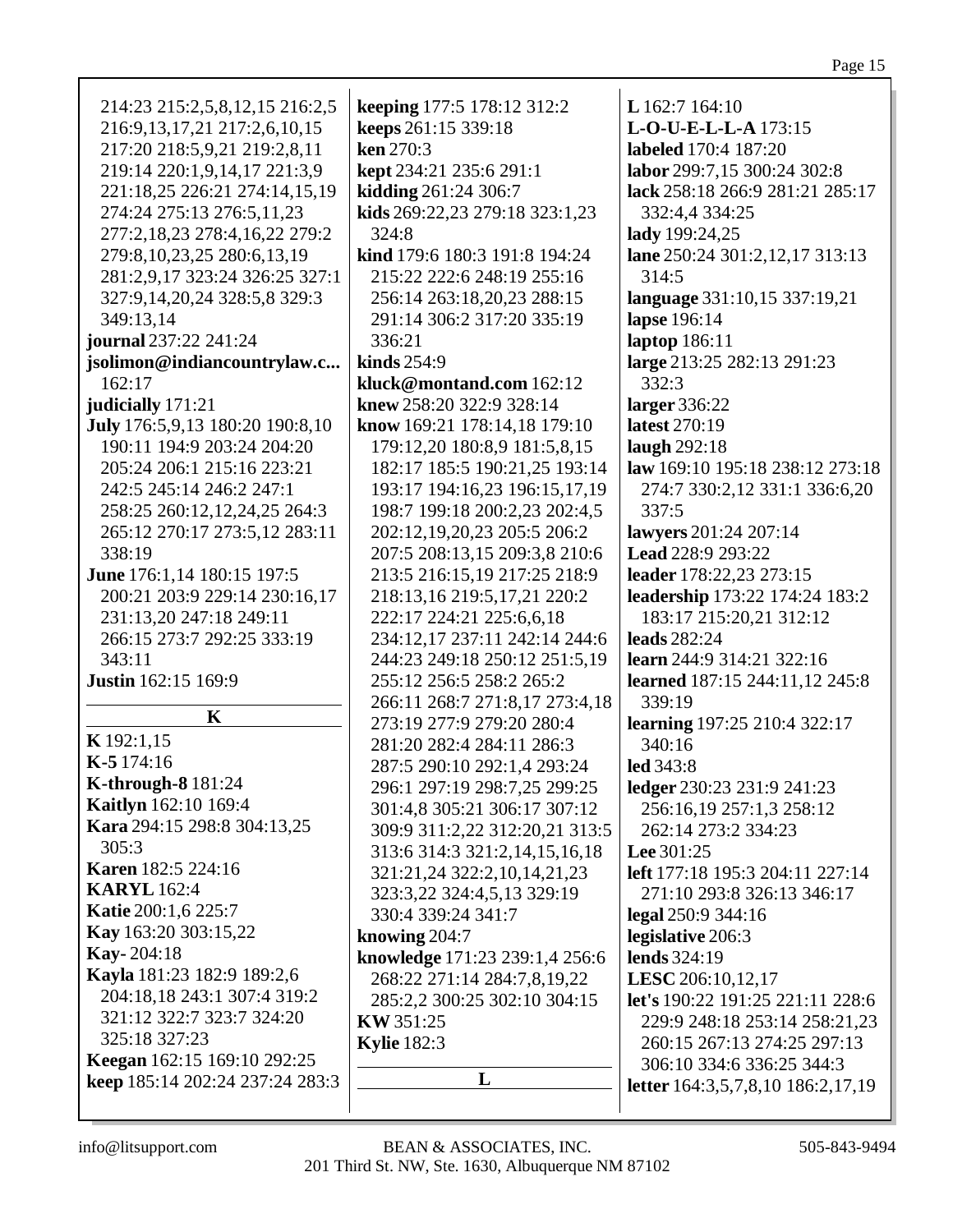186:22,25 187:2,5,6,8,15,22,24 188:4,5,9 192:8 200:21 201:5 203:9,13 226:14,19,20 231:15 243:14,20,23 245:13 247:9 304:12 **letters** 247:16 271:6 344:1 **level** 210:2,3 228:14 258:8 263:4 270:10 308:13 310:5 **levels** 291:5 **liabilities** 249:5,10 **Liaison** 162:23 **license** 174:23 194:24 228:15 241:9 316:9,12,14 319:17,19 **licensed** 181:13 194:14 195:25 196:11 209:23 213:1 226:17 288:17 306:18 311:15 317:21 318:5 322:6 326:16,18 335:17 336:8 **licenses** 174:20 228:11 307:13 **light** 169:18 203:17 **light's** 272:9 **limit** 171:14,17 **limited** 230:9 284:22 285:3 **limits** 342:10 **line** 280:10 308:15 **lines** 267:23 **list** 220:23 267:4,7 **listed** 231:22,24 232:12 240:6 248:22 336:16 **listing** 234:25 **little** 177:6 189:17 198:8 220:6 224:11 229:9 241:25 270:3 308:21 309:23 322:5 338:21 **live** 176:17,18 280:23 322:6 323:2 344:10 **lives** 323:5 **LLP** 162:15 **load** 180:9 **local** 305:9 328:23 344:2,6 **locality** 254:22 **locate** 292:24 **located** 175:2 237:2 328:3 **location** 286:8 **Loftus** 262:19 **log** 187:2,3,11 **logged** 241:8 **long** 176:11 205:4 215:5,12 224:2 227:7 228:5 261:16 265:23 293:23 294:14 311:6 341:16,20 **longer** 222:21 281:23 304:18 320:2 **look** 181:6 186:3 189:18 191:25 211:21,22 213:15 219:15 224:21 237:8 258:23 267:13 270:12 275:5 276:12 280:13,16 281:4 287:10 306:10 333:10 336:7,25 **looked** 177:19 181:7 187:1 207:9 219:14 220:5,5 231:5 232:11,12 232:14,20 241:18 263:7 278:16 291:17 **looking** 177:17 178:17,20 179:14 180:5 186:16 211:1,23,24 212:1 212:1,8,9,11,13,21 218:6 219:12,19 221:11 231:21 236:2 260:16 267:14,16 268:16 276:12 280:14 285:23 290:23 318:20 328:2 **looks** 307:4 **loophole** 223:2 **Los** 162:16 **lost** 256:5 **lot** 177:16 179:5 180:10,12 191:20 193:16,18 196:1 198:14 202:23 209:24 215:19,23 217:18 222:20 224:14 229:4 233:13 236:15,17 250:25 254:24 264:24 311:22 313:7,8 321:18 324:4 341:14 **lots** 199:17 341:13 **Louella** 163:4 173:5,8,15 242:11 242:16,24 251:21 277:5,15,17 311:9 312:6,11 338:17 340:24 **Luck** 162:10 163:13 169:5 316:2 317:7 318:22 320:19 **lunch** 191:17 200:24 201:2 324:2 **M M** 164:5 340:13 **ma'am** 227:15 **Mabry** 161:13 165:17 **Madam** 165:10 169:15 170:3,17 173:3 203:2 209:14 210:20 222:4 226:1,21 274:16 281:19

281:20,21 283:9 291:10,13 310:13 320:22 323:11,24 325:8 327:2 329:17 338:1 345:21 350:13 **magnitude** 284:16 **mail** 187:2,3,9,11,12 224:12,15 224:16 244:4,7 **Mailman** 182:6 **main** 179:2 **maintain** 229:6 254:18 255:3 270:9 276:2 **maintaining** 254:12 255:9 280:21 341:9 **maintenance** 194:1 269:16 270:7 **majority** 198:4 215:17,25 261:8 288:25 289:1 **making** 178:18 183:11,15 184:6 184:9 197:25 218:23 254:19 267:21 309:20 311:25 314:3 **malice** 286:19 **malign** 330:6 **manage** 184:22,25 185:2,9,11 311:25 **managed** 298:15 333:23 **management** 228:12,16 229:2 230:5 242:6 273:17 302:22 303:2,9,14,16,22 304:18 305:11 330:8,25 332:5 334:12,20 335:21,25 339:16 345:14 **management's** 248:21 **manager** 188:13 196:1,11 228:9 231:10 234:6 237:20 242:8 245:13 250:2 252:3,14 253:15 253:22 254:9 265:17 272:15 273:5,15 281:23 282:1,14,19,19 283:4 294:15 303:15,19 304:2,6 305:1,4,8 312:23 313:1,8 318:12 319:4,11,20 320:13 327:13,16 333:14 334:5 335:16 339:10 340:7 **managers** 196:7,18 251:6 255:10 255:24 302:15,21,25 303:11,19 305:1,15 318:6 321:22 **manual** 241:7 249:9 **March** 237:15 249:3 257:7,9 301:23 338:9 **marked** 244:3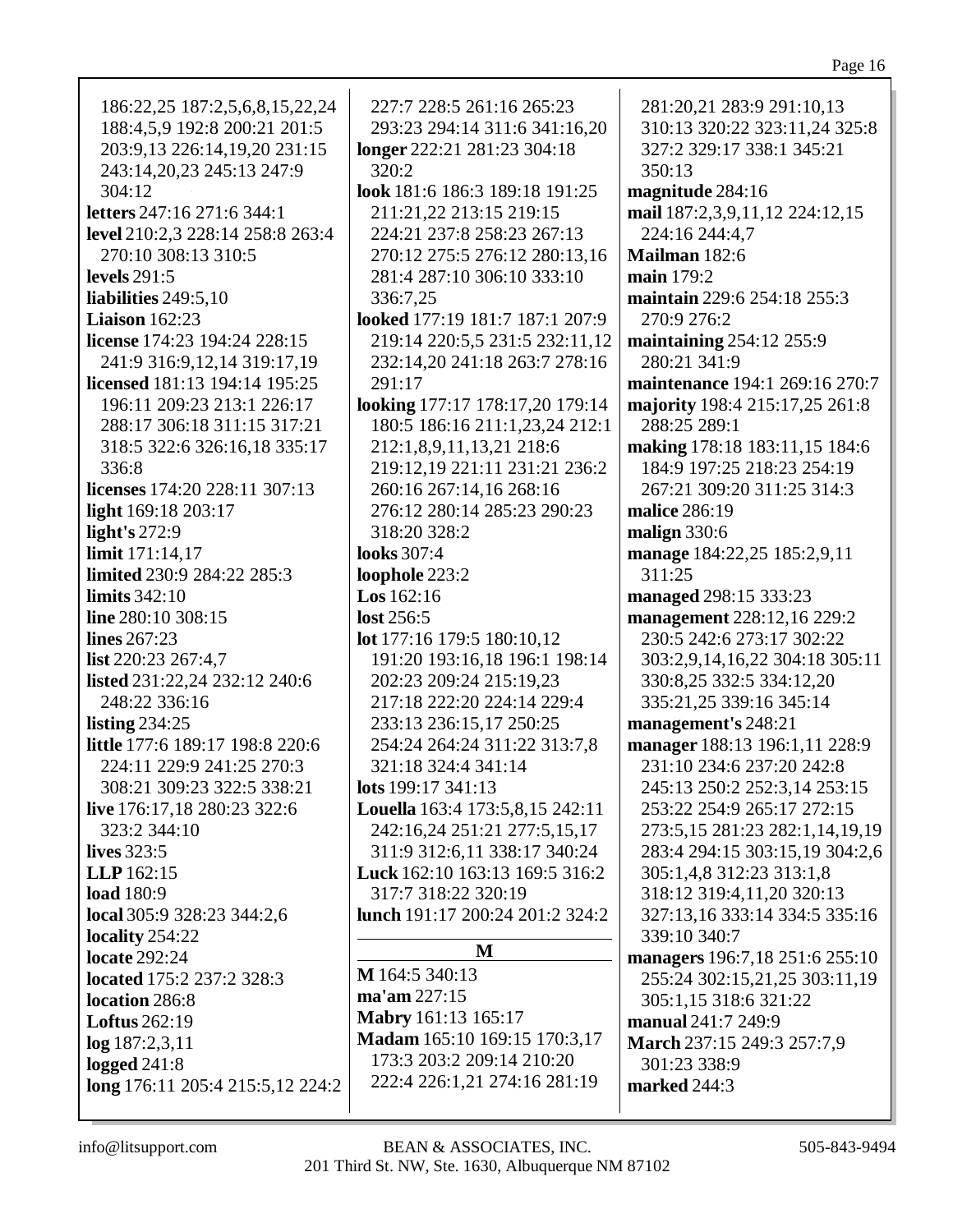**Master's 173:20.22** matched 335:5 math 179:10.14 181:25 210:1 matter 167:16 172:23 223:18 347:17 351:16 matters 169:13 183:22 185:16 188:19 226:13 McMILLAN 162:9 163:5,8,10 163:15 169:4,4,15 170:7 173:3 190:2,5 192:9,13,18 200:1 201:10 253:11 261:23 271:24 305:20,24 306:5,9 310:7 329:17 336:14 337:15,18,25 meal 323:3 mean 196:4 199:2 235:14 250:11 250:18 261:10 284:14 292:19 292:19 313:5 319:19 324:8.11 337:20 means 275:24 342:7 **meant** 258:4 measures 290:14 331:12 meet 208:19 294:13 309:21 310:1 330:24 332:19 333:6 334:11 335:20 336:4 meeting 165:23,25 170:25 181:4 182:15 185:18 206:3 210:8 314:25 326:3 332:15 337:1 339:14.15 meetings 165:24 178:10 188:22 205:21 206:21 243:7 294:24 312:12 329:21 meets 262:5 330:3 member 162:5,5,6,6,7,7 238:18 264:16 298:13 301:18,19,21 308:3 311:14 members 167:17 205:10 206:14 213:16,20 214:1,4,4 220:3 251:7,8 298:10 299:3 300:14 308:2 309:10,25 320:17 329:17 338:1.16 membership 212:3 278:17,18 mention 206:6 mentioned 177:2,4 198:15 201:16 202:20 204:10 206:6 208:14 209:15 224:9 249:5 257:24 266:8 270:23 271:6 menus 191:19

**Mercifully** 271:24 met 210:6,7 221:22 222:22 238:22 294:15 346:24 347:4 methodology 234:16 Mexico 161:2,14,23 162:8,11,21 165:5,7,9,18 173:23 176:17,18 182:4 214:12 216:3 239:19 241:1 249:16 260:9 291:25 322:7 344:16 351:2,12,15,16,23 **Mexico's 261:21** microphones 225:8 middle 272:11,22 328:15 329:1,2 miles  $176:20$ mind 329:4 345:10 mine  $272:10$ minute 315:6.7 336:13 346:10 minutes 168:17.18.21.22.22 209:16 227:16,17 293:7,8 310:15,17 329:16 misappropriated 285:21 misappropriately 286:14 misappropriations 287:18 mispronouncing 192:17 missing  $233:24$  277:7 mission 258:16,17 **model** 183:17 **models** 323:7 Molly 199:23 203:7 266:16 333:4 moment 306:3 316:4 329:25 331:4 338:5 **Monday 230:14** money 236:20 252:20,20 262:10 275:23 277:15 288:6 298:5,7,11 298:23,25 299:2 348:3 monitor 217:12 **Montgomery** 162:10 169:5 month 202:5 231:13 246:11 340:22 month-by-month 208:18 monthly 178:16 185:17 186:12 188:20 216:3,7,18 219:18 242:14 244:19 245:8,15,16,22 246:3,20 258:25 259:8 274:2 275:1.2.3 276:6 332:25 months 204:24 205:5 257:12 322:18 338:21 morning 169:8 173:7,13 190:3,4

**motion** 348:11,20 350:2 motions  $167:10$ MOU 297:8.11 306:14 316:16 MOUs 295:7,16 306:12,23 315:9 315:14,20 316:4 move 169:19,22 332:8 338:25 348:12.15.16 moved 174:17 207:18 moving 170:9 206:7 246:19 280:21 310:1 334:6 multiple 234:8 294:9

N

N 162:1 163:1 NACA 196:18 293:18 294:5  $302:21$ naive 321:21,22 name 168:14 173:14,15 182:3 190:5 192:17 199:22 200:2 214:7 227:24 228:1 293:15 301:12 304:10 310:25 311:2 323:19.20.21 **named** 313:13 narrative 204:13 narratives 179:1 Natasha 162:14 169:8 202:6 national 344:2 **Native** 164:15 175:3,6 344:9,17 344:18 nature 274:4 287:12 Navajo 175:6,22 176:17,18,20 215:13 322:6 328:2,6 329:1 ncuylear@indiancountrylaw.c...  $162:17$ near  $175:2$ necessarily 251:3 269:3 306:24 307:24 308:12 334:4 necessary 169:17 179:21 195:12 207:3 260:7 261:1 need 189:18 213:15 214:9 222:10 227:3 254:16 277:7 282:13 287:24 306:25 312:16,23 319:18 342:5,6 346:16 needed 177:3 216:14 220:7 230:7 265:1 283:10 310:1 318:5 323:21 327:25 needs 203:17 217:17 277:10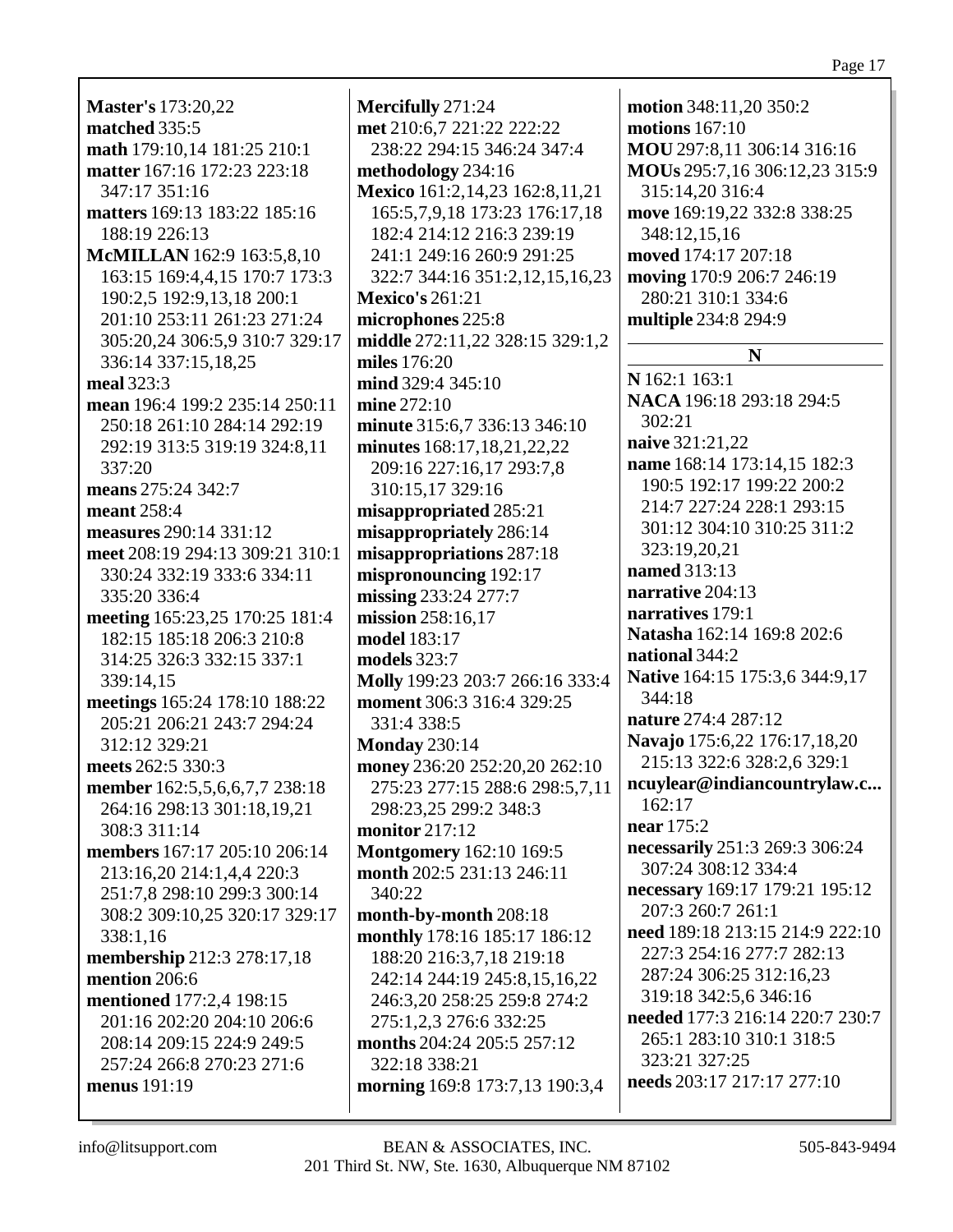### Page 18

220:18 224:15 294:12 319:19

319:21

324:10 344:11 negative 199:12 275:7,11,20,22  $275:25$ network 179:5 199:3 293:18 294:6 302:21 networks 179:9 never 226:6 234:13 240:21 241:3 241:8 244:23 258:3 266:12,13 302:4 318:3 326:4 328:15 338:6 338:9 340:4,7 343:5 nevertheless 346:25 new 161:2,14,23 162:8,11,21 165:5,7,9,18 173:23 176:17,18 182:2,4 189:4 199:19 214:12 216:3 239:19 241:1 249:16 260:9 261:21 263:22 272:15,20 291:25 321:17 322:7 333:1 342:21 344:16 351:2,12,14,16 351:23 newest 264:1.2 nickel-and-dime 309:13 night  $198:12$ nine 167:5 228:24 254:2 255:18 NISN 164:13,14 293:18 294:1 295:11 296:8,20,24 297:4,7,8 297:22,24,25 298:2,11,15,19 299:2,6,9,12,14 300:9,10,12,23 301:25 303:9,14,16 304:17 305:2,14 307:18,24 308:6,7,9 308:12 309:3 315:20 317:15 318:6 321:23 NISN's 300:19 304:22 305:14 NISN-affiliated 304:19,24 NM 161:21 162:16.22 351:21 **NMAC** 286:22,24 NMPSIA 232:1 260:23 261:11  $261:15$ NMSA 167:25 350:9 nods 168:8 non-Native 338:13 nonexistent 255:6 nonpayroll 237:16 nonrecurring 276:2,3 normal 183:6 238:17 270:6 272:16 319:7 normally 183:16 north 328:15

note 331:5 notebook 170:4,4,8 187:20,20 211:21 233:22 239:15 243:9 246:23 277:25 295:20 299:19 notebooks 185:20 **noted** 348:1 notice 161:5 171:20 190:17 331:17,23 332:9 336:17 351:5 **noticed** 165:24 notified 246:6 notwithstanding 337:11 **NTUA** 224:22 number 229:5 240:19 243:12 268:2,16 269:2 278:20 286:9 291:6 330:22 331:18 332:3 336:15 352:2 numbered 267:15 numbers 192:5 200:13 218:22 220:23 241:24 249:17 269:6 280:17 284:16 numerous 344:1 NW 161:22 162:16,20 351:22  $\mathbf 0$ oath 173:9 227:20 293:10 310:20 obese 324:12 object 261:23 263:5 obligation 344:17 **OBMS** 217:14.19 occasion 315:19 occasionally 254:23 occasions 194:18 occupied  $328:16$ occurred 229:22 237:12,22 258:13 259:23 260:1 282:2 **occurs** 276:19 October 161:12 165:3.15 167:22 186:8 187:17 188:7 192:3 197:16 198:3 199:15 200:17.22 201:5,6,7,8 207:18,21,24 245:9 246:13 247:10 341:15 346:20 351:19 offer 305:13 344:12 offered 238:6 303:2 **offering** 172:5,6 253:2

officer 162:3 169:14,16 171:11 171:18 188:25 189:7 195:17,23 226:9 281:21 301:25 308:6 319:14 335:8 336:9 officers 299:13 300:17 official 169:1 216:23 304:1  $317:21$ **Official's 228:15** oh 171:25 192:6 196:4 203:19 261:25 269:13 305:24 336:14 okay 176:6 180:19 185:5 186:6 186:22 187:4,14,24 189:25 190:21 191:4,15,22 192:9,13 194:3, 13, 18, 23 195: 2, 25 196: 8 196:15,23 197:8,13 198:1.6.9 198:19,25 199:14 200:11,14,19 201:1.10.24 202:1 203:19 204:15,21 205:16 206:9 208:11 209:12 210:25 211:10,11 212:25 213:24 216:13,21 218:5 218:8 219:13 220:9 221:3.25 222:2,18 223:1 224:2,6,7,12,25 225:3,11,23 227:2,17 230:2,16 230:19 231:1 235:6 239:11,14 239:23 243:8 244:2,6,9 245:12 247:14 251:12.22 254:7 255:15 257:4 258:14,21 259:5,9 260:3 261:5 262:22 263:6,12 264:18 265:15 266:2 267:6,21 268:6,12 268:21 271:13,21,24 274:12 279:23 280:19 281:9 284:21 289:8.21 290:1.12 291:9 294:4 295:5,11 296:1,4,7,9,12 297:7 297:11,23 298:1,5,17 299:25 300:6 301:8 302:3,17 303:7 304:4,17 306:17 307:2,12,16,23 308:7 310:3,7 311:8 316:8,11 316:19 317:5,11,16,20,23 318:14,21,24 319:3,16,25 320:4 320:8,11,18,19 321:4 325:20 329:3 336:14 337:24 345:25 346:15 347:9 350:17 Oklahoma 173:21 old 257:25 258:2,4,7 264:9,17 **OMA 347:12** 

office 162:20 167:15 182:5,6

**Offhand 252:6**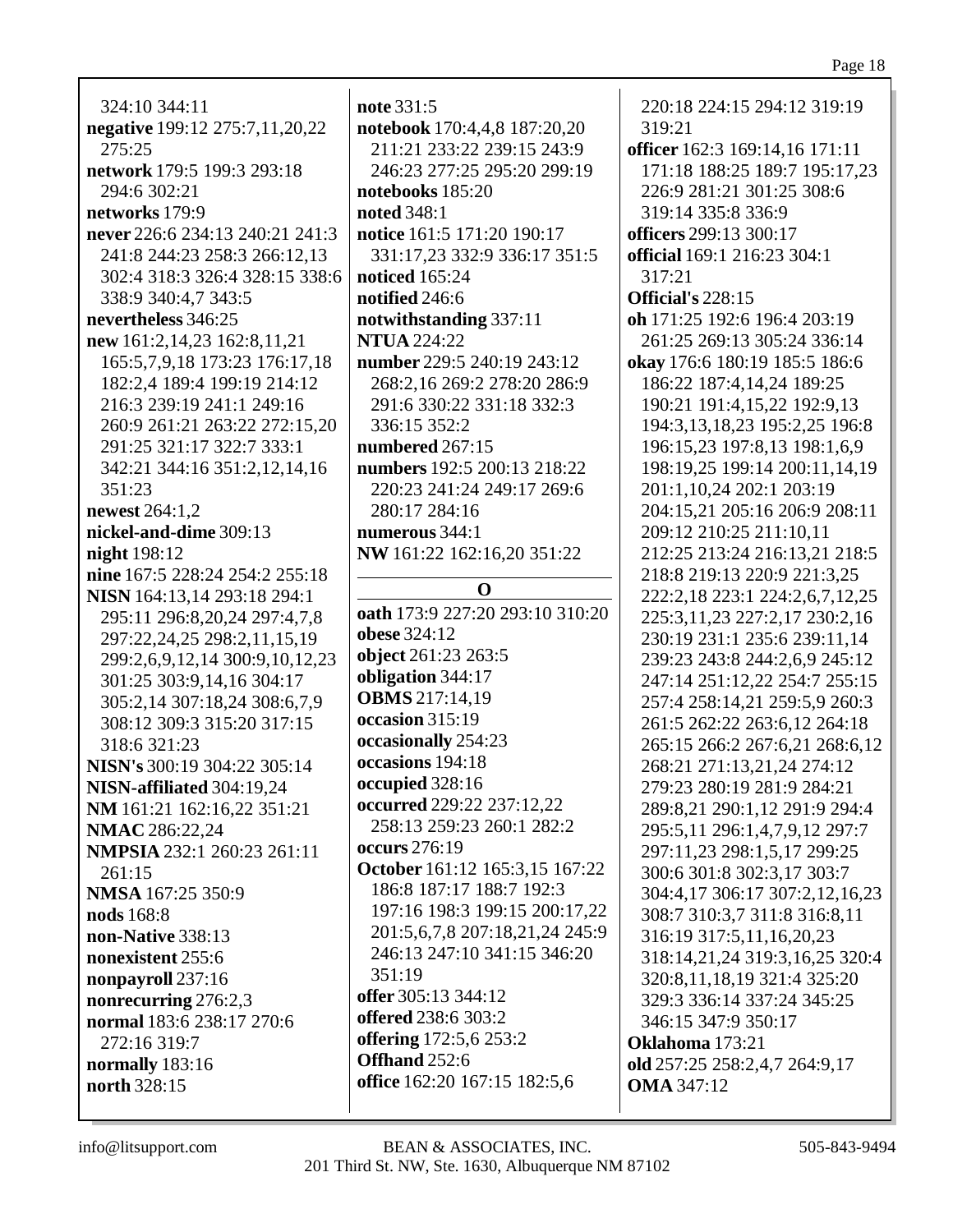**on-site** 253:15 282:14,18 **onboard** 194:9 199:16 205:23 206:2 223:22 **once** 205:24 210:7 220:24 232:16 241:22 279:4 291:17 323:17 **one-year** 176:13 190:13 **ones** 301:14 **ongoing** 181:18 202:24 242:3 262:22 263:10 271:10 303:23 335:24 **online** 191:18 261:15 **onset** 263:21 **Ooh** 228:21 **open** 165:24 345:9 **opened** 232:9 311:7 320:14 **opening** 168:17 321:13 337:6 340:15 **opens** 224:17,17 **operate** 182:22 279:11 **operating** 163:22,22,23,24 164:3 178:18 240:4,15 262:2,25 263:1 263:7 299:1 334:25 335:15,16 346:2 **operation** 185:12 228:7 302:14 **operational** 235:17 275:10,23 **operations** 182:8 183:2,11,15 191:14,23 192:23 193:3,6,11 195:12 216:1 224:10 226:16 242:9 276:2,3 291:22 311:5,20 311:21 315:16,20 316:7 341:19 343:20,23 **operative** 330:14 **opinion** 238:19 240:17 241:13 247:24 248:5,8,11 263:6 304:25 305:3 **opinions** 247:22,23 248:2 **opportunity** 236:19 338:6,12 343:5 345:4 348:18 **opposed** 282:23 **opposing** 172:7 **opposite** 312:18 **order** 165:2,14 231:2 246:15 251:14 252:5 286:23 305:6 327:17 340:17 350:12 **ordering** 193:15 **orders** 251:20 259:10,14,16 266:10 284:15

**ordinary** 318:13 **organization** 226:24 293:20 295:9 303:6,20 305:14 **organizational** 181:6 **organize** 183:1 **original** 241:4 271:6 280:14 **originated** 277:12 **out-performing** 344:6 **outside** 172:12 220:20 226:10 281:14 284:11 291:24 318:13 347:21 **overall** 174:5 178:15 185:12 235:20 263:3 324:20 **oversee** 181:5 228:23 254:1 **overseeing** 215:23 238:13 255:17 **overseer** 183:6 **oversight** 199:7 332:4 341:9 **Overson** 163:20 249:23 297:20 297:23 298:17 301:1 303:21 313:24 314:15,18,21 315:3 **Overson's** 249:22 251:12 252:12 297:14 301:4 314:9 **owes** 338:11 **P**

**P** 162:1,1 **P-O-B-L-A-N-O** 173:16 **P-R-E-S-T-E-N-E** 311:1 **P.A** 162:10 **p.m** 227:11,11 350:19 **page** 163:2 164:2 211:23 212:2,5 212:6,8,8 267:16 300:4 **pages** 299:23 351:13 **paid** 232:15 233:7 242:12,12 249:15 254:21 309:10 **paper** 219:21 **papers** 193:16 **paragraph** 192:19 193:9 260:18 **Pardon** 281:16 **parent** 178:8 214:6 **parental** 215:21 **parents** 183:24 191:8 322:11,25 322:25 323:2 330:6 344:14,22 **parents'** 191:9 **part** 199:9 203:7 222:19 223:2 226:5,20,23 234:25 246:9 273:18 274:7 295:8 301:4

329:10 335:24 **part-time** 299:4 301:17 **participated** 233:25 **particular** 269:12 **parties** 169:2,13,18 172:15,20 173:1 **partners** 302:24 **partnership** 164:13,14 296:5,6,9 296:17 297:1 **partway** 169:21 **party** 172:6,7 350:8 **Paseo** 162:11 **pass** 253:8 288:13 305:18 309:4,4 **passed** 263:22 264:1 **passes** 350:1,2 **Patricia** 162:3 167:7 **pattern** 341:17,21 **Paul** 240:13 **pay** 224:25 253:5 258:10 260:15 277:10 340:8 **paycheck** 249:11 **paying** 185:4 252:20 298:12 **payment** 185:6,7 225:1 277:9 292:24 **payments** 191:20 224:10 231:18 234:25 255:4,5 **payroll** 228:25 232:18,18 237:18 237:19 249:6,7 254:6 255:23 268:19 273:24 **payrolls** 232:20 242:9 255:4 **PD** 182:14 **PEC** 162:23 164:16 199:6 202:22 202:22 205:10 206:1,11,14,16 207:25 208:1 314:25 338:11 **PEC's** 331:17 **PED** 162:22,23 163:18,23 164:4 164:6 168:17 170:13 190:6 197:17 198:21 199:6,11,17 200:15 201:16,19 202:10,16,17 202:21,23 204:22 205:1 208:7 208:25 218:13 234:8 238:15 240:10 281:10 289:17,22 290:13 304:1 329:23 330:21 332:13 333:21 348:1 **PED's** 171:2 **pending** 202:10,11 **people** 175:11 179:5 180:6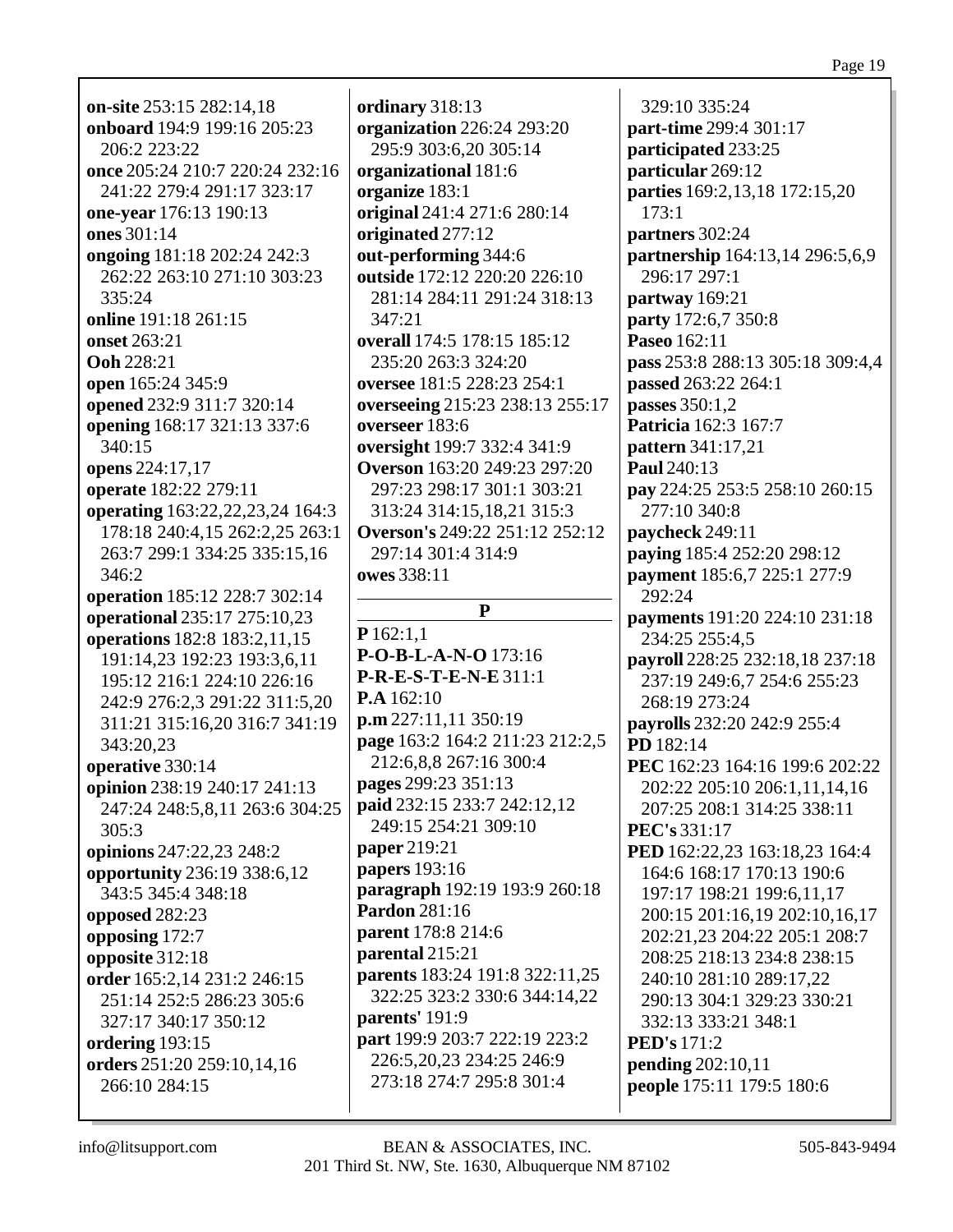| 198:16,17 199:17 202:21 222:8         | <b>Pine</b> 328:2,6              | 289:16 293:24 311:4,6 331:22        |
|---------------------------------------|----------------------------------|-------------------------------------|
| 226:4 255:23 292:3 298:8 303:5        |                                  |                                     |
|                                       | pinpoint 232:2 233:18            | positions 268:1 269:17 299:5        |
| 309:13 316:23 321:15,19               | pinpointed 233:7                 | 335:19                              |
| 322:13 324:22 343:4,19 348:1          | place 188:21 204:14,20 205:2     | positive 275:6,12,19                |
| people's 254:20                       | 229:23 235:11 236:2 238:10,11    | positively 276:13                   |
| peoples $344:12$                      | 253:2 264:22 265:12 269:20,21    | positives 276:6                     |
| Peralta 162:4,11 166:14,15 223:6      | 284:11 294:23 305:6 341:2        | possession 260:6 261:7,13           |
| 223:7,11,21 224:2,6 325:6,7,13        | places 213:11                    | possible 208:16 273:22 275:25       |
| 325:20,25 326:4,8,15,18,23            | plan 164:7 179:12 186:13 189:9   | possibly 194:11 220:3               |
| 349:1,2                               | 270:20 271:15 280:4 332:23       | post-audit 332:23                   |
| <b>percent</b> 189:17 211:18 212:22   | 338:10 345:2 348:18              | potential 172:25                    |
| 235:17,22,25,25 282:21                | planning 178:21 195:1            | potentially 308:9                   |
| <b>perform</b> 181:13,14 184:18 242:4 | plans 170:5 178:18 280:5         | Poulos 200:1,7 225:7 264:4          |
| 242:22 273:6 311:14,15                | played 325:18,19                 | practice 250:10 257:11,14,18        |
|                                       |                                  | 288:22                              |
| <b>performance</b> 184:18 331:11      | please 166:1 168:10,13 169:2     |                                     |
| 337:9,10                              | 172:23 173:13,14,17 227:24       | practices 265:19 336:5 341:17       |
| performed 203:10                      | 260:14 293:14 310:24 317:4       | pre-fried 324:7                     |
| period 205:4 230:24 245:18            | 346:11 347:21 348:24             | pre-K-through-12 174:22             |
| 282:4 294:14 303:23 335:9             | Pleasure 293:4                   | pre-K-to-5 174:17                   |
| 347:16                                | <b>Pledge</b> 165:5,6            | pre-packaged 324:6                  |
| <b>periodic</b> 242:15                | plenty 337:3                     | preapproval 318:24 319:12           |
| periods 273:23 335:15,17              | plus 282:21                      | preapproved 319:1                   |
| <b>permission</b> 232:17 238:15       | PO 287:11                        | precede 288:20                      |
| permit $172:8$                        | Poblano 163:4 164:10 173:5,8,16  | preliminary 169:13 234:16           |
| permitted 172:18                      | 176:3 185:20 187:18 189:24       | preparations 191:18                 |
| permitting 238:13                     | 190:3 201:15 203:4 210:21        | <b>prepare</b> 281:5 324:1,1,2,2    |
| <b>PERSEVERANCE 161:6 351:6</b>       | 222:5 223:7 251:21 268:12        | prepared 181:5 271:18,19 281:5      |
| <b>person</b> 168:6 172:22 181:12     | 289:16 311:9 312:6 338:17,20     | 281:6                               |
| 183:10,15 184:2,6,9 220:20            | 338:22 340:24                    | preparing 342:15                    |
| 266:17 272:20 294:9 301:11            | point 198:9 262:25 278:5,8       | present 166:8,12,21 168:10,18,21    |
|                                       | 281:24 282:23 322:22 347:20      | 171:24 172:2 192:14 207:13          |
| 307:1 319:16,22 322:10 331:21         |                                  |                                     |
| 336:24                                | policies 180:21 181:1 238:4,8,20 | 256:24 294:17 340:11                |
| personally 233:25 234:14 313:16       | 238:23 239:3 264:19,21,23        | <b>presentation</b> 206:5,10 227:14 |
| 313:19                                | 265:1,3,11,24 283:11,16,20       | presented 167:11,21 172:2,3         |
| personnel 340:8                       | 284:6 285:9 290:19 340:25        | 181:2 186:1 212:12 217:4            |
| <b>pertain</b> 251:4 296:10           | 341:2,4                          | 241:23 248:1 267:24 284:13          |
| pertains 236:17                       | policy 219:24 221:8 226:23,24    | 337:12                              |
| ph 182:3                              | 264:25 288:19,22                 | presenting 169:6                    |
| phone 167:13 188:16 202:6             | population 179:15 324:12         | presently 165:22                    |
| 242:15 244:12 245:2 277:5             | portion 328:14                   | preserved 324:7                     |
| physical 289:7                        | portions 325:17 346:20           | preside 167:8                       |
| physically 324:23                     | portray 341:16                   | president 242:25 325:22,24          |
| pick 168:8 256:1                      | POs 266:12 285:17                | 326:5                               |
| picture 178:15                        | position 173:25 175:25 191:2     | Prestene 163:11 182:7 185:3,6       |
| pictures 292:19                       | 196:2 197:8 214:20,24 217:24     | 186:10 191:11,13 192:16,19          |
| pieces 219:21                         | 235:16 242:17 257:23 268:13      | 193:8 194:3,9,19,23 195:7           |
| piggyback 221:20                      | 269:12 275:8,18,22 283:3         | 220:3,5 221:1 224:17,20 243:1       |
|                                       |                                  |                                     |
|                                       |                                  |                                     |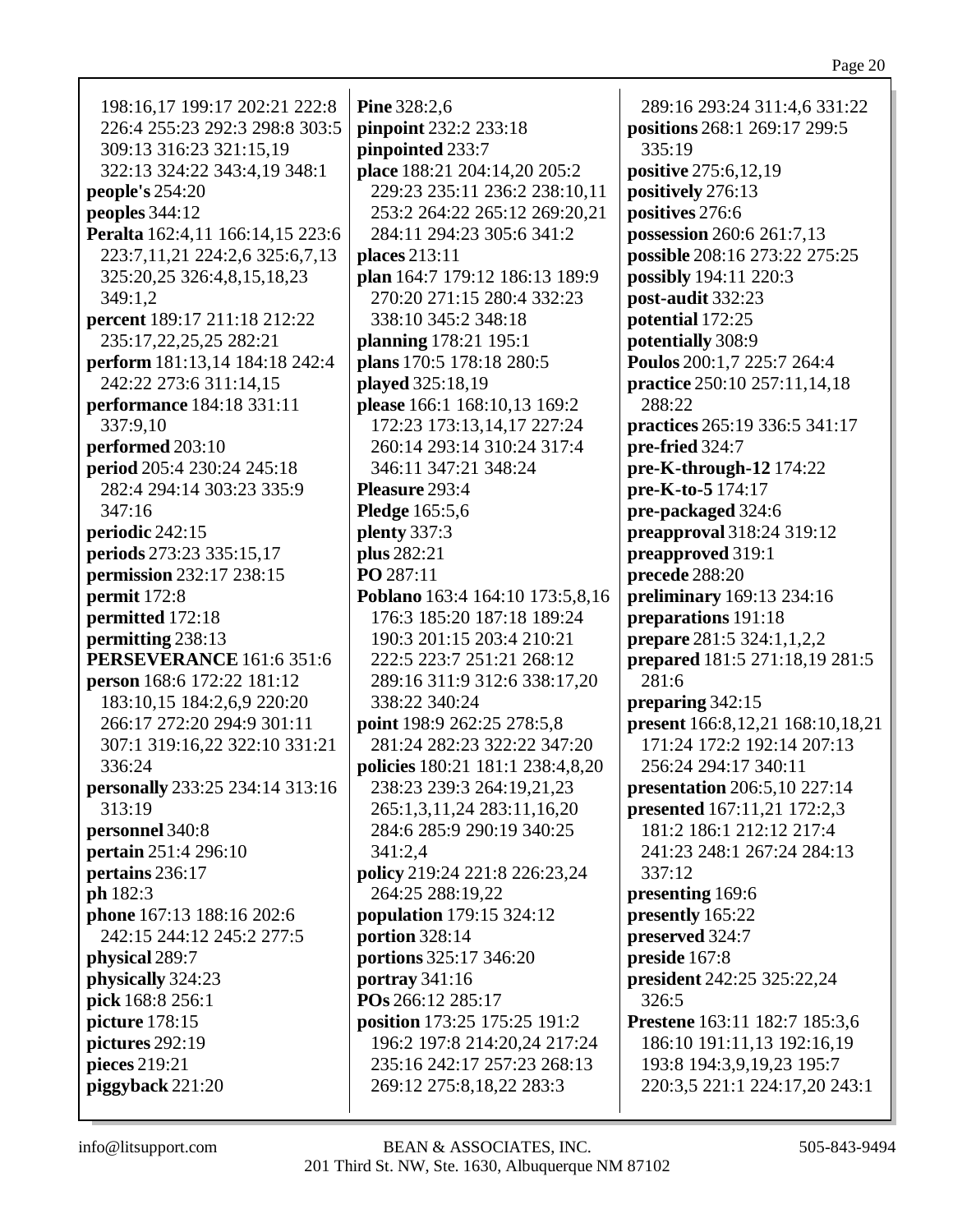| 249:25 250:3,8 251:9 260:2                                | 221:19 237:16 251:16 272:13                | provide 168:5,20 188:24 189:12  |
|-----------------------------------------------------------|--------------------------------------------|---------------------------------|
| 277:5,12,17 297:15 307:4                                  | 272:17 289:23 299:9 319:12                 | 197:16 202:13 210:9 228:13,16   |
| 310:19 311:1 339:23                                       | 321:15 328:11 335:24 343:6                 | 230:11,22 249:19 263:20         |
| pretty 178:5 183:5 188:15 210:2                           | 345:6,6                                    | 273:22 295:11 300:10 303:14     |
| 216:24 255:5                                              | processed 225:1 250:13,15                  | 303:16 304:18 314:19 350:6      |
| previous 175:8 231:9 233:19                               | processes 181:7 182:12 249:24              | provided 168:16 200:15 232:7    |
| 258:11 259:14 261:3 267:3                                 | 251:10 321:20 329:8 342:18                 | 272:24 277:24 295:22 296:14     |
| 284:18 318:6,12 320:13                                    | processing 191:20                          | 302:21 303:9,10,23 305:2 317:1  |
| previously 167:21 170:1 173:9                             | procured 285:20                            | 333:21 347:12                   |
| 227:20 252:21 258:24 267:5                                | procurement 188:25 189:7                   | provider 242:7                  |
| 293:10 310:20                                             | 195:11, 13, 17, 18, 22 221:19              | providing 229:2,20 304:23       |
| price 286:1                                               | 238:21 242:19 249:24 251:10                | 309:17                          |
| primarily 175:2,6 240:24 289:13                           | 251:15 254:13 259:9 285:16                 | provision 331:1 336:11          |
| primary 199:1 218:15                                      | 287:6,12 317:24,25 318:15,19               | provisions 330:22               |
| principal 215:1,17 218:14 219:20                          | 319:14,22 325:14 331:19                    | public 161:1,11,13 162:8,18     |
| <b>Principles</b> 265:21 333:9,13,18                      | 332:10 334:7 335:3,6,8,10,11               | 164:16 165:9 168:18 169:5       |
| printed $261:13$                                          | 336:7,9,11                                 | 170:23 174:18 177:1,9 180:16    |
| prior 182:24 194:8 195:4 198:22                           | produced 180:16 339:22 341:22              | 185:25 214:21 234:4 237:5       |
| 202:3 241:8 258:4,6 261:25                                | 342:23                                     | 239:19 246:6 247:24 248:23      |
| 263:1 264:10,22 265:12 266:2,3                            | professional 161:22 174:4 181:20           | 249:1,16 260:10 294:4,24 307:9  |
| 266:8,25 267:7 271:7 273:19                               | 182:10                                     | 322:24 344:4,8 348:6,16 351:1   |
| 286:23 287:11 289:19 321:13                               | professionals 303:3                        | 351:15 352:3                    |
| 329:21 333:25                                             | program 164:14 193:22 231:7                | pull 256:10 266:12              |
| <b>Private 236:21</b>                                     | 298:14,24 300:17 301:25 302:6              | <b>pulled</b> 233:22            |
| Privilege 171:19                                          | 308:6 309:19 310:2 311:23                  | punitively 276:12               |
| privy $304:8$                                             | 324:3,18                                   | purchase 193:17 251:14,14,20,22 |
| probably 198:7 267:11 269:5                               | programs 215:24                            | 252:4,5 259:10,11,14,15,16      |
| 282:20 290:17 291:4 304:8                                 | progress 198:21 200:7 205:10               | 266:10 284:15 286:23,23         |
| 321:7                                                     | 289:23 331:9,9,16 345:12                   | 318:24 319:1,7,18,20,20 324:6   |
| problem $344:20$                                          | project 164:15 279:14 328:24               | 325:14 327:4,7,17,18 335:2      |
| problems 204:3,7 205:13 226:3,6                           | projected 218:17 219:16,17                 | purchased 285:25 286:2          |
| 331:13 336:19,20                                          | 268:4,17 269:23 275:7                      | purchases 251:13 252:4 286:9    |
| procedural 167:9                                          | promised 330:4,4                           | 336:11                          |
| procedure 170:21                                          | promises 334:3 337:9,11                    | purchasing 238:21 242:19        |
| procedures 180:21 181:1 238:4,8                           | pronounce 311:3                            | 251:16 285:7                    |
| 238:20,23 239:3 264:19,21,23                              | <b>Proofed 351:25</b>                      | purpose 165:19 230:19 244:18    |
| 265:2,3,12,24 283:11,16,20                                | proofs $231:18$                            | 275:2,3 297:11 309:24           |
| 284:6 285:9 286:17 290:19                                 | proper 249:24 251:10 282:24                | purposes 333:2                  |
| 300:20 329:7 341:1,2,4                                    | properly 165:23 195:22 254:21              | pursuant 259:11 350:8           |
| proceed 197:23                                            | 259:11 321:24                              | put 180:9 218:21 224:25 225:8   |
| proceedings 161:11 177:10<br>179:18 289:18 314:24 338:3,5 | proposal $321:11$                          | 232:3 264:18 292:8,23 321:2     |
| 339:8 342:3,11,16 345:3 350:19                            | proposals 337:12<br>proposed 163:23 212:10 | 331:5<br>puts 241:16            |
| 351:14 352:3                                              |                                            |                                 |
| proceeds 340:8                                            | proprietary 240:24<br>proud 324:3,18       | putting 198:2 324:24 334:24     |
| process 170:24 180:25 189:19                              | prove 340:18                               | Q                               |
| 197:10,11,24 198:23 202:13                                | proven 338:24 340:1                        | qualified 175:10 182:19 248:4   |
|                                                           |                                            |                                 |
|                                                           |                                            |                                 |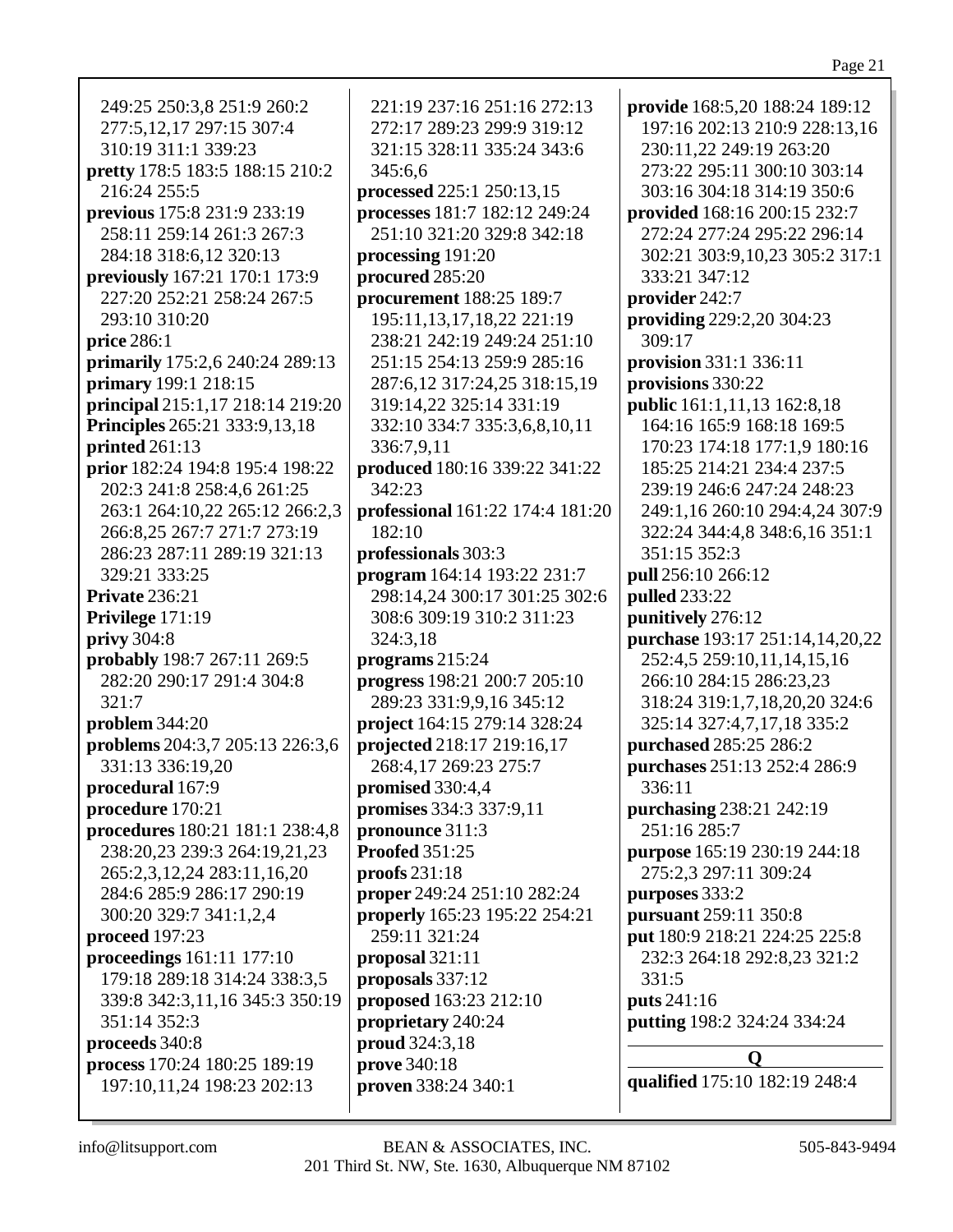| <b>Quality</b> 218:24 219:1    |
|--------------------------------|
| quarter 163:22,22 246:11,12    |
| 270:8                          |
| quarterly 243:5,7 246:8        |
| question 170:18 172:14,17      |
| 183:12 194:21 197:13 198:20    |
| 201:14 203:20 204:6 210:22     |
| 225:5,18 226:2,11,25 246:5     |
| 248:10 252:10 260:14 262:24    |
| 269:9 272:15 273:14 281:4      |
| 286:12 287:13,22 289:4,11      |
| 291:14 292:5 299:18 301:11     |
| 305:18 315:14 323:13,25 325:8  |
| 332:14 333:8 337:14 345:24     |
| 346:14                         |
| questioned 172:6 173:10 227:21 |
| 293:11 310:21                  |
| questioning 168:23 169:22      |
| 172:17,19                      |
| <b>Questionnaire</b> 163:25    |
| questions 167:23 170:23,25     |
| 181:18 189:23 200:12 201:13    |
| 214:9 219:19 221:4 225:25      |
| 236:16 253:8 259:24 264:24     |
| 272:5 306:6 310:8 313:7 315:25 |
| 320:20 350:11                  |
| quick 208:20 224:7 244:16      |
| 270:12                         |
| quickly 310:18                 |
| quite 338:15                   |
| quorum 165:22 167:4            |
| quote 327:19                   |
| $\overline{\textbf{R}}$        |
| R162:1,5                       |

**R** 162:1,5 **raised** 329:19 **ran** 232:21 240:21 **Ranchos** 162:16 **rated** 334:20 **reach** 223:4 260:8 329:6 342:4 **reached** 222:10,11,12 229:18,19 231:11 241:6 260:22 350:16 **reaching** 180:5 222:21 **read** 187:17 248:19 259:17 280:23 315:4 **reading** 179:11,13 210:1 280:8 284:3

**ready** 172:21 173:4 348:11 **real** 197:21 322:4 **realize** 288:20 **realizing** 198:10 **really** 175:16,20 177:4,16 179:6 179:25 193:15 197:23 198:12 209:2 215:18 226:12 241:8 251:4 276:7 280:25 304:15 305:3 312:19,20 322:1,16,18 323:17 324:3,15,19 325:2 328:20 330:3 331:13 334:17 338:3,8 339:1,10 342:4,7,7 **reason** 216:10 268:24 304:22 328:8 332:9 **reasonably** 199:10 **reasons** 331:18,22 **reassessing** 322:19 **rebuild** 179:3 199:1,2,5 237:10 274:17,19 276:7 **rebuilding** 179:8 199:9 **rebuilt** 258:12 **REC'D** 352:10,15,20,25 **recall** 201:3 205:20 268:12 295:5 306:21 315:8 330:14 332:12 334:16 335:3 **receipt** 204:25 317:18 318:9 328:24 352:1 **receipts** 288:19,23 316:22,25 318:4 **receive** 187:8 188:8 233:14 237:23 242:15 244:3 248:6 253:4 298:23,25 311:25 **received** 186:8,24 195:18 200:20 200:21,24 201:2 208:22 224:13 239:25 243:22 244:6,11 245:13 263:16,18 271:5 285:20 313:24 317:19 329:24 344:2,3 **receives** 248:20 252:24 317:13 **receiving** 199:17 252:19 **Recess** 227:11 347:24 **recipient** 187:13 296:22,24 297:5 297:22 298:2 **recipients** 253:3 **recognize** 172:16 187:22 268:6 287:3 317:8 **recommend** 251:3 **reconcile** 237:10 257:11,19 258:7

261:22 272:14 **reconciled** 236:7 257:6,21 273:24 **reconciliation** 230:22 233:5 241:22 281:22 286:6 **reconciling** 261:19 334:23 **reconvene** 347:18 **record** 167:21 168:5,14 169:3 170:2 173:14 227:25 234:12 293:15 310:25 321:3,5 346:16 350:4 **record-keeping** 241:21 **recorded** 168:3 237:14 **recorder** 168:8 **recording** 184:25 249:5 254:11 **records** 162:23 232:8 234:20,23 236:6 237:4,25 288:25 289:7 **recorrected** 301:2 **recreate** 285:14 **recreating** 259:19 **recross-examination** 172:10 **rectify** 302:2 **recurrent** 257:22 **redirect** 172:9 176:3 272:3,4 **refer** 226:18 262:17 297:13 **reference** 260:16 261:21 **referenced** 265:21 **references** 247:4 **referring** 180:15 208:5 297:20,21 **refers** 262:18 298:17 **reflect** 273:15 283:20 346:16 **reflected** 278:10 **refrigerator** 193:15 **refute** 207:10 **refuted** 343:14 346:21 **regard** 185:15 259:9 284:23 307:8 309:18 336:24 338:17 339:4 **regarding** 183:11,15 197:17 205:1,14 249:23 285:16 288:1 299:7 331:20 **regards** 181:18 183:22 188:9,18 238:7 242:21 251:9 300:20 315:5 343:11 **Regina** 214:6 **register** 189:9 **regret** 306:3 **regular** 185:18 202:7 234:3 270:6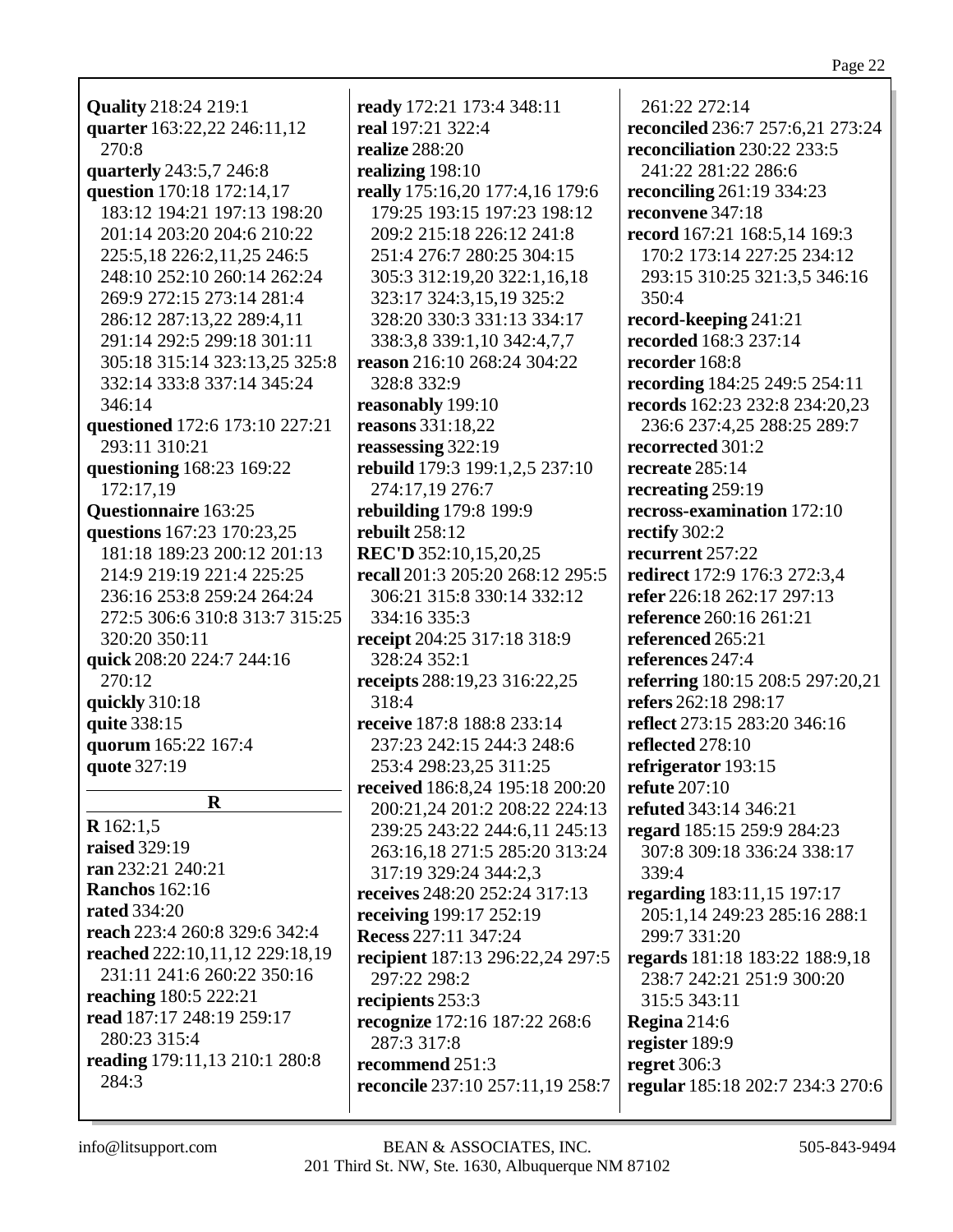273:16 **regularly** 259:15 **regulation** 263:19,22 264:1,2,10 264:17 336:16 **regulations** 254:21 **reinforces** 276:13 **reiterate** 338:4 **related** 193:16 206:16 311:22 335:14 **relationship** 179:8 202:9 216:22 221:14,15 250:6,7,18 328:6,7 328:21 **relationships** 305:5 **relatives** 323:2 **relayed** 206:16 **released** 348:2 **releases** 249:2 **relevant** 228:12 273:22 344:13 **reliance** 258:11 261:3 265:3 285:4 291:23 **relied** 343:12 **relook** 341:4 **rely** 308:12 313:7 321:18 **relying** 343:3 **remain** 340:16 **remaining** 247:20 **remedied** 335:23 343:14 **remedy** 179:22 **remember** 195:13 199:21 204:17 205:25 214:6 **remind** 331:7 339:7 343:7 **reminder** 200:4 **remitted** 231:19 **remote** 322:4 **remove** 267:3 **repeat** 183:12 210:21 260:13 271:9 **repeated** 247:19 **repeatedly** 338:12 **repercussions** 308:9,10 336:22 **repetitious** 171:16 **replace** 313:19 **reply** 200:4 **report** 164:4 197:5 231:6 245:21 246:4,8,14 300:23 307:19 308:7 312:5 332:1 333:22,25 343:12 343:13

**reported** 161:21 220:23 236:12 237:5 288:17,18 299:15 302:3,9 303:20 339:13 **reporter** 168:4 351:12 **REPORTER'S** 163:16 351:10 **reporting** 161:22 242:19 244:20 245:8,15,16,25 246:8,17,20 254:18 258:25 259:8 275:1,2,4 275:8,9 276:6 297:17 298:18,20 307:25 308:13 310:4 332:15,19 332:25 333:6 336:21 339:14 **reports** 216:3,7,18 232:20 242:10 242:13 245:20 246:3 256:16,20 257:1 262:13 266:16 274:2 276:14 299:6,10,12 **represent** 267:25 **representation** 202:18 **representatives** 201:22 **represented** 235:22 **representing** 169:11 201:18,22 **represents** 275:17 **request** 233:12 239:11,20 247:18 260:10,23 276:20 278:14 287:1 289:22 290:2,5 295:2 304:11 318:25 319:12 **requested** 232:5,17 233:2,10,15 248:14 270:5 295:6 **requesting** 231:17 247:18 260:21 328:17 **requests** 277:19 318:16,19 **require** 297:8 316:17 **required** 238:18 245:25 246:16 255:19 259:20 264:14 270:10 283:22 286:18 298:19 299:6 307:19 335:9 337:20 346:5 **requirement** 245:8,15,16 250:10 275:1,10 301:20 **requirements** 208:6 238:21,22 262:6 308:17 310:2 332:16,20 333:6 335:5 337:2 339:15 **requires** 263:20 336:8 **requisition** 251:14 252:4 319:8 319:23 327:5,6,19 **requisitioner** 319:8,18 **requisitions** 251:23 259:11,15 266:8 319:20 327:7 **reschedule** 294:21

**rescheduling** 340:9 **research** 177:23 **reservation** 175:3 344:10 **reservations** 175:6 **Resignation** 163:20,20,21 **resigned** 196:19 303:21 **resolution** 267:3 **resolving** 336:1 **resonating** 344:7 **respect** 190:25 195:25 199:11 200:15 308:9 331:12 333:17 336:23 **respectively** 236:1 **respond** 179:22 200:3 247:17 248:21 328:20 338:7 **responded** 188:2 343:13,16 **Respondent** 165:21 168:21 172:2 **responding** 189:13,19 338:23 342:11,12,17,19 **response** 188:1,2,8 198:2 200:16 200:17 201:3,4 235:10 239:25 260:18 271:6,14 311:17 314:19 317:6 318:1,15 333:21 334:1 340:13 342:10,15 346:19 **responses** 198:17 248:22 270:19 270:22 271:18 317:2 **responsibilities** 191:4 215:24 255:16 312:21 **responsibility** 218:15 **responsible** 178:17 183:4 192:23 193:2,5,10 225:15 254:10,11,14  $255:17$ **responsive** 339:20 340:19 341:3 341:6,24 **restricted** 276:1 **resubmitted** 314:18 **result** 229:21 269:20 279:3,21 **resulting** 197:4 **results** 234:16 290:15 **retained** 230:11,20,21 271:3 **Retired** 231:16 232:1 **Retiree** 249:15 260:9 261:9 **returning** 318:14 337:6 **revenue** 236:23 245:20 269:2,24 274:3 **revenues** 235:23 274:3 **review** 163:25 164:3,5 180:15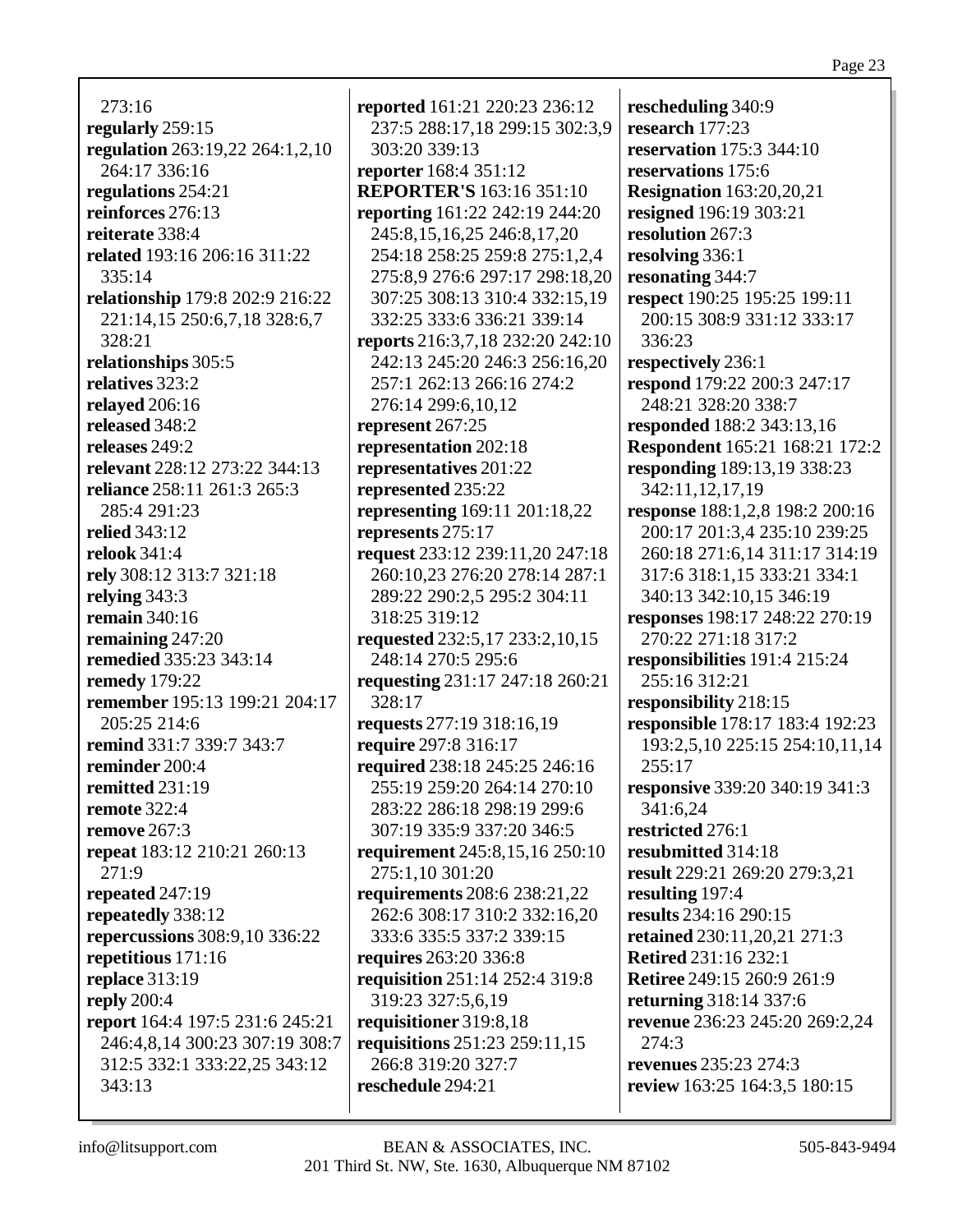184:3 196:9 203:9,14 204:16 252:13,14 256:13 263:1,4 287:16 301:4,6 304:11 **reviewed** 181:4 195:3 234:22 239:9 240:10 247:5 299:24 346:1 **reviewing** 195:6 301:9 **reviews** 327:12 **revise** 283:11 **revised** 164:4 239:2 314:15,23 340:25 **revising** 181:1 238:3 **revisions** 180:21 238:19 **revocation** 165:20 169:7 177:10 179:18 198:22 200:5 208:3,4 221:7 226:14,20 330:1,12,16 331:18 337:11,21 342:22 343:10 345:20 346:6 348:8 352:4 **revoke** 161:5 190:18 331:24 336:17 337:17,20 346:8,9 347:1 347:6 348:16 350:5 351:5 **RHSA** 260:23 **right** 186:17 200:22 201:10 203:25 206:13 213:14 214:8,19 215:2 216:15 217:2,20 218:2 219:8 221:25 231:3 243:5 256:8 256:10,14 259:7 262:2 263:13 281:2 286:24 288:11 289:13 292:18 294:3 295:1 298:16 300:15 305:24,25 308:1 326:23 327:14,24 330:10 **right-hand** 240:7 **righted** 331:6 **righting** 200:8 331:7 **rigid** 276:8 **rise** 172:23 **RMR** 351:11 **RMR-CRR** 161:21 351:21 **road** 330:3 **Robbins** 162:7 166:4,5 167:13 203:3,4,6,23 204:1,5,15,21 205:12,16 285:12,13 286:16,24 287:13,21 348:12,13,15,21 349:23,24 **Rock** 214:17 **role** 184:1 191:8,11,21 192:20

193:9,12 254:8 265:17 299:4 316:5,20 323:7 325:18,19 339:1 **roles** 191:16 193:18 215:24 312:21 **roll** 165:10 166:2 **roll-call** 348:23 **Romero** 164:7,8,8 247:1,10 270:17 294:11,18 295:14 **room** 277:17 346:17 347:14 **Roughly** 230:18 **routed** 277:16 **routinely** 249:24 252:7 **rubber** 330:3 **Ruiz** 167:1 **rule** 172:11 173:2 257:15 **Rules** 171:10,19 **rulings** 167:9,10 **run** 191:23 232:20 242:9 245:20 256:15,19 305:6 **running** 191:12 192:20 324:25 **rural** 175:21 229:5 **S S** 162:1 164:11 **S-E-A-N** 228:1 **Saiz** 164:5 199:23 266:17 333:4 **Saiz'** 203:8 **salaries** 280:22 **salary** 212:19,22 213:10 267:20 298:12 **salt** 234:18 **Salute** 165:5,6 **Samsung's** 240:22 **Santa** 161:14 162:11 165:18 294:16 351:16 **satisfy** 288:16 **save** 292:22 348:3 **saved** 261:14 **savor** 324:16 **saw** 203:13,21 219:11,15 237:13 241:16 253:6 267:1,9 278:22 288:7

**say-so** 312:13 **saying** 187:7 245:7 269:22 274:8 274:8 298:2,19 308:22 321:5 **says** 192:22 193:10 236:23 260:20 280:15 337:17 346:8

350:7 **scaffold** 210:2 **scaled** 291:22 **scan** 292:21,22 **scanned** 235:1 314:7 **scenario** 276:1 **schedule** 223:18,20 **scheduled** 168:15 **school** 161:5 164:7 167:25 169:11 173:25 174:2,7,11,16,17 174:18,19 175:9,11,24 176:2,21 177:1,10,21 178:9,19,21,22,23 178:24 179:12,21,25 181:13 182:12 183:1,3,5,8 184:13,16 189:1,5 191:12,23 192:20 193:19,22 194:4,14 196:2,9 197:17,21 201:18,22,23 210:11 211:8 213:16,19 214:11,17,21 215:19 216:1,22 217:3 219:19 222:7,13 223:9,13,22 225:16 229:10,12,14,16 231:11 232:17 232:22 233:13,14,21 235:11 236:11 242:4,7 243:2,3 244:6 246:7 248:20 249:16 250:12,24 251:16 253:2,4 256:2,3 257:6 258:15,24 260:6,11,24 261:6,18 263:1,13,16 264:13,14,18 266:4 266:10,18 268:1,10,25 269:3,7 270:8 271:2,5 272:12 273:6,15 275:5,6,14,16,18 276:6,9,14,14 279:15 280:21 281:12 282:13 283:1,14,17,18,18,23 284:12,14 285:6,7,25 286:8 288:18 289:6 290:11,14 291:18 292:2 296:8 298:12 301:17,18,19,22 302:2 303:24 304:2 305:5,6,9 307:6,8 307:14 308:3,3,5,13,16 309:1 309:18 310:5 311:7,14,19,21 312:16,20 313:1 315:11 316:9 316:20,24 317:13 318:7 319:24 320:5,14 321:1,5,8 322:10,12 322:21 323:1 324:21 325:2,9 326:11 328:15,17 329:2,2,6,10 329:10,24 330:6,8 331:2,5 332:6,12,15,18,22 333:7,8,16 333:23 334:13,18,20 335:4,8,12

335:15,17 336:25 337:1,12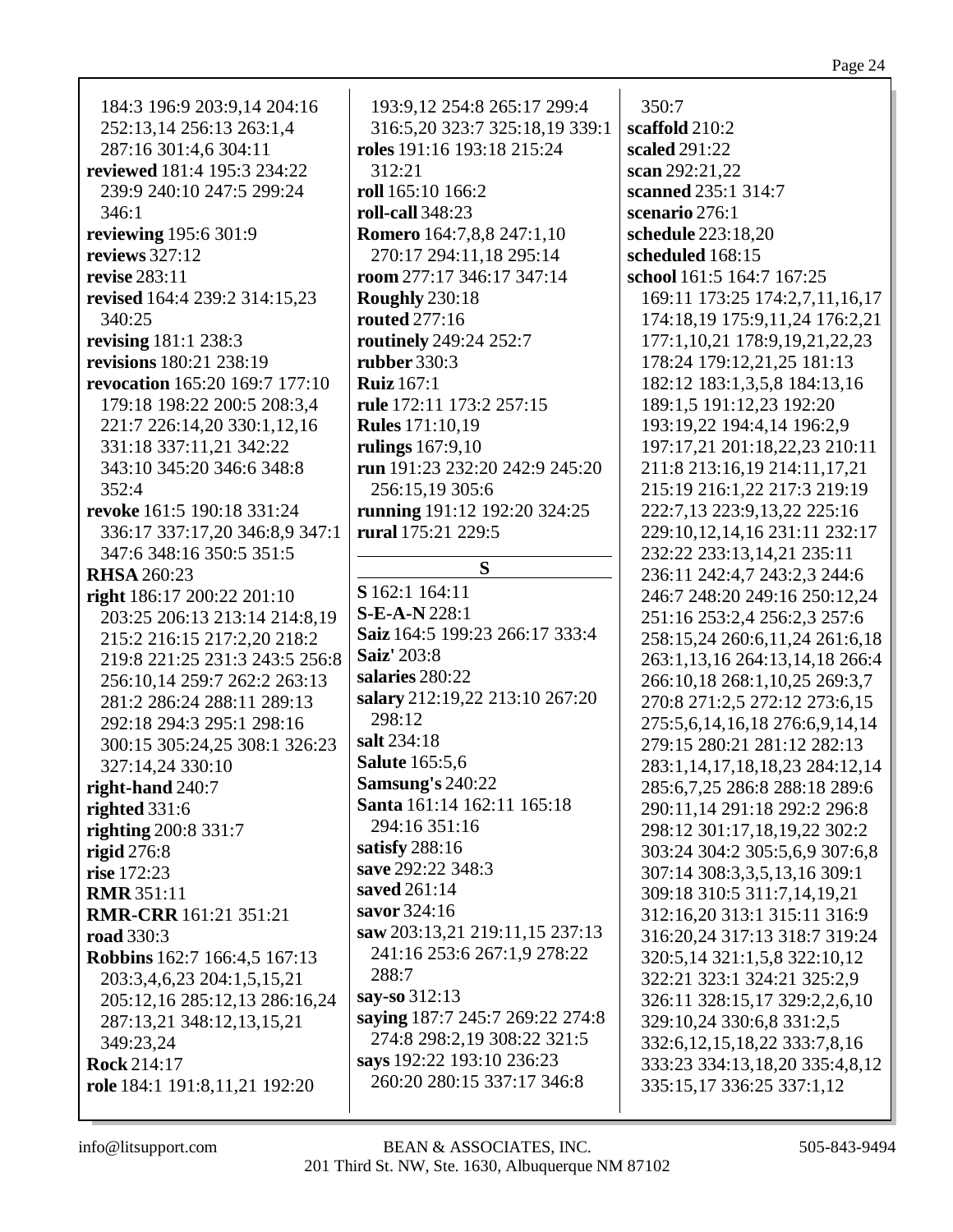| 338:7 339:4,14 340:15,18,20      | 226:3 228:6 235:3 237:8 248:18   | 332:9 351:18                    |
|----------------------------------|----------------------------------|---------------------------------|
| 341:1,18,20,21 342:3,13,15,17    | 253:14 258:21 262:1 265:15       | Seth 162:9 169:4 170:7 190:5    |
| 343:21,23 344:19 345:8,20        | 266:1 269:6 274:25 278:6 280:8   | seven 174:7 175:15 189:4 277:21 |
| 351:5 352:5                      | 280:14 281:4 284:4 301:13        | seventh 223:8 329:1             |
| school's 176:22 178:12 181:16    | 305:24,24 323:6 324:9 334:6      | shape 262:2 292:7 339:6         |
| 188:13,18 190:18 191:1 195:12    | 341:5                            | share 181:8 193:16 232:7 324:20 |
| 195:21 196:10 232:24 233:10      | seeing 195:13 198:10 259:10      | shared 183:17 185:3,7,18 186:10 |
| 234:5, 10 235: 16 237: 9 245: 13 | seen 186:9 187:4,6 188:3 236:5   | 186:11,15 312:11                |
| 259:19 260:17 261:13 262:1       | 238:1 240:23,25 241:17 243:25    | <b>shares</b> 224:20            |
| 301:14 338:23 341:10             | 247:11,13 250:25 251:11          | she'll 250:11                   |
| school-wide 182:16 183:19        | 261:12 265:5 284:14 285:7,7      | sheet 164:12,16 240:8 252:11,17 |
| schools 164:14 174:16 175:2,9    | 299:21,22 334:19,21              | 252:22,23 288:2 297:14,17       |
| 179:4 182:25 199:3 222:21        | <b>SEG 279:3</b>                 | 299:18 300:5,6,10 301:2,10,12   |
| 228:17,19,22 229:3,4 240:22,23   | send 188:5 193:24 242:13 250:11  | 302:4 313:13,17,20,25 314:2,17  |
| 240:25 241:18 246:4,6 247:17     | 251:22 277:9 300:13,17 327:17    | 314:22 315:5 340:6              |
| 253:21,23 254:2 255:1,2,8,17     | 327:18                           | sheets 163:19 252:14 301:5,6,13 |
| 255:18 260:10 272:21 274:1       | sender 193:23                    | 301:15,16,24 307:17 308:17      |
| 282:16 287:7 291:16,18 293:18    | sense 273:10                     | 309:13,24 314:15 336:21         |
| 294:6 295:10 298:10,13 299:4,5   | sent 167:19 188:10 200:3,4       | ship 200:8 331:7                |
| 300:15 302:21 304:19,24 305:2    | 231:15 239:19,21 240:10          | <b>Shiwi</b> 215:1              |
| 305:12 307:25 308:10 328:13      | 246:14 247:1,16 270:16 277:8     | shoebox 237:23,25               |
| 328:14,22 337:7 338:13 344:6     | 290:8 295:13 303:25 304:10       | short 196:13,15 303:23 309:23   |
| science 173:19 182:1 223:9,14,16 | 314:8,8                          | 345:8 347:13,22                 |
| 224:3                            | sentence 337:8                   | shortly 315:1                   |
| scientific 171:22                | separate 256:22 279:22 342:12    | shoulders 322:15                |
| scope 221:7 323:16               | 342:18                           | show 242:11 262:12 274:2 317:2  |
| scratch 261:4                    | separated 234:24                 | 318:1,21 323:7 324:13           |
| script $165:13$                  | separately 342:14                | showed 233:22                   |
| Sean 163:6 185:7 186:15 188:13   | September 246:12 318:17          | showing 212:22 275:21 341:3     |
| 198:7 204:22 225:1 227:8,19      | sequential 233:17                | shown 213:10 341:22             |
| 228:1 313:5 339:3,8,11 343:1     | <b>Sequester</b> 172:11 173:2    | shows 337:10                    |
| second 229:14 303:1 334:8        | serious 241:14 332:3             | shredding 288:19,22 292:16      |
| 348:19,21                        | seriously 341:25 342:8           | sick 255:25 256:3               |
| secondary 182:4                  | serve 168:25 175:11              | side 240:7 281:13 341:12        |
| seconds $227:16$                 | served 174:18                    | sides 329:24                    |
| secretary 162:4 182:6 224:15,15  | service 161:22 215:10 309:17,18  | sign 185:2 217:18 224:24 225:18 |
| 240:12 281:16                    | 309:22                           | 225:19 234:13 251:25 254:16     |
| section 203:7 211:22 212:9 220:7 | services 175:19 193:13,25 213:4  | 298:9 307:3,10 315:11 316:19    |
| 220:10 330:15 332:13,13,14       | 219:15 221:23 228:13,17 229:2    | 325:11, 14, 16 326:1, 6, 21, 22 |
| 333:7 336:8,9,25                 | 229:20 230:11 242:7 280:22       | <b>Sign-In</b> 164:16           |
| Sections 168:1                   | 302:22 303:9,10,14,16,22         | signatory 306:22 307:7,13       |
| secure 209:16 232:7 340:17       | 304:19,24 305:13 328:24          | 316:15,18 317:21 320:2,4,6,8    |
| securing $188:25$                | serving 174:11,13 182:25 183:9   | 320:14,17 325:9                 |
| security 265:23                  | 183:13 209:22 304:5              | signature 194:3,6 195:9,11,14   |
| see 190:22 191:21,25 192:18,22   | session 347:12,14,24 348:1,6,7   | 225:1 266:23 306:13 307:6,7     |
| 195:6,8,10 200:6 204:8,10        | set 192:2 200:7 208:13 229:23,24 | 320:1                           |
| 216:23,25 217:21 218:7 221:11    | 264:22 270:20 279:6 331:17,22    | signatures 254:17 335:9         |
|                                  |                                  |                                 |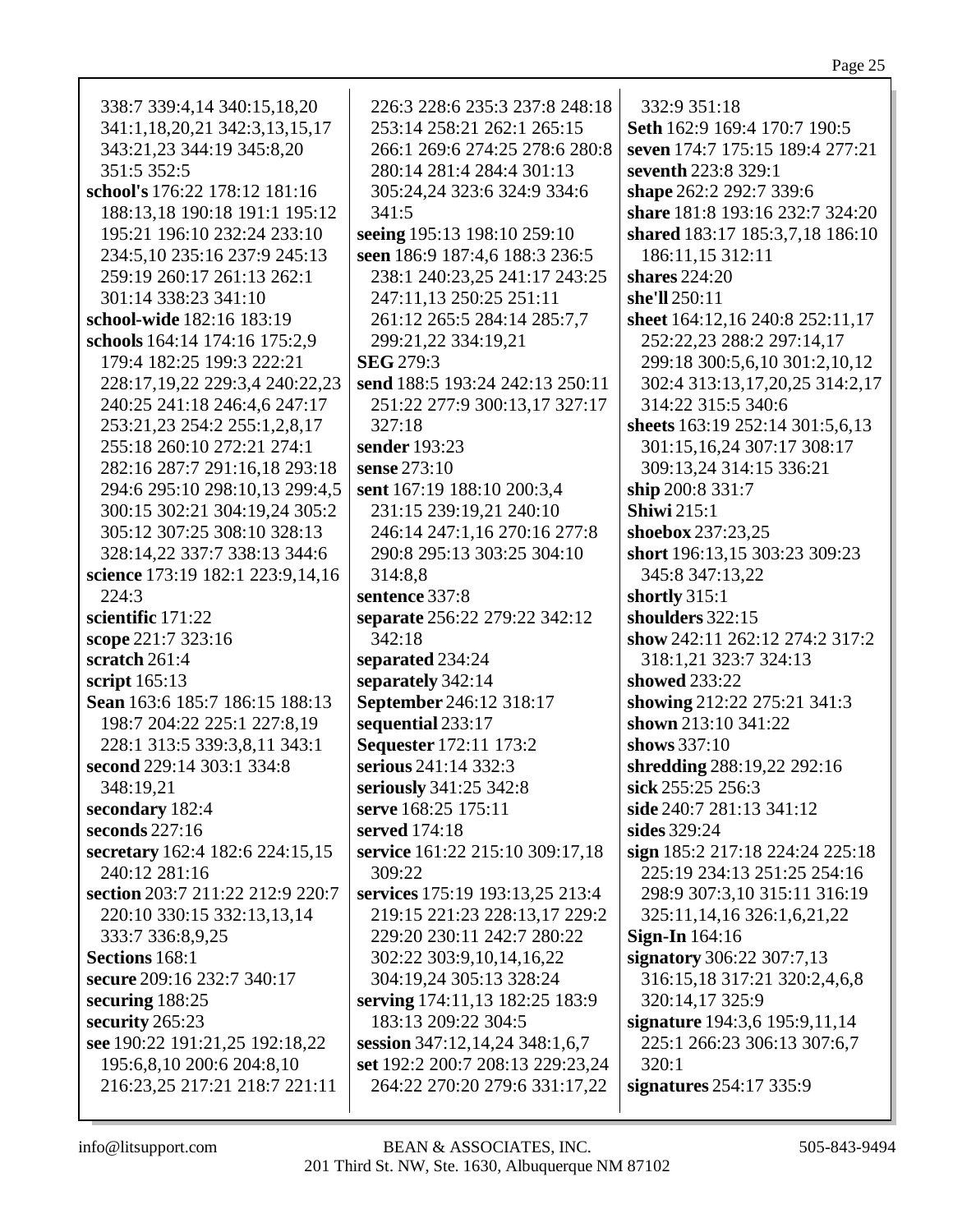| signed 176:22 177:7,13,24 185:5                               | solely 234:2                                              | spreadsheets 240:23                           |
|---------------------------------------------------------------|-----------------------------------------------------------|-----------------------------------------------|
| 186:22,24 187:4 234:5 235:1                                   | Solimon 162:15 169:9 346:18                               | spring $203:10$                               |
| 240:8,9,10,12 243:20,22,25                                    | 347:7 350:13                                              | staff 162:22 178:8,14 179:3,25                |
| 306:22 307:1 315:14,20,21                                     | solution 344:19                                           | 181:9, 12, 19, 20 182: 5, 11, 14, 15          |
| 316:5,8,11,14,24 317:16,20,23                                 | somebody 304:15 313:10 322:5                              | 183:2, 10, 14, 22 184: 2, 6, 9, 18, 21        |
| 318:5,16 325:24 327:21 339:9                                  | someone's 256:3                                           | 191:7 196:12 205:6,14 209:17                  |
| 340:4                                                         | soon 249:6                                                | 220:3,25 222:23,25 238:7 239:2                |
| signer $254:15$                                               | sorry 167:14 176:3 183:13 196:4                           | 251:7,8 267:3,22 276:24 282:18                |
| signers 254:16 266:15 267:2,7                                 | 243:11 261:17 279:25 290:3                                | 283:2 284:5 301:19 311:14                     |
| significant 289:11                                            | 297:23 300:7 308:24 314:12,13                             | 321:25 337:2                                  |
| signified $231:15$                                            | 317:5 326:8                                               | staffing 183:19 184:10,15 211:15              |
| signing 194:10,19 195:7,11                                    | sort 252:19 263:16 277:7 325:3                            | 211:17,18 277:13 283:15,17                    |
| 266:14,18 315:8 325:12 338:19                                 | 342:18                                                    | stakeholders 285:6                            |
| signs $251:20$                                                | sound 200:22 233:12 238:8                                 | stand $165:4$                                 |
| silence 168:11                                                | 266:21                                                    | standards 210:1 330:25 334:12                 |
| similar $302:22$                                              | sounds 191:7 250:20 251:17                                | 335:21 339:16 345:13,14                       |
| simply $245:17$                                               | 254:24 256:8 294:23 326:12                                | 346:24                                        |
| simultaneous 249:10                                           | source 252:19 288:9 292:16<br>sources 232:25 236:16 269:2 | standpoint 204:3<br>start 175:25 176:5 324:10 |
| single 226:10 231:21 322:25<br>sir 253:20 264:20 265:14 284:1 | south 176:20                                              | started 174:15 176:1 198:13                   |
| sister 179:4 199:3                                            | space 301:7                                               | 199:16 202:5 203:23,24 208:9                  |
| $\sin 265:10$                                                 | speak 168:6,7 178:22 181:15                               | 210:8,10 220:2 223:14,16 231:4                |
| site 178:1 190:22 197:5 200:16                                | 232:17 276:24 277:3,4,6 285:14                            | 231:21 243:4 264:25 293:25                    |
| 217:7 313:10 331:25 332:1                                     | 291:4,5 323:12 331:8                                      | 314:24 318:7 325:10 326:11                    |
| 333:22                                                        | speaking 279:13 290:18 294:11                             | 343:20                                        |
| sitting 338:2                                                 | special 175:18 209:17,22,23                               | starting 205:22 242:5 256:18                  |
| situation 177:22 197:20 244:17                                | 210:6,13,14 211:11                                        | 261:4 332:11                                  |
| 245:6 269:8 277:14 290:11                                     | specialist 210:14                                         | starts $227:6$                                |
| 300:13 302:2                                                  | specialized 171:22                                        | state 161:2 173:13,24 177:22                  |
| six-to-three 350:1,3                                          | Specific 210:4                                            | 189:7 209:11 216:3 227:24                     |
| sixth 223:8,16 329:1                                          | specifically 198:6 230:21 231:12                          | 236:18 238:22 239:25 241:1                    |
| skills 179:13 223:17                                          | 248:7 273:6 283:13 303:13                                 | 242:2 245:19 249:2 252:24                     |
| slack 256:1                                                   | 307:22                                                    | 254:18,22 261:21 266:6 268:19                 |
| slate 265:9                                                   | specified 287:5                                           | 279:12 291:25 293:14 299:13                   |
| sleep 254:22                                                  | specify 294:8                                             | 300:18 304:1 310:24 334:4                     |
| small 179:25,25 192:7 215:18                                  | speculated 308:21                                         | 336:5 337:5 343:25 344:16,21                  |
| 286:4 336:11                                                  | spell 168:14                                              | 348:3 351:2,12,15                             |
| smaller 291:21,22                                             | spelled 311:1                                             | State's 251:15 286:17                         |
| smcmillan@montand.com                                         | spend 180:10 182:18 219:6 224:3                           | stated 176:4 203:24 204:2 213:1               |
| 162:12                                                        | 311:20 321:7                                              | 214:10,15 235:9 246:9 268:25                  |
| snapshot $275:17$                                             | spent 175:5,5 182:21 215:25                               | 285:14 288:25 290:8,21 291:3                  |
| socially 324:22                                               | 289:12                                                    | 297:4 316:16 321:16 351:17                    |
| societal 344:19                                               | spike 224:22                                              | statement 200:10 231:22 235:14                |
| soft-spoken 168:9                                             | spoke 232:19,22,23,23 236:14                              | 246:1 260:13 270:18 302:18                    |
| software 217:11,11 231:7,10                                   | 276:17 290:21                                             | 337:7 340:12,14                               |
| 240:20, 22, 24 241:2, 4, 11 258:3                             | spreadsheet 231:22 232:4,22                               | statements 164:6 168:17 231:13                |
| sole 296:24 297:4,22 298:2,8                                  | 233:6                                                     | 248:25 260:21 341:14 343:8                    |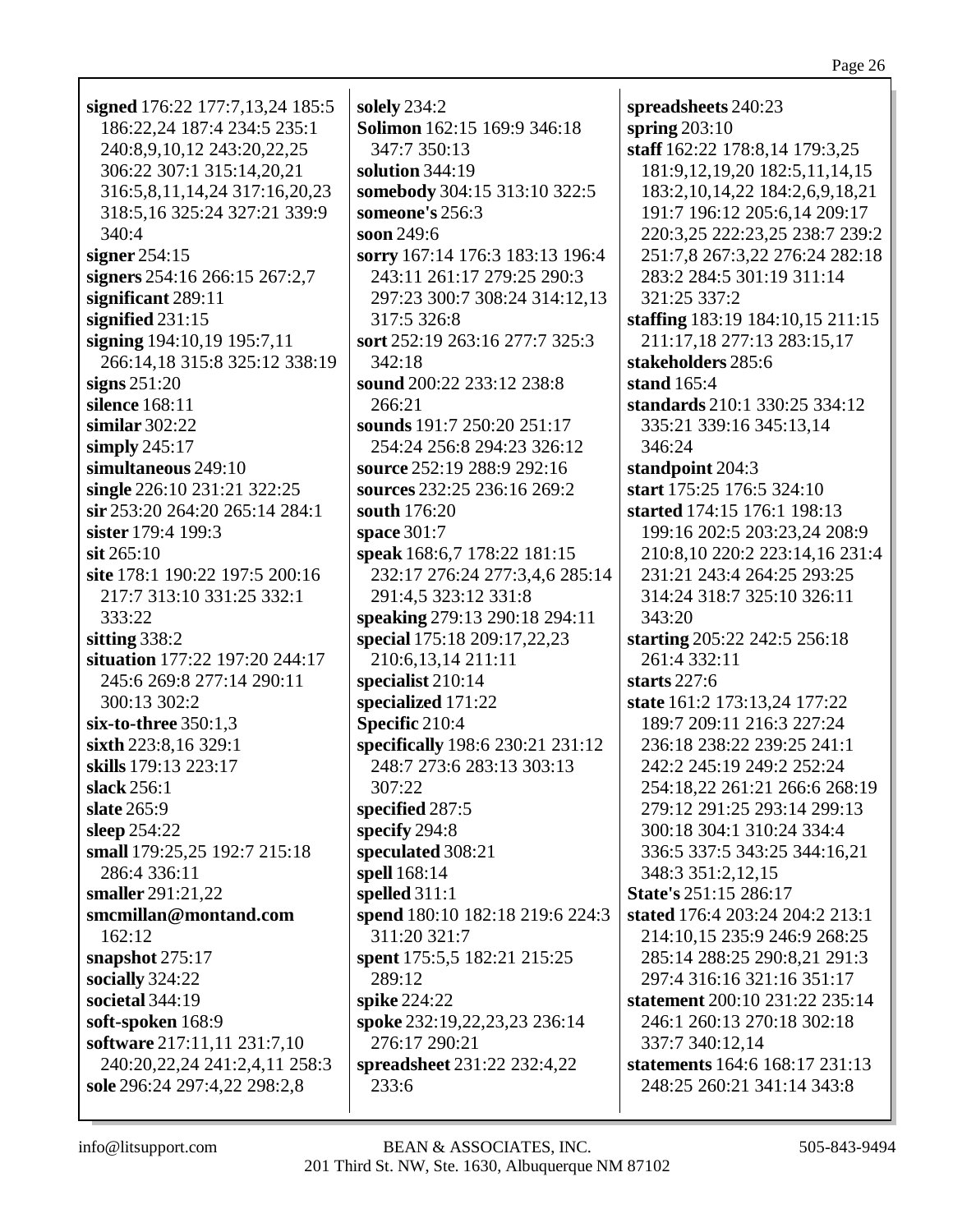346:22 **stating** 313:25 **status** 339:4 **statute** 330:15 331:8,13,15 334:8 337:19,22 346:2,8,21 **statutory** 346:23 **stay** 250:24 255:10 294:21 295:21 345:9 **stemmed** 320:15 **step** 255:14 341:3 347:21 **stepped** 339:15 **steps** 179:22 231:1 276:17,19 327:4 **Stevens** 162:19 167:14,15 345:23 346:1,11 347:2,9 **stipulated** 170:7 **stipulation** 169:18 **stop** 168:23 284:18 **stopped** 169:21 **straight** 299:1 **straight-up** 333:11 **strategies** 207:2 208:6,10,11 210:16 **stream** 269:25 270:1 **streams** 269:2 **Street** 161:22 162:16,20 351:22 **Strike** 261:24 **strive** 251:5 **strokes** 254:7 **strong** 312:19 343:19 **structure** 276:9 **struggle** 179:11 **struggled** 343:22 **struggling** 177:4,6 **student** 179:15 211:2 278:17 **students** 210:3,17 211:4,12,25 213:5,6 220:21 279:15 283:2 292:4 325:3 328:25 330:6 344:9 344:15,17 **Study** 223:17 **stuff** 339:18 **sub-grant** 297:9 **subject** 179:17 347:17 **submission** 270:8 271:19 300:20 **submissions** 260:11,24 **submit** 170:25 216:2,14,16 242:10 278:6 319:10 327:12

330:17 340:12 **submitted** 164:11 187:12 216:4,6 220:4,8 239:7 246:3,14 259:1,3 259:4 270:22 271:17,22 300:6,7 300:8 302:4,5 313:25 346:19 **submitting** 191:18 **subsection** 334:8 **subsections** 330:16,18 **substantial** 331:9,16 333:5 335:18 345:12 **subtotal** 280:18 **success** 343:24 **sufficient** 331:23 343:9 **suggest** 332:4 **suggestion** 198:11 **Suite** 161:22 162:20 351:22 **suited** 267:12 **summary** 244:16 **summer** 223:3 **summoned** 314:25 **Superintendent** 268:8 **supervise** 178:7 185:10 191:6,6 **supervisor** 178:5 191:5 308:4 311:8 **supplies** 319:21 **support** 178:7 184:20 207:10 209:7 210:10 241:6 291:24 295:10 343:9 344:1,20 **supports** 179:9 303:23 336:10 **supposed** 264:16 **supposedly** 241:5 **sure** 170:19 176:11 178:25 180:10,19 194:16 196:17 197:23 209:2,5,11 218:22 220:21 253:24 254:19 260:15 265:10,10 267:22 275:6 280:22 293:16 299:24 303:25 304:25 305:7 307:7,15 309:20 311:1 312:1 314:3 318:9 337:18 345:11 **surety** 284:20 **surrounding** 291:8 **survive** 261:18,22 **sweetness** 324:16 **switch** 181:10 **Switching** 188:12 **switchover** 282:5

**sworn** 172:24,25 173:9 227:20 293:10 310:20 329:22 **symbiotic** 250:18 **system** 237:13,15,21 241:6,12 256:17,24 257:1,25 258:6,8 265:22 266:19 273:1,25 274:11 284:17 285:18 322:19 344:11 **T tabled** 328:19 **take** 165:19 167:8 171:20 186:3 188:21 191:25 198:23 205:2 227:4,9 231:1 237:20 238:10 245:17 248:14 255:25 258:23 267:13 269:20,21 270:11 276:18,19 278:13 304:16 306:10 329:25 341:24 345:19 347:13,22 **takeaway** 343:15 **taken** 179:21 180:4 212:23 227:11 241:18 272:21 340:18 342:8 345:7,18 347:18 348:9 **takeover** 234:8 276:20 **takes** 191:17 211:18 272:15 284:11 335:1 **talk** 197:1 229:9 234:10 297:13 303:13 313:6 330:10 334:9,11 **talked** 177:20 208:13 210:8 219:23 222:23,24 224:24 233:21 334:9 **talking** 260:1 277:13 295:17 307:23 321:14 **talks** 249:4 **target** 328:25 339:25 **task** 258:19 **tasks** 255:11 **taught** 272:11 **tax** 249:9 **taxonomy** 292:23 **Teach** 288:9 **teacher** 174:9 175:17,18,21 182:1,2,4 209:18,23 210:7 213:1 214:17 218:24,25 219:1 220:22 223:19,23 327:4 **teachers** 175:13 177:2 178:7 180:8 181:22 184:20 189:3 191:6 209:24 210:10 279:18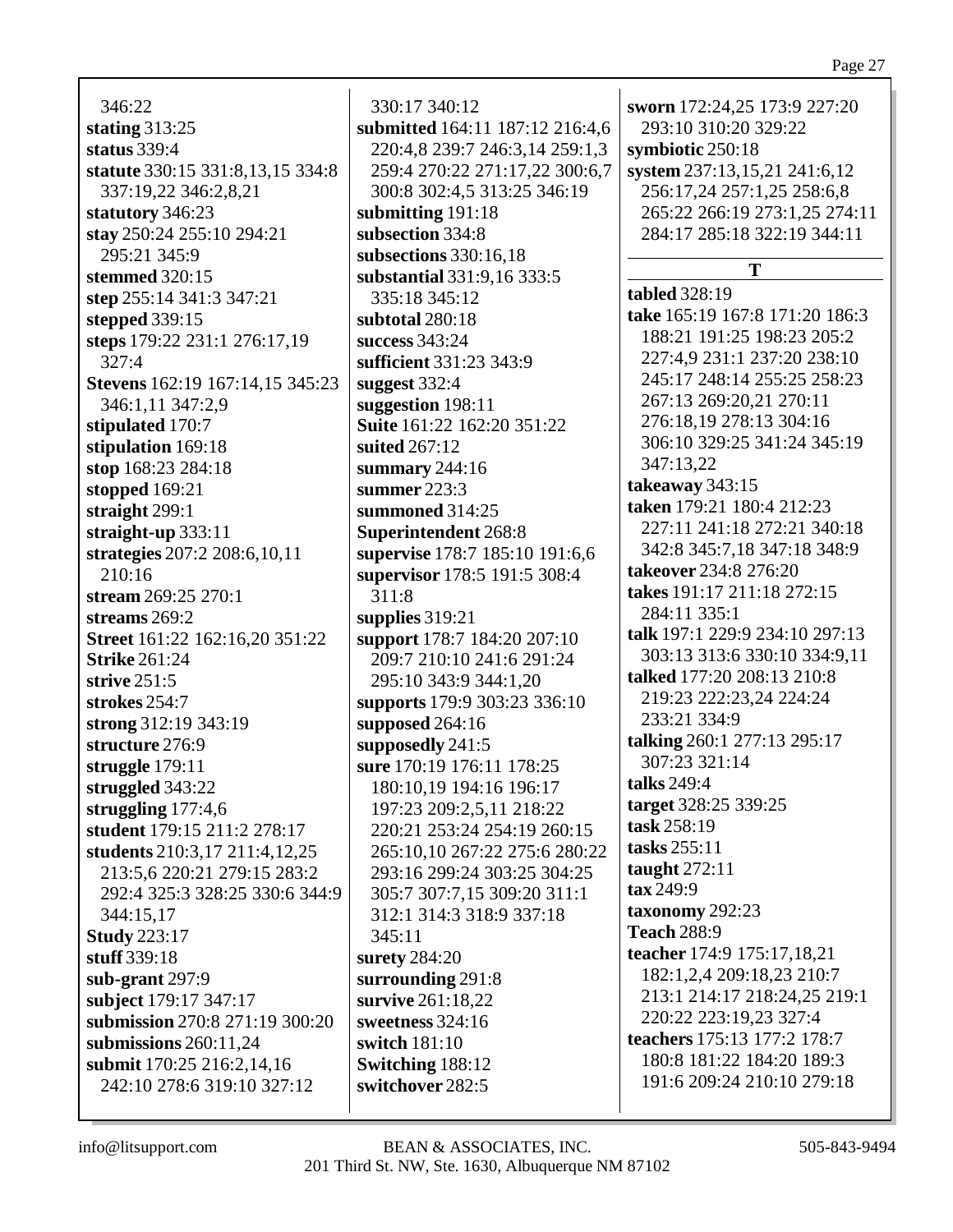| 330:7                            |
|----------------------------------|
| teaching 175:5 223:8,14 226:12   |
|                                  |
| team 182:23 183:2,20,20 209:4    |
| 228:23 254:1 255:17,22 293:22    |
| teams $183:7$                    |
| tech 241:6                       |
| technical 163:24 171:21 286:18   |
| 304:11                           |
| technically 302:19 303:5         |
|                                  |
| telephones 168:11                |
| tell 186:3,16 209:5,11 212:18    |
| 234:12 235:24 250:9 265:6        |
| 266:6 268:5 285:24               |
| telling 284:18 306:3             |
| tells 280:17                     |
| ten 227:10 228:22 253:25 254:1   |
|                                  |
| 255:1,16 329:16 350:7            |
| term 176:12,13 274:17,23 331:9   |
| terms 260:7 309:14               |
| test $325:1$                     |
| testified 173:10 190:7,22 191:22 |
| 193:2 195:2 196:23 198:25        |
| 199:22 227:21 256:12 258:24      |
| 259:10 262:1 266:24 270:14       |
|                                  |
| 293:11 306:12 310:21 313:6       |
| 342:25                           |
| testifying 172:23 268:13 334:16  |
| 335:4                            |
| testimonies 322:24               |
| testimony 171:15 172:5,6 195:15  |
| 200:19 203:8 204:20 221:11       |
|                                  |
| 258:22 287:15 288:3 319:25       |
| 329:23 332:13 333:4,11,15        |
| 339:3,21,23 341:13,23 343:4      |
| 344:14 346:22 351:18             |
| <b>tests</b> 283:22              |
| TFA 177:2 182:3                  |
| thank 167:6 169:12,25 170:11     |
|                                  |
| 171:6 173:17,24 174:10,20        |
| 179:16 189:24 201:11 205:16      |
| 209:12 210:19 212:7,25 213:9     |
| 219:4 222:1,2 223:5 224:6        |
| 225:3,23 227:1,1,2,18 253:7      |
| 271:25 272:2 274:12,15,24        |
| 276:23 281:17 283:6,25 284:21    |
|                                  |
| 285:10 287:21 288:11 289:8       |
| 291:11 292:12 293:3,5,6 305:18   |
|                                  |

305:19 310:8,11 314:2 315:24 320:19,24 321:9 325:5,7 326:23 327:1 329:11,13 337:13,24 338:2 345:21,22 347:9,10 350:14,16,17 **thanks** 329:18 **themes** 344:7 **theory** 276:4 **thereof** 331:12 **thing** 233:9 249:14 255:16 256:16 282:10 335:19 336:22 343:1 348:6 **things** 180:5 182:17 225:18,20 236:20 251:1 254:9 287:2 294:20 307:10 311:22,24 312:1 312:4,9,13 340:3 **think** 179:24 180:2 196:13 198:14 202:22 204:2 207:11 213:10 221:3,6,12 225:13 240:19 244:22 247:12 252:6 261:16 267:11,15 274:16 281:3 282:12 284:17 287:7,14,25 290:23 302:20 303:4,7 305:17 308:21 311:18 313:1 314:24 315:1 318:12 321:13 322:7 324:19 333:4 338:22 339:20 341:19 343:15,18 344:7,22 346:2,19 **third** 161:22 162:20 163:22 230:16 351:22 **third-party** 232:18 237:18 249:6 249:15 **thought** 250:13 292:8 323:20 337:8 **thoughtful** 350:15 **three** 168:16 181:22 233:17 271:17 302:24 303:6,10 306:15 315:13 330:17 338:21 341:19 343:20 **threshold** 309:21 **thumb** 257:15 **Thursday** 229:24 230:15 **ties** 273:2 **TIM** 162:6 **time** 163:19 168:6,12,17,23 170:22 177:12,15 180:9,10 183:9,13 185:19 186:9,11 188:3

197:19 201:15 203:12,21 204:1 205:4,11 206:18 207:5 215:9,17 215:25 219:20 221:1 224:3 227:13,14 230:2,9,24 231:14 232:23 233:21 234:4 238:24 240:12,13 245:9,15,18 246:15 247:12 250:1 252:2,11,14,17,22 252:23 255:19 257:12 258:15 260:2,14 266:20 270:23 271:2 272:1 273:23 281:25 288:2,4 289:11 290:23 292:8 294:10,14 294:22 297:14,16 299:7,15,17 300:5,6,10,16,23 301:2,5,6,10 301:12,13,15,16,24,24 302:4,8 303:23 304:9,12,14 305:10,20 306:1,3,17,20 307:14,17,19,25 308:8,17 309:1,13,24 310:14 311:20 313:12,13,17,20,25 314:2,15,17,22 315:4,5,17 316:10 317:11 320:19 321:10 325:17,21 328:16 329:18 333:13 334:14 335:9,16,17 336:17,21 340:6 342:10,19 347:14,16,20 348:9 352:10,15 352:20,25 **time-and-labor** 297:17 298:18 **timekeeper** 169:1 **timeline** 204:13,14 207:11 208:17 **timelines** 208:14 **timely** 171:2 257:21 **timer** 220:20,21 **times** 194:13 195:21 196:10 207:7 253:19 280:23 284:17 291:4 321:17 327:20 **timing** 305:23 306:2 **tiny** 322:5,5 **title** 228:8 293:19 315:15 340:5 **today** 167:1,21 168:20 170:5 171:3 211:1 213:17 335:23 337:12 338:4,15 339:11,21 340:2,11 341:15,23 343:2,17 350:4,16 **today's** 340:10 350:7 **told** 188:3 234:15 244:8 250:14 265:4,13 266:11 269:8 335:23 340:2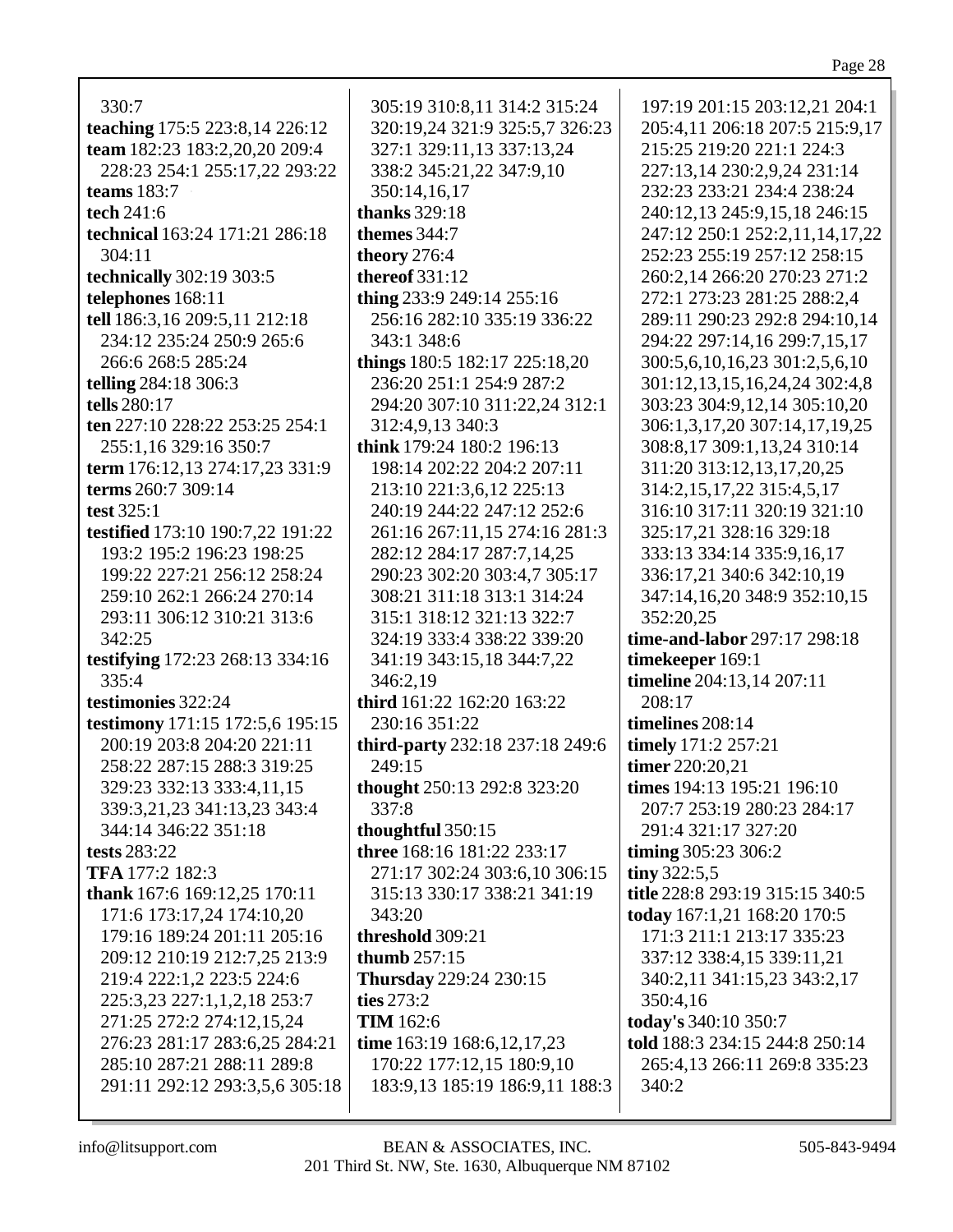**tomorrow** 270:18 **top** 255:10 267:17 301:11 322:14 **topics** 291:7 **total** 211:14,17 212:13 213:18 219:12 221:1 235:23 236:12 292:3 **totaled** 235:21 **touch** 291:6 **Toulouse** 162:7 165:10 166:7,8 212:6 222:3,4,14,16,18 223:1 226:1 281:18,19 282:3,7,10 283:1,6 291:12,13 292:6,12 320:21,22,25 321:9 323:11,15 323:18 325:5 348:19,22 349:4,5 **town** 243:5 245:3 322:5 **track** 312:3 **trade-off** 282:22 **traditional** 256:2 **tragic** 256:4 **trained** 319:22 **training** 189:3 195:18 210:9 238:6,10,11,16 252:15 263:12 263:16,21,23,24 264:6,17 301:3 301:5,7 335:11 **trainings** 238:14 264:7,10 **transaction** 231:23 **transactional** 254:12 **transactions** 232:3 233:18 237:14 289:1 317:9 **transcript** 161:11 351:14 352:8 352:13,18,23 **transfer** 240:19 **transferred** 249:13 **transgressions** 334:3 **transitions** 329:5 **transmitting** 203:9 **transpired** 204:24 **travels** 175:18 **treat** 342:13 **tremendous** 343:24 **trend** 175:16 **trends** 275:6 **trial** 231:5 256:17 272:24,25 **tribal** 344:2 **triggered** 288:1 **Troelsen** 164:8 **trouble** 284:3

**true** 292:17,17 312:24 317:23 351:13 **trust** 179:3,7 199:1,2,5,9 **trusted** 251:5 321:24 **trusting** 321:22 **try** 202:24 207:8,12 208:15 225:11 227:9 243:4 250:24 251:4 254:22 274:1 283:19 310:17 330:2,10 **trying** 180:12,12 204:12 206:8 222:19 229:6 308:22 324:8,13 325:2 329:9 348:3 **Ts'ana** 215:1 **Tuesday** 165:2 **turn** 185:23 212:4 225:8 239:14 239:17,23 243:8 246:22 249:21 296:12 345:23 346:13 **turned** 215:22 262:19 **turning** 244:2 316:3 **turnover** 196:2 305:15 335:19 **tweaked** 220:6 **tweaking** 223:18 **twice** 243:3 290:10 **two** 161:12 174:19 185:20 204:24 205:5,7 214:1,3 215:7,8,13,15 228:22 233:23 240:9 249:7 255:2 259:6,6,7 272:12 281:13 287:15 290:23 292:3 294:23 296:23 301:15 302:13 303:19 329:20 331:18,20 332:18 342:12,18 343:4 **type** 244:16 **types** 287:2 301:15 304:23 **typical** 276:20 **typically** 234:9 246:4,5 248:9 255:14 257:20 267:23 272:23 274:1 277:4 278:12 **U U.S** 164:13,15 296:10 **UCLA** 194:25 **Uh-huh** 190:12 193:4 201:25 260:19 264:8,8 277:1 314:11 **ultimate** 183:21 207:6,8 **ultimately** 225:15 261:6 312:13 **unable** 230:4 258:6 **unaware** 216:14

**undergoing** 197:21 **understand** 193:9,12 202:9,18 225:13,21 248:17 259:12 275:4 278:4 286:11 289:12 294:4 304:17 307:18 342:9 **understanding** 191:10 194:8 195:20 196:8 240:3 253:14 258:17 263:15,25 264:22 267:6 281:7 307:2,5 334:25 **understands** 329:7 347:3 **Understatement** 283:5 **understood** 199:2 **undertaken** 339:10 **unduly** 171:16 **unfortunate** 338:3 339:24 345:3 **Unfortunately** 340:9 **Uniform** 236:17 258:8 **unique** 286:7 **unit** 279:6 **units** 248:24 **University** 173:21,23 **unlicensed** 181:12 226:17 311:13 331:21 335:10 336:24 **UNM** 173:20 **Unqualified** 248:3,11 **unresolved** 335:22 **unsigned** 277:8 **up-to-date** 257:4 **update** 188:24 189:12 **updates** 202:14 **uphold** 345:1 **upload** 242:2 245:19 **uploaded** 220:4 **USDE** 296:18 **use** 179:7 193:13 209:4,25 221:19 224:13 229:6 258:14 272:10 283:17 286:3 310:17 **uses** 236:18 **usually** 182:13,14 183:20 188:20 261:12,14 277:15,16 291:6 327:17 **utilities** 224:20 **utilization** 240:20 **utilize** 218:17 314:1 **utilizing** 260:1 **V**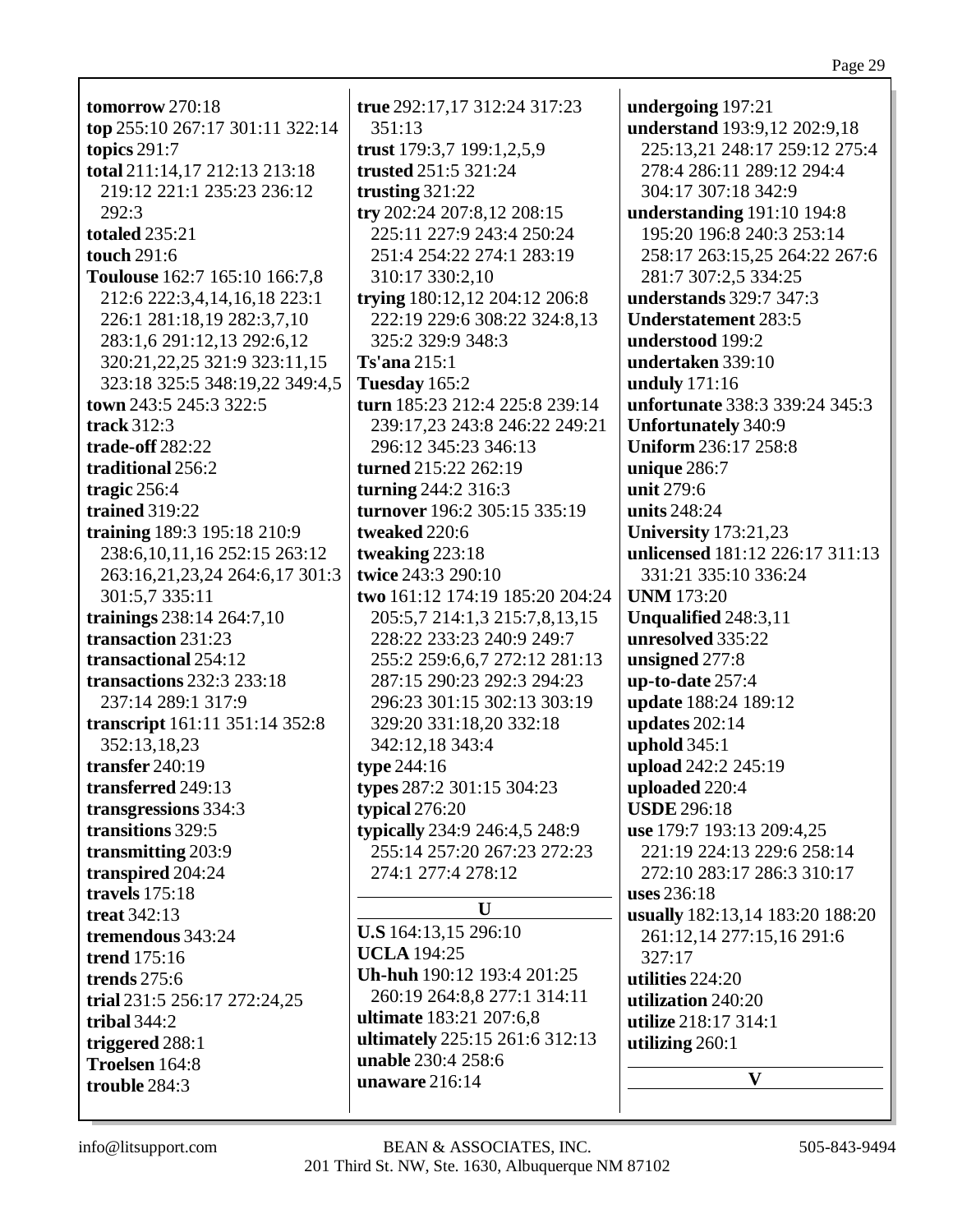**V** 164:11 **vacation** 256:1 **value** 279:6 **values** 179:7 305:9 **variance** 236:12 **variances** 236:9,10 237:5 257:23 269:17 273:3 **variety** 312:4 **various** 268:1 291:5 **veering** 226:4 **vegetables** 324:5,17 **vendor** 164:5 221:18 232:10,12 234:24 237:17 **vendors** 266:9 **Venture** 328:25 **verbatim** 175:12 197:24 204:22 212:9 288:10 **verification** 309:4 **verify** 233:11 241:4 266:13 269:7 272:25 273:2 308:14,15 **verifying** 334:23 **Veronica** 232:24 239:22 262:9 281:15,16 290:9,21 304:9 **version** 281:11 **versus** 236:11 282:18 **Vice** 162:4 **view** 325:3 **Vigil** 228:4,9 229:18 230:10,20 230:21 242:5 255:21 280:8,10 281:14 302:23 333:19 339:9 340:21 **VIII** 212:9 **Vince** 281:14 **violated** 330:23 **violation** 251:14 286:18 331:1 343:6,13 **violations** 179:23 285:16 330:19 331:14,14 332:11 333:16 334:10 335:3 336:5,10,15 337:4 **vision** 324:20 **Visions** 240:24 **visit** 177:2 197:5 200:16 243:2 294:5,10,18 295:23 331:25 332:1 333:22 **visited** 233:22 253:18 **visits** 294:9,23 295:3 **voice** 168:7

**VOL** 352:3 **Volume** 161:12 164:6 **volumes** 248:23 **volunteered** 204:8 289:24 **volunteering** 301:22 309:15 **vote** 348:23 350:1,3 **voted** 340:22 **votes** 347:17 348:9 349:19 **W wait** 172:12 197:14 **waiting** 198:17 **want** 181:10 204:6 238:11 249:12 252:10,13 257:20 261:3 264:3 277:14,21 278:21 280:16 288:2 290:14 291:14 303:13 312:14,18 320:25 321:2,4 322:3 323:22 327:4 **wanted** 176:11 230:7 237:9 256:21,22 271:8 283:12,13 301:18 304:15 305:7 323:12 **wanting** 290:10 312:25 **wants** 172:16 269:6 345:9 **warrant** 342:22 **warranted** 337:21 **warranting** 330:16 **warrants** 337:10 **wasn't** 177:16 187:10 197:23 198:19 208:2 263:22 271:9 294:21 306:24 **way** 197:25 199:19 221:4 226:4 231:19 246:13 258:19 259:21 261:16 263:9 274:10 276:21 278:8 291:25 308:18 320:15 322:7 337:4 **we'll** 170:25 227:9,9,10 272:25 278:12,13,14 330:14 347:23 **we're** 169:9,11 170:6 206:9 210:16 236:2 251:1 268:16 272:24 278:24 279:20 295:17 305:22 307:23 310:9 322:4,4 323:5 324:8,11,25 325:1,2 335:23 347:12 348:3 **we've** 170:6 180:3 198:14 202:6 241:18 250:25 272:21 306:2 330:11,11,21 332:2 334:22

**voided** 233:23

335:2,7,14 346:1,20,21 **wealth** 334:17 **Web** 220:4 **website** 261:9,10 **Wednesday** 230:14 244:13 245:3 **week** 180:12 181:3 185:5 189:2 203:8 207:13 224:5,13 229:14 230:13,16 234:9 287:15 291:5 294:12 **weekends** 180:11 **weekly** 188:15 216:24 217:1 289:17 291:6 **weeks** 259:7 287:15 **weight** 171:14 **well-being** 341:11 **well-structured** 250:17 **wellness** 193:20,22 219:23 221:8 227:4 **Wells** 317:10 **went** 231:25 232:11 237:13 258:19 264:2 272:13 281:11 291:16 295:9 321:10,21 322:10 330:21 332:12 **weren't** 196:22 282:12 294:13 319:4 330:5 **Western** 173:23 **whack** 279:19 **whereof** 351:18 **white** 185:21,22 192:1,5 203:6 211:21 243:9 246:23 270:11 277:24 299:18 **white-out** 313:16 **wide** 312:4 **widely** 311:18 **Window** 214:17 **wing** 328:15 **wish** 169:13 173:1 **witness** 172:17 173:6,7 187:21 189:25 192:14 199:24 201:13 201:19,24 202:1,4,12,19 203:5 203:15,19,25 204:4,9,17 205:5 205:15,25 206:5,13,23 207:5,17 207:22 208:1,4,11,24 209:2,10 209:20,24 210:15,25 211:3,7,13 211:17 212:17,24 213:3,7,13,18 213:22 214:1,5,13,16,21,25 215:4,7,11,13,18 216:4,8,11,15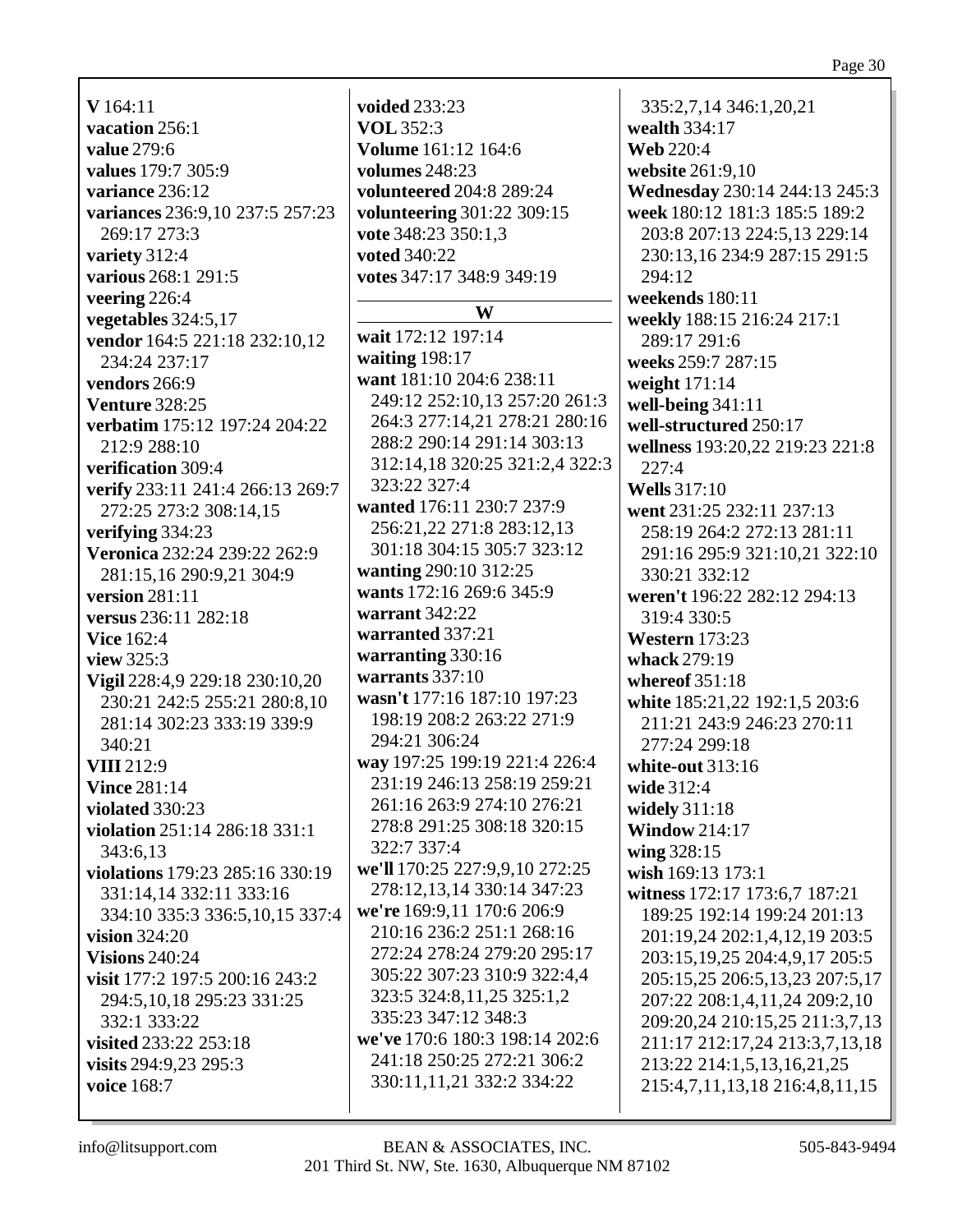## Page 31

| 216:19,24 217:5,9,13,16 218:2         | works 191:19 301:25             | ${\bf z}$                        |
|---------------------------------------|---------------------------------|----------------------------------|
| 218:8, 20, 25 219:5, 9, 13, 25        | world 321:17 323:8 325:4        | zeros 219:15                     |
| 220:2,11,16,19 221:17,24 222:2        | worries 267:19                  | Zuni 174:18 175:7 177:1 214:11   |
| 222:12,15,17,24 223:10,13,25          | worse 241:17                    | 214:21                           |
| 224:4,12 225:22 227:2 239:16          | worst 248:3 334:19,21           |                                  |
| 243:10,16 246:24 253:9 270:13         | worth 306:6                     | $\boldsymbol{0}$                 |
| 272:2,18,21 273:11,21 274:10          | wouldn't 199:9 242:1 257:14     |                                  |
|                                       | 258:2 271:12 319:18             | 1                                |
| 274:18,21 275:3,16 276:8,16           |                                 | 1 164:16 242:5 330:19            |
| 277:1,4,21 278:3,9,19,25 279:5        | wrap-up $291:14$                |                                  |
| 279:9,12,24 280:2,10,15 281:1         | write 298:8                     | 1-point 212:16                   |
| 281:6, 11, 25 282:6, 9, 16 283:5      | writing 265:7 284:4             | 1,600 236:13                     |
| 283:12 284:1,9,24 285:4,23            | written 167:19 170:24,25 235:10 | 1,800 309:23                     |
| 286:21 287:4,20 288:5,24              | 250:16 265:11 340:13 350:6      | 1,800s 219:10                    |
| 289:14,20,24 290:3,7,17 291:3         | wrong 208:21 218:10             | 1.0 191:3 268:13                 |
| 291:21 292:10,21 293:4,6              | wrongful 339:25                 | 1.24 212:10                      |
| 296:13 299:20 305:18,19               | wrote 220:1 221:10              | 10 163:21 168:22 260:18 334:21   |
| 310:12,16 320:24 321:6,12             |                                 | 334:21                           |
|                                       | $\mathbf{X}$                    | 10/11/17 164:8                   |
| 324:1 325:12,15,23 326:2,7,14         | X163:1                          | 10/24/17 352:2                   |
| 326:17,21 327:7,11,16,22 328:4        | <b>Xerox</b> 224:19             |                                  |
| 328:7,10 329:14 330:22                |                                 | 105 168:17,21                    |
| witnessed 175:9 183:10,14 184:2       | Y                               | 11 163:21                        |
| 184:6,9 252:3                         |                                 | 11/11/17 164:10                  |
| witnesses 163:3 167:23 170:6          | yeah 176:8,8,10,24 179:24 181:2 | 11:00 161:13                     |
| 172:5, 10, 12, 14, 19, 25 329: 23, 23 | 183:3 185:17 192:12 193:17      | 11:02 165:2                      |
| 332:14                                | 196:6 200:23 202:4 204:18       | 11:03 165:15                     |
| wondered 282:4,8,11 292:7             | 205:5 207:22 208:4,24 214:16    | 11000-2500-53414 280:11          |
| word 191:5                            | 215:4 217:13 219:25 220:16      | 1111 268:7,8,17                  |
| wording 220:6                         | 267:21 278:22 288:5 306:20      | 11th 176:5,9 188:7 190:8 201:5,6 |
|                                       | 316:13 317:4 337:25             | 201:7 244:14 245:9 247:10,18     |
| work 175:4 180:5 181:18,21            | year 164:7 174:6 176:2 178:19   | 12 163:22 192:3 213:7 248:23     |
| 217:6,8 218:11,12 225:15              | 178:21 189:15,16,20 196:17      |                                  |
| 228:22 229:5,9 230:4,5 231:2          | 203:11 210:11 211:9,25 212:4    | 12,000 309:11                    |
| 232:16 234:1,1,2,7,11,13 236:6        | 212:13 215:3 216:6 218:18       | 12/20/2016 306:16                |
| 237:9 241:14 242:3,21 245:6           |                                 | 12/21/2016 306:15                |
| 250:18,25 253:3 254:24 256:23         | 223:14 228:6 232:9 233:19       | 12:16 227:11                     |
| 261:3 262:15,16 266:7 273:6,12        | 234:24 235:18 237:2 239:6       | 12:31 227:11                     |
| 273:14 278:6 288:21 290:20            | 240:5,15 247:4,6,15,20 252:18   | 12th 176:1,13 186:8 187:17       |
| 297:16 301:21 304:2 313:12            | 264:17 265:12 268:3 271:7       | 190:10,11 194:9 198:3 199:15     |
| 322:6 334:15,19 338:18,25             | 272:23 277:20 279:8 284:15,18   | 200:17,22 201:8 203:24 207:18    |
| 339:2,11 345:16                       | 287:17 294:6 303:1 309:11,23    | 223:21 294:16,25 346:20          |
|                                       | 321:13 328:10 341:19 343:20     | 13 163:22                        |
| worked 175:2 176:25 193:20            | years 174:5,7,8,19 175:15 215:7 | 13-1-125 336:12                  |
| 214:10,15 220:8 228:20 250:2          | 215:8,14,15 272:22 289:3        |                                  |
| 302:1,25 303:6 321:12,14,23           | 302:13 332:6 340:15             | 13-1-95-2E 336:8                 |
| working 175:8 205:6 218:15            |                                 | 13.1.97 336:9                    |
| 223:19 250:1,5,7,21 252:2             | yesterday 259:4                 | 13th 167:22 169:17 197:16        |
| 254:1 257:24 276:7,14 278:24          | young 324:22                    | 207:19,21,24 331:10 341:15       |
| 300:15 312:9 321:7 334:24             | <b>Youth 164:15</b>             | 14 163:23 176:20 211:22 213:8    |
| 341:5 342:19 350:7                    | yucky 324:14                    | 255:23                           |
|                                       |                                 |                                  |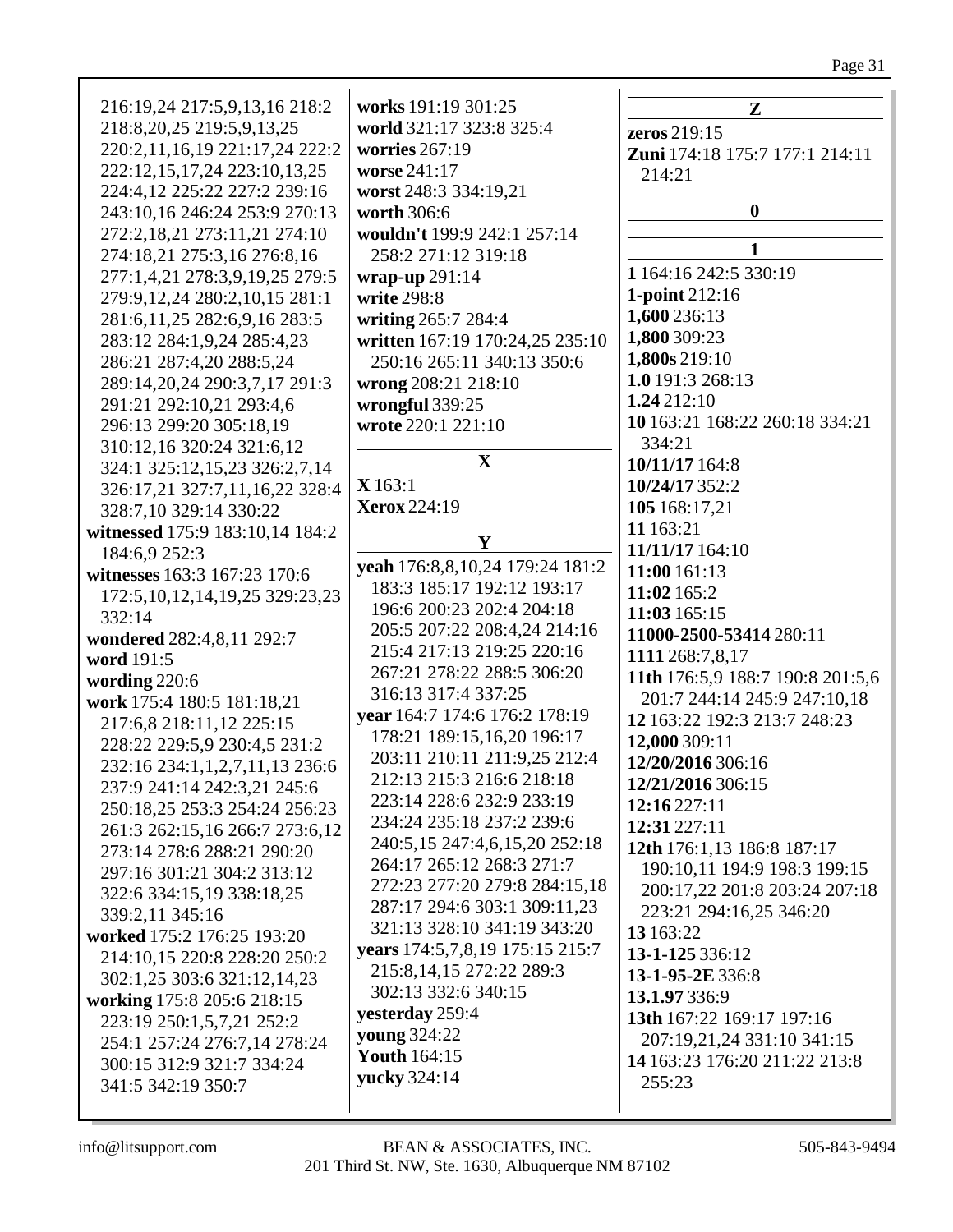## Page 32

| 15 163:23 227:10 321:7<br>15-'16 212:3<br>16 163:24 189:15,16,20 203:11<br>247:4,6,15 256:18 321:7<br>16-'17 211:23 212:3<br>1630 161:22 351:22<br>17 164:3 203:11<br>17-'18 240:5,15<br>17.1 168:1<br>170 163:19,20,20,21,21,22,22,23<br>163:23,24 164:3,3,4,4,5,5,6,7,7<br>164:8,8,10,11,11,12,13,14<br>170,000 235:22<br>173 163:5<br>18 164:3 185:23 186:2,4,17 243:9<br>243:13 244:3 293:8<br>18th 247:1 270:17 295:15<br>19 164:4 174:8 247:20 271:7,10<br>190 163:5<br>1978 167:25 168:1<br>$\overline{2}$<br>2 2 2 3 : 14 3 3 0 : 24 3 5 2 : 3<br>20 164:4 168:18,22 291:4 300:15<br>20,000 219:10<br>201 161:22 162:20 351:22<br>2015 168:2 293:25,25 294:2<br>311:7 320:15 325:9<br>2015-2017 164:5<br>2016 197:2,9,11 208:7 231:20<br>260:12,25 270:21 318:18 332:1<br>333:22<br>2016-2017 163:22,22 164:4,7<br>2016-3248:18<br>2017 161:12 165:3,15 176:9,10<br>190:8,11 192:3 194:9 203:10<br>229:15 231:19 237:15 245:9<br>249:12 257:7,9 260:12,25<br>270:17 294:6 304:5 351:19<br>2017-2018 163:23,23,24 164:3,4<br>239:6 268:17<br>2018 176:15,16<br>20th 304:3,5<br>21 164:5 203:7 | 22-8B-12K 330:15 337:17<br>22-8B-7350:9<br>227 163:7<br>23 164:6 211:25 278:20,22<br>2300 280:16,17<br>24 161:12 164:7 300:4 321:6<br>24/7 284:10<br>24th 165:3,15 200:21<br>25 164:7 268:23<br>253 163:8<br>26 164:8 246:22 270:11<br>27 164:8 170:13 247:8<br>28 211:4 278:21,24 283:2 292:4<br>29102 236:23<br>293 163:10<br>29th 249:12<br>$\overline{\mathbf{3}}$<br>3 192:19 193:9 331:1<br>30 196:25 212:22 227:16 235:17<br>235:25 246:12<br>30,000 218:4<br>300 161:14 162:20 165:18<br>306 163:10<br>30th 176:14<br>31 174:5 257:9 351:19<br>310 163:12<br>316 163:13<br>31st 237:15 246:13 279:7<br>325 162:11<br>329 163:15<br>33 180:2<br>338 163:15<br>351 163:16<br>36 235:22,25<br><b>360-degree</b> 325:3<br>39,000 219:11<br>$\overline{\mathbf{4}}$<br>4212:6,8,8<br>4.1 231:7 241:12<br>4:20 350:19<br>40 282:21<br>40-day 212:3 269:20<br>40,000 218:4,4 280:12 | 47 25 6:9<br>4th 162:16<br>5<br>5 249:22 301:19<br>5,000 286:1<br>5/5/17 163:21<br>50 284:15<br>50,000 282:20<br>550 282:17<br>58 279:15<br>6<br>6,000 219:6 309:10<br>$6/12/17$ 164:7<br>$6/30/16$ 164:6<br>$6/9/17$ 164:5<br>6th 318:17<br>$\overline{7}$<br>7 163:19 170:13 299:18 300:4<br>7,000 218:7 280:9<br>7/1256:18<br>$7/17/17$ 164:11<br>7/18/17 164:8<br>7/24/17 164:3<br>70,000 282:20<br>7424 162:16<br>7857L 352:2<br>8<br>8 163:20 334:20<br>8.08 332:13,14<br>8.09 332:13 333:7<br>8.12 336:25<br>80 211:18<br>84,000 262:12 278:5<br>87102 161:23 351:23<br>87107 162:16<br>87110 162:21<br>87501 162:11<br>8994L 161:25 351:24<br><b>8th</b> 294:12,17,25<br>9 |
|------------------------------------------------------------------------------------------------------------------------------------------------------------------------------------------------------------------------------------------------------------------------------------------------------------------------------------------------------------------------------------------------------------------------------------------------------------------------------------------------------------------------------------------------------------------------------------------------------------------------------------------------------------------------------------------------------------------------------------------------------------------------------------------------------------------------------------------------------------------------------------------------------------------------------------------------------------------------------------------------------------------------------------------------------------------------------------------------------|--------------------------------------------------------------------------------------------------------------------------------------------------------------------------------------------------------------------------------------------------------------------------------------------------------------------------------------------------------------------------------------------------------------------------------------------------------------------------------------------------------------------------------------------------------------------------------------------------------------------------------------------------------------------------------------------------------------------------------------------------------------------------------------------------------------------------------------------------------------------------------------|------------------------------------------------------------------------------------------------------------------------------------------------------------------------------------------------------------------------------------------------------------------------------------------------------------------------------------------------------------------------------------------------------------------------------------------------------------------------------------------------------------------------------------------------------------------------------------------------------------------------------------------------------------------------------------|
| 219 161:21 351:11,21<br>22 164:5                                                                                                                                                                                                                                                                                                                                                                                                                                                                                                                                                                                                                                                                                                                                                                                                                                                                                                                                                                                                                                                                     | 40th 211:6 270:5 278:23                                                                                                                                                                                                                                                                                                                                                                                                                                                                                                                                                                                                                                                                                                                                                                                                                                                              | 9 163:20 268:19,23 334:20<br>900 309:22                                                                                                                                                                                                                                                                                                                                                                                                                                                                                                                                                                                                                                            |
| 22-8B-1168:1                                                                                                                                                                                                                                                                                                                                                                                                                                                                                                                                                                                                                                                                                                                                                                                                                                                                                                                                                                                                                                                                                         | 44 227:16                                                                                                                                                                                                                                                                                                                                                                                                                                                                                                                                                                                                                                                                                                                                                                                                                                                                            | 901BCS-10 240:8                                                                                                                                                                                                                                                                                                                                                                                                                                                                                                                                                                                                                                                                    |